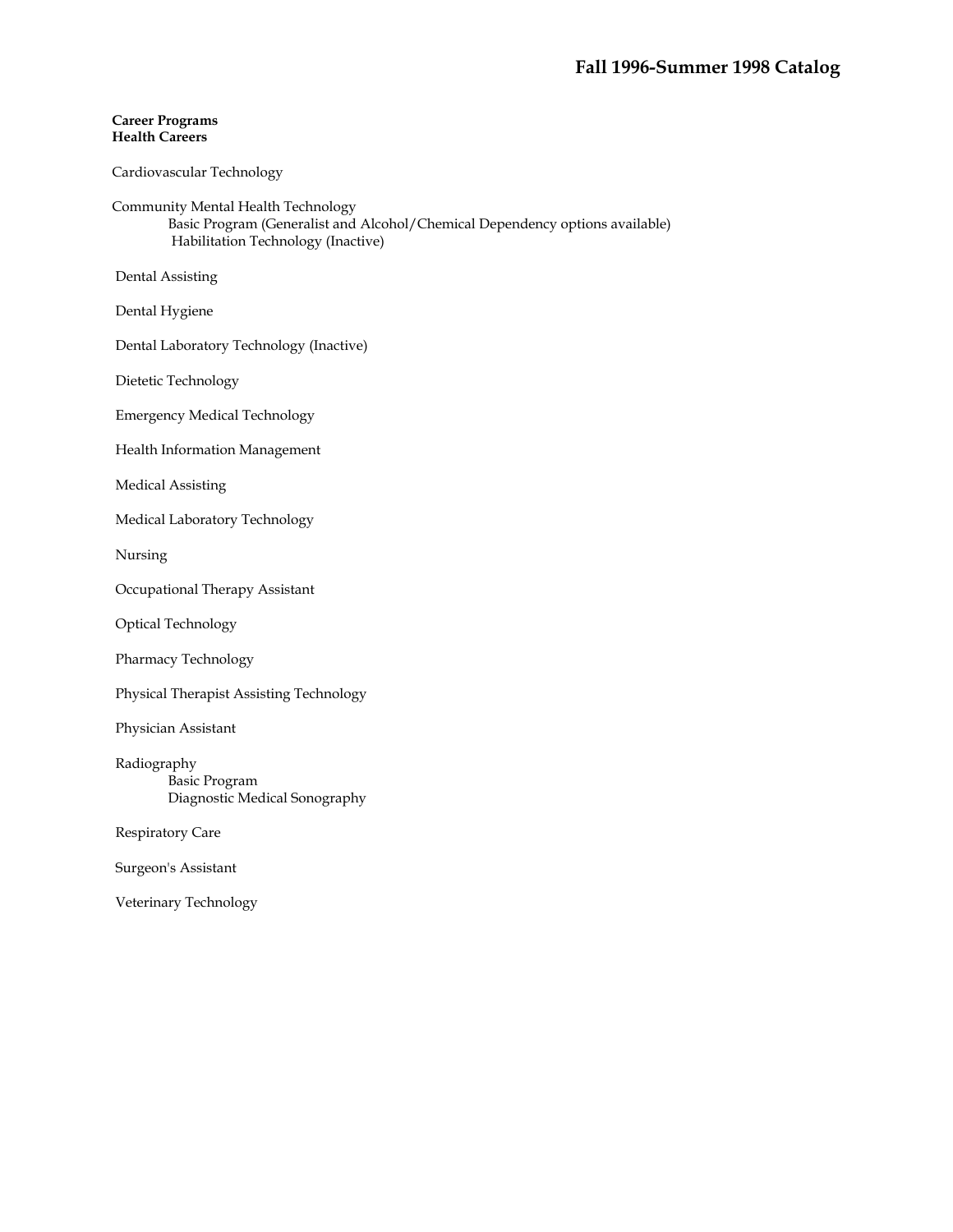### **Career Programs Health Careers Cardiovascular Technology**

Specific Graduation Requirements Elective Graduation Requirements Health/Physical Education Requirements Program Requirements Suggested Quarter Sequence

## **Associate of Applied Science Degree in Cardiovascular Technology**

The Associate of Applied Science Degree in Cardiovascular Technology prepares students to perform an array of diagnostic examinations which generate anatomical and physiological data used in the diagnosis of congenital and acquired heart disease. Cardiovascular technologists play a major role in preventive cardiology, through their participation in early diagnosis of disease and patient education. The curriculum prepares students to become professionals who work closely with other members of the cardiac team performing various diagnostic tests from the very simple electrocardiogram to the most complex of cardiac ultrasound techniques. The cardiovascular technologist may find employment in the hospital, clinic, physician's office, mobile service or commercial industry settings. Graduates are eligible to sit for the National Board of Cardiovascular Testing to become registered Cardiovascular Technologists. (Certificate also available.)

Program Manager - Mr. Edward Stacey (216-987-5574).

This is a selective admission program. To be considered for admission to the program, please refer to admission requirements for specific application/admission information.

### **Degree Requirements**

### **I. Specific Graduation Requirements**

A. Minimum competence in Communication Skills by completing the following:

ENG 101 - College Composition

ENG 102 - College Composition AND EITHER

ENG 103 - College Composition OR

SPCH 100 - Fundamentals of Interpersonal Communication OR

SPCH 101 - Fundamentals of Speech Communication

B. Minimum competence in Social Sciences by completing ONE of the following sequences:

PSY 101 - General Psychology

PSY 102 - General Psychology

PSY - (any 200 level Psychology course)

- C. Minimum competence in Mathematics by completing the following: MATH 114 - Applied Algebra or higher\*
- D. Minimum competence in Natural Sciences by completing the following: BIO 121 - Principles of Medical Science

 E. Minimum competence in Humanities by completing ONE of the following: HUM 101 - Introduction to the Humanities: Man as an Individual HUM 102 - Introduction to the Humanities: Man and Society HUM 103 - Introduction to the Humanities: Man and the Cosmos ART 101 - Art Appreciation MUS 103 - Survey and Appreciation of Music THEA 101 - Theater Appreciation PHIL 101 - Introduction to Philosophy ENG - (any 200 level Literature course) Any Foreign Language course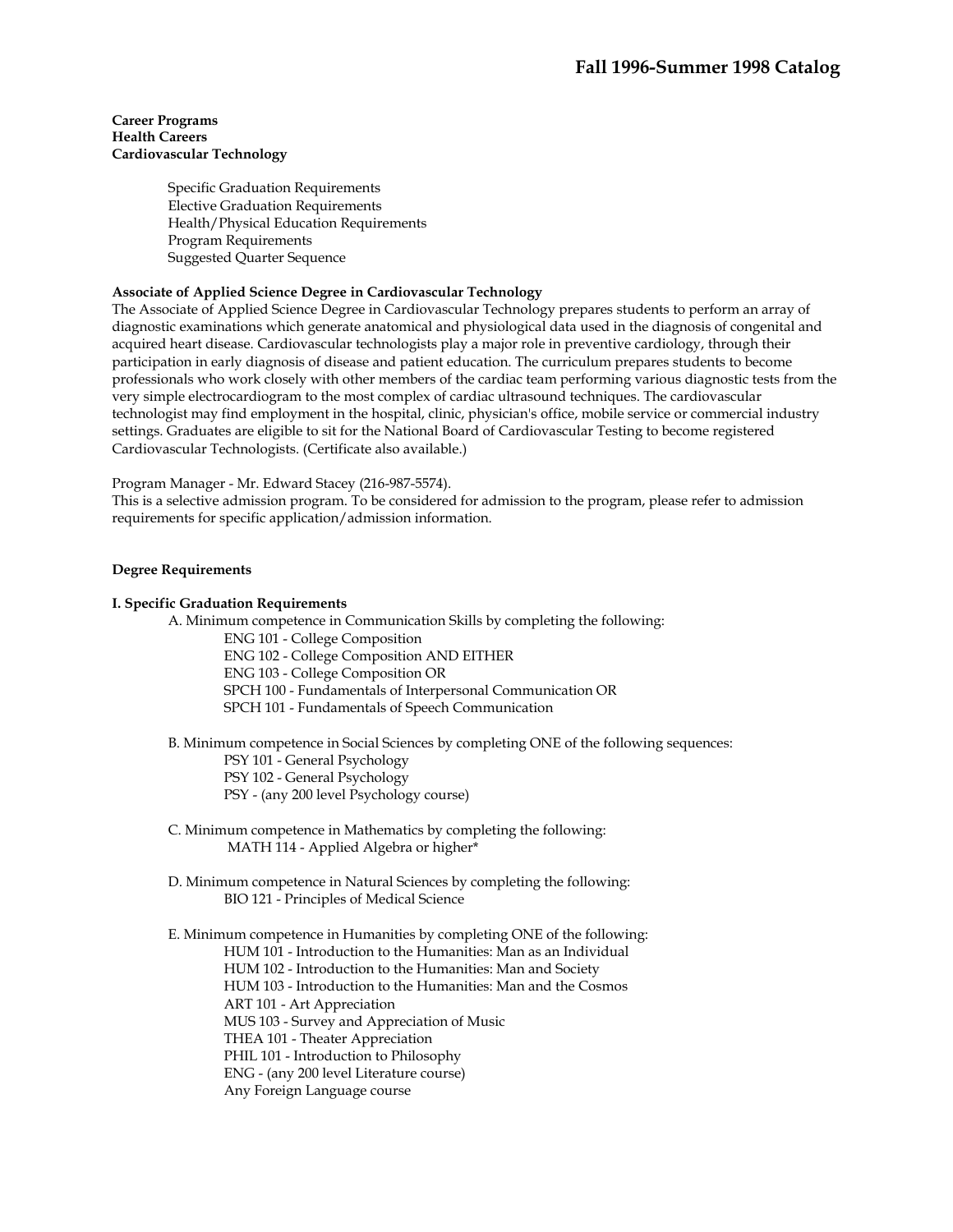**Career Programs Health Careers Cardiovascular Technology** 

### **II. Elective Graduation Requirements**

 Courses taken in this area cannot fulfill BOTH Specific and Elective Graduation Requirements. Minimum of 6 credits must be completed to include all of the following:

BIO 143 - Anatomy and Physiology I BIO 144 - Anatomy and Physiology II BIO 145 - Anatomy and Physiology III PHYS 110 - Physics of Ultrasound

### **III. Health or Physical Education Requirements**

 Complete ONE of the following: HLTH 101 – Personal Health Education Three credit hours in Physical Education

### **IV. Program Requirements**

 The following courses are required: CVT 101 - Electrocardiography (Interpretation) CVT 106 - Introduction to the Health Care Setting CVT 108 - EKG, Holter, Pacemaker Lab CVT 109 - Stress Testing Lab CVT 113 - Introduction to Cardiovascular Assessment CVT 115 - Cardiovascular Anatomy and Physiology VT 120 - Vascular Physical Principles and Instrumentation CVT 126 - Principles and Practices of 2-D/M Mode Echocardiography VT 127 - Principles and Practices of Cardiac Doppler VT-130 - Vascular Technology CVT 211 - Clinical Rotation, Applications and Interpretations I CVT 212 - Clinical Rotation, Applications and Interpretations II CVT 213 - Clinical Rotation, Applications and Interpretations III CVT 214 - Clinical Rotation, Applications and Interpretations IV CVT 220 - Trends in Cardiovascular Technology CVT 226 - Advanced Clinical Correlations EMT 131 - Cardiopulmonary Resuscitation HTEC 110 - Ethics for Health Care Professionals (formerly HTEC-251) MA 102 - Medical Terminology I

\*MATH-270 may not be used to meet this requirement.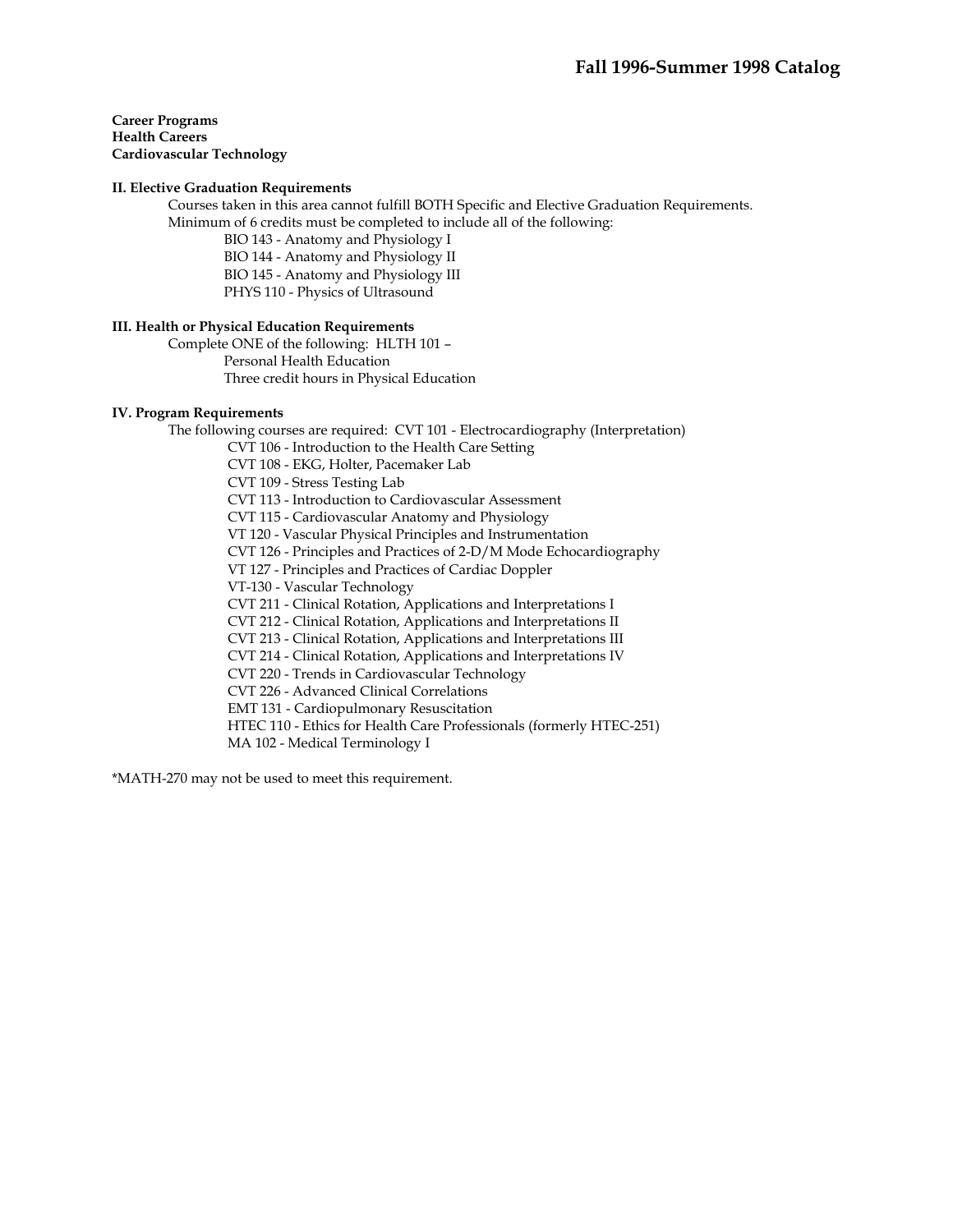**Career Programs Health Careers Cardiovascular Technology** 

## **Suggested Quarter Requirements for Full Time Students (It will take Part Time Students longer to complete this program)**

| <b>First Quarter</b>  | Cr. Hrs.       | <b>Fourth Quarter</b>      | Cr. Hrs.       |
|-----------------------|----------------|----------------------------|----------------|
| <b>BIO-121</b>        | $\overline{4}$ | <b>CVT-127</b>             |                |
| <b>BIO-143</b>        | $\overline{4}$ | <b>CVT-212</b>             | 4              |
| <b>CVT-101</b>        | $\mathfrak{Z}$ | PSY-101                    | 3              |
| <b>CVT-106</b>        | 2              | English (See I.A.)         | $3-4$          |
| <b>CVT-115</b>        | 3              | HLTH/PE (See III.)         | $\mathbf{1}$   |
| <b>TOTAL</b>          | 16             | <b>TOTAL</b>               | $17 - 18$      |
| <b>Second Quarter</b> | Cr. Hrs.       | <b>Fifth Quarter</b>       | Cr. Hrs.       |
| <b>BIO-144</b>        | $\overline{4}$ | <b>CVT-130</b>             | 6              |
| <b>CVT-108</b>        | $\overline{2}$ | <b>CVT-213</b>             | $\overline{4}$ |
| <b>CVT-113</b>        | 3              | <b>CVT-220</b>             | $\overline{2}$ |
| <b>ENG-101</b>        | 3              | PSY-102                    | 3              |
| MA-102                | 3              | HLTH/PE (See III.)         | $\mathbf{1}$   |
| <b>MATH-114*</b>      | 3              | <b>TOTAL</b>               | 16             |
| <b>TOTAL</b>          | 18             |                            |                |
|                       |                | <b>Sixth Quarter</b>       | Cr. Hrs.       |
| <b>Third Quarter</b>  | Cr. Hrs.       | <b>CVT-214</b>             | $\overline{4}$ |
| <b>CVT-109</b>        | $\overline{2}$ | <b>CVT-226</b>             | 2              |
| <b>CVT-126</b>        | 6              | <b>HTEC-110</b>            | 2              |
| <b>EMT-131</b>        | $\mathbf{1}$   | HLTH/PE (See III.)         | $\mathbf{1}$   |
| <b>ENG-102</b>        | 3              | Humanities (See Grad Req.) | 3              |
| PHYS-110              | 3              | Psychology (See Grad Req.) | $\overline{4}$ |
| <b>TOTAL</b>          | 15             | <b>TOTAL</b>               | 16             |
| <b>Summer Quarter</b> | Cr. Hrs.       |                            |                |
| <b>BIO-145</b>        | $\overline{4}$ |                            |                |
| <b>CVT-120</b>        | $\overline{4}$ |                            |                |
| <b>CVT-211</b>        | $\overline{4}$ |                            |                |
| <b>TOTAL</b>          | 12             | PROGRAM TOTAL              | 110-111        |

\*MATH-270 may not be used to meet this requirement.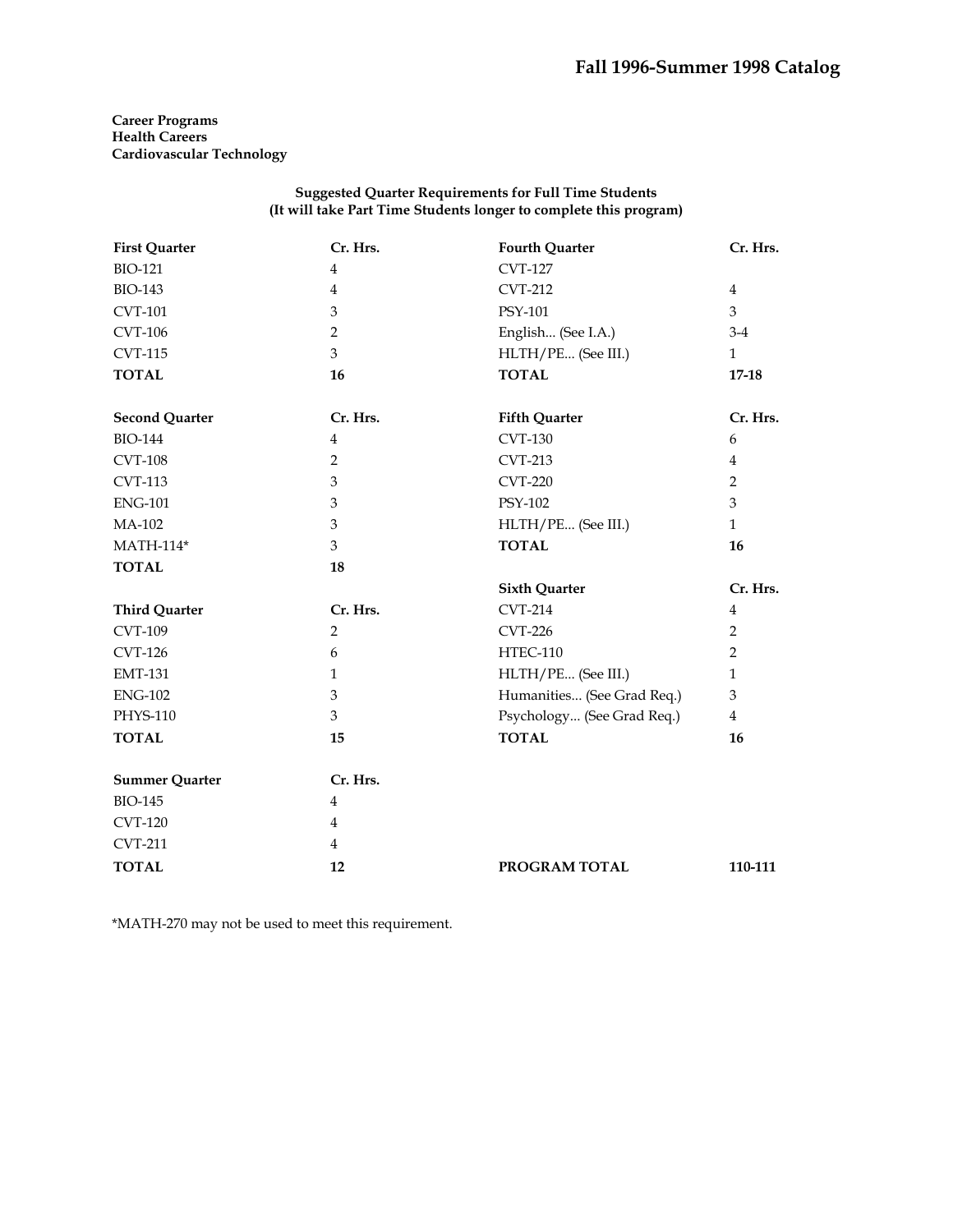Specific Graduation Requirements Elective Graduation Requirements Health/Physical Education Requirements Program Requirements Suggested Quarter Sequence

## **Associate of Applied Science Degree in Community Mental Health Technology**

### Generalist Option

The community mental health technician who completes the generalist option will have the competencies which enable him/her to work with a variety of different people, with a variety of problems, under a variety of circumstances. Primary career opportunities are in community-based mental health and related programs which emphasize a practical approach to problem solving.

## Alcohol/Chemical Dependency Option

The Community Mental Health Technology graduate who completes this option will be competent to provide services to clients who are chemically dependent. Graduates are employed in a variety of settings ranging from hospital in-patient treatment to community based out-patient and prevention programs.

This program has application and/or progression requirements. Please refer to admission requirements for specific information.

### **Degree Requirements**

### **I. Specific Graduation Requirements**

A. Minimum competence in Communication Skills by completing the following:

- ENG 101 College Composition
- ENG 102 College Composition
- ENG 103 College Composition

B. Minimum competence in Social Sciences by completing the following:

- PSY 101 General Psychology
- PSY 102 General Psychology
- PSY 202 Human Growth and Development
- C. Minimum competence in Mathematics by completing ONE of the following: Successful completion of a mathematics course numbered 100 or higher Achievement of 80% or better on the College wide Mathematics Proficiency Exam
- D. Minimum competence in Natural Sciences by completing the following: BIO 105 - Introductory Biology - Human Body in Health and Disease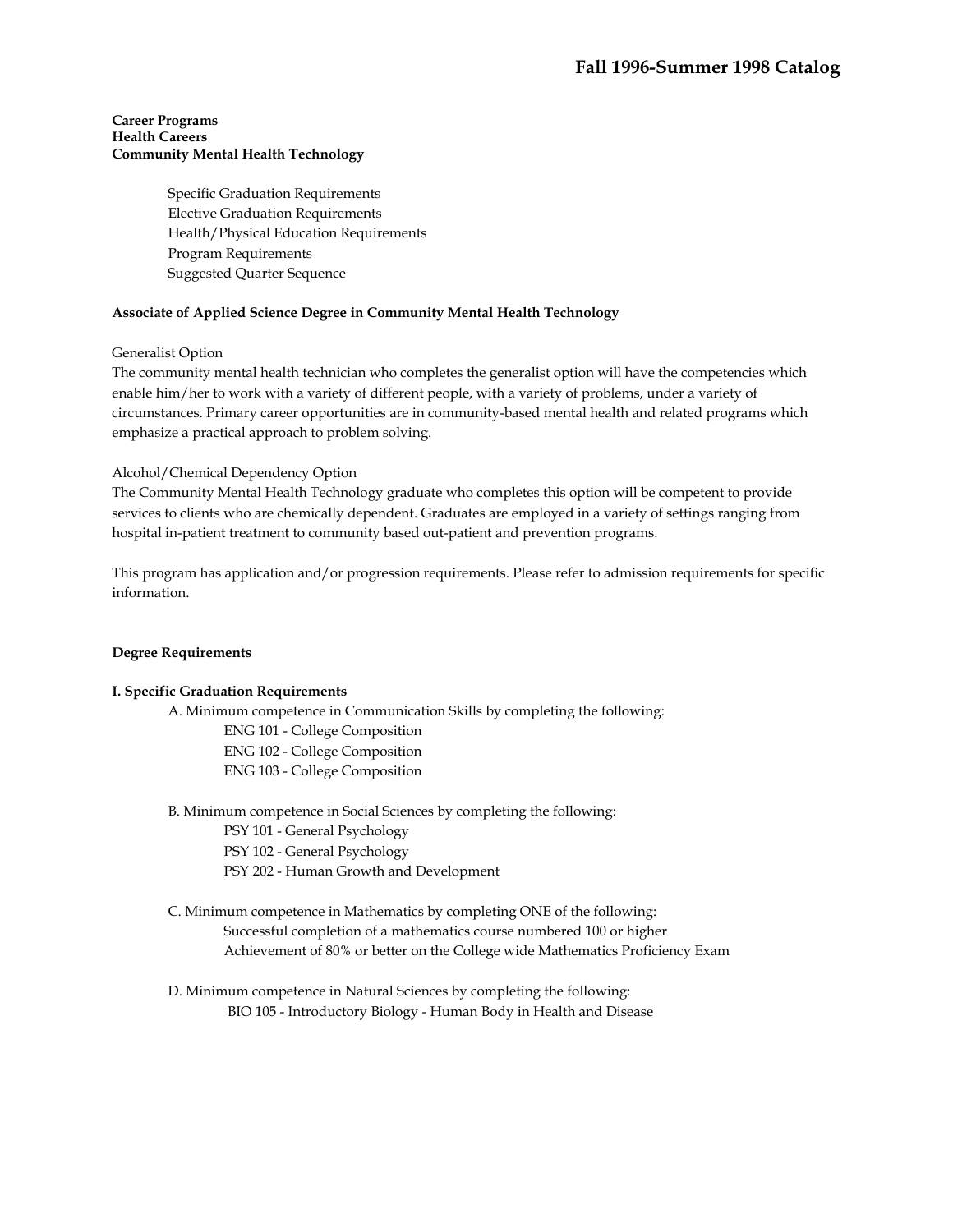E. Minimum competence in Humanities by completing ONE of the following:

HUM 101 - Introduction to the Humanities: Man as an Individual HUM 102 - Introduction to the Humanities: Man and Society HUM 103 - Introduction to the Humanities: Man and the Cosmos ART 101 - Art Appreciation MUS 103 - Survey and Appreciation of Music THEA 101 - Theater Appreciation PHIL 101 - Introduction to Philosophy ENG - (any 200 level Literature course) Any Foreign Language course

## **II. Elective Graduation Requirements**

 Courses taken in this area cannot fulfill BOTH Specific and Elective Graduation Requirements. Minimum of 6 credits must be completed to include all of the following:

PSY 207 - Behavior Modification

SOC 101 - Introduction to Sociology

SOC 255 - Racial and Ethnic Relations

SPCH 100 - Fundamentals of Interpersonal Communication

SPCH 101 - Fundamentals of Speech Communication

## **III. Health or Physical Education Requirements**

Complete ONE of the following:

HLTH 101 - Personal Health Education Three credit hours in Physical Education

### **IV. Program Requirements**

A. The following courses are required:

CMHT 104 - Group Work in the Human Services

CMHT-121M - Introduction to the Human Services

CMHT-126M - Introduction to Human Services Principles and Practices

CMHT-127M - Human Services Principles and Practices I

CMHT 200 - Service Strategies in Community Mental Health Technology

CMHT 202 - Community Mental Health Technology Principles and Practices I

CMHT 203 - Community Mental Health Technology Principles and Practices II

CMHT 204 - Community Mental Health Technology Principles and Practices III

CMHT 251 - Community Mental Health Seminar

## B. ONE group of courses as listed in Option 1 OR Option 2:

1. Chemical Dependency Option

CMHT 229 - Community Mental Health Issues in Chemical Dependency I CMHT 230 - Community Mental Health Issues in Chemical Dependency II CMHT 231 - Community Mental Health Issues in Chemical Dependency III CMHT 232 - Community Mental Health Issues in Chemical Dependency IV HLTH 106 - Health and Medical Aspects of Chemical Dependency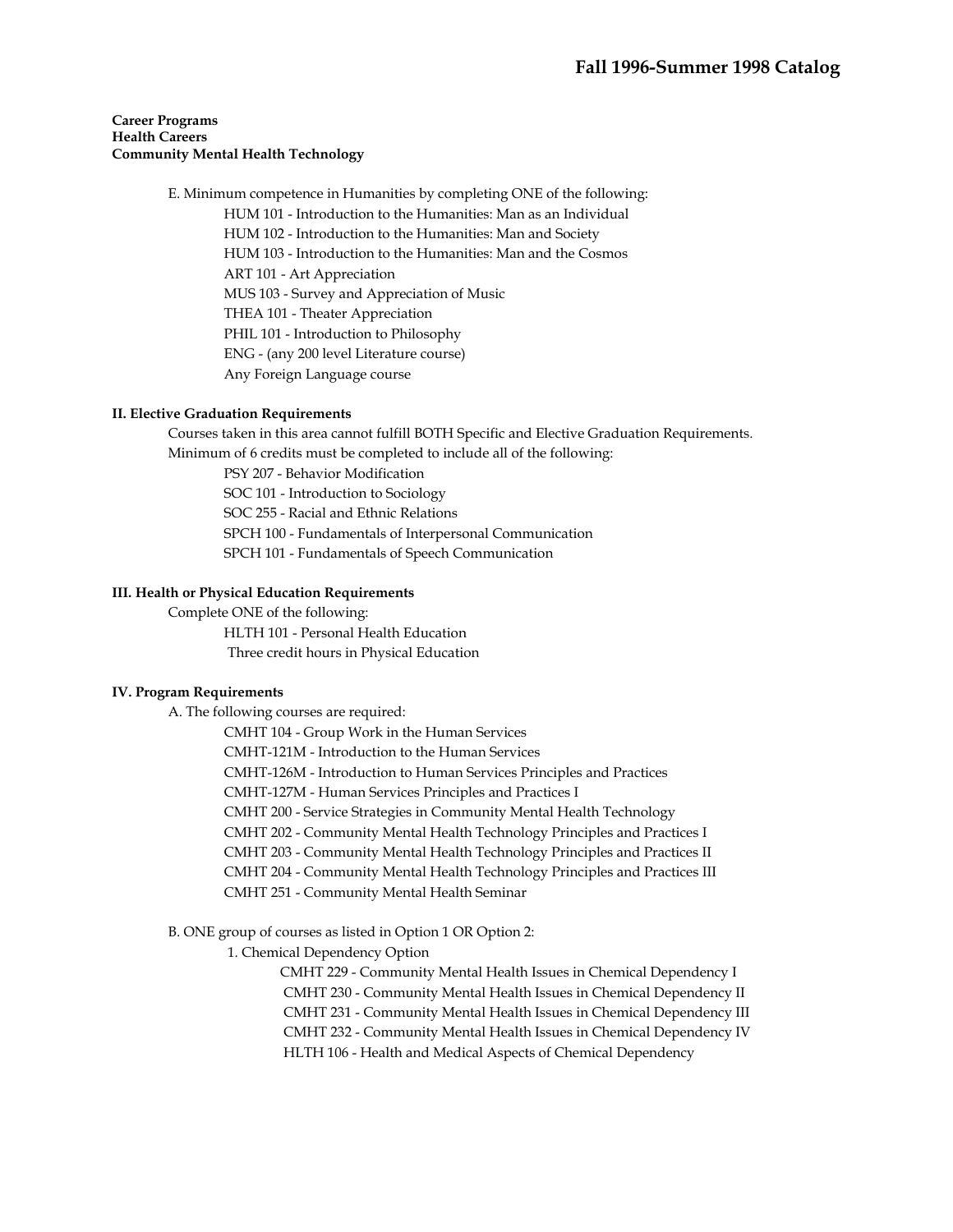2. Generalist Option

CMHT 224 - Roles in Community Mental Health

CMHT 225 - Legal Issues in Mental Health

CMHT 226 - Alternatives to Institutional Care

CMHT 227 - Prevention of Psychopathology

ONE of the following:

ANTH 101 - Cultural Anthropology

SOC 102 - Social Institutions

SOC 121 - Marriage and Family Life

SOC 201 - Social Problems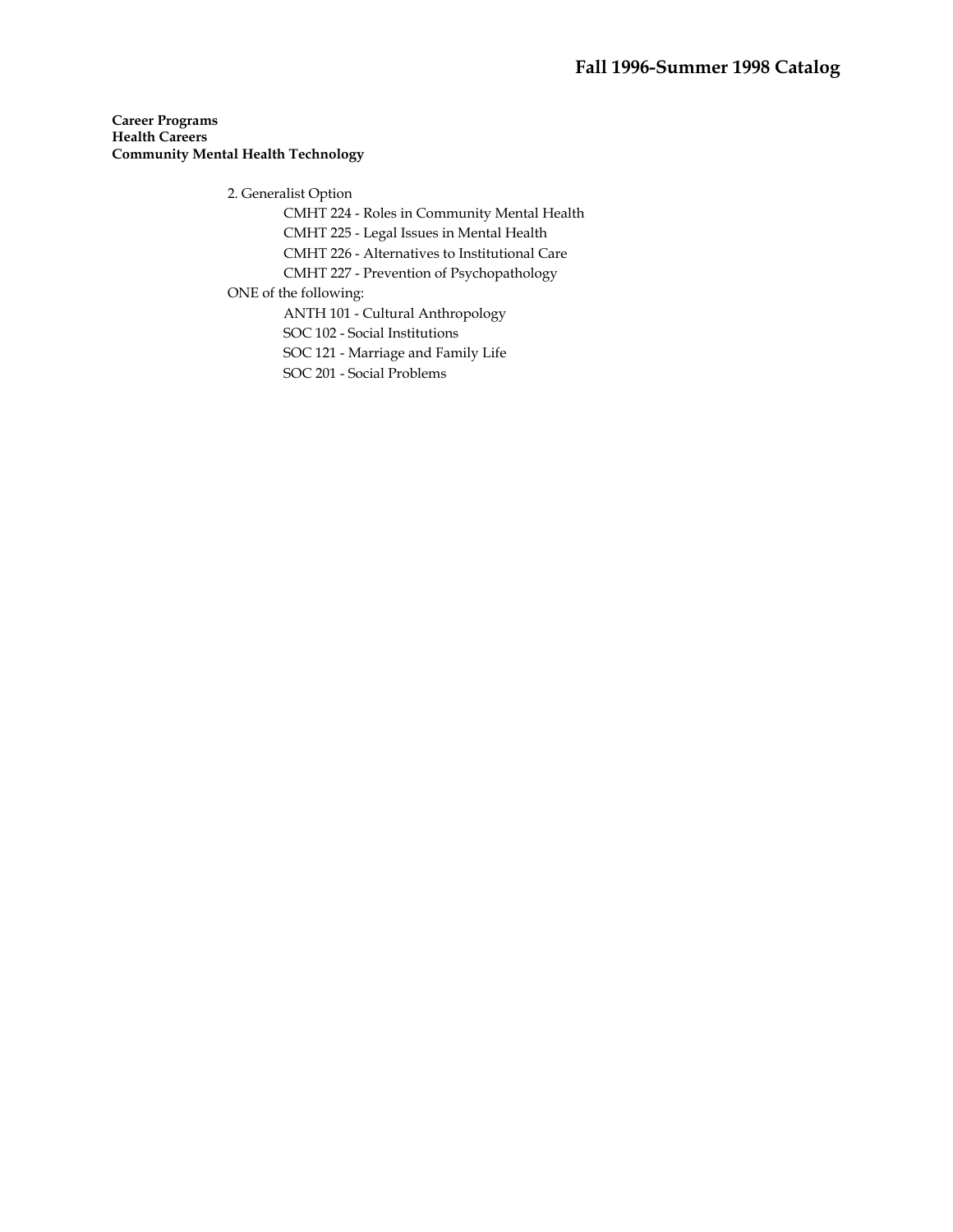| <b>Suggested Quarter Sequence for Full Time Students</b>                                          |                          |                                                |                |
|---------------------------------------------------------------------------------------------------|--------------------------|------------------------------------------------|----------------|
| (It will take Part Time Students longer to complete this program)                                 |                          |                                                |                |
| <b>First Quarter</b>                                                                              | Cr. Hrs.                 | <b>Fourth Quarter</b>                          | Cr. Hrs.       |
| CMHT-121M                                                                                         | 4                        | CMHT-200                                       | $\overline{4}$ |
| <b>ENG-101</b>                                                                                    | 3                        | CMHT-202                                       | $\overline{4}$ |
| <b>PSY -101</b>                                                                                   | 3                        | CMHT-Elective*                                 | 3              |
| <b>SPCH-100</b>                                                                                   | 4                        | <b>PSY-202</b>                                 | 5              |
| HLTH/PE (See III.)                                                                                | $\mathbf{1}$             | SOC-255                                        | 4              |
| <b>TOTAL</b>                                                                                      | 15                       | HLTH/PE (See III.)                             | $\mathbf{1}$   |
|                                                                                                   |                          | <b>TOTAL</b>                                   | 21             |
| <b>Second Quarter</b>                                                                             | Cr. Hrs.                 |                                                |                |
| CMHT-104                                                                                          | 4                        | <b>Fifth Quarter</b>                           | Cr. Hrs.       |
| CMHT-126M                                                                                         | 4                        | <b>BIO-105</b>                                 | 4              |
| <b>ENG-102</b>                                                                                    | 3                        | CMHT-203                                       | 4              |
| PSY-102                                                                                           | 4                        | CMHT-Elective*                                 | 3              |
| SOC-101                                                                                           | 4                        | <b>PSY-207</b>                                 | 4              |
| <b>TOTAL</b>                                                                                      | 19                       | <b>SPCH-101</b>                                | 4              |
|                                                                                                   |                          | <b>TOTAL</b>                                   | 19             |
| <b>Third Quarter</b>                                                                              | Cr. Hrs.                 |                                                |                |
| CMHT-127M                                                                                         | 4                        | <b>Sixth Quarter</b>                           | Cr. Hrs.       |
| CMHT-128M                                                                                         | 3                        | CMHT-204                                       | 4              |
| CMHT-Elective*                                                                                    | 3                        | CMHT-251                                       | 3              |
| <b>ENG-103</b>                                                                                    | 3                        | CMHT-Elective*                                 | 3              |
| HLTH/PE (See III.)                                                                                | $\mathbf{1}$             | Humanities (See I.E.)                          | 3              |
| <b>ANTH-101**OR</b>                                                                               | $3-4$                    | Mathematics (See I.C.)                         | 3              |
| <b>HLTH-106**OR</b>                                                                               |                          | <b>TOTAL</b>                                   | 16             |
| SOC-102**OR                                                                                       |                          |                                                |                |
| SOC-121**OR                                                                                       |                          |                                                |                |
| SOC-201**                                                                                         |                          |                                                |                |
| <b>TOTAL</b>                                                                                      | $17 - 18$                | PROGRAM TOTAL                                  | 107-108        |
| Electives (FOUR of the following; minimum of 12 credits)*<br>CMHT 224<br>3<br>CMHT <sub>225</sub> | 3<br>CMHT <sub>226</sub> | 3<br>CMHT 227<br>3<br>CMHT <sub>229</sub><br>3 |                |

\*CMHT-229, -230, -231, and -232 should be elected by students following the Chemical Dependency option. CMHT-224, -225, -226, and -227 should be elected by students following the Generalist option.

CMHT 230 3 CMHT 231 3 CMHT 232 3 CMHT 270 3 CMTH 272 3

\*\*HLTH-106 should be elected by students following the Chemical Dependency option. Either ANTH-101 or SOC-102 or SOC-121 or SOC-201 should be elected by students following the Generalist option.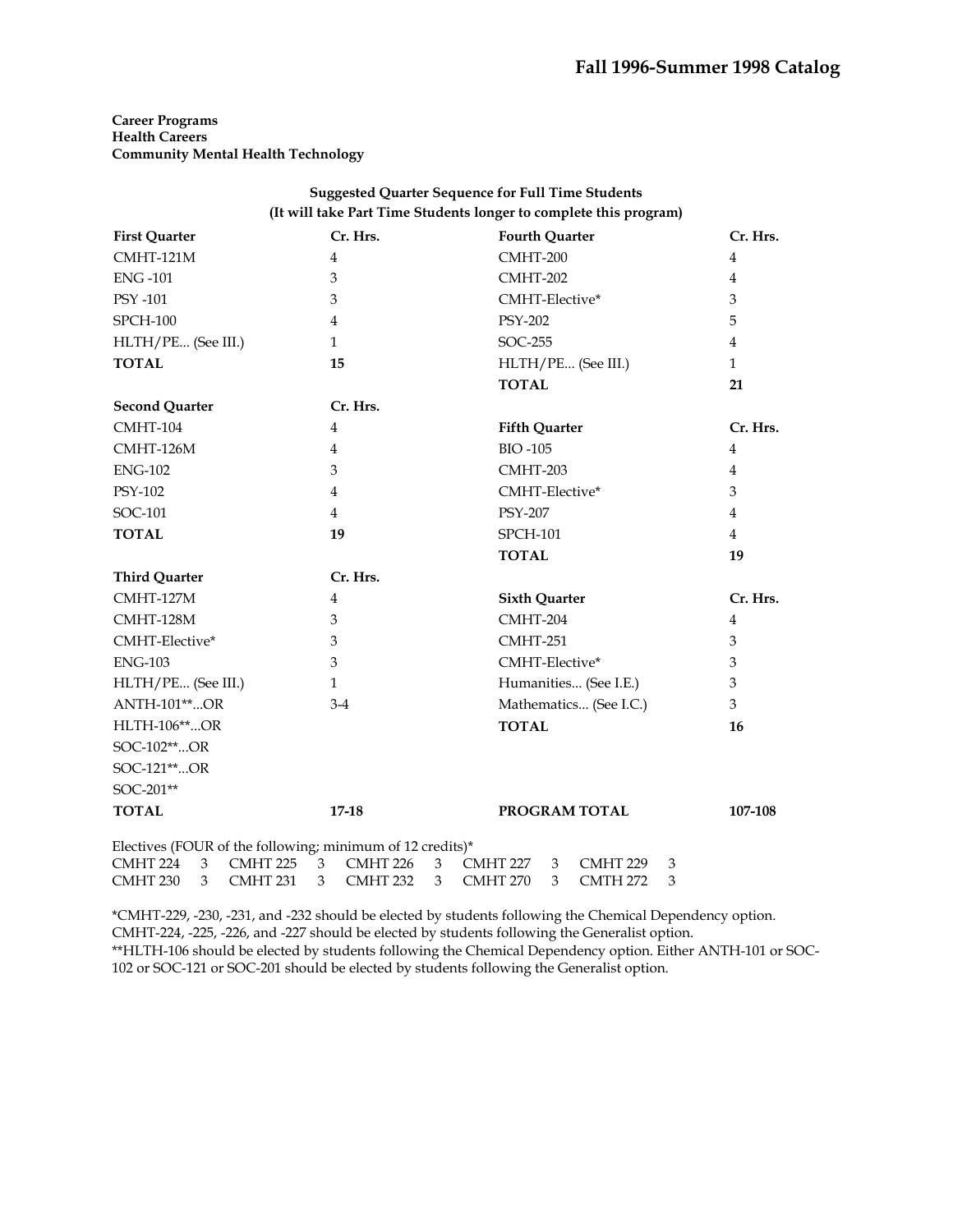## **Career Programs Health Careers Community Mental Health Technology (Habilitation Technology)**

Associate of Applied Science Degree in Community Mental Health Technology with a Concentration in Habilitation Technology

NOTE: The Community Mental Health Technology/Habilitation program is inactive for the 1996-97 academic year. For further information please contact the program coordinator at the Metro campus.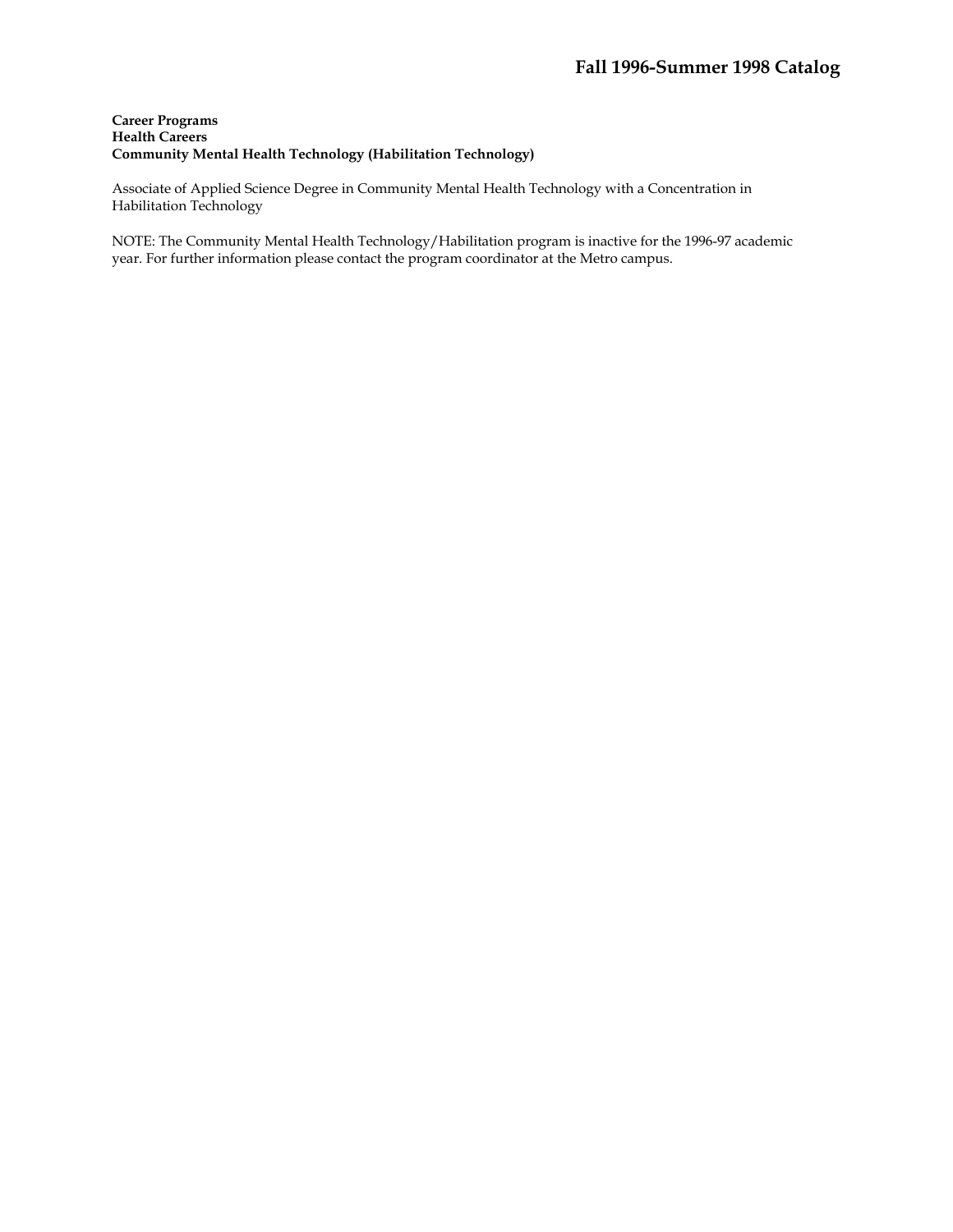> Degree Requirements Suggested Quarter Sequence

### **Associate of Applied Science Degree in Dental Assisting**

Dental assistants are competent in technical, interpersonal, and management areas. They work directly with the dentist and patients and have responsibility for the following areas: chair side assisting, radiography (x-rays), laboratory procedures, business procedures and patient management. This program prepares graduates for entrylevel positions and eligibility to take the Dental Assisting National Board certification exam. Some credits will apply toward the dental hygiene and dental laboratory technology degrees at CCC. The associate of applied science degree in dental assisting can be achieved through a second year of study in expanded functions at Jefferson Technical College in Steubenville, Ohio.

Program Manager - Ms. Mary Lou Gerosky (216-987-4494).

Program Options: Both full-time and part-time courses of study are possible.

A one-year certificate program is also available. (Click here for One Year Certificate of Proficiency)

This is a selective admission program. To be considered for admission to this program, please refer to admission requirements for specific application/admission information.

### **Degree Requirements**

A. The following courses are required:

BIO 105 - Introductory Biology - Human Body in Health and Disease BIO 107 - Oral Structure and Development DAST 121 - Dental Assisting Methods I DAST 122 - Dental Assisting Methods II DAST 131 - Dental Assisting Radiography I DAST 132 - Dental Assisting Radiography II DAST 150 - Dental Office Management DAST 191 - Dental Assisting Practicum I DAST 193 - Dental Assisting Practicum II ENG 101 - College Composition HTEC 161 - Introduction to Pharmacology HTEC 177 - Patient Management for Health Career Professionals MATH 114 - Applied Algebra

B. ONE of the following:

 OADM 108 - Business Language Skills SPCH 100 - Fundamentals of Interpersonal Communication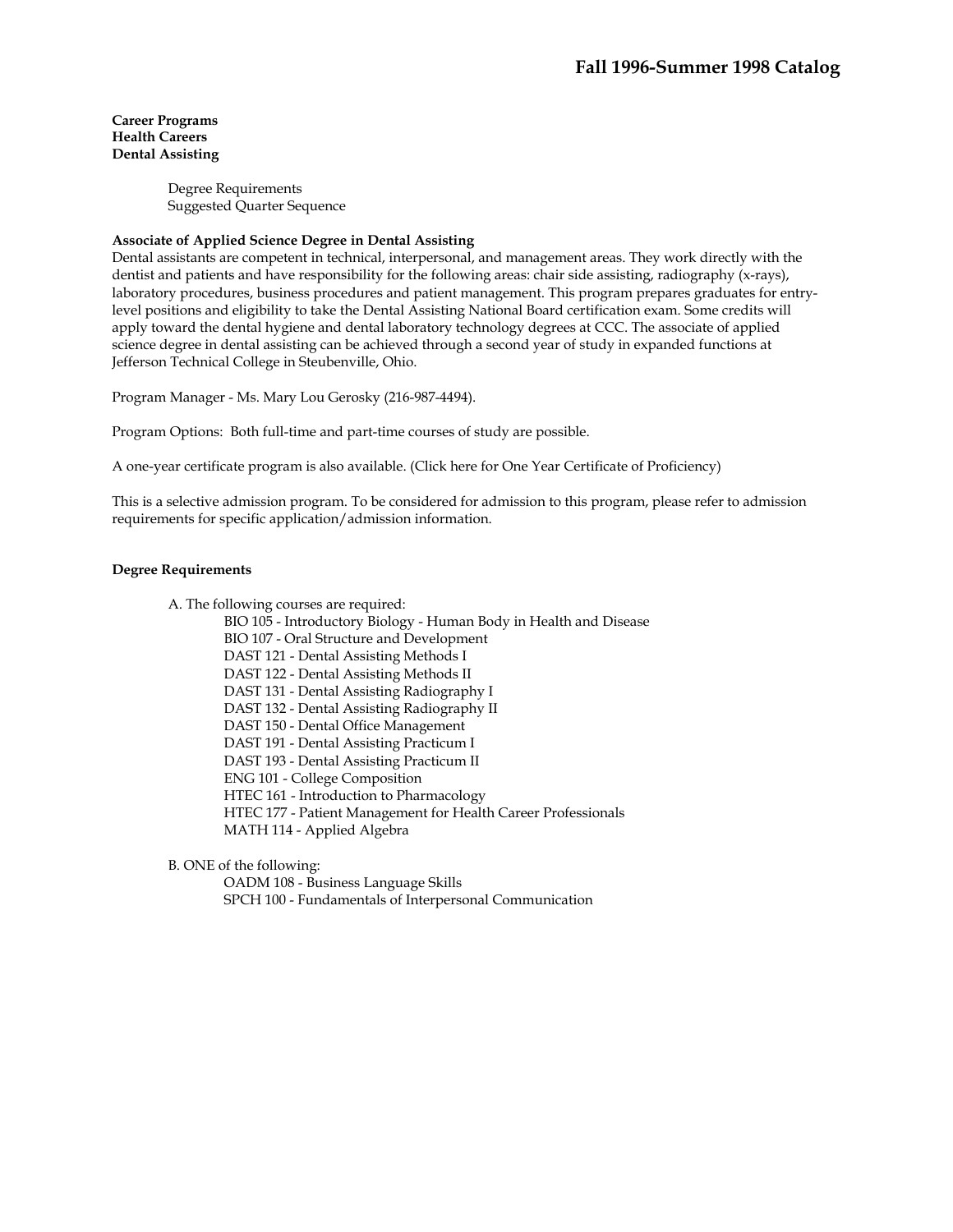### **Suggested Quarter Sequence for Full Time Students (It will take Part Time Students longer to complete this program)**

| <b>First Quarter</b>  | Cr. Hrs.       | <b>Third Quarter</b>  | Cr. Hrs.  |
|-----------------------|----------------|-----------------------|-----------|
| <b>BIO-105</b>        | 4              | DAST-193              | 6         |
| <b>BIO-107</b>        | 4              | <b>HTEC-177</b>       | 3         |
| <b>DAST-121</b>       | 7              | OADM-108OR            | $3-4$     |
| <b>DAST-131</b>       | 4              | SPCH-100              |           |
| <b>TOTAL</b>          | 19             | <b>TOTAL</b>          | $12 - 13$ |
| <b>Second Quarter</b> | Cr. Hrs.       | <b>Summer Quarter</b> | Cr. Hrs.  |
| <b>DAST-122</b>       | 5              | <b>ENG-101</b>        | 3         |
| DAST-132              | $\overline{2}$ | <b>MATH-114</b>       | 3         |
| <b>DAST-150</b>       | 5              | <b>TOTAL</b>          | 6         |
| <b>DAST-191</b>       | 2              |                       |           |
| HTEC-161              | 3              |                       |           |
| <b>TOTAL</b>          | 17             | PROGRAM TOTAL         | 54-55     |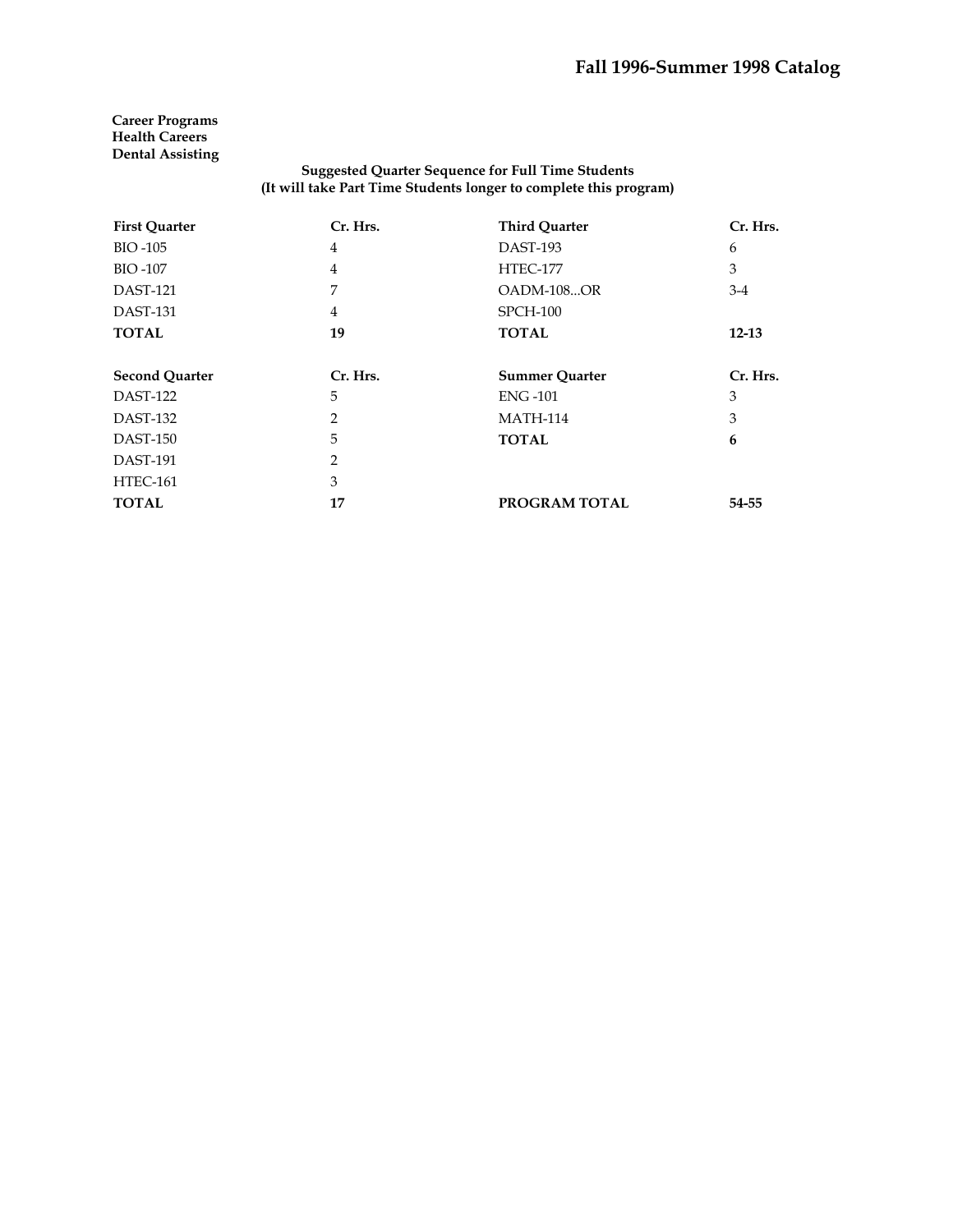### **Career Programs Health Careers Dental Hygiene**

Specific Graduation Requirements Elective Graduation Requirements Health/Physical Education Requirements Program Requirements Suggested Quarter Sequence

## **Associate of Applied Science Degree in Dental Hygiene**

Dental hygienists work in private practice, in school systems' dental health programs, for health agencies, on government research programs and as teachers. Working with the supervision of a dentist, dental hygienists scale and polish teeth, chart abnormalities, take radiographs, apply fluoride, impart dental health information and perform other chair side and office duties. Upon successful completion of this curriculum, the student is eligible to take a national board examination and apply for state licensure in the state where the student chooses to practice.

Program Manager - Ms. Mary Lou Gerosky (216-987-4494).

This is a selective admission program. To be considered for admission to this program, please refer to admission requirements for specific application/admission information.

## **Degree Requirements**

## **I. Specific Graduation Requirements**

A. Minimum competence in Communication Skills by completing the following:

ENG 101 - College Composition ENG 102 - College Composition AND EITHER ENG 103 - College Composition OR SPCH 100 - Fundamentals of Interpersonal Communication OR SPCH 101 - Fundamentals of Speech Communication

 B. Minimum competence in Social Sciences by completing the following sequence: PSY 101 - General Psychology PSY 102 - General Psychology PSY - (any 200 level Psychology course)

 C. Minimum competence in Mathematics by completing the following: Successful completion of a mathematics course numbered 100 or higher. Achievement of 80% or better on the College wide Mathematics Proficiency Exam.

 D. Minimum competence in Natural Sciences by completing the following: BIO 121 - Principles of Medical Science

 E. Minimum competence in Humanities by completing ONE of the following: HUM 101 - Introduction to the Humanities: Man as an Individual HUM 102 - Introduction to the Humanities: Man and Society HUM 103 - Introduction to the Humanities: Man and the Cosmos ART 101 - Art Appreciation MUS 103 - Survey and Appreciation of Music THEA 101 - Theater Appreciation PHIL 101 - Introduction to Philosophy ENG - (any 200 level Literature course) Any Foreign Language course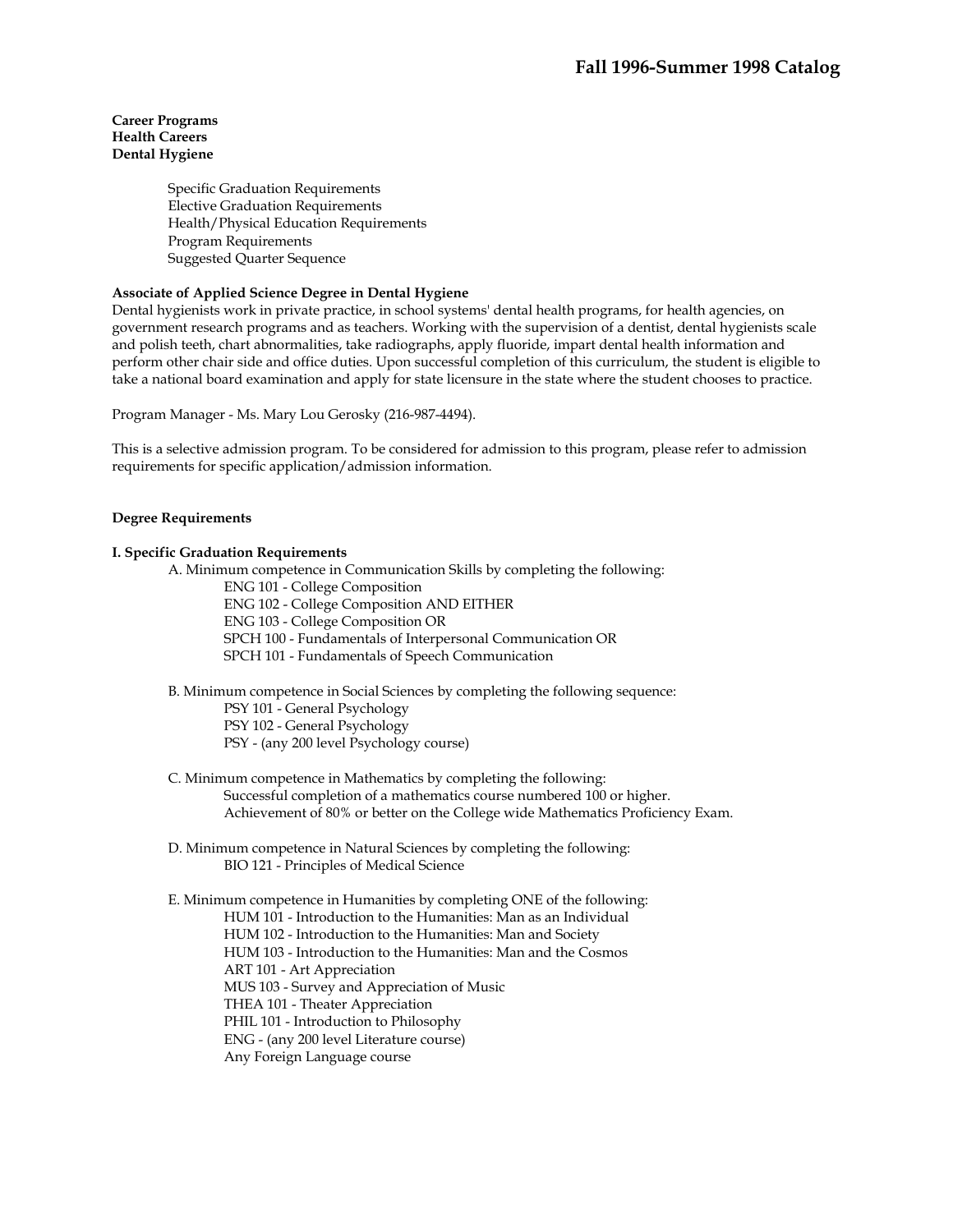**Career Programs Health Careers Dental Hygiene** 

### **II. Elective Graduation Requirements**

 Courses taken in this area cannot fulfill BOTH Specific and Elective Graduation Requirements. Minimum of 6 credits must be completed to include all of the following:

- BIO 108 General and Oral Tissues\*
- BIO 143 Anatomy and Physiology I
- BIO 144 Anatomy and Physiology II
- BIO 221 Microbiology\*

### **III. Health or Physical Education Requirements**

Complete ONE of the following:

 HLTH 101 - Personal Health Education Three credit hours in Physical Education

### **IV. Program Requirements**

The following courses are required:

DENT 101 - Preventive Oral Health Service I

DENT 102 - Tooth Morphology

DENT 112 - Applied Oral Anatomy

DENT 113 - Preventive Oral Health Service II

DENT 126 - Radiology

DENT 128 - Oral Histo-Pathology

DENT 131 - Preventive Oral Health Service III

DENT 136 - Concepts in Dental Materials

DENT 138 - Periodontics I

DENT 200 - Preventive Oral Health Service IV

DENT 206 - Community Oral Health I`

DENT 208 - Periodontics II

DENT 209 - Pharmacology and Therapeutics

DENT 212 - Preventive Oral Health Service V

DENT 221 - Preventive Oral Health Service VI

DENT 222 - Community Oral Health II

DENT 228 - Dental Specialties

DENT 236 - Dental Practice Management

DENT 241 - Preventive Oral Health Service VII

DIET 111 - Normal Nutrition

HTEC 108 - Introduction to Dental Health Careers

\*These are special courses to be taken after admission into the program.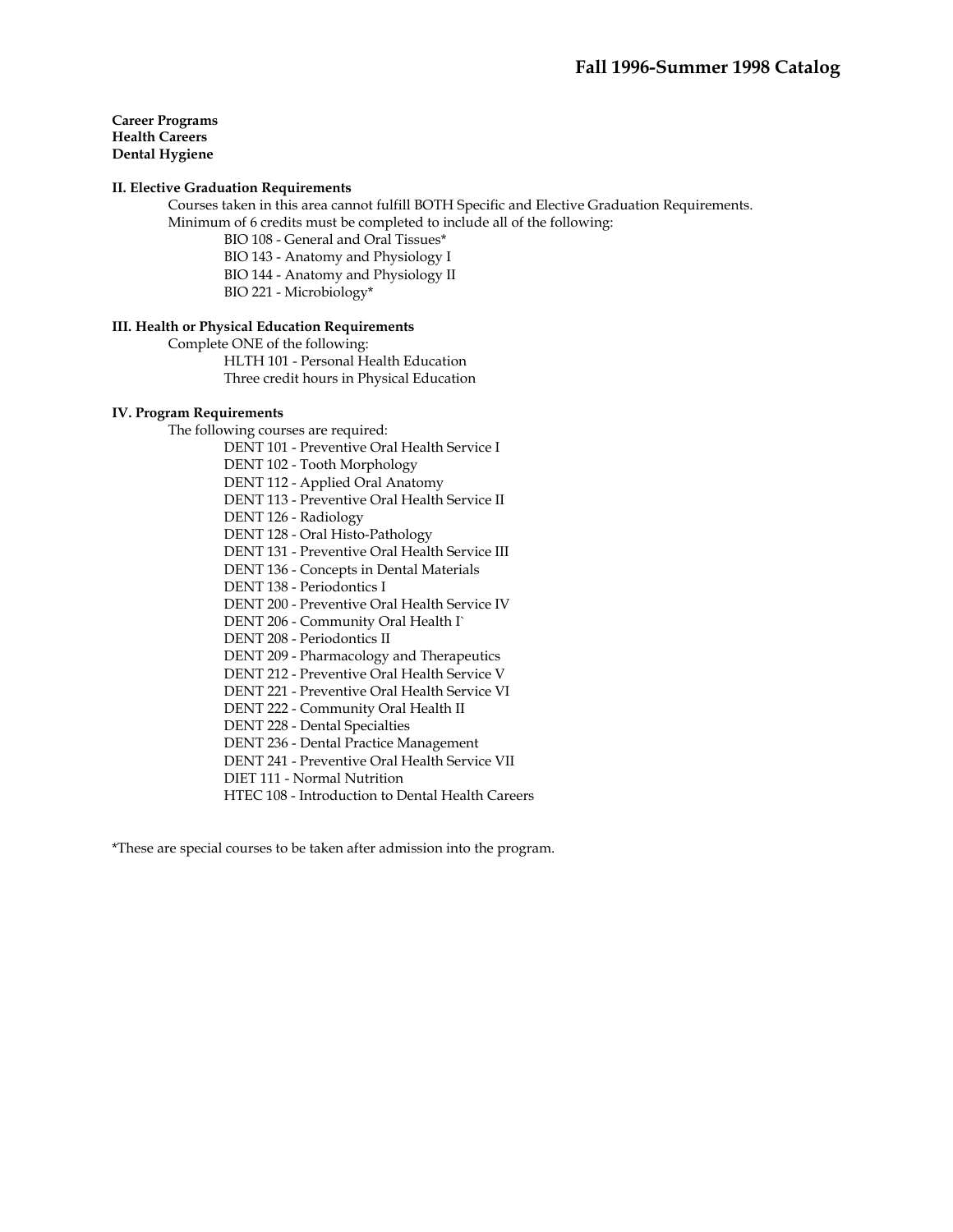**Career Programs Health Careers Dental Hygiene** 

#### **Suggested Quarter Sequence for Full Time Students (It will take Part Time Students longer to complete this program)**

| <b>First Quarter</b>   | Cr. Hrs.       | <b>Fourth Quarter</b>   | Cr. Hrs.       |
|------------------------|----------------|-------------------------|----------------|
| BIO-108*               | 3              | BIO-221*                | 4              |
| <b>BIO-121</b>         | $\overline{4}$ | DENT-208                | $\overline{2}$ |
| <b>DENT-101</b>        | 5              | DENT-209                | 3              |
| <b>DENT-102</b>        | 3              | <b>DENT-212</b>         | $\overline{4}$ |
| HTEC-108               | $\mathbf{1}$   | English (See I.A.)      | $3-4$          |
| <b>TOTAL</b>           | 16             | HLTH/PE (See III.)      | $\mathbf{1}$   |
|                        |                | <b>TOTAL</b>            | $17 - 18$      |
| <b>Second Quarter</b>  | Cr. Hrs.       |                         |                |
| <b>BIO-143</b>         | $\overline{4}$ |                         |                |
| <b>DENT-112</b>        | 3              | <b>Fifth Quarter</b>    | Cr. Hrs.       |
| <b>DENT-113</b>        | 5              | <b>DENT-206</b>         | $\overline{2}$ |
| <b>DENT-126</b>        | $\overline{4}$ | <b>DENT-221</b>         | $\overline{4}$ |
| <b>DENT-128</b>        | $\overline{2}$ | <b>DENT-228</b>         | $\overline{2}$ |
| <b>TOTAL</b>           | 18             | <b>DIET-111</b>         | 3              |
|                        |                | PSY-102                 | 3              |
| <b>Third Quarter</b>   | Cr. Hrs.       | HLTH/PE (See III.)      | $\mathbf{1}$   |
| <b>BIO-144</b>         | 4              | <b>TOTAL</b>            | 15             |
| <b>DENT-131</b>        | 3              |                         |                |
| <b>DENT-136</b>        | $\overline{4}$ |                         |                |
| DENT-138               | 1              | <b>Sixth Quarter</b>    | Cr. Hrs.       |
| <b>ENG-101</b>         | 3              | <b>DENT-222</b>         | 3              |
| Mathematics (See I.C.) | 3              | DENT-236                | $\overline{2}$ |
| <b>TOTAL</b>           | 18             | <b>DENT-241</b>         | 4              |
|                        |                | PSY-Elective (See I.B.) | 4              |
| <b>Summer Session</b>  | Cr. Hrs.       | Humanities (See I.E.)   | 3              |
| <b>ENG-102</b>         | 3              | <b>TOTAL</b>            | 16             |
| DENT-200               | 3              |                         |                |
| <b>PSY-101</b>         | 3              |                         |                |
| HLTH/PE (See III.)     | $\mathbf{1}$   |                         |                |
| <b>TOTAL</b>           | 10             | PROGRAM TOTAL           | 110-111        |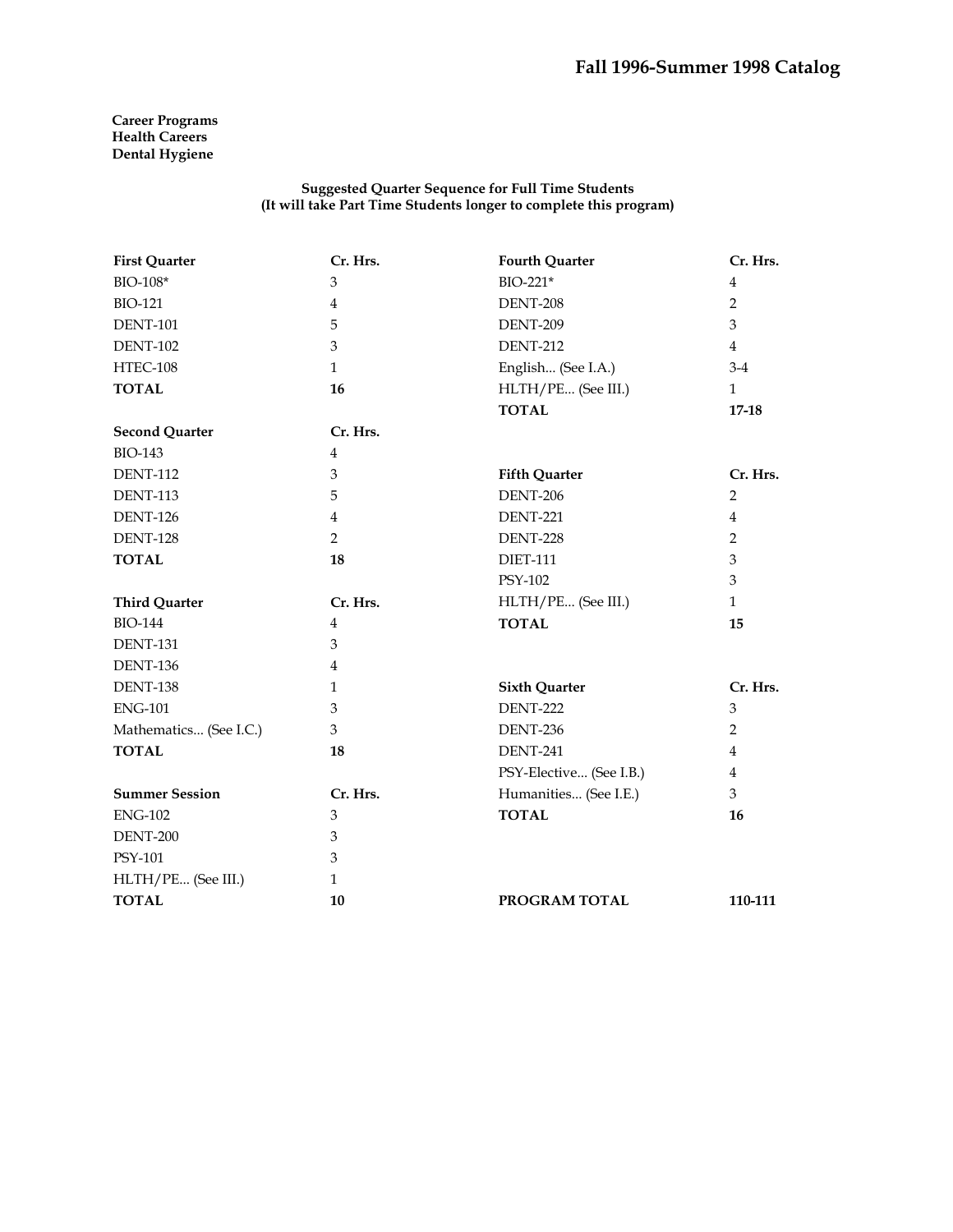### **Career Programs Health Careers Dental Laboratory Technology**

Specific Graduation Requirements Elective Graduation Requirements Health/Physical Education Requirements Program Requirements Suggested Quarter Sequence

## **Associate of Applied Science Degree in Dental Laboratory Technology**

NOTE: The degree program in Dental Laboratory Technology is available to students who were admitted to this program prior to Fall, 1992, and are in the process of completing upper-level program requirements. Other interested students may apply to the Dental Laboratory Technology one-year Certificate of Proficiency Program. Please contact the Program Manager for additional information.

The dental laboratory technician provides an essential auxiliary service to the dental profession. The dental laboratory technician fabricates prosthetic appliances prescribed for a patient by a dentist. Dental laboratory technicians work with various specialized hand instruments, electric handpieces and furnaces, as well as a wide range of materials including impression compounds, plaster, waxes, acrylics, porcelain and various types of gold and semi-precious metals. The work of the dental laboratory technician is confined to the dental laboratory in private dental practices, in commercial dental laboratories, or in public clinical laboratories at local, state or federal levels.

This is a selective admission program. To be considered for admission to this program, please refer to admission requirements for specific application/admission information.

### **Degree Requirements**

### **I. Specific Graduation Requirements**

A. Minimum competence in Communication Skills by completing the following: ENG 101 - College Composition ENG 102 - College Composition AND EITHER ENG 103 - College Composition OR SPCH 100 - Fundamentals of Interpersonal Communication OR SPCH 101 - Fundamentals of Speech Communication

B. Minimum competence in Social Sciences by completing ONE of the following sequences:

1.

SSCI 103 - Introduction to Social Science SSCI 104 - Introduction to Social Science SSCI 105 - Introduction to Social Science  $2.5$ HIST 101 - History of Civilization HIST 102 - History of Civilization HIST 103 - History of Civilization 3. POL 101 - American National Government ECON 161 - Principles of Economics I AND EITHER ANTH 101 - Cultural Anthropology OR SOC 101 - Introductory Sociology 4. PSY 101 - General Psychology PSY 102 - General Psychology PSY - (any 200 level Psychology course)

 C. Minimum competence in Mathematics by completing the following: MATH 114 - Applied Algebra or higher\*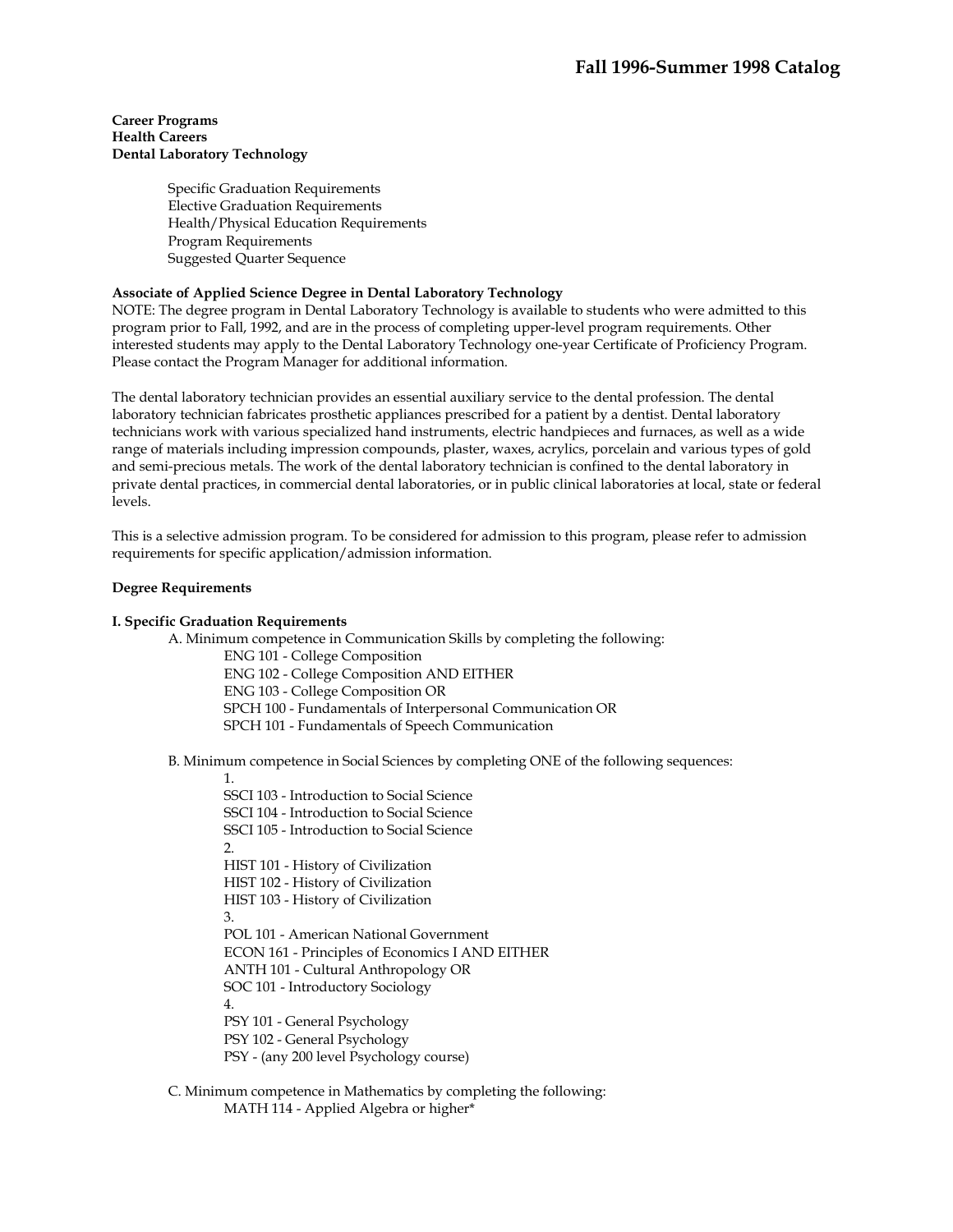### **Career Programs Health Careers Dental Laboratory Technology**

 D. Minimum competence in Natural Sciences by completing the following: BIO 136 - Bio-Mechanics of Dentistry

E. Minimum competence in Humanities by completing ONE of the following:

HUM 101 - Introduction to the Humanities: Man as an Individual HUM 102 - Introduction to the Humanities: Man and Society HUM 103 - Introduction to the Humanities: Man and the Cosmos ART 101 - Art Appreciation MUS 103 - Survey and Appreciation of Music THEA 101 - Theater Appreciation PHIL 101 - Introduction to Philosophy ENG - (any 200 level Literature course) Any Foreign Language course

## **II. Elective Graduation Requirements**

 Courses taken in this area cannot fulfill BOTH Specific and Elective Graduation Requirements. Minimum of 6 credits must be completed to include all of the following:

- A. BIO 135 Dental Anatomy and Terminology
- B. AND any course(s) from the following:

1. SOCIAL SCIENCES - Anthropology, Economics, Education, Geography, History, Political Science, Psychology, Social Science, Sociology, Urban Studies 2. HUMANITIES - Art, Dance, English, Foreign Language, Humanities, Journalism, Music, Philosophy, Religious Studies, Speech Communications, Theatre Arts 3. NATURAL SCIENCES - Biology, Chemistry, Earth Science, Physical Science, Physics 4. MATHEMATICS

### **III. Health or Physical Education Requirements**

Complete ONE of the following:

HLTH 101 - Personal Health Education Three credit hours in Physical Education

### **IV. Program Requirements**

A. The following courses are required:

BADM 130 - Small Business Management I

BADM 131 - Small Business Management II

- DLAB 112 Complete Dentures I
- DLAB 113 Complete Dentures II
- DLAB 132 Fixed Restorations I
- DLAB 133 Fixed Restorations II
- DLAB 152 Principles of Dental Materials

DLAB 153 - Practices in Orthodontics

DLAB 161 - Dental Morphology

DLAB 162 - Infection Control for the Dental Laboratory

DLAB 210 - Complete Dentures III

DLAB 224 - Partial Denture Designs

DLAB 225 - Removable Partial Dentures

DLAB 226 - Precision Attachments

DLAB 230 - Fixed Partial Dentures I

DLAB 234 - Fixed Partial Dentures II

DLAB 245 - Dental Ceramics I

DLAB 246 - Dental Ceramics II

DLAB 266 - Professional Concerns in Dentistry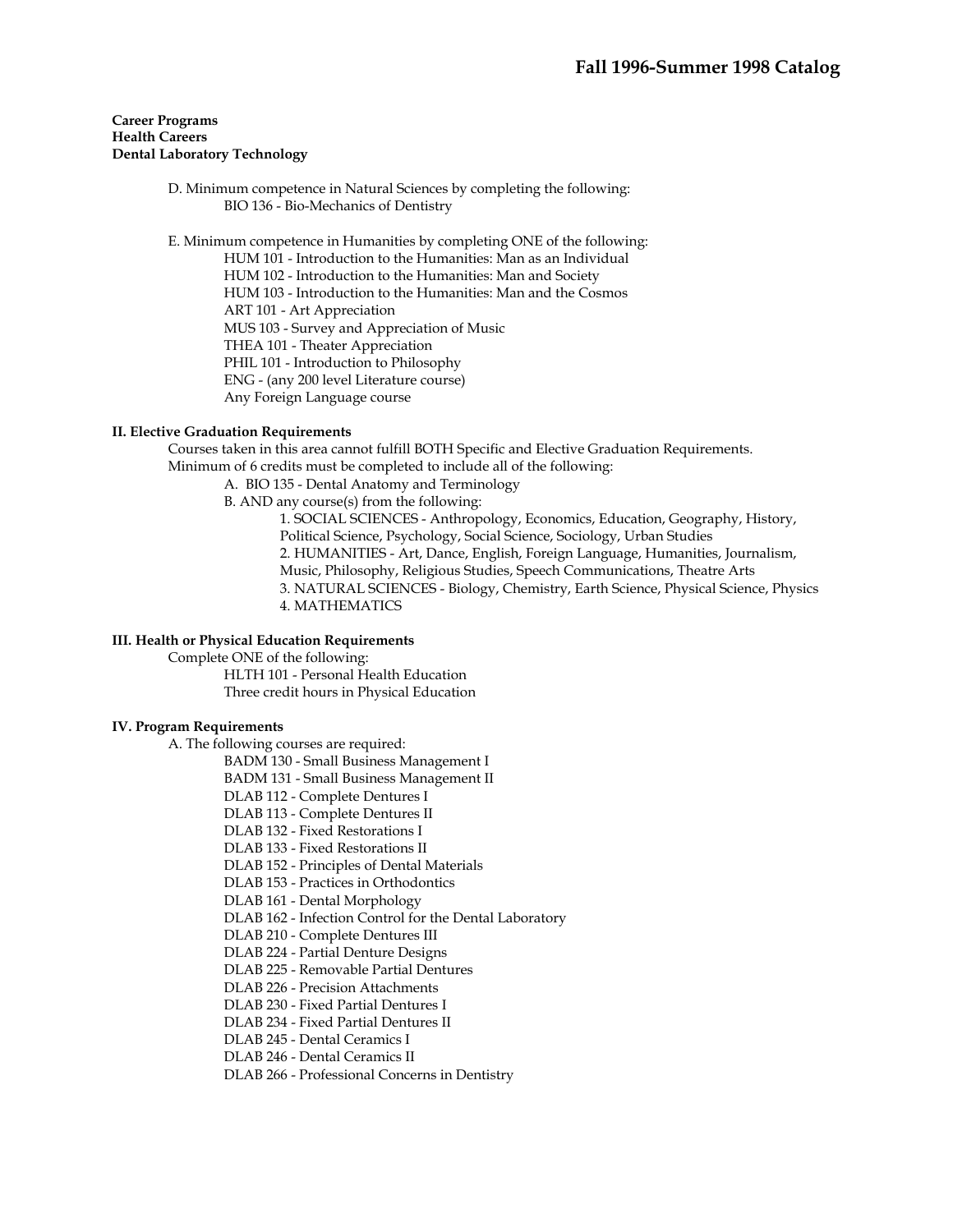## **Career Programs Health Careers Dental Laboratory Technology**

 B. ONE of the following: DLAB 217 - Dental Laboratory Practicum--Removable DLAB 237 - Dental Laboratory Practicum--Fixed

\*MATH-270 may not be used to meet this requirement.

### **Suggested Quarter Sequence for Full Time Students (It will take Part Time Students longer to complete this program)**

| <b>First Quarter</b>  | Cr. Hrs.       | <b>Fourth Quarter</b>     | Cr. Hrs.       |
|-----------------------|----------------|---------------------------|----------------|
| <b>BIO-135</b>        | $\overline{4}$ | <b>BADM-130</b>           | 3              |
| <b>BIO-136</b>        | 4              | DLAB-224                  | 4              |
| DLAB-161              | 3              | DLAB-234                  | $\overline{4}$ |
| <b>ENG-101</b>        | 3              | HLTH/PE (See III.)        | $\mathbf{1}$   |
| MATH-114* (See I.C.)  | 3              | Humanities (See I.E.)     | $\mathfrak{Z}$ |
| <b>TOTAL</b>          | 17             | Social Sci(See I.B.)      | 3              |
|                       |                | <b>TOTAL</b>              | 18             |
| <b>Second Quarter</b> | Cr. Hrs.       |                           |                |
| <b>ENG-102</b>        | 3              | <b>Fifth Quarter</b>      | Cr. Hrs.       |
| <b>DLAB-112</b>       | $\overline{4}$ | <b>BADM-131</b>           | $\mathfrak{Z}$ |
| DLAB-132              | $\overline{4}$ | DLAB-225                  | $\mathfrak{Z}$ |
| <b>DLAB-152</b>       | $\overline{4}$ | DLAB-245                  | $\overline{4}$ |
| <b>DLAB-162</b>       | $\overline{2}$ | Elective Req. (See II.B.) | 3              |
| HLTH/PE (See III.)    | $\mathbf{1}$   | Social Sci(See I.B.)      | 3              |
| <b>TOTAL</b>          | 18             | <b>TOTAL</b>              | 16             |
| <b>Third Quarter</b>  | Cr. Hrs.       | <b>Sixth Quarter</b>      | Cr. Hrs.       |
| DLAB-113              | $\overline{4}$ | <b>DLAB-217OR</b>         | $\mathfrak{Z}$ |
| DLAB-133              | 4              | DLAB-237                  |                |
| DLAB-153              | $\overline{4}$ | DLAB-226                  | $\overline{4}$ |
| English (See I.A.)    | $3-4$          | DLAB-246                  | 3              |
| HLTH/PE (See III.)    | $\mathbf{1}$   | DLAB-266                  | $\overline{2}$ |
| <b>TOTAL</b>          | 16-17          | Social Sci(See I.B.)      | 3              |
|                       |                | <b>TOTAL</b>              | 15             |
| <b>SUMMER SESSION</b> | Cr. Hrs.       |                           |                |
| $DLAB-210$            | $\overline{4}$ |                           |                |
| DLAB-230              | 4              |                           |                |
| <b>TOTAL</b>          | 8              | PROGRAM TOTAL             | 108-109        |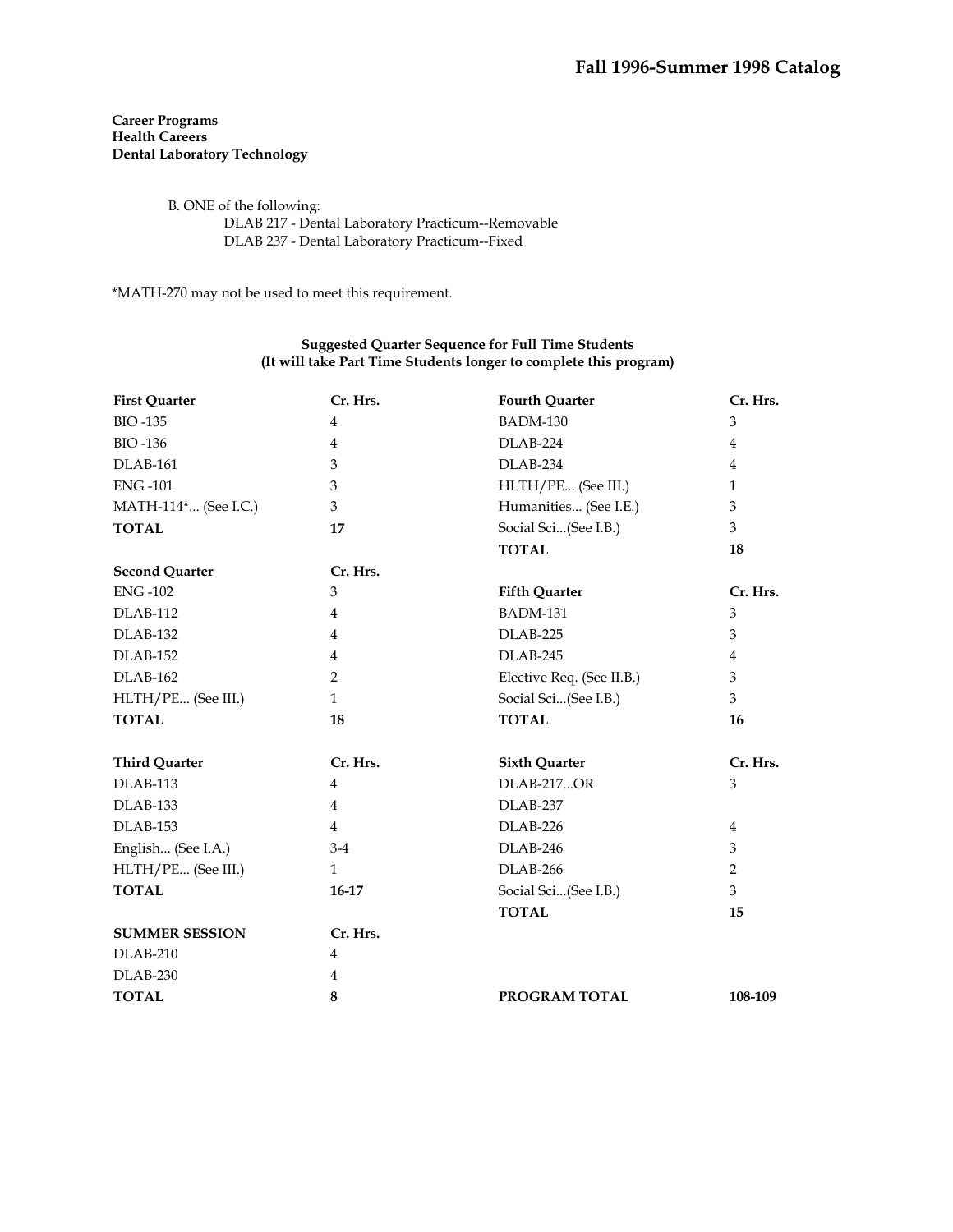### **Career Programs Health Careers Dietetic Technology**

Specific Graduation Requirements Elective Graduation Requirements Health/Physical Education Requirements Program Requirements Suggested Quarter Sequence

## **Associate of Applied Science Degree in Dietetic Technology**

Graduates in the Dietetic Technology Program are trained in the areas of food and nutrition. They function as members of the foodservice or health care team under the supervision of a dietitian. Employment opportunities exist in hospitals, nursing homes, extended care facilities, health departments, early child development centers, community nutrition programs, schools and other health care agencies that provide food and nutrition services.

Program Manager - Ms. Barbara Mikuszewski (216-987-4497).

This is a selective admission program. To be considered for admission to this program, please refer to admission requirements for specific application/admission information.

### **Degree Requirements**

### **I. Specific Graduation Requirements**

 A. Minimum competence in Communication Skills by completing the following: ENG 101 - College Composition ENG 102 - College Composition SPCH 101 - Fundamentals of Speech Communication

 B. Minimum competence in Social Sciences by completing the following sequence: PSY 101 - General Psychology PSY 102 - General Psychology PSY - (any 200 level Psychology course)

 C. Minimum competence in Mathematics by completing the following: MATH 114 - Applied Algebra or higher\*

 D. Minimum competence in Natural Sciences by completing the following: BIO 121 - Principles of Medical Science

 E. Minimum competence in Humanities by completing ONE of the following: HUM 101 - Introduction to the Humanities: Man as an Individual HUM 102 - Introduction to the Humanities: Man and Society HUM 103 - Introduction to the Humanities: Man and the Cosmos ART 101 - Art Appreciation MUS 103 - Survey and Appreciation of Music THEA 101 - Theater Appreciation PHIL 101 - Introduction to Philosophy ENG - (any 200 level Literature course) Any Foreign Language course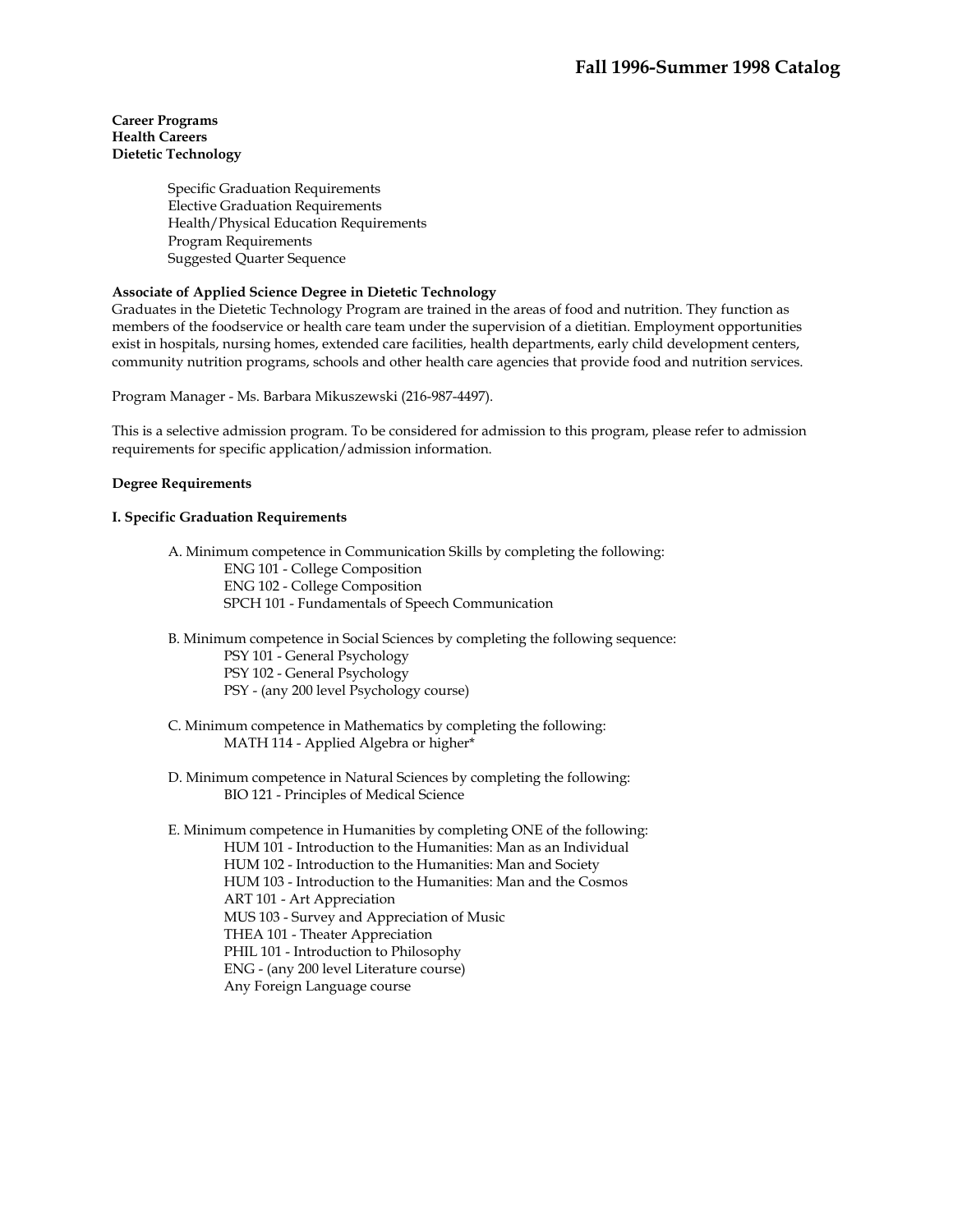**Career Programs Health Careers Dietetic Technology** 

### **II. Elective Graduation Requirements**

 Courses taken in this area cannot fulfill BOTH Specific and Elective Graduation Requirements. Minimum of 6 credits must be completed to include all of the following:

A. BIO 143 - Anatomy and Physiology I

B. AND any course(s) from the following areas:

1. SOCIAL SCIENCES - Anthropology, Economics, Education, Geography, History, Political Science, Psychology, Social Science, Sociology, Urban Studies 2. HUMANITIES - Art, Dance, English, Foreign Language, Humanities, Journalism, Music, Philosophy, Religious Studies, Speech Communications, Theatre Arts 3. NATURAL SCIENCES - Biology, Chemistry, Earth Science, Physical Science, Physics 4. MATHEMATICS

III. Health or Physical Education Requirements

Complete ONE of the following:

 HLTH 101 - Personal Health Education Three credit hours in Physical Education

### **IV. Program Requirements**

The following courses are required:

CS 102 - Introduction to Computer Use

DIET 102 - Dietetic Orientation and Nutrition Management Techniques

DIET 106 - Nutrition Care I

DIET 107 - Nutrition Care II

DIET 129 - Fundamentals of Food Production and Management

DIET 130 - Food Production Principles

DIET 133 - Techniques of Dietetic Food Production and Management

DIET 159 - Dietetic Quality Food Procedures

DIET 170 - Dietetic Technology Practicum

DIET 210 - Nutrition Care Practicum

DIET 216 - Diet Therapy I

DIET 219 - Diet Therapy II

DIET 222 - Geriatric Nutrition

DIET 225 - Geriatric Nutrition Practicum

DIET 253 - Community Nutrition and Public Health

DIET 260 - Community Nutrition Practicum

HOSP 102 - Sanitation and Safety

HOSP 200 - Hospitality Management I

HOSP 234 - Hospitality Management II

MA 100 - Introduction to Medical Terminology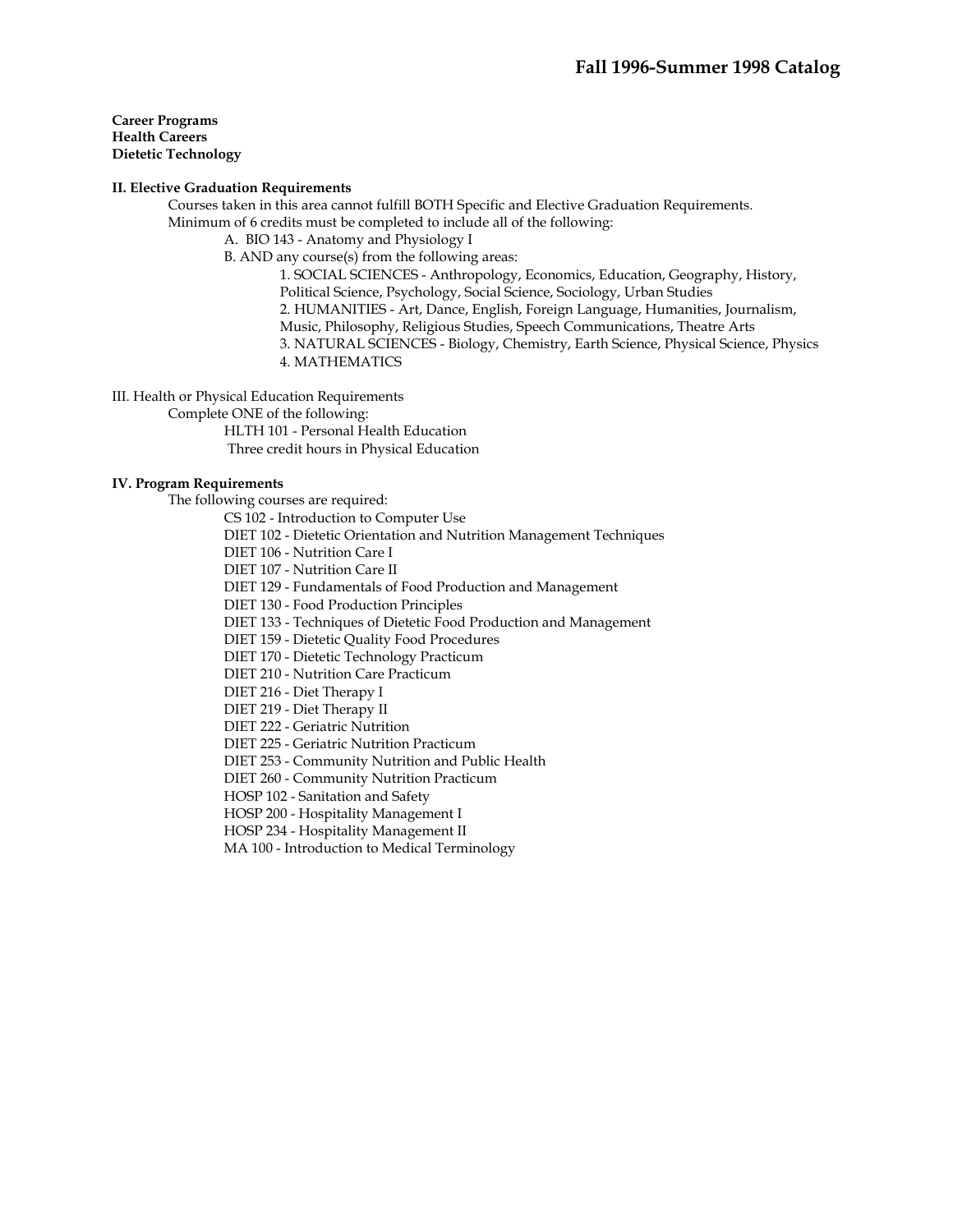**Career Programs Health Careers Dietetic Technology** 

### **Suggested Quarter Sequence for Full Time Students (It will take Part Time Students longer to complete this program)**

| <b>First Quarter</b>  | Cr. Hrs.       | <b>Fourth Quarter</b>     | Cr. Hrs.       |
|-----------------------|----------------|---------------------------|----------------|
| <b>BIO-121</b>        | $\overline{4}$ | <b>DIET-210</b>           | $\overline{4}$ |
| <b>DIET-102</b>       | $\overline{4}$ | <b>DIET-219</b>           | 3              |
| <b>DIET-106</b>       | $\overline{4}$ | <b>HOSP-200</b>           | $\overline{4}$ |
| <b>MATH-114*</b>      | 3              | PSY-101                   | 3              |
| HLTH/PE (See III.)    | $\mathbf{1}$   | <b>SPCH-101</b>           | $\overline{4}$ |
| <b>TOTAL</b>          | 16             | <b>TOTAL</b>              | 18             |
| <b>Second Quarter</b> | Cr. Hrs.       | <b>Fifth Quarter</b>      | Cr. Hrs.       |
| <b>BIO-143</b>        | 4              | $CS-102$                  | 4              |
| <b>DIET-107</b>       | $\overline{4}$ | <b>DIET-222</b>           | $\overline{4}$ |
| <b>DIET-129</b>       | 4              | <b>DIET-225</b>           | $\overline{4}$ |
| $ENG-10$              | 3              | <b>HOSP-234</b>           | 3              |
| <b>MA-100</b>         | 3              | PSY-102                   | 3              |
| <b>TOTAL</b>          | 18             | HLTH/PE (See III.)        | $\mathbf{1}$   |
|                       |                | <b>TOTAL</b>              | 19             |
| <b>Third Quarter</b>  | Cr. Hrs.       |                           |                |
| <b>DIET-130</b>       | $\mathbf{1}$   | <b>Sixth Quarter</b>      | Cr. Hrs.       |
| <b>DIET-133</b>       | 3              | <b>DIET-253</b>           | 3              |
| <b>DIET-159</b>       | 3              | <b>DIET-260</b>           | 3              |
| <b>DIET-216</b>       | $\overline{4}$ | PSY-                      | 4              |
| <b>ENG-102</b>        | 3              | Elective Req. (See II.B.) | 3              |
| <b>HOSP-102</b>       | 3              | Humanities (See I.E.)     | 3              |
| <b>TOTAL</b>          | 17             | HLTH/PE (See III.)        | $\mathbf{1}$   |
|                       |                | <b>TOTAL</b>              | 17             |
| <b>Summer Quarter</b> | Cr. Hrs.       |                           |                |
| <b>DIET-170</b>       | 5              |                           |                |
| <b>TOTAL</b>          | 5              | PROGRAM TOTAL             | 110            |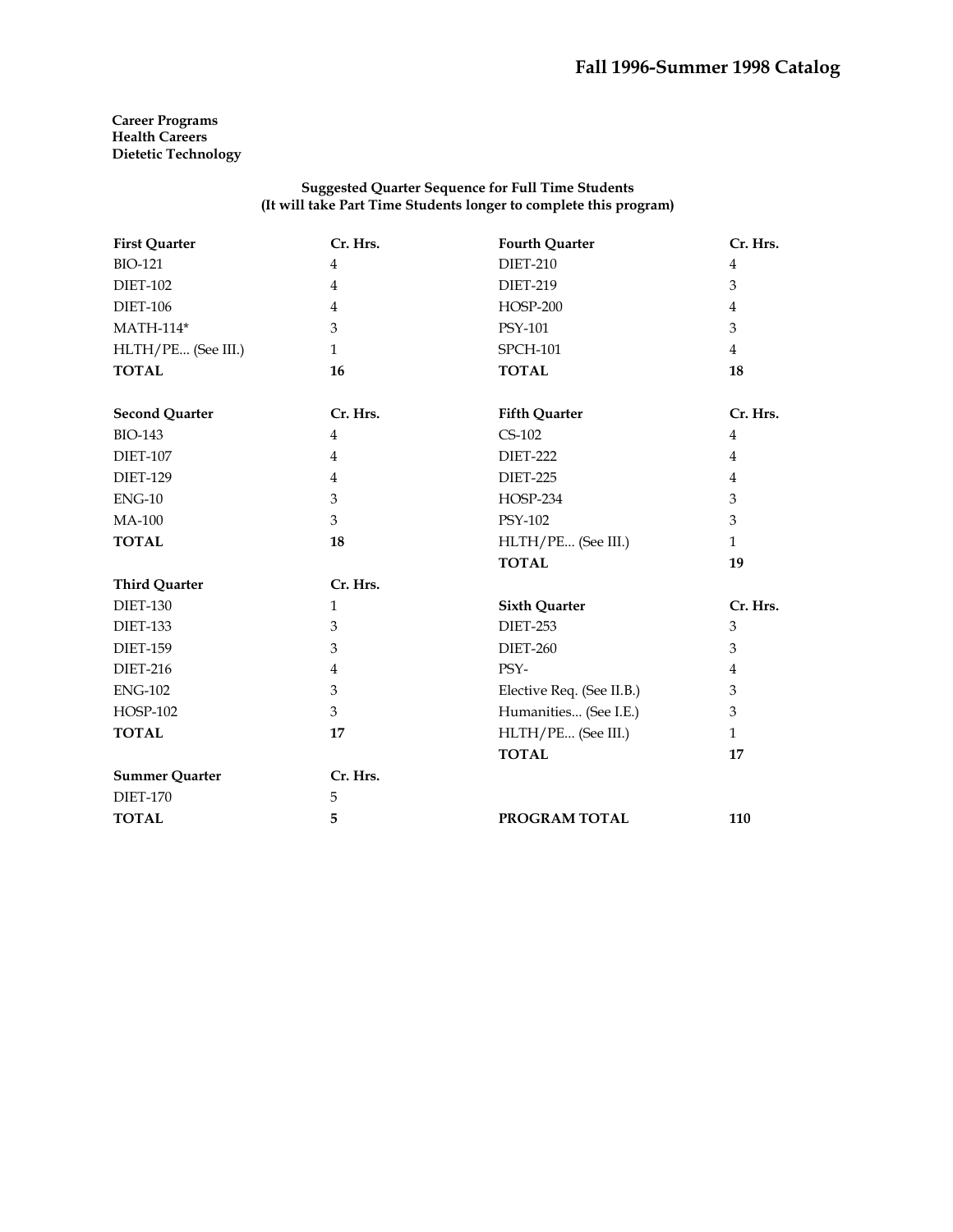**Career Programs Health Careers Emergency Medical Technology** 

> Specific Graduation Requirements Elective Graduation Requirements Health/Physical Education Requirements Program Requirements Suggested Quarter Sequence

## **Associate of Applied Science Degree in Emergency Medical Technology**

This program is designed for individuals providing Emergency Medical Service to the community. Four levels of training are available: EMT-B, EMT-I, EMT-P and Associate of Applied Science degree in Emergency Medical Technology. Certification is provided by the Ohio Department of Highway Safety, Division of EMS.

The program is designed so that the graduate may function on the levels required by Ohio Law to provide basic and advanced life support under the direction of a physician as well as to provide supervision of operations in an emergency service. EMT-Basic accreditation number: EMTB063404. EMT-Paramedic accreditation number: EMTP2-3-002.

Program Manager - Mr. Michael Kingery (987-4451).

This is a selective admission program. To be considered for admission to this program, please refer to admission requirements for specific application/admission information.

### **Degree Requirements**

### **I. Specific Graduation Requirements**

 A. Minimum competence in Communication Skills by completing the following: ENG 101 - College Composition ENG 102 - College Composition SPCH 100 - Fundamentals of Interpersonal Communication

B. Minimum competence in Social Sciences by completing ONE of the following sequences:

1.

SSCI 103 - Introduction to Social Science SSCI 104 - Introduction to Social Science SSCI 105 - Introduction to Social Science

2.

HIST 101 - History of Civilization HIST 102 - History of Civilization HIST 103 - History of Civilization

3.

POL 101 - American National Government ECON 161 - Principles of Economics I AND EITHER ANTH 101 - Cultural Anthropology OR SOC 101 - Introductory Sociology

4.

PSY 101 - General Psychology PSY 102 - General Psychology PSY - (any 200 level Psychology course)

 C. Minimum competence in Mathematics by completing the following: MATH 114 - Applied Algebra or higher\*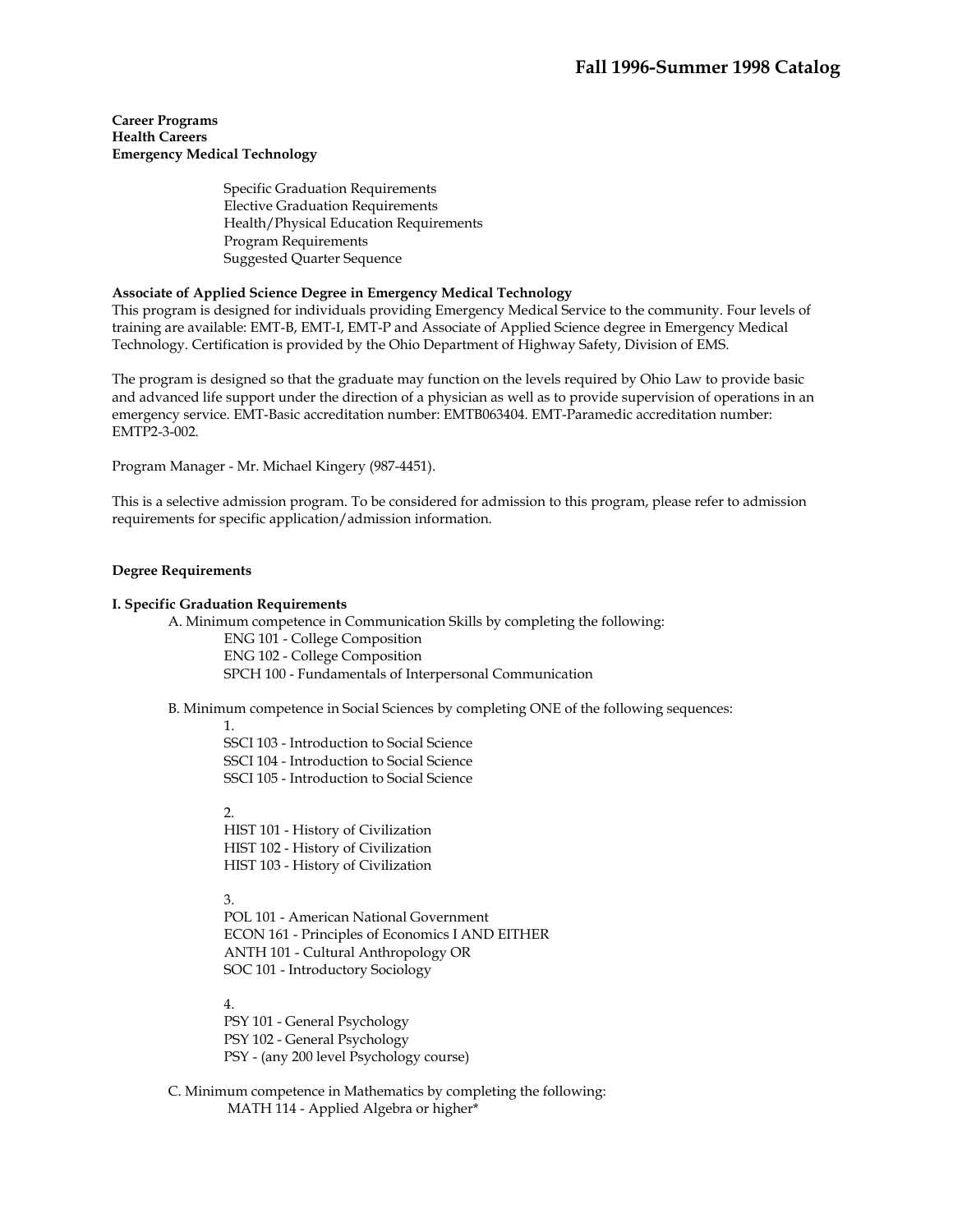### **Career Programs Health Careers Emergency Medical Technology**

 D. Minimum competence in Natural Sciences by completing the following: BIO 121 - Principles of Medical Science

E. Minimum competence in Humanities by completing ONE of the following:

HUM 101 - Introduction to the Humanities: Man as an Individual HUM 102 - Introduction to the Humanities: Man and Society HUM 103 - Introduction to the Humanities: Man and the Cosmos ART 101 - Art Appreciation MUS 103 - Survey and Appreciation of Music THEA 101 - Theater Appreciation PHIL 101 - Introduction to Philosophy ENG - (any 200 level Literature course) Any Foreign Language course

## **II. Elective Graduation Requirements**

 Courses taken in this area cannot fulfill BOTH Specific and Elective Graduation Requirements. Minimum of 6 credits must be completed to include all of the following:

BIO 143 - Anatomy and Physiology I

BIO 144 - Anatomy and Physiology II

BIO 145 - Anatomy and Physiology III

## **III. Health or Physical Education Requirements**

 A. Complete ONE of the following (2 credits): PE 117 - Physical Conditioning I PE 119 - Lifetime Fitness I

B. AND ONE additional course in Physical Education (minimum of 1 credit)

## **IV. Program Requirements**

The following courses are required:

BADM 220 - Human Relations in Business

EMT 124 - EMT-Basic

EMT 131 - Cardiopulmonary Resuscitation

- EMT 134 Emergency Medical Technician-Ambulance II
- EMT 136 Heavy Rescue
- EMT 137 Defensive Driving

EMT 138 - Emergency Medical Services Communications

EMT 211 - Advanced Techniques of Assessment and Triage

EMT 212 - EMT-Intermediate

EMT 222 - Paramedic Theory I

EMT 223 - Paramedic Theory II

EMT 224 - Paramedic Theory III

EMT 229 - Instructional Techniques

EMT 230 - Technical Management

MA 102 - Medical Terminology I

\*MATH-270 may not be used to meet this requirement.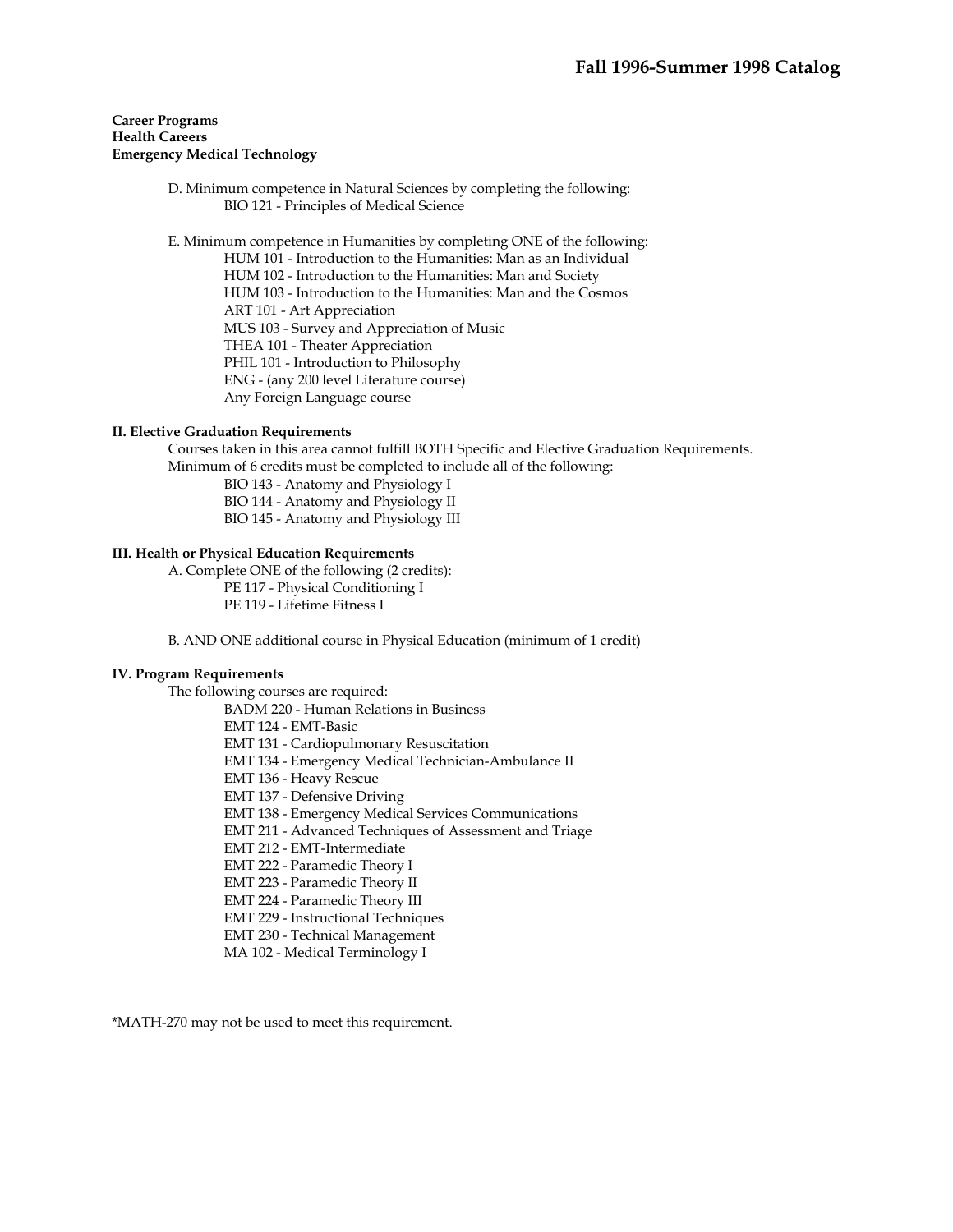**Career Programs Health Careers Emergency Medical Technology** 

### **Suggested Quarter Sequence for Full Time Students (It will take Part Time Students longer to complete this program)**

| <b>SUMMER SESSION</b> | Cr. Hrs.                  | <b>Fourth Quarter</b>  | Cr. Hrs.       |
|-----------------------|---------------------------|------------------------|----------------|
| <b>BIO-121</b>        | $\overline{\mathbf{4}}$   | <b>EMT-222</b>         | $10\,$         |
| <b>EMT-124</b>        | 7                         | <b>EMT-230</b>         | 3              |
| <b>EMT-131</b>        | $\mathbf{1}$              | PE-Elective (See III.) | $\mathbf{1}$   |
| <b>TOTAL</b>          | 12                        | Social Sci(See I.B.)   | 3              |
|                       |                           | <b>TOTAL</b>           | 17             |
| <b>First Quarter</b>  | Cr. Hrs.                  |                        |                |
| <b>BIO-143</b>        | $\overline{\mathbf{4}}$   |                        |                |
| <b>EMT-134</b>        | $\mathbf{1}$              | <b>Fifth Quarter</b>   | Cr. Hrs.       |
| <b>EMT-137</b>        | $\mathbf{1}$              | <b>BADM-220</b>        | 3              |
| <b>ENG-101</b>        | 3                         | <b>EMT-223</b>         | 10             |
| MA-102                | $\ensuremath{\mathbf{3}}$ | <b>EMT-229</b>         | $\overline{3}$ |
| Social Sci(See I.B.)  | 3                         | <b>TOTAL</b>           | 16             |
| <b>TOTAL</b>          | 15                        |                        |                |
|                       |                           |                        |                |
| <b>Second Quarter</b> | Cr. Hrs.                  | <b>Sixth Quarter</b>   | Cr. Hrs.       |
| <b>BIO-144</b>        | $\overline{\mathbf{4}}$   | <b>EMT-211</b>         | $\overline{2}$ |
| <b>EMT-212</b>        | 6                         | <b>EMT-224</b>         | 10             |
| <b>ENG-102</b>        | 3                         | <b>SPCH-100</b>        | $\overline{4}$ |
| Social Sci(See I.B.)  | 3                         | <b>TOTAL</b>           | 16             |
| <b>TOTAL</b>          | 16                        |                        |                |
| <b>Third Quarter</b>  | Cr. Hrs.                  |                        |                |
| <b>BIO-145</b>        | $\overline{4}$            |                        |                |
| <b>EMT-136</b>        | 3                         |                        |                |
| <b>EMT-138</b>        | $\overline{2}$            |                        |                |
| MATH-114*             | 3                         |                        |                |
| PE -117OR             | $\overline{2}$            |                        |                |
| PE -119               |                           |                        |                |
| Humanities (See I.E.) | 3                         |                        |                |
| <b>TOTAL</b>          | 17                        | PROGRAM TOTAL          | 109            |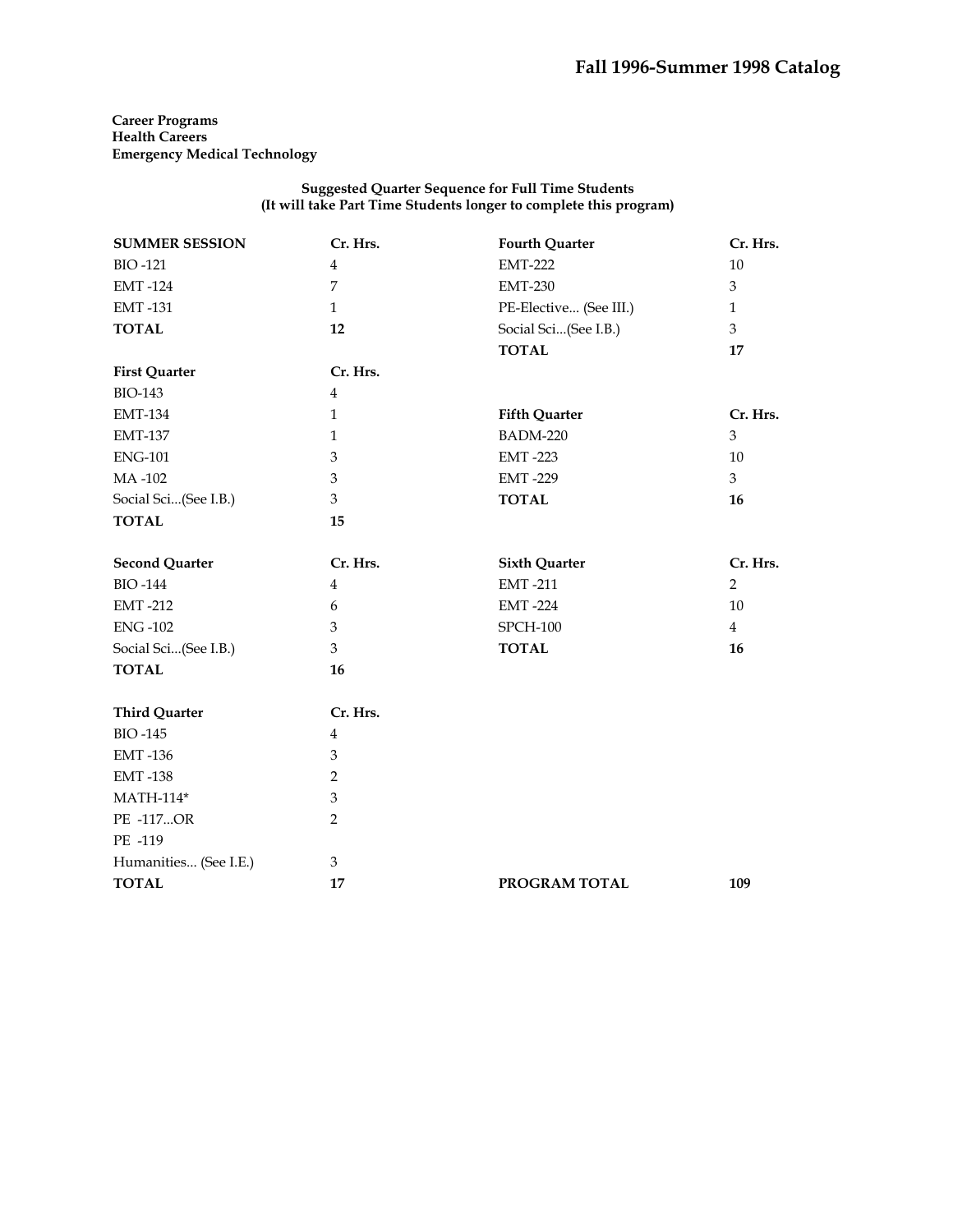### **Career Programs Health Careers Health Information Management**

Specific Graduation Requirements Elective Graduation Requirements Health/Physical Education Requirements Program Requirements Suggested Quarter Sequence

## **Associate of Applied Science Degree in Health Information Management**

(formerly Medical Records Technology)

Health information technicians are responsible for performing a variety of technical health information functions in hospitals, clinics, nursing homes, insurance companies, and health maintenance organizations. These functions include: organizing, analyzing, and technically evaluating health information; compiling various administrative and health statistics; and coding using ICD-9-CM and CPT.

Other duties may include: maintaining and using a variety of health information indexes; special registries and storage retrieval systems; inputting and retrieving computerized health data; and controlling the use and release of health information.

Tri-C's program is accredited by the American Health Information Management Association (AHIMA). Graduates are eligible to take the National Accreditation Examination given by the AHIMA. Successful graduates may add the initials ART, Accredited Record Technician, after their names.

Program Manager - Ms. Nancy Donahue (987-4456). This is a selective admission program. To be considered for admission to this program, please refer to admission requirements for specific application/admission information.

### **Degree Requirements**

## **I. Specific Graduation Requirements**

 A. Minimum competence in Communication Skills by completing the following: ENG 101 - College Composition

ENG 102 - College Composition AND EITHER

ENG 103 - College Composition OR

SPCH 100 - Fundamentals of Interpersonal Communication OR

SPCH 101 - Fundamentals of Speech Communication

B. Minimum competence in Social Sciences by completing ONE of the following sequences:

1.

SSCI 103 - Introduction to Social Science SSCI 104 - Introduction to Social Science SSCI 105 - Introduction to Social Science  $2.5$ HIST 101 - History of Civilization HIST 102 - History of Civilization HIST 103 - History of Civilization 3. POL 101 - American National Government ECON 161 - Principles of Economics I AND EITHER ANTH 101 - Cultural Anthropology OR SOC 101 - Introductory Sociology 4. PSY 101 - General Psychology PSY 102 - General Psychology PSY - (any 200 level Psychology course)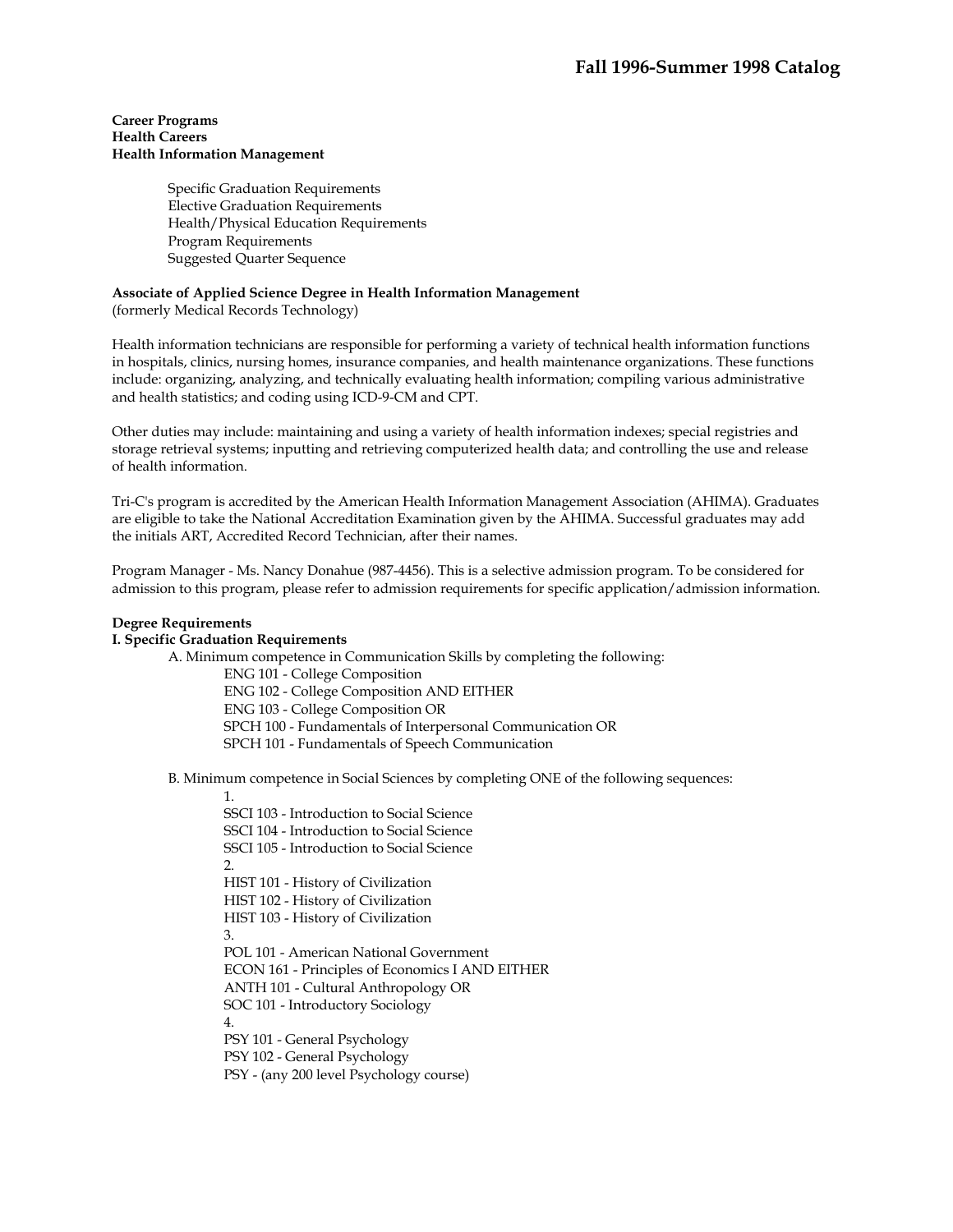### **Career Programs Health Careers Health Information Management**

- C. Minimum competence in Mathematics by completing the following: Successful completion of a mathematics course numbered 100 or higher Achievement of 80% or better on the College wide Mathematics Proficiency Exam
- D. Minimum competence in Natural Sciences by completing the following: BIO 121 - Principles of Medical Science

 E. Minimum competence in Humanities by completing ONE of the following: HUM 101 - Introduction to the Humanities: Man as an Individual HUM 102 - Introduction to the Humanities: Man and Society

HUM 103 - Introduction to the Humanities: Man and the Cosmos

ART 101 - Art Appreciation

MUS 103 - Survey and Appreciation of Music

THEA 101 - Theater Appreciation

PHIL 101 - Introduction to Philosophy

ENG - (any 200 level Literature course)

Any Foreign Language course

## **II. Elective Graduation Requirements**

 Courses taken in this area cannot fulfill BOTH Specific and Elective Graduation Requirements. Minimum of 6 credits must be completed to include all of the following:

BIO 145 - Anatomy and Physiology III BIO 221 - Microbiology BIO 222 - Pathophysiology

BIO 143 - Anatomy and Physiology I BIO 144 - Anatomy and Physiology II

### **III. Health or Physical Education Requirements**

Complete ONE of the following:

 HLTH 101 - Personal Health Education Three credit hours in Physical Education

### **IV. Program Requirements**

A. The following courses are required:

BADM 220 - Human Relations in Business

CS 102 - Introduction to Computer Use

HIM 110 - Introduction to the Health Care Field

HIM 112 - Principles of Health Information Management I

HIM 114 - Principles of Health Information Management II

HIM 118 - Health Data Collection and Analysis

HIM 220 - Coding, Nomenclature and Classification Systems

HIM 222 - Medicolegal Aspects of Health Care Services

HIM 224 - Coding Using Current Procedural Terminology (CPT)

HIM 226 - Evaluating Health Care Services

HIM 230 - Management Practices in Health Information

HIM 232 - Tumor Registry

HIM 240 - Clinical Experience I

HIM 242 - Clinical Experience II

HIM 244 - Clinical Experience III

HTEC 161 - Introduction to Pharmacology

MA 102 - Medical Terminology I

MA 103 - Medical Terminology II

## B. ONE of the following:

HIM 116 - Health Records in Ancillary Care Facilities

HIM 131 - Introduction to Medical Transcription

HIM 133 - Medical Office Coding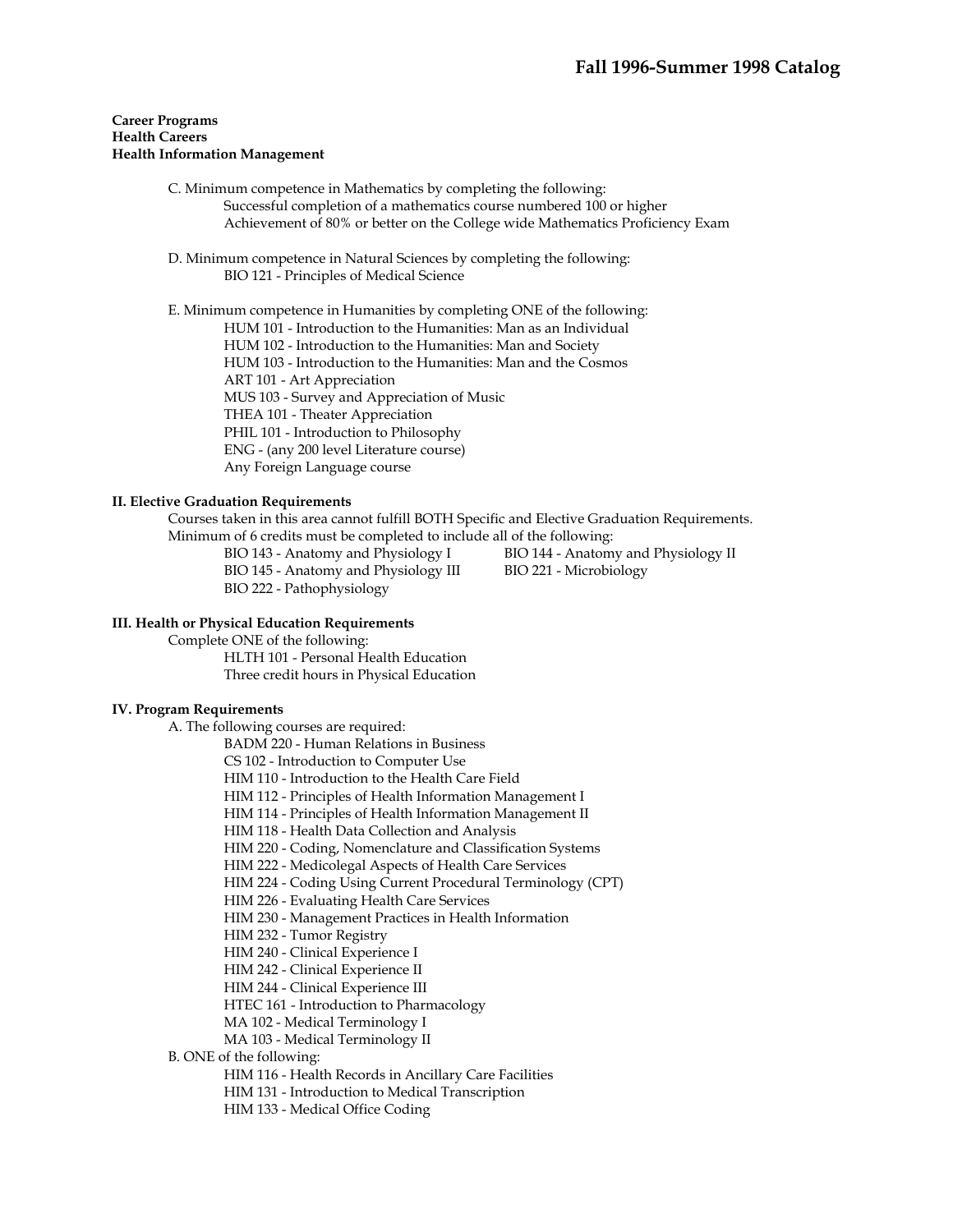## **Career Programs Health Careers Health Information Management**

 C. ONE of the following: HIM 120 - Computer Applications in Health Information Management HIM 135 - Introduction to Coding with CPT HIM 137 - Introduction to Coding with ICD-9-CM D. ONE of the following: HIM 228 - Coding for Fiscal Reimbursement HIM 231 - Advanced Medical Transcription

## **Suggested Quarter Sequence for Full Time Students (It will take Part Time Students longer to complete this program)**

| <b>First Quarter</b>   | Cr. Hrs.                | <b>Summer Quarter</b>  | Cr. Hrs.       |
|------------------------|-------------------------|------------------------|----------------|
| <b>BIO-121</b>         | $\bf 4$                 | <b>BIO-221</b>         | $\overline{4}$ |
| <b>BIO-143</b>         | $\bf 4$                 | HLTH/PE (See III.)     | $\mathbf{1}$   |
| <b>HIM-110</b>         | $\mathfrak{B}$          | Humanities. (See I.E.) | 3              |
| <b>HIM-112</b>         | $\mathfrak{B}$          | <b>TOTAL</b>           | 8              |
| MA -102                | $\mathfrak{B}$          |                        |                |
| Mathematics (See I.C.) | 3                       | <b>Fourth Quarter</b>  | Cr. Hrs.       |
| <b>TOTAL</b>           | 20                      | <b>BIO-222</b>         | 3              |
|                        |                         | <b>ENG-102</b>         | 3              |
| <b>Second Quarter</b>  | Cr. Hrs.                | <b>HIM-220</b>         | 3              |
| <b>BIO-144</b>         | $\overline{4}$          | <b>HIM-222</b>         | 3              |
| $CS -102$              | $\overline{\mathbf{4}}$ | HIM-240                | 3              |
| MA -103                | 3                       | Social Sci(See I.B.)   | 3              |
| <b>HIM-114</b>         | 3                       | <b>TOTAL</b>           | 18             |
| <b>HIM-116OR</b>       | $2 - 3$                 |                        |                |
| <b>HIM-131OR</b>       |                         | <b>Fifth Quarter</b>   | Cr. Hrs.       |
| HIM -133               |                         | <b>HIM-224</b>         | 3              |
| HLTH/PE (See III.)     | $\mathbf{1}$            | <b>HIM-226</b>         | 3              |
| <b>TOTAL</b>           | $17 - 18$               | <b>HIM-232</b>         | 3              |
|                        |                         | <b>HIM-242</b>         | $\mathfrak{B}$ |
| <b>Third Quarter</b>   | Cr. Hrs.                | HLTH/PE (See III.)     | $\mathbf{1}$   |
| <b>BIO-145</b>         | $\bf 4$                 | Social Sci(See I.B.)   | 3              |
| <b>ENG-101</b>         | 3                       | <b>TOTAL</b>           | 16             |
| <b>HIM-118</b>         | 3                       |                        |                |
| <b>HIM-120OR</b>       | 2                       | <b>Sixth Quarter</b>   | Cr. Hrs.       |
| <b>HIM-135OR</b>       |                         | <b>BADM-220</b>        | $\mathfrak{Z}$ |
| <b>HIM-137</b>         |                         | <b>HIM-228OR</b>       | $\overline{2}$ |
| <b>HTEC-161</b>        | $\mathfrak{B}$          | <b>HIM-231</b>         |                |
| Social Sci(See I.B.)   | 3                       | <b>HIM-230</b>         | $\mathfrak{Z}$ |
| <b>TOTAL</b>           | 18                      | <b>HIM-244</b>         | 3              |
|                        |                         | English (See I.A.)     | $3-4$          |
|                        |                         | <b>TOTAL</b>           | 14-15          |

**PROGRAM TOTAL 111-113**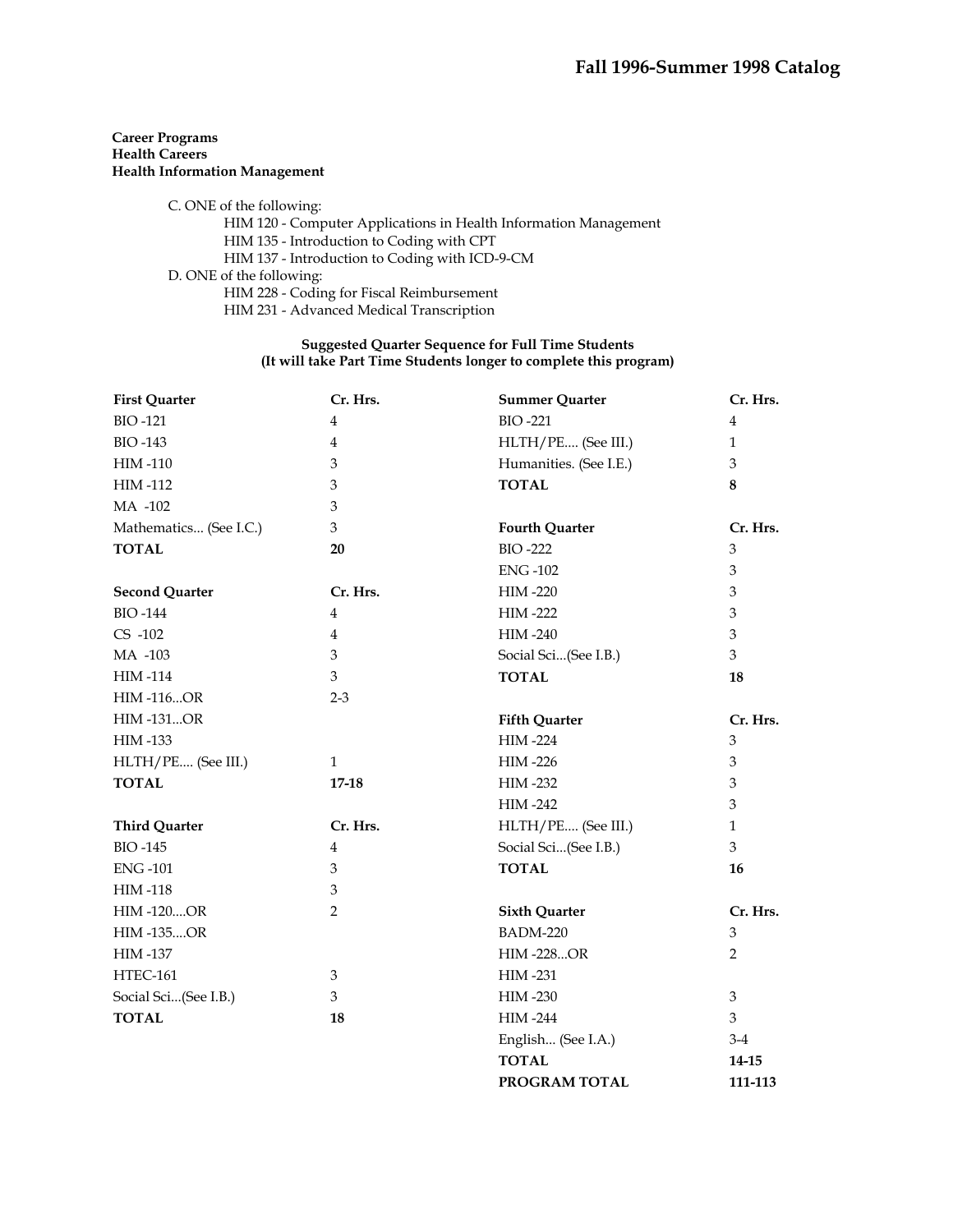Specific Graduation Requirements Elective Graduation Requirements Health/Physical Education Requirements Program Requirements Suggested Quarter Sequence

## **Associate of Applied Science Degree in Medical Assisting**

The medical assistant is a multi-skilled professional who assists the physician with the administrative and clinical aspects of patient care management in a private office, clinic or other health care facility. The program includes courses that lead to competence in administrative, clinical, and communication skills, and adherence to ethical and legal standards of medical practice. After successful completion of the program, graduates are eligible to take the National Certifying Examination given by the American Association of Medical Assistants. An accredited one-year Medical Assisting Certificate of Proficiency is also available.

Program Manager - Ms. Barbara Freeman (216-987-4438). This is a selective admission program. To be considered for admission to this program, please refer to admission requirements for specific application/admission information.

### **Degree Requirements**

### **I. Specific Graduation Requirements**

A. Minimum competence in Communication Skills by completing the following:

ENG 101 - College Composition ENG 102 - College Composition SPCH 100 - Fundamentals of Interpersonal Communication

B. Minimum competence in Social Sciences by completing ONE of the following sequences:

1.

SSCI 103 - Introduction to Social Science SSCI 104 - Introduction to Social Science SSCI 105 - Introduction to Social Science

 $\mathcal{L}$ 

HIST 101 - History of Civilization HIST 102 - History of Civilization HIST 103 - History of Civilization

3.

POL 101 - American National Government ECON 161 - Principles of Economics I AND EITHER ANTH 101 - Cultural Anthropology OR SOC 101 - Introductory Sociology

4.

PSY 101 - General Psychology PSY 102 - General Psychology PSY - (any 200 level Psychology course)

- C. Minimum competence in Mathematics by completing the following: MATH 114 - Applied Algebra or higher\*
- D. Minimum competence in Natural Sciences by completing the following: BIO 121 - Principles of Medical Science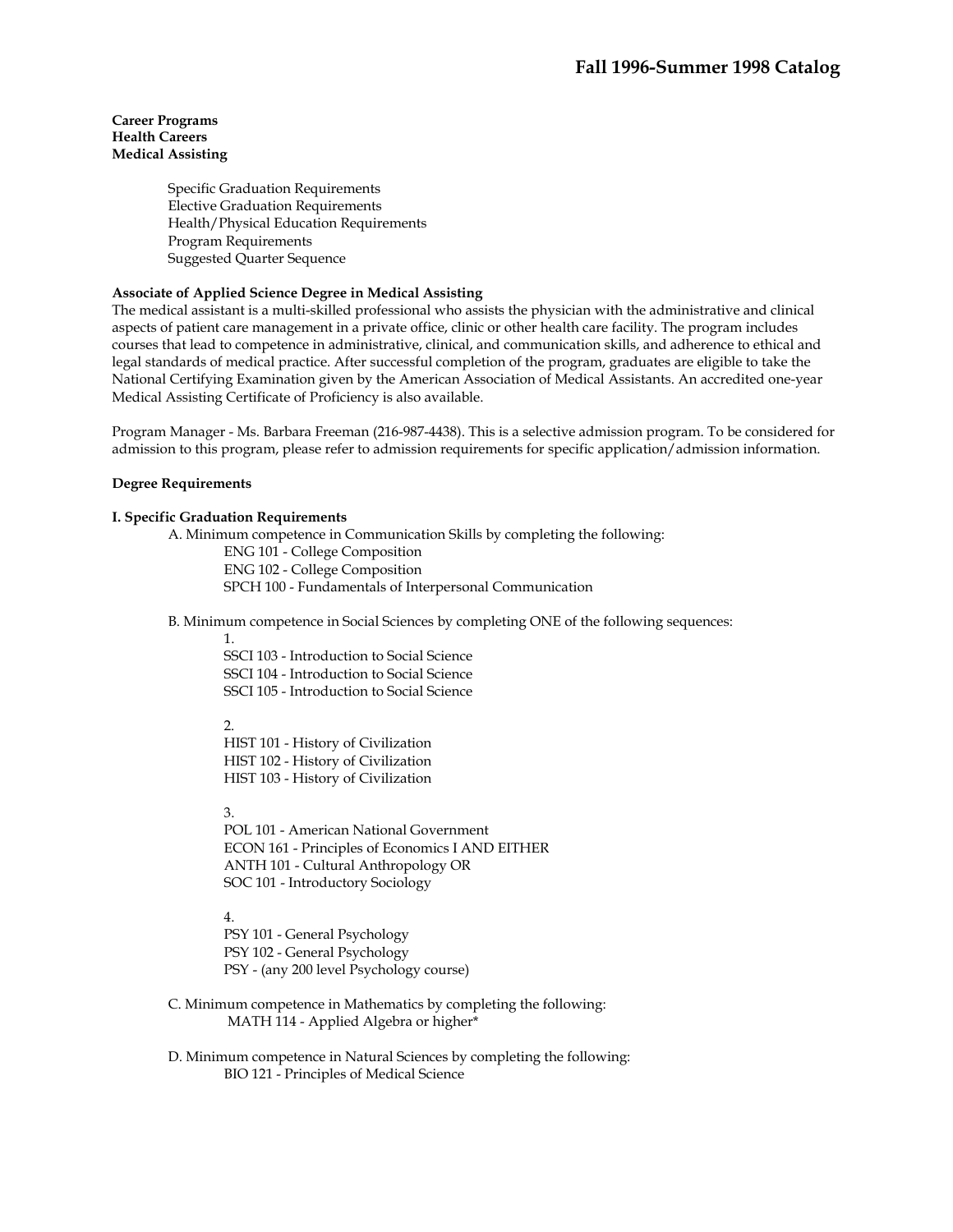E. Minimum competence in Humanities by completing ONE of the following: HUM 101 - Introduction to the Humanities: Man as an Individual HUM 102 - Introduction to the Humanities: Man and Society HUM 103 - Introduction to the Humanities: Man and the Cosmos ART 101 - Art Appreciation MUS 103 - Survey and Appreciation of Music THEA 101 - Theater Appreciation PHIL 101 - Introduction to Philosophy ENG - (any 200 level Literature course) Any Foreign Language course

### **II. Elective Graduation Requirements**

 Courses taken in this area cannot fulfill BOTH Specific and Elective Graduation Requirements. Minimum of 6 credits must be completed to include all of the following:

BIO 143 - Anatomy and Physiology I

BIO 144 - Anatomy and Physiology II BIO 145 - Anatomy and Physiology III

PSY 101 - General Psychology

PSY 102 - General Psychology

## **III. Health or Physical Education Requirements**

Complete ONE of the following:

 HLTH 101 - Personal Health Education Three credit hours in Physical Education

### **IV. Program Requirements**

A. The following courses are required:

HIM 131 - Introduction to Medical Transcription HIM 133 - Medical Office Coding HTEC 110- Ethics for Health Care Professional (formerly HTEC-251) HTEC 161 - Introduction to Pharmacology MA 102 - Medical Terminology I MA 103 - Medical Terminology II MA 160 - Medical Office Lab I MA 170 - Medical Office Lab II MA 248 - Medical Office Procedures MA 249 - Clinical Medical Assisting MA 254 - Applied Medical Assisting MA 255 - Medical Office Practicum MA 260 - Medical Billing OADM 108 - Business Language Skills OADM 119 - Introductory Typewriting OADM 121 - Business Typewriting OADM 130 - Microcomputer Word Processing

 B. ONE of the following (minimum of 3 credits): DIET 110 - Nutrition for Consumers MA - Elective

C. ONE of the following:

OADM 210 - Business Communications

SPCH 213 - Business and Professional Communications

SPCH 251 - Intercultural Communication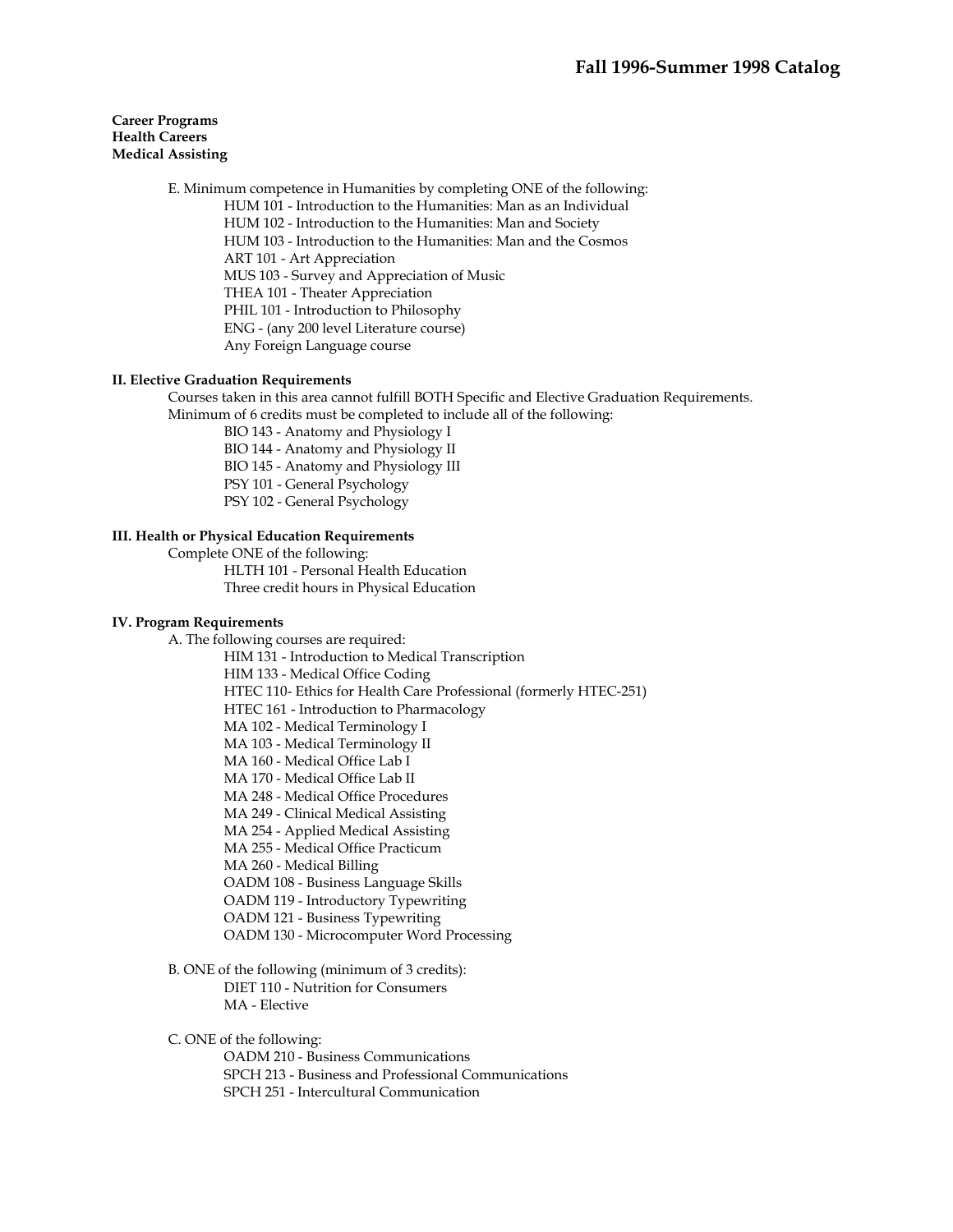#### **Suggested Quarter Sequence for Full Time Students (It will take Part Time Students longer to complete this program)**

| <b>First Quarter</b>  | Cr. Hrs.       | <b>Fourth Quarter</b>      | Cr. Hrs.       |
|-----------------------|----------------|----------------------------|----------------|
| Bl0-121               | $\overline{4}$ | Bl0-143                    | $\overline{4}$ |
| MA-102                | $\mathfrak{B}$ | <b>ENG-102</b>             | $\mathfrak{Z}$ |
| MA-160                | 4              | OADM-130                   | 3              |
| OADM-108              | 3              | PSY-101                    | 3              |
| OADM-119              | 3              | HLTH/PE (See III.)         | $\mathbf{1}$   |
| <b>TOTAL</b>          | 17             | Social Sciences (See I.B.) | 3              |
|                       |                | <b>TOTAL</b>               | 17             |
| <b>Second Quarter</b> | Cr. Hrs.       |                            |                |
| <b>HTEC-161</b>       | 3              | <b>Fifth Quarter</b>       | Cr. Hrs.       |
| MA-103                | 3              | Bl0-144                    | 4              |
| <b>MA-170</b>         | $\overline{4}$ | <b>PSY-102</b>             | 3              |
| <b>MATH-114*</b>      | 3              | <b>SPCH-100</b>            | $\overline{4}$ |
| OADM-121              | 3              | HLTH/PE (See III.)         | $\mathbf{1}$   |
| <b>TOTAL</b>          | 16             | Social Sciences (See I.B.) | 3              |
|                       |                | <b>TOTAL</b>               | 15             |
| <b>Third Quarter</b>  | Cr. Hrs.       |                            |                |
| <b>HIM-131</b>        | $\overline{2}$ | <b>Sixth Quarter</b>       | Cr. Hrs.       |
| HIM-133               | 2              | Bl0-145                    | $\overline{4}$ |
| <b>HTEC-110</b>       | $\overline{2}$ | <b>DIET-110OR</b>          | $3-4$          |
| MA-248                | 5              | MA-Elective                |                |
| MA-249                | 5              | OADM-210OR                 | $\overline{4}$ |
| <b>TOTAL</b>          | 16             | <b>SPCH-213OR</b>          |                |
|                       |                | <b>SPCH-251</b>            |                |
| <b>Summer Quarter</b> | Cr. Hrs.       | HLTH/PE (See III.)         | $\mathbf{1}$   |
| <b>ENG-101</b>        | $\mathfrak{Z}$ | Humanities (See I.E.)      | 3              |
| MA-254                | $\mathbf{1}$   | Social Sciences (See I.B.) | 3              |
| MA-255                | 3              | <b>TOTAL</b>               | 18-19          |
| MA-260                | 2              |                            |                |
| <b>TOTAL</b>          | 9              | PROGRAM TOTAL              | 108-109        |

\*MATH-270 may not be used to meet this requirement.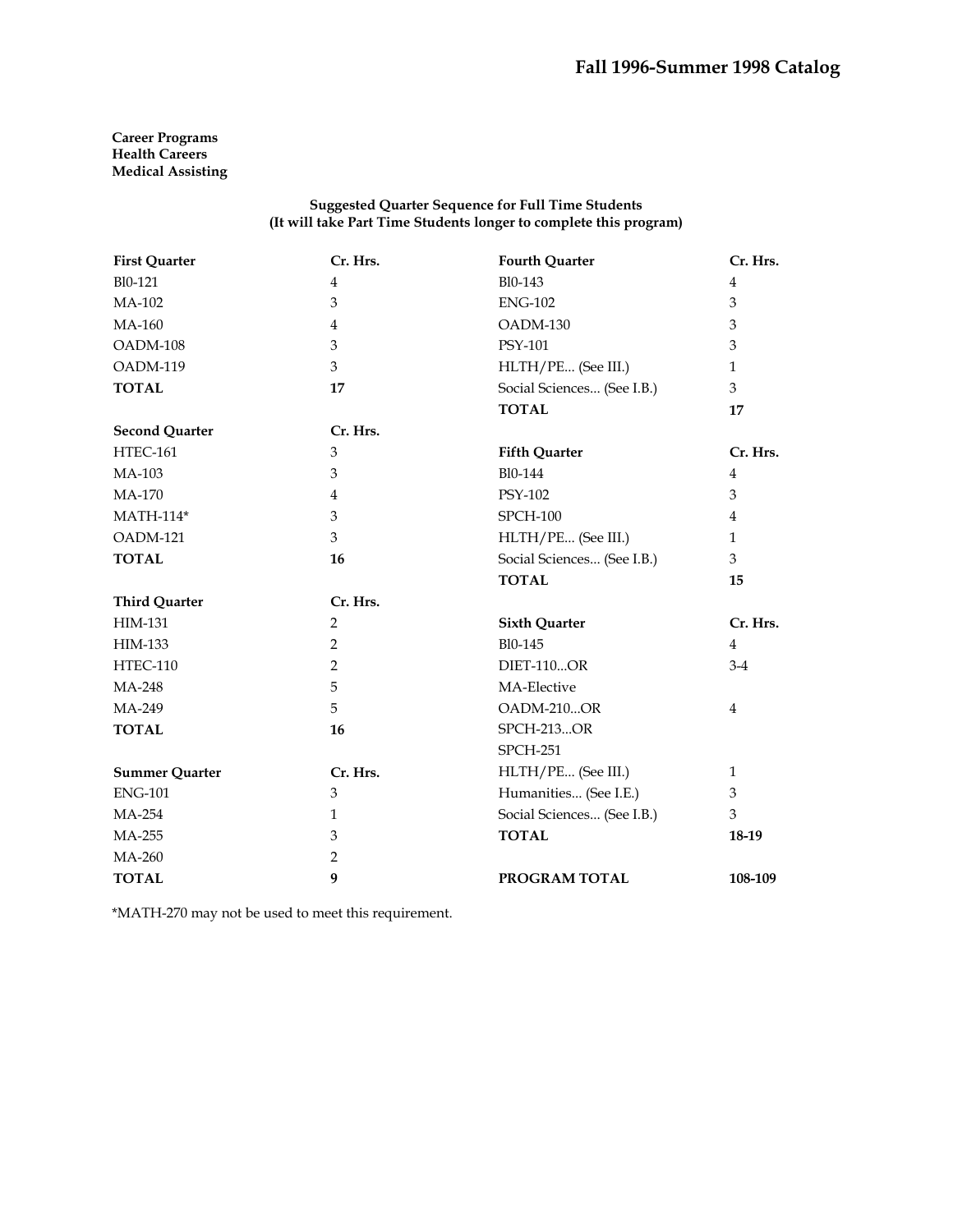### **Career Programs Health Careers Medical Laboratory Technology**

Specific Graduation Requirements Elective Graduation Requirements Health/Physical Education Requirements Program Requirements Suggested Quarter Sequence

### **Associate of Applied Science Degree in Medical Laboratory Technology**

The medical laboratory technician works in a hospital, private or research laboratory or clinic, performing a wide variety of complex biochemical, bacteriological, serological, hematological and other diagnostic tests. The course of study includes mathematics, chemistry, anatomy and physiology, medical laboratory procedures, medical ethics, general education courses and supervised clinical experience. The program is seven academic quarters, including the summer session between freshmen and sophomore years. One academic year of clinical experience is included. Graduates are eligible to sit for the National Certification Examination given by the American Society of Clinical Pathologists (ASCP).

Program Manager - Ms. Barbara Freeman (216-987-4438).

This is a selective admission program. To be considered for admission to this program, please refer to admission requirements for specific application/admission information.

### **Degree Requirements**

### **I. Specific Graduation Requirements**

A. Minimum competence in Communication Skills by completing the following:

ENG 101 - College Composition ENG 102 - College Composition AND EITHER ENG 103 - College Composition OR SPCH 100 - Fundamentals of Interpersonal Communication OR SPCH 101 - Fundamentals of Speech Communication

B. Minimum competence in Social Sciences by completing ONE of the following sequences:

#### 1.

SSCI 103 - Introduction to Social Science SSCI 104 - Introduction to Social Science SSCI 105 - Introduction to Social Science

 $\mathcal{L}$ 

HIST 101 - History of Civilization HIST 102 - History of Civilization HIST 103 - History of Civilization

3.

POL 101 - American National Government ECON 161 - Principles of Economics I AND EITHER ANTH 101 - Cultural Anthropology OR SOC 101 - Introductory Sociology

### 4.

PSY 101 - General Psychology PSY 102 - General Psychology PSY - (any 200 level Psychology course)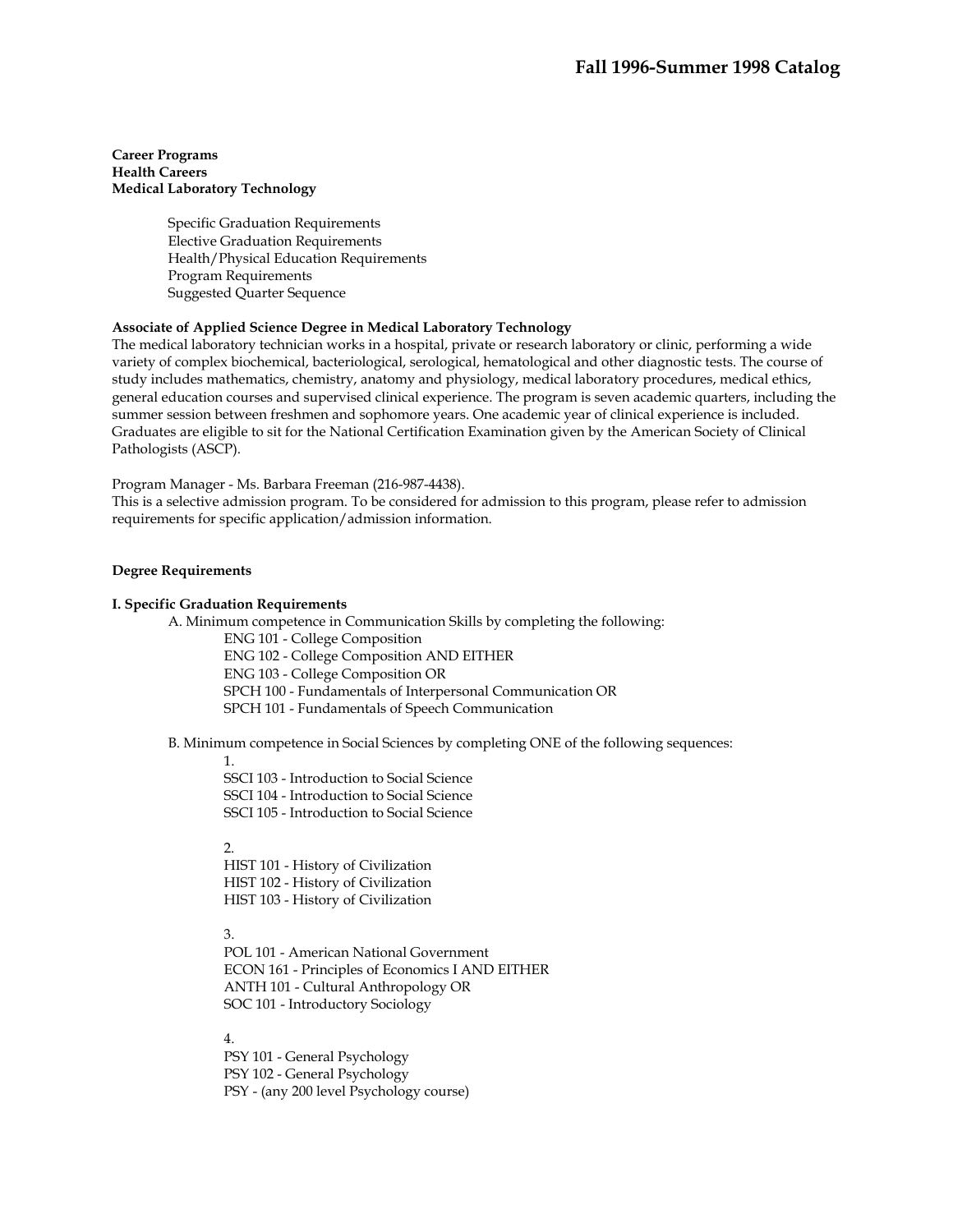- C. Minimum competence in Mathematics by completing the following: MATH-120 - Intermediate algebra or higher\*
- D. Minimum competence in Natural Sciences by completing the following: BIO 121 - Principles of Medical Science

 E. Minimum competence in Humanities by completing ONE of the following: HUM 101 - Introduction to the Humanities: Man as an Individual HUM 102 - Introduction to the Humanities: Man and Society HUM 103 - Introduction to the Humanities: Man and the Cosmos ART 101 - Art Appreciation MUS 103 - Survey and Appreciation of Music THEA 101 - Theater Appreciation PHIL 101 - Introduction to Philosophy ENG - (any 200 level Literature course) Any Foreign Language course

## **II. Elective Graduation Requirements**

 Courses taken in this area cannot fulfill BOTH Specific and Elective Graduation Requirements. Minimum of 6 credits must be completed to include all of the following:

BIO 143 - Anatomy and Physiology I

BIO 144 - Anatomy and Physiology II

CHEM 101 - Introduction to Inorganic Chemistry

CHEM 130 - General Chemistry I AND CHEM 135 - General Chemistry - Lab I

**III. Health or Physical Education Requirements** 

 Complete ONE of the following: HLTH 101 - Personal Health Education Three credit hours in Physical Education

#### **IV. Program Requirements**

A. The following courses are required:

HTEC 110 - Ethics for Health Care Professionals (formerly HTEC-251)

MLT 103 - Introduction to Blood Collection

- MLT 215 Medical Laboratory Technology Practicum\*\*\*
- MLT 216 Medical Laboratory Procedures
- MLT 217 Medical Laboratory Procedures
- MLT 218 Medical Laboratory Procedures
- MLT 219 Medical Laboratory Procedures
- MLT 220 Medical Laboratory Procedures
- MLT 240 Medical Technology Procedures
- MLT 241 Medical Technology Procedures
- MLT 242 Medical Technology Procedures

B. ONE of the following:

BIO 221 - Microbiology\*\*

MLT 104 - Clinical Phlebotomy Techniques

\*MATH-270 may not be used to meet this requirement.

\*\*Highly recommended.

\*\*\*Repeatable course. Must be taken 3 times.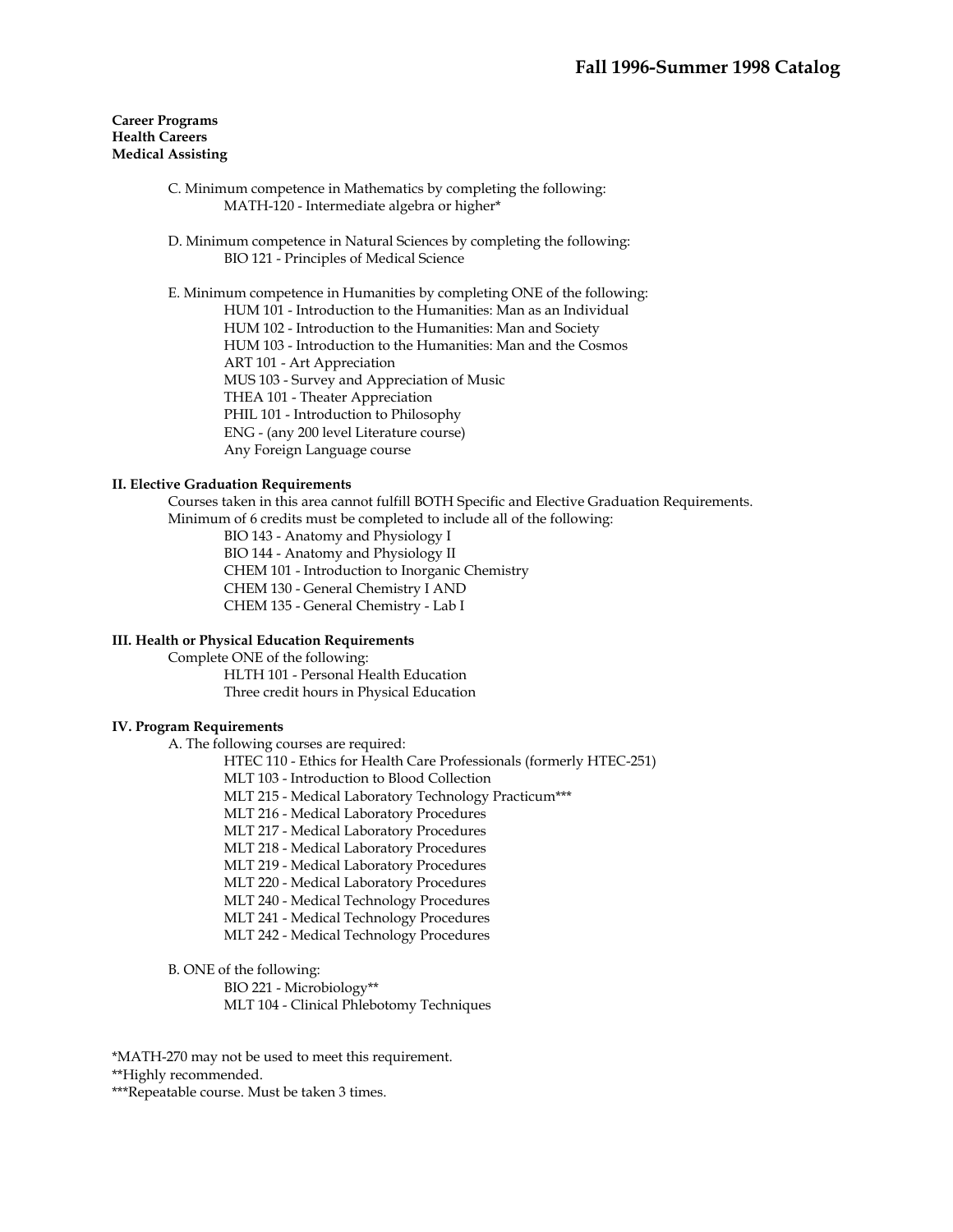### **Suggested Quarter Sequence for Full Time Students (It will take Part Time Students longer to complete this program)**

| <b>First Quarter</b>  | Cr. Hrs.       | <b>Fourth Quarter</b>  | Cr. Hrs.       |
|-----------------------|----------------|------------------------|----------------|
| <b>BIO-121</b>        | $\overline{4}$ | <b>MLT-215</b>         | $\overline{4}$ |
| <b>CHEM-101</b>       | 5              | <b>MLT-240</b>         | 5              |
| <b>ENG-101</b>        | 3              | HLTH/PE (See III.)     | $\mathbf{1}$   |
| <b>MLT-103</b>        | $\overline{4}$ | Social Sci(See I.B.)   | 3              |
| <b>TOTAL</b>          | 16             | <b>TOTAL</b>           | 13             |
| <b>Second Quarter</b> | Cr. Hrs.       | <b>Fifth Quarter</b>   | Cr. Hrs.       |
| <b>BIO-143</b>        | $\overline{4}$ | <b>MLT-215</b>         | $\overline{4}$ |
| CHEM-130AND           | $\overline{4}$ | <b>MLT-241</b>         | 5              |
| <b>CHEM-135</b>       | $\mathbf{1}$   | HLTH/PE (See III.)     | $\mathbf{1}$   |
| $MATH-120*$           | 5              | Humanities. (See I.E.) | 3              |
| <b>MLT-219</b>        | $\overline{4}$ | Social Sci(See I.B.)   | 3              |
| <b>TOTAL</b>          | 18             | <b>TOTAL</b>           | 16             |
| <b>Third Quarter</b>  | Cr. Hrs.       | <b>Sixth Quarter</b>   | Cr. Hrs.       |
| <b>BIO-144</b>        | $\overline{4}$ | <b>MLT-215</b>         | $\overline{4}$ |
| <b>ENG-102</b>        | 3              | <b>MLT-242</b>         | 5              |
| HTEC-110              | 2              | English (See I.A.)     | $3-4$          |
| <b>MLT-217</b>        | $\overline{4}$ | HLTH/PE (See III.)     | $\mathbf{1}$   |
| <b>MLT-218</b>        | $\overline{4}$ | Social Sci(See I.B.)   | 3              |
| <b>TOTAL</b>          | 17             | <b>TOTAL</b>           | 16-17          |
| <b>Summer Quarter</b> | Cr. Hrs.       |                        |                |
| BIO-221**OR           | $2 - 4$        |                        |                |
| <b>MLT-104</b>        |                |                        |                |
| <b>MLT-216</b>        | $\overline{4}$ |                        |                |
| <b>MLT-220</b>        | $\overline{4}$ |                        |                |
| <b>TOTAL</b>          | $10 - 12$      | PROGRAM TOTAL          | 106-109        |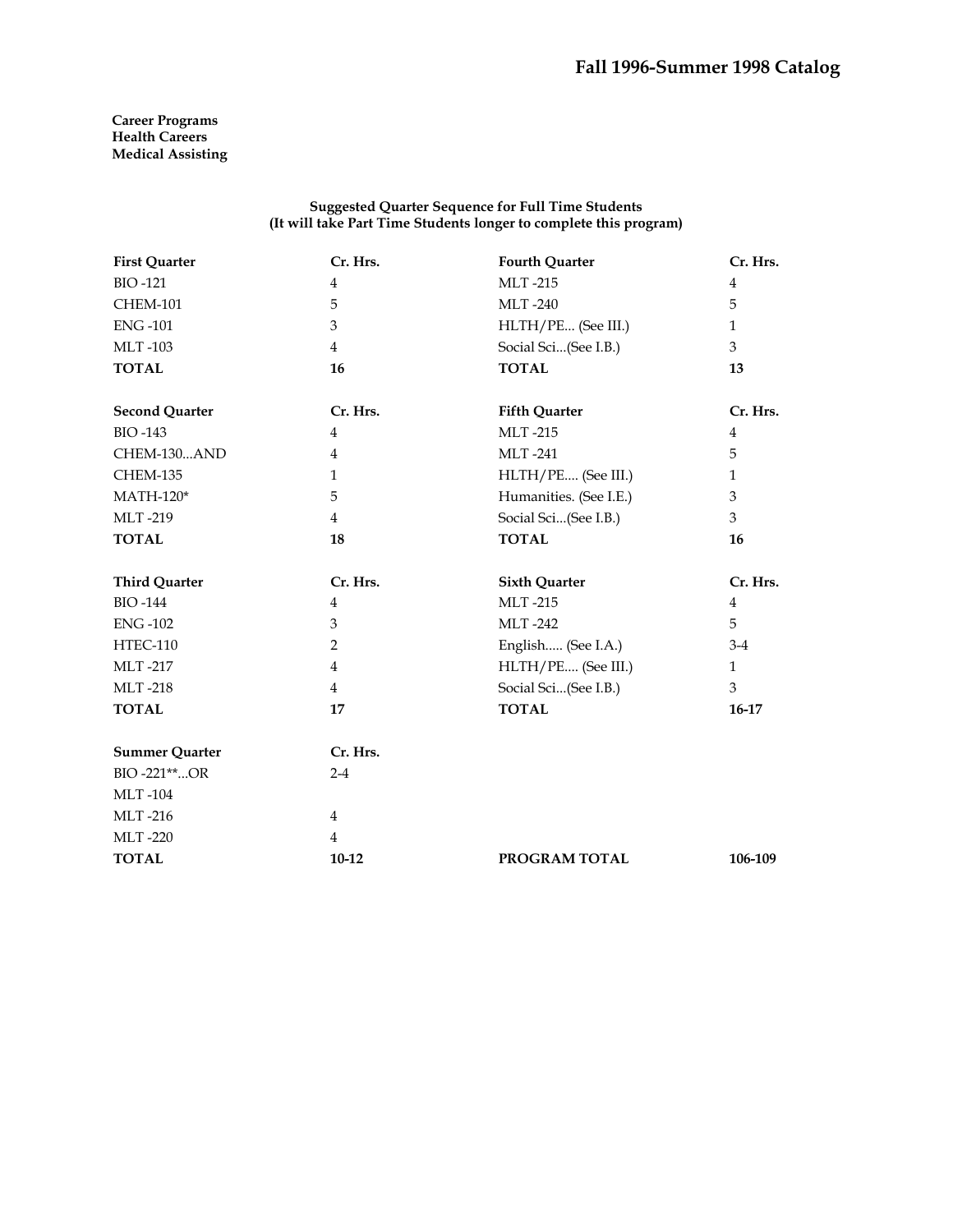### **Career Programs Health Careers Nursing**

Specific Graduation Requirements Elective Graduation Requirements Health/Physical Education Requirements Program Requirements Suggested Quarter Sequence

## **Associate of Applied Science Degree in Nursing**

The Associate Degree Nursing program provides students with the opportunity to become registered nurses. The curriculum consists of 103 credit hours equally divided among nursing courses and non-nursing courses (see degree requirements). The nursing courses consist of classroom activities and hospital experience caring for clients of all ages with a variety of health deviations. Upon successful completion of the program requirements, graduates are eligible to take the National Council Licensing Examination for registered nursing.

Assistant Dean - Dr. Barbara Pennel (216-987-4468). This is a selective admission program. To be considered for admission to this program, please refer to admission requirements for specific application/admission information.

### **Degree Requirements**

### **I. Specific Graduation Requirements**

A. Minimum competence in Communication Skills by completing the following:

ENG 101 - College Composition ENG 102 - College Composition ENG 103 - College Composition

B. Minimum competence in Social Sciences by completing the following:

PSY 101 - General Psychology

PSY 102 - General Psychology

PSY 202 - Human Growth and Development

 C. Minimum competence in Mathematics by completing the following: MATH 114 - Applied Algebra or higher\*\*\*

 D. Minimum competence in Natural Sciences by completing the following: BIO 121 - Principles of Medical Science

 E. Minimum competence in Humanities by completing ONE of the following: HUM 101 - Introduction to the Humanities: Man as an Individual HUM 102 - Introduction to the Humanities: Man and Society HUM 103 - Introduction to the Humanities: Man and the Cosmos ART 101 - Art Appreciation MUS 103 - Survey and Appreciation of Music THEA 101 - Theater Appreciation PHIL 101 - Introduction to Philosophy ENG - (any 200 level Literature course) Any Foreign Language course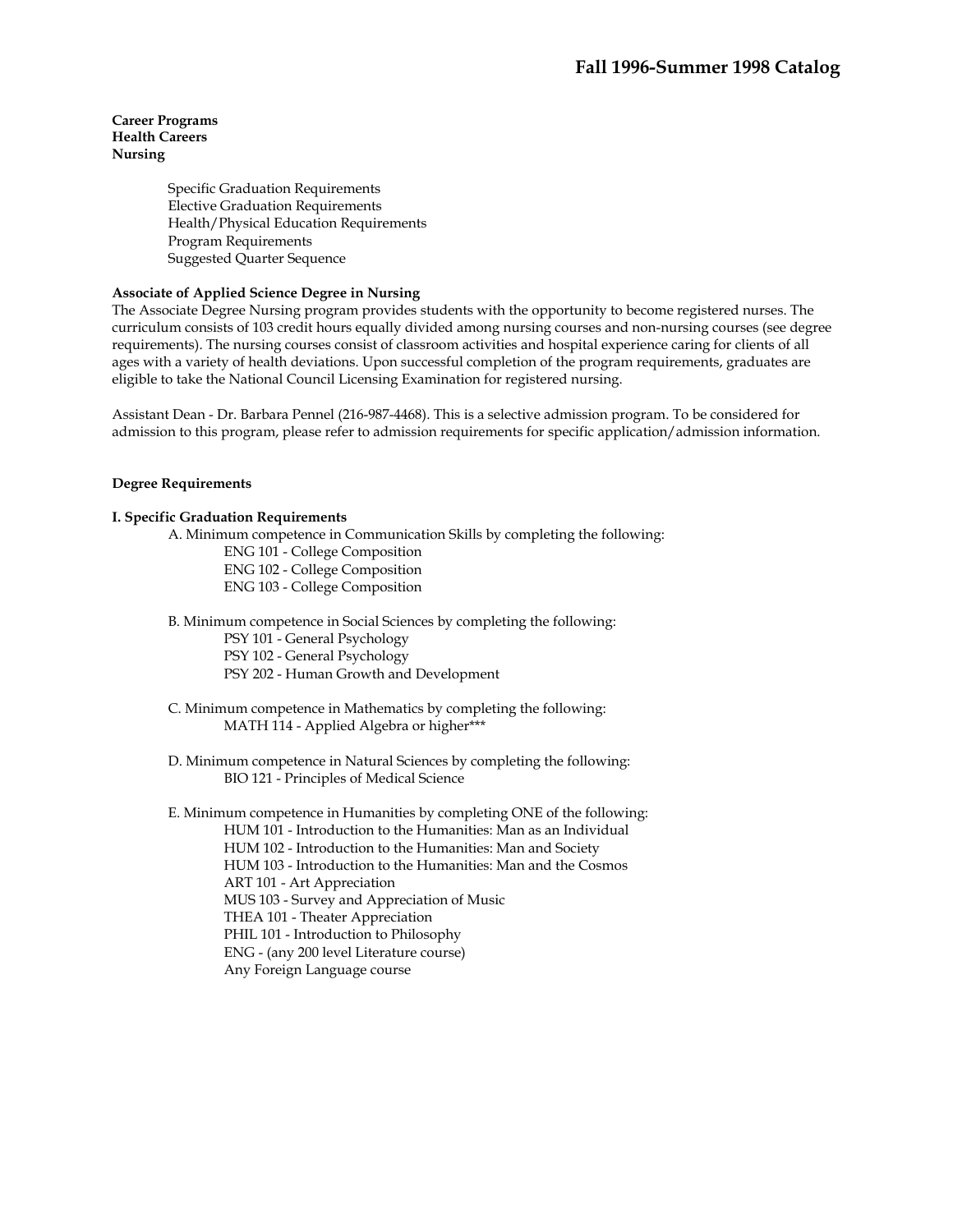**Career Programs Health Careers Nursing** 

### **II. Elective Graduation Requirements**

 Courses taken in this area cannot fulfill BOTH Specific and Elective Graduation Requirements. Minimum of 6 credits must be completed to include all of the following:

A.

BIO 143 - Anatomy and Physiology I BIO 144 - Anatomy and Physiology II BIO 145 - Anatomy and Physiology III BIO 221 - Microbiology

B. ONE of the following: ANTH 101 - Cultural Anthropology SOC 101 - Introductory Sociology

### **III. Health or Physical Education Requirements**

 Complete ONE of the following: HLTH 101 - Personal Health Education Three credit hours in Physical Education

### **IV. Program Requirements**

The following courses are required:

A. NURS 110 - Deviations in Mental Health NURS 214 - Self-Care - Childbearing NURS 215 - Health Deviations II NURS 216 - Health Deviations III NURS 217 - Self-Care - Children NURS 218 - Health Deviations IV NURS 219 - Health Management

B. COMPLETE Option 1 (basic track) or Option 2 (ACCESS track)

1.

NURS 107 - Basic Health Assessment\*\* NURS 108 - Basic Self-Care Needs\*\* NURS 109 - Health Deviations I\*\* NURS 111 - Self-Care - Elderly

# $\mathcal{D}_{\alpha}$

NURS 181 - ACCESS in Nursing\*\*

\*CHEM-101 Introduction to Inorganic Chemistry and CHEM-102 Introduction to Organic Chemistry and Biochemistry may be substituted for BIO-121 Principles of Medical Science for students planning to transfer to a Baccalaureate Nursing Program.

\*\*NURS-181 ACCESS in Nursing is a transition course which replaces NURS-107 Basic Health Assessment, NURS-108 Basic Self-Care Needs, NURS-109 Health Deviations I, NURS-111 Self Care - Elderly.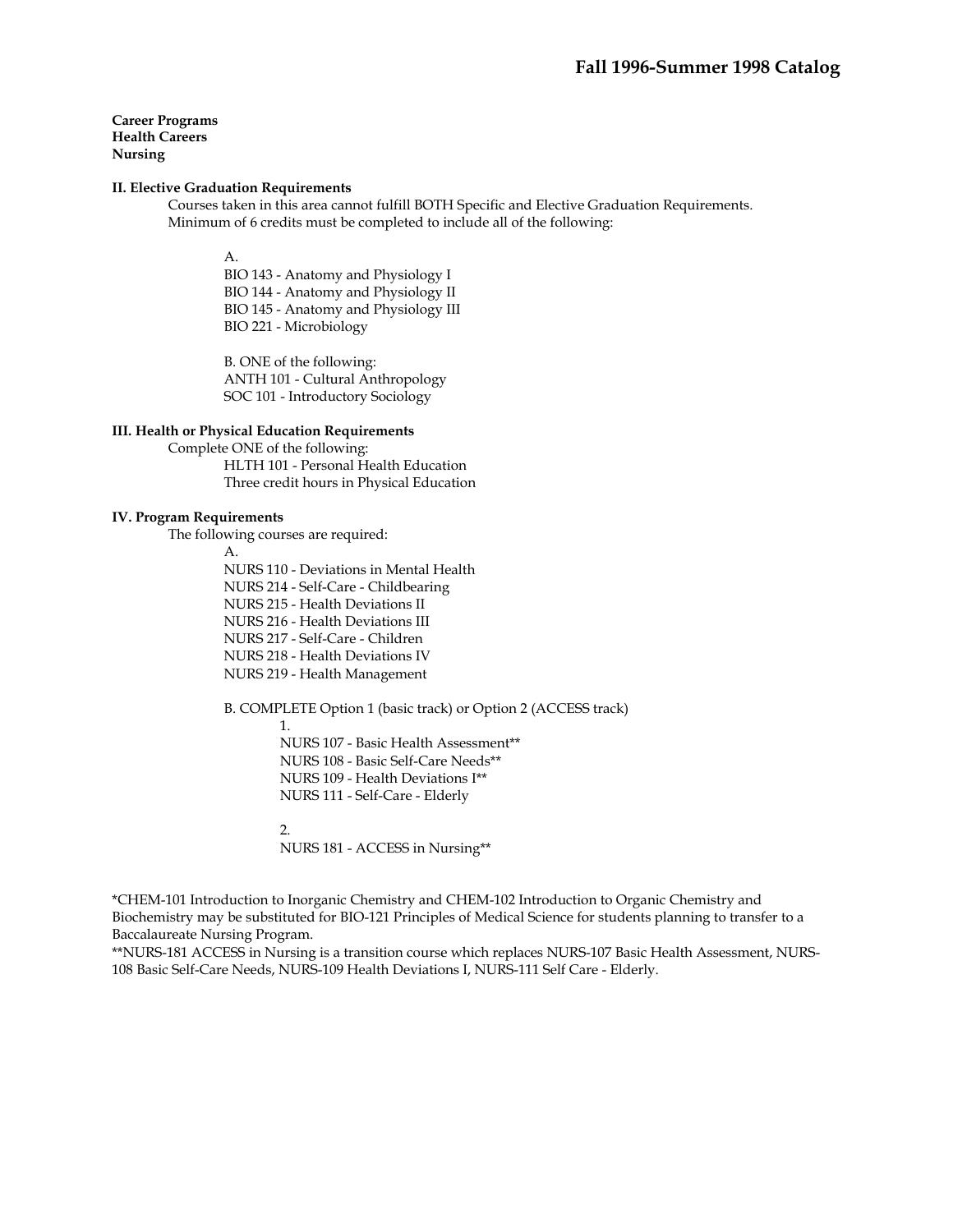**Career Programs Health Careers Nursing** 

## **Suggested Quarter Sequence for Full Time Students (It will take Part Time Students longer to complete this program)**

| <b>Summer Quarter</b> | Cr. Hrs.       | <b>Fourth Quarter</b>  | Cr. Hrs.       |
|-----------------------|----------------|------------------------|----------------|
| BIO-121*              | $\overline{4}$ | <b>ENG-102</b>         | 3              |
| <b>ENG-101</b>        | 3              | <b>NURS-214</b>        | $\overline{4}$ |
| PSY -101              | 3              | <b>NURS-215</b>        | $\overline{4}$ |
| MATH-114***           | $\overline{4}$ | HLTH/PE (See III.)     | 2              |
| <b>TOTAL</b>          | 14             | <b>TOTAL</b>           | 13             |
| <b>First Quarter</b>  | Cr. Hrs.       | <b>Fifth Quarter</b>   | Cr. Hrs.       |
| <b>BIO-143</b>        | $\overline{4}$ | <b>ANTH-101OR</b>      | $\overline{4}$ |
| <b>PSY -102</b>       | 3              | SOC -101               |                |
| NURS-107**AND         | $4-8$          | <b>ENG-103</b>         | 3              |
| NURS-108**OR          |                | <b>NURS-216</b>        | $\overline{4}$ |
| <b>NURS-181**</b>     |                | <b>NURS-217</b>        | $\overline{4}$ |
| <b>TOTAL</b>          | $11 - 15$      | <b>TOTAL</b>           | 15             |
| <b>Second Quarter</b> | Cr. Hrs.       | <b>Sixth Quarter</b>   | Cr. Hrs.       |
| <b>BIO-144</b>        | $\overline{4}$ | <b>NURS-218</b>        | 7              |
| <b>BIO-221</b>        | $\overline{4}$ | <b>NURS-219</b>        | 2              |
| <b>NURS-109**</b>     | 8              | HLTH/PE (See III.)     | $\mathbf{1}$   |
| <b>TOTAL</b>          | 16             | Humanities. (See I.E.) | 3              |
|                       |                | <b>TOTAL</b>           | 13             |
| <b>Third Quarter</b>  | Cr. Hrs.       |                        |                |
| <b>BIO-145</b>        | $\overline{4}$ |                        |                |
| <b>PSY -202</b>       | 5              |                        |                |
| <b>NURS-110</b>       | $\overline{4}$ |                        |                |
| NURS-111**            | $\overline{4}$ |                        |                |
| <b>TOTAL</b>          | 17             | PROGRAM TOTAL          | 98-102         |

\*CHEM-101 Introduction to Inorganic Chemistry and CHEM-102, Introduction to Organic Chemistry and Biochemistry, may be substituted for BIO-121, Principles of Medical Science, for students planning to transfer to a Baccalaureate Nursing Program.

\*\*NURS-181, ACCESS in Nursing, is a transition course which replaces NURS-107 Basic Health Assessment, NURS-108 Basic Self-Care Needs, NURS-109 Health Deviations I, and NURS-111 Self Care - Elderly. \*\*\*MATH-116 and 270 may not be used to meet this requirement.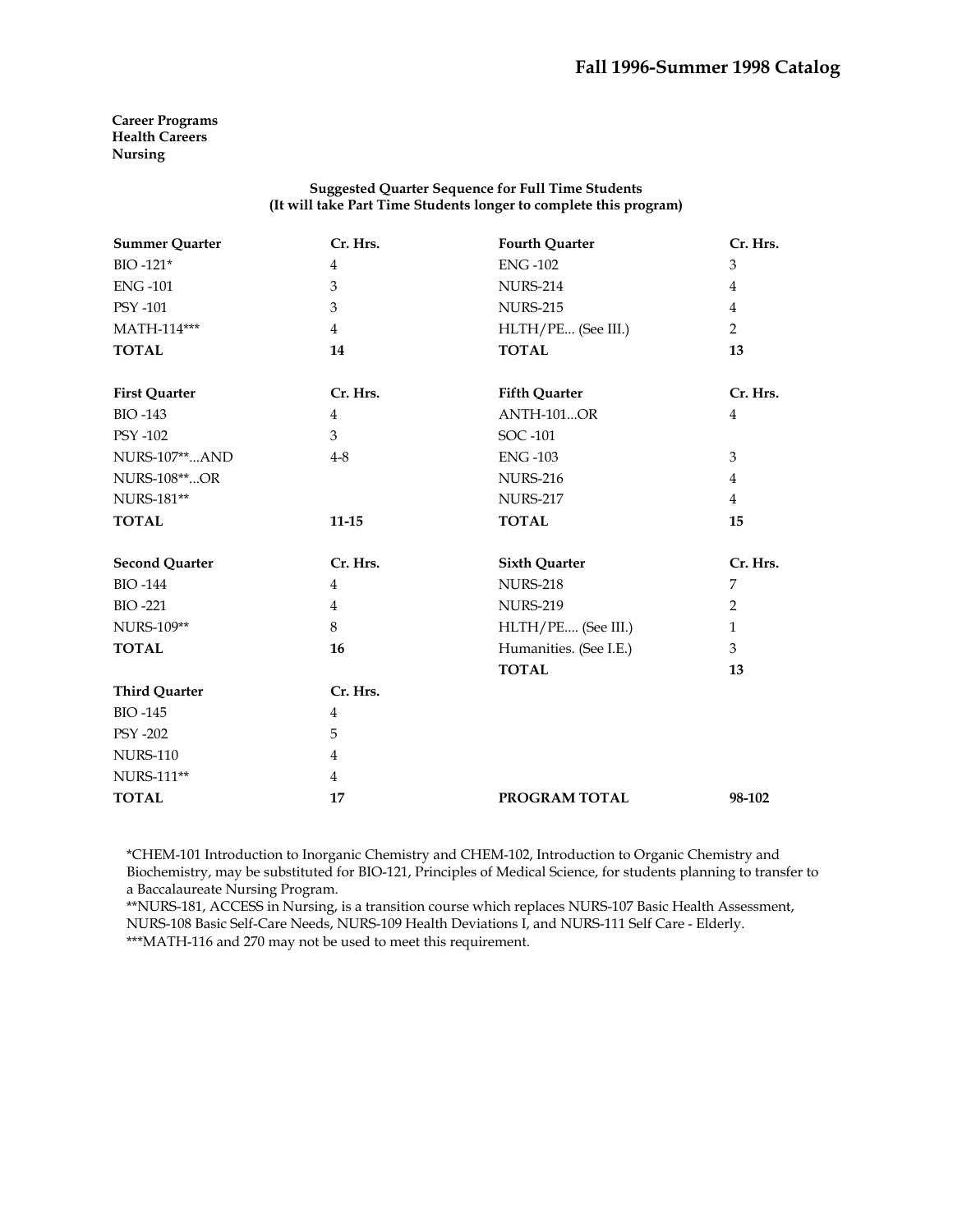### **Career Programs Health Careers Occupational Therapy Assistant**

Specific Graduation Requirements Elective Graduation Requirements Health/Physical Education Requirements Program Requirements Suggested Quarter Sequence

## **Associate of Applied Science Degree in Occupational Therapy Assistant Technology**

Occupational therapy is an allied health service that uses purposeful activities to treat people who have limitations in performing daily living activities in the areas of self care, play and work. The goal of occupational therapy is to help the person be as independent as possible in all activities of daily living. The occupational therapist assistant works under the supervision of a registered occupational therapist in a variety of health services such as rehabilitation centers, substance abuse treatment centers, schools, nursing homes, institutions for the mentally retarded, mental health agencies and institutions, home health agencies, pediatric centers, general hospitals and private practices.

Upon successful completion of this program, graduates are eligible to sit for a national certification examination administered by the American Occupational Therapy Certification Board. Successful completion of this exam is required to become a licensed Certified Occupational Therapy Assistant in Ohio and other states.

Program Manager - Mr. Hector Merced (216-987-4498). This is a selective admission program. To be considered for admission to this program, please refer to admission requirements for specific application/admission information.

### **Degree Requirements**

### **I. Specific Graduation Requirements**

 A. Minimum competence in Communication Skills by completing the following: ENG 101 - College Composition ENG 102 - College Composition

SPCH 100 - Fundamentals of Interpersonal Communication OR

 B. Minimum competence in Social Sciences by completing the following: PSY 101 - General Psychology PSY 102 - General Psychology PSY 202 - Human Growth and Development

- C. Minimum competence in Mathematics by completing the following: MATH-120 - Intermediate algebra or higher\*
- D. Minimum competence in Natural Sciences by completing the following: BIO 121 - Principles of Medical Science

 E. Minimum competence in Humanities by completing ONE of the following: HUM 101 - Introduction to the Humanities: Man as an Individual HUM 102 - Introduction to the Humanities: Man and Society HUM 103 - Introduction to the Humanities: Man and the Cosmos ART 101 - Art Appreciation MUS 103 - Survey and Appreciation of Music THEA 101 - Theater Appreciation PHIL 101 - Introduction to Philosophy ENG - (any 200 level Literature course) Any Foreign Language course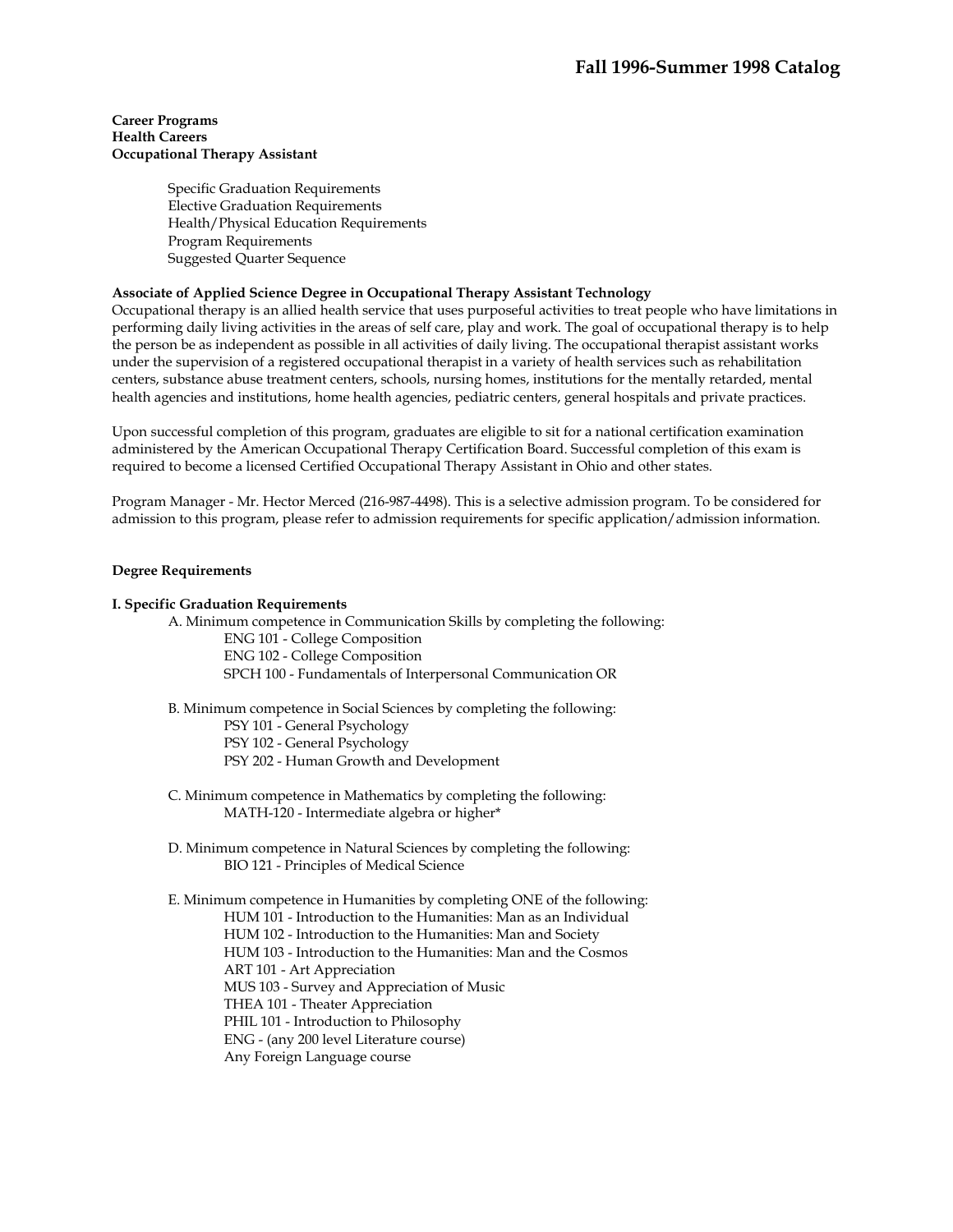**Career Programs Health Careers Occupational Therapy Assistant** 

### **II. Elective Graduation Requirements**

 Courses taken in this area cannot fulfill BOTH Specific and Elective Graduation Requirements. Minimum of 6 credits must be completed to include all of the following:

BIO 143 - Anatomy and Physiology I

BIO 144 - Anatomy and Physiology II

## **III. Health or Physical Education Requirements**

 Complete ONE of the following: HLTH 101 - Personal Health Education Three credit hours in Physical Education

### **IV. Program Requirements**

A. The following courses are required:

HTEC 110 - Ethics for Health Care Professionals (formerly HTEC-251)

MA 102 - Medical Terminology I

MA 256 - Allied Health Seminar

OTAT 111 - Occupational Therapy Principles

OTAT 112 - Occupational Therapy Media

OTAT 113 - Fundamentals of Developmental Disabilities

OTAT 115 - Techniques in Developmental Disabilities

OTAT 117 - Field Practice in Developmental Disabilities

OTAT 123 - Fundamentals of Physical Dysfunction

OTAT 125 - Techniques in Physical Dysfunction

OTAT 127 - Physical Dysfunction Field Practice

OTAT 213 - Fundamentals of Psychosocial Dysfunction

OTAT 215 - Techniques in Psychosocial Dysfunction

OTAT 217 - Psychosocial Field Practice

OTAT 223 - Fundamentals of Long Term Care

OTAT 225 - Techniques in Long Term Care

OTAT 227 - Long Term Care Field Practice

OTAT 250 - Occupational Therapy Topics

OTAT 264 - Occupational Therapy Field Work I

OTAT 265 - Occupational Therapy Field Work II

PTAT 103 - Functional Anatomy II

B. ONE of the following:

 OTAT 104 - Resident Activity Coordinator Course OTAT 120 - Occupational Therapy Leisure Skills Development

\*MATH-270 may not be used to meet this requirement.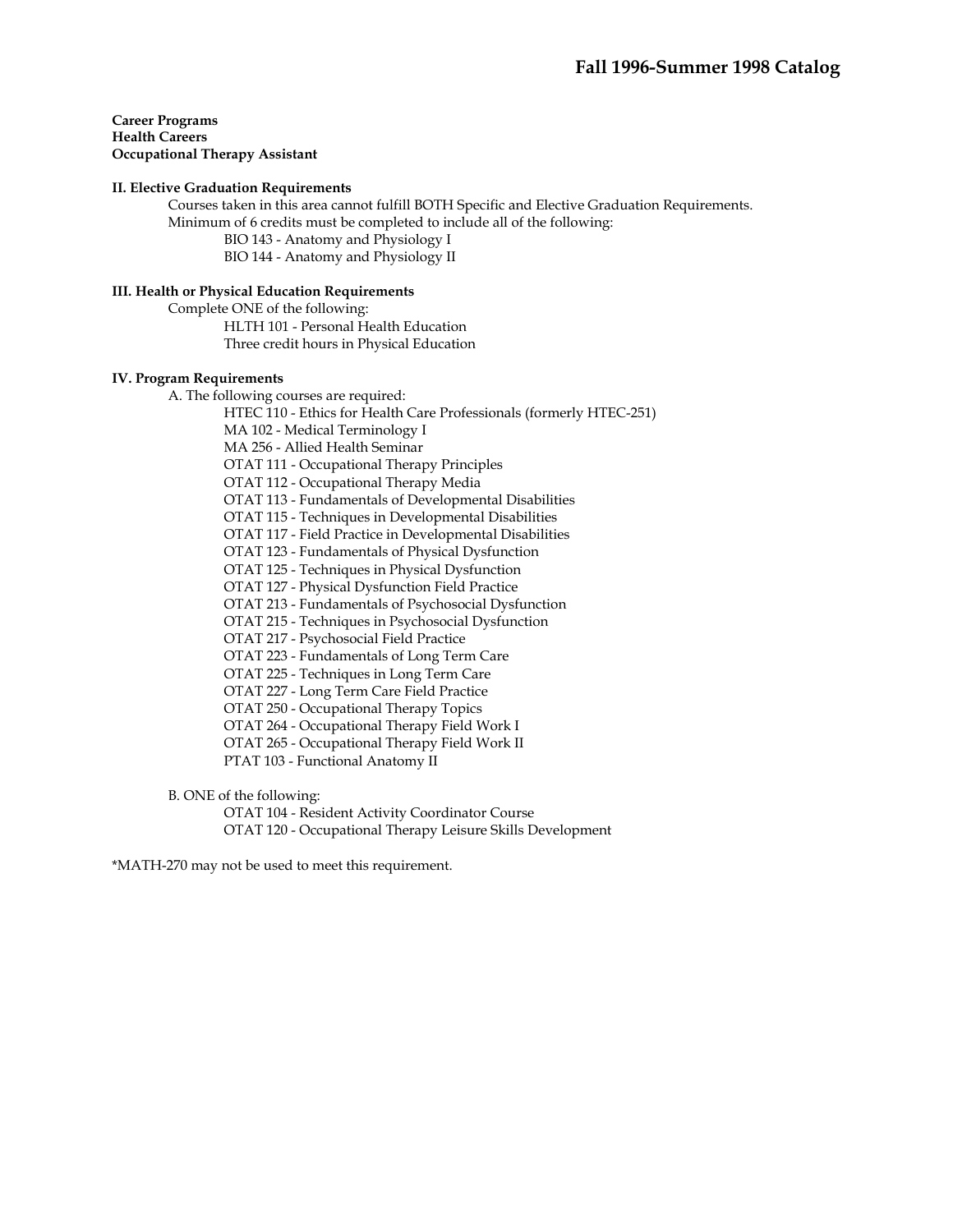**Career Programs Health Careers Occupational Therapy Assistant** 

| <b>Summer Quarter</b> | Cr. Hrs.       | <b>Fourth Quarter</b>  | Cr. Hrs.                  |
|-----------------------|----------------|------------------------|---------------------------|
| <b>BIO-121</b>        | 4              | MA -256                | $\ensuremath{\mathbf{3}}$ |
| <b>BIO-143</b>        | $\overline{4}$ | OTAT-213               | $\mathfrak{Z}$            |
| <b>ENG-101</b>        | 3              | OTAT-215               | $\overline{4}$            |
| MA -102               | 3              | OTAT-217               | $\overline{2}$            |
| <b>TOTAL</b>          | 14             | $SPCH-100$             | $\overline{4}$            |
|                       |                | <b>TOTAL</b>           | 16                        |
| <b>First Quarter</b>  | Cr. Hrs.       |                        |                           |
| <b>BIO-144</b>        | $\overline{4}$ | <b>Fifth Quarter</b>   | Cr. Hrs.                  |
| <b>ENG-102</b>        | 3              | OTAT-223               | $\mathfrak{Z}$            |
| OTAT-111              | 3              | OTAT-225               | $\overline{4}$            |
| <b>OTAT-112</b>       | 3              | OTAT-227               | $\overline{2}$            |
| <b>PTAT-103</b>       | $\overline{4}$ | OTAT-250               | $\overline{2}$            |
| HLTH/PE (See III.)    | $\mathbf{1}$   | <b>PSY -202</b>        | 5                         |
| <b>TOTAL</b>          | 18             | Humanities. (See I.E.) | 3                         |
|                       |                | <b>TOTAL</b>           | 19                        |
| <b>Second Quarter</b> | Cr. Hrs.       |                        |                           |
| <b>HTEC-110</b>       | $\overline{2}$ | <b>Sixth Quarter</b>   | Cr. Hrs.                  |
| $MATH-120*$           | 5              | OTAT-264               | 5                         |
| OTAT-113              | 3              | OTAT-265               | 5                         |
| OTAT-115              | $\overline{4}$ | HLTH/PE (See III.)     | $\mathbf{1}$              |
| OTAT-117              | $\overline{2}$ | <b>TOTAL</b>           | 9                         |
| PSY -101              | 3              |                        |                           |
| <b>TOTAL</b>          | 19             |                        |                           |
| <b>Third Quarter</b>  | Cr. Hrs.       |                        |                           |
| OTAT-104OR            | 3              |                        |                           |
| OTAT-120              |                |                        |                           |
| OTAT-123              | 3              |                        |                           |
| OTAT-125              | $\overline{4}$ |                        |                           |
| OTAT-127              | $\overline{2}$ |                        |                           |
| PSY -102              | 3              |                        |                           |
| HLTH/PE (See III.)    | $\mathbf{1}$   |                        |                           |
| <b>TOTAL</b>          | 16             | PROGRAM TOTAL          | 111                       |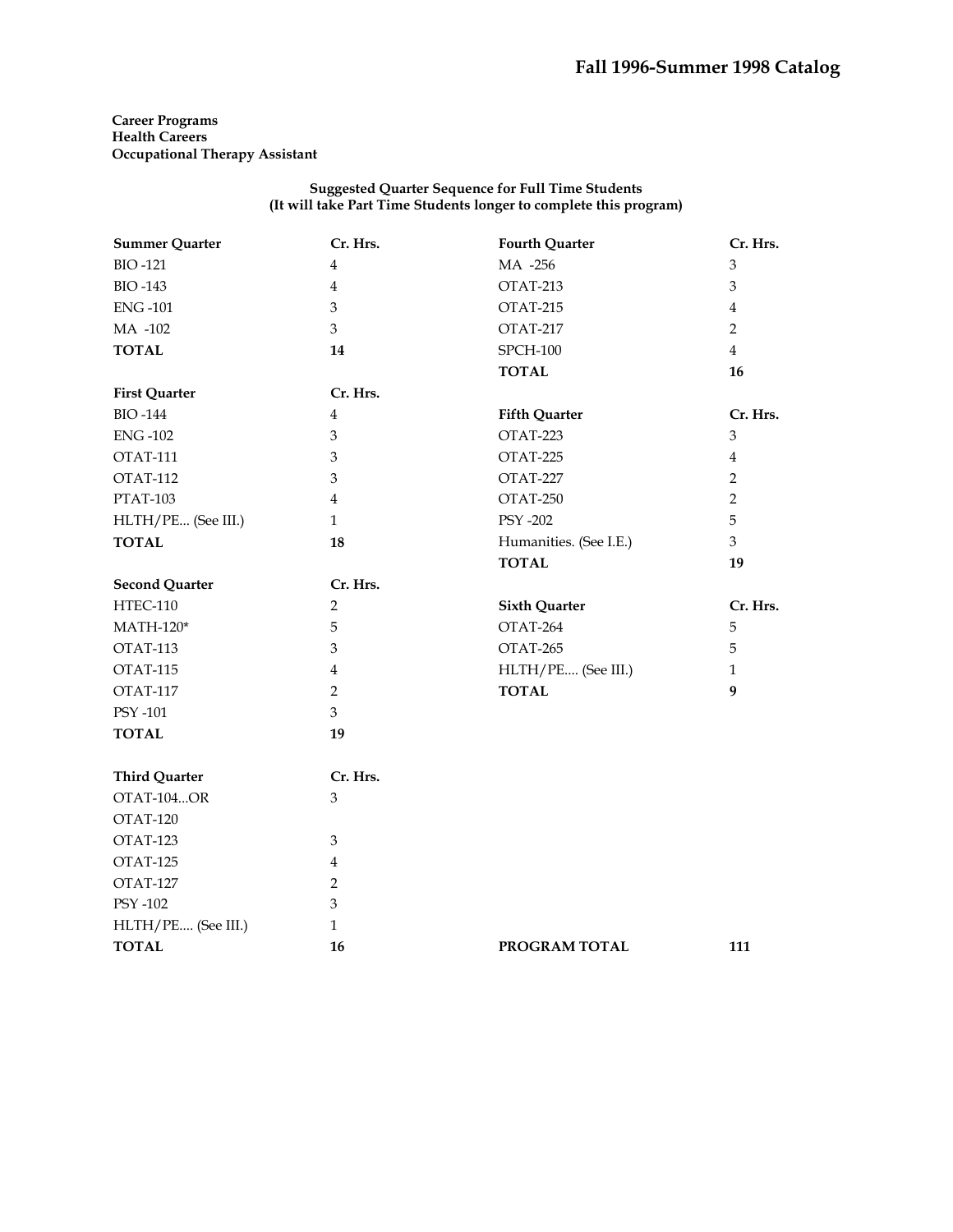## **Career Programs Health Careers Optical Technology**

Specific Graduation Requirements Elective Graduation Requirements Health/Physical Education Requirements Program Requirements Suggested Quarter Sequence

# **Associate of Applied Science Degree in Optical Technology**

(formerly Ophthalmic Dispensing Technology)

A licensed optician can work in a retail outlet, optical laboratory or a doctor's office. In retail outlets and the doctors' offices the optician helps select frames and adjust and fit the glasses to the patients as well as assist in visual screening of the patients. In laboratories, opticians manufacture lenses using precise machinery to meet the specifications of prescriptions. In the newest eyewear delivery systems (operations that combine a retail and laboratory function), opticians find opportunities to work directly with patients and in the manufacturing process at the same location.

Opticians with the appropriate educational background can move into management positions in the doctors' offices as well as retail outlets, or they can even establish their own business or purchase a franchise. Other career paths can lead to related work as a sales representative for optical products. For the person enthusiastic about the health care aspects of the field, advanced education can be pursued to become an optometrist or ophthalmologist.

(One year Certificate also available) Program Manager - Mr. Frank Corsello (216-987-4454).

This is a selective admission program. To be considered for admission to this program, please refer to admission requirements for specific application/admission information.

### **Degree Requirements**

## **I. Specific Graduation Requirements**

 A. Minimum competence in Communication Skills by completing the following: ENG 101 - College Composition

ENG 102 - College Composition AND EITHER

ENG 103 - College Composition OR

SPCH 100 - Fundamentals of Interpersonal Communication OR

SPCH 101 - Fundamentals of Speech Communication

 B. Minimum competence in Social Sciences by completing the following sequence: PSY 101 - General Psychology PSY 102 - General Psychology PSY - (any 200 level Psychology course)

 C. Minimum competence in Mathematics by completing the following: MATH 116 - Technical Mathematics I

 D. Minimum competence in Natural Sciences by completing the following: BIO 121 - Principles of Medical Science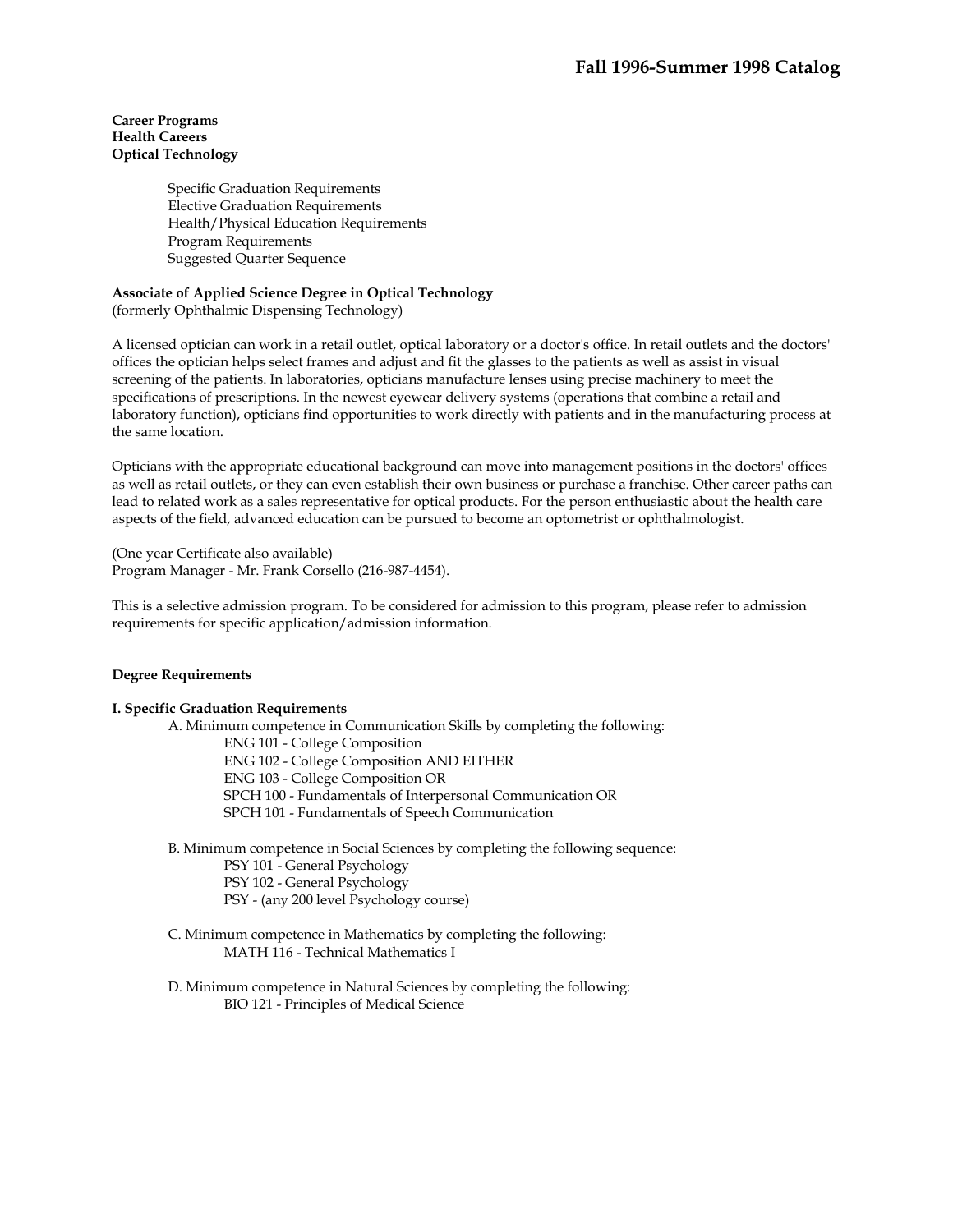### **Career Programs Health Careers Optical Technology**

 E. Minimum competence in Humanities by completing ONE of the following: HUM 101 - Introduction to the Humanities: Man as an Individual HUM 102 - Introduction to the Humanities: Man and Society HUM 103 - Introduction to the Humanities: Man and the Cosmos ART 101 - Art Appreciation MUS 103 - Survey and Appreciation of Music THEA 101 - Theater Appreciation PHIL 101 - Introduction to Philosophy ENG - (any 200 level Literature course) Any Foreign Language course

### **II. Elective Graduation Requirements**

Courses taken in this area cannot fulfill BOTH Specific and Elective Graduation Requirements. Minimum of 6 credits must be completed to include all of the following:

 BIO 131 - Anatomy and Physiology of the Eye MATH 120 - Intermediate Algebra PHYS 130 - Physics of Optical Materials

#### **III. Health or Physical Education Requirements**

 Complete ONE of the following: HLTH 101 - Personal Health Education Three credit hours in Physical Education

#### **IV. Program Requirements**

The following courses are required:

ACCT 115 - Accounting/Business Applications with Electronic Calculations

OPT 105 - Theoretical Optics I

OPT 106 - Theoretical Optics II

OPT 107 - Theoretical Optics III

OPT 121 - Mechanical Optics

OPT 122 - Mechanical Optics

OPT 123 - Mechanical Optics

OPT 124 - Mechanical Optics

OPT 195 - Ophthalmic Dispensing I

OPT 196 - Ophthalmic Dispensing II

OPT 197 - Ophthalmic Dispensing III

OPT 198 - Ophthalmic Refraction

OPT 200 - Optical Business

OPT 201 - Ophthalmic Dispensing IV

OPT 202 - Ophthalmic Dispensing V

OPT 203 - Ophthalmic Dispensing Applications

OPT 205 - Contact Lenses I

OPT 211 - Lens Design

OPT 212 - Contact Lenses II

OPT 214 - Contact Lenses III

OPT 215 - Contact Lenses Applications

OPT 225 - Mechanical Optics

OPT 226 - Mechanical Optics

OPT 227 - Mechanical Optics

OPT 275 - Ophthalmic Dispensing Practicum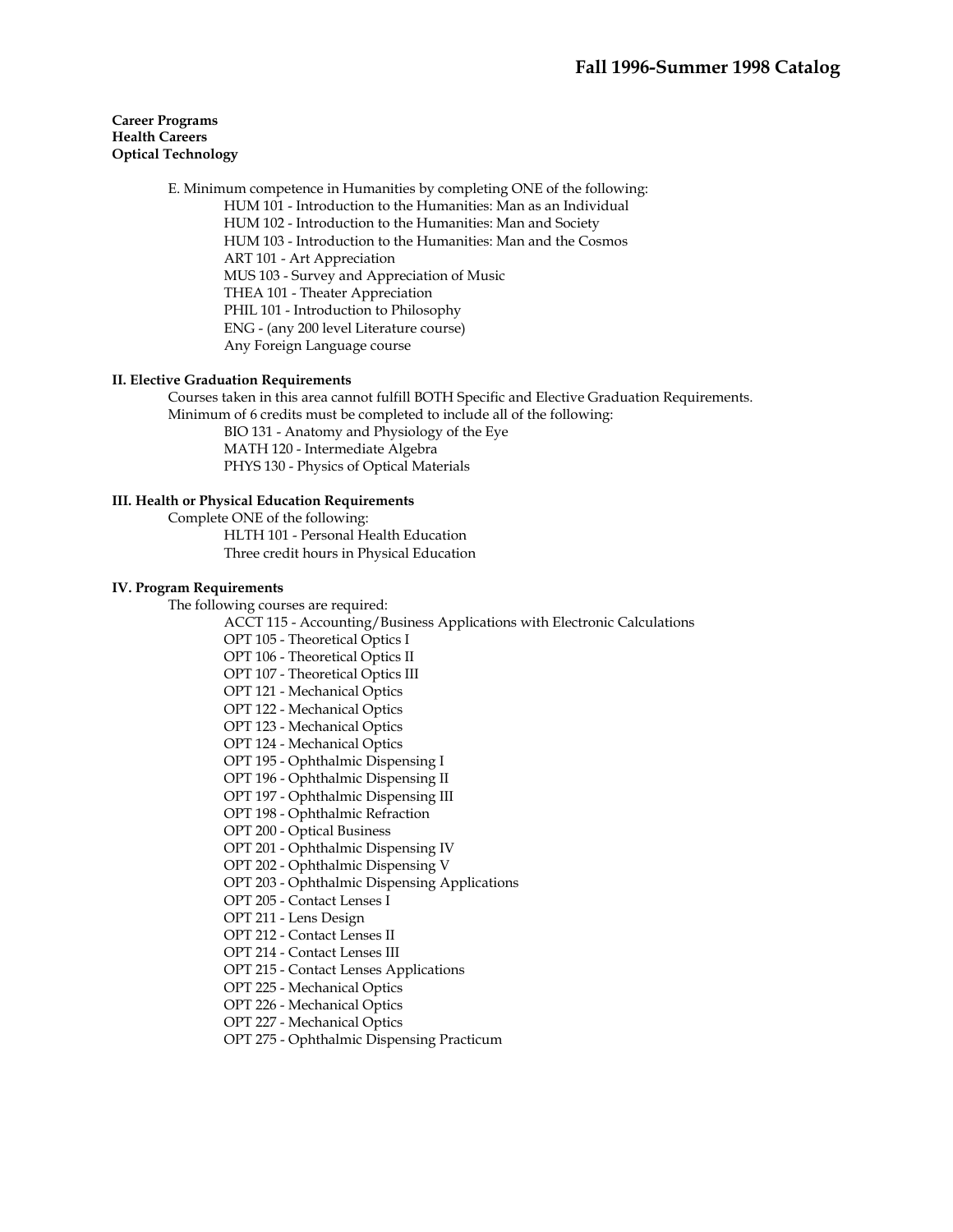**Career Programs Health Careers Optical Technology** 

| <b>First Quarter</b>  | Cr. Hrs.                  | <b>Fourth Quarter</b>    | Cr. Hrs.                  |
|-----------------------|---------------------------|--------------------------|---------------------------|
| <b>BIO-131</b>        | 3                         | <b>OPT-201</b>           | $\mathfrak{B}$            |
| <b>ENG-101</b>        | 3                         | <b>OPT-225</b>           | 3                         |
| <b>MATH-116</b>       | 5                         | PHYS-130                 | 6                         |
| <b>OPT-105</b>        | $\mathbf{1}$              | PSY -101                 | 3                         |
| <b>OPT-121</b>        | $\mathfrak{Z}$            | HLTH/PE (See III.)       | $\mathbf{1}$              |
| <b>OPT-195</b>        | $\overline{2}$            | <b>TOTAL</b>             | 16                        |
| <b>OPT-205</b>        | $\overline{2}$            |                          |                           |
| <b>TOTAL</b>          | 19                        | <b>Fifth Quarter</b>     | Cr. Hrs.                  |
|                       |                           | ACCT-115                 | $\overline{4}$            |
| <b>Second Quarter</b> | Cr. Hrs.                  | <b>OPT-202</b>           | 3                         |
| <b>ENG-102</b>        | $\mathfrak{B}$            | <b>OPT-226</b>           | $\mathfrak{Z}$            |
| <b>MATH-120</b>       | 5                         | PSY-102                  | $\mathfrak{Z}$            |
| <b>OPT-106</b>        | $\mathbf{1}$              | HLTH/PE (See III.)       | $\mathbf{1}$              |
| <b>OPT-122</b>        | 3                         | <b>TOTAL</b>             | 14                        |
| <b>OPT-196</b>        | $\overline{2}$            |                          |                           |
| <b>OPT-212</b>        | 3                         | <b>Sixth Quarter</b>     | Cr. Hrs.                  |
| <b>TOTAL</b>          | 17                        | <b>OPT-203</b>           | $\mathbf{1}$              |
|                       |                           | <b>OPT-215</b>           | $\mathbf{1}$              |
| <b>Third Quarter</b>  | Cr. Hrs.                  | <b>OPT-227</b>           | $\ensuremath{\mathbf{3}}$ |
| <b>OPT-107</b>        | $\mathbf{1}$              | <b>OPT-275</b>           | $\mathfrak{Z}$            |
| <b>OPT-123</b>        | $\mathfrak{Z}$            | PSY -Elective (See I.B.) | $\overline{4}$            |
| <b>OPT-197</b>        | 3                         | HLTH/PE (See III.)       | $\mathbf{1}$              |
| <b>OPT-198</b>        | 3                         | <b>TOTAL</b>             | 13                        |
| <b>OPT-211</b>        | 3                         |                          |                           |
| <b>OPT 214</b>        | $\mathfrak{Z}$            |                          |                           |
| English (See I.A.)    | $3-4$                     |                          |                           |
| <b>TOTAL</b>          | 19-20                     |                          |                           |
| <b>Summer Quarter</b> | Cr. Hrs.                  |                          |                           |
| <b>BIO-121</b>        | 4                         |                          |                           |
| <b>OPT-124</b>        | 3                         |                          |                           |
| <b>OPT-200</b>        | 2                         |                          |                           |
| Humanities (See I.E.) | $\ensuremath{\mathbf{3}}$ |                          |                           |
| <b>TOTAL</b>          | 12                        | PROGRAM TOTAL            | 110-111                   |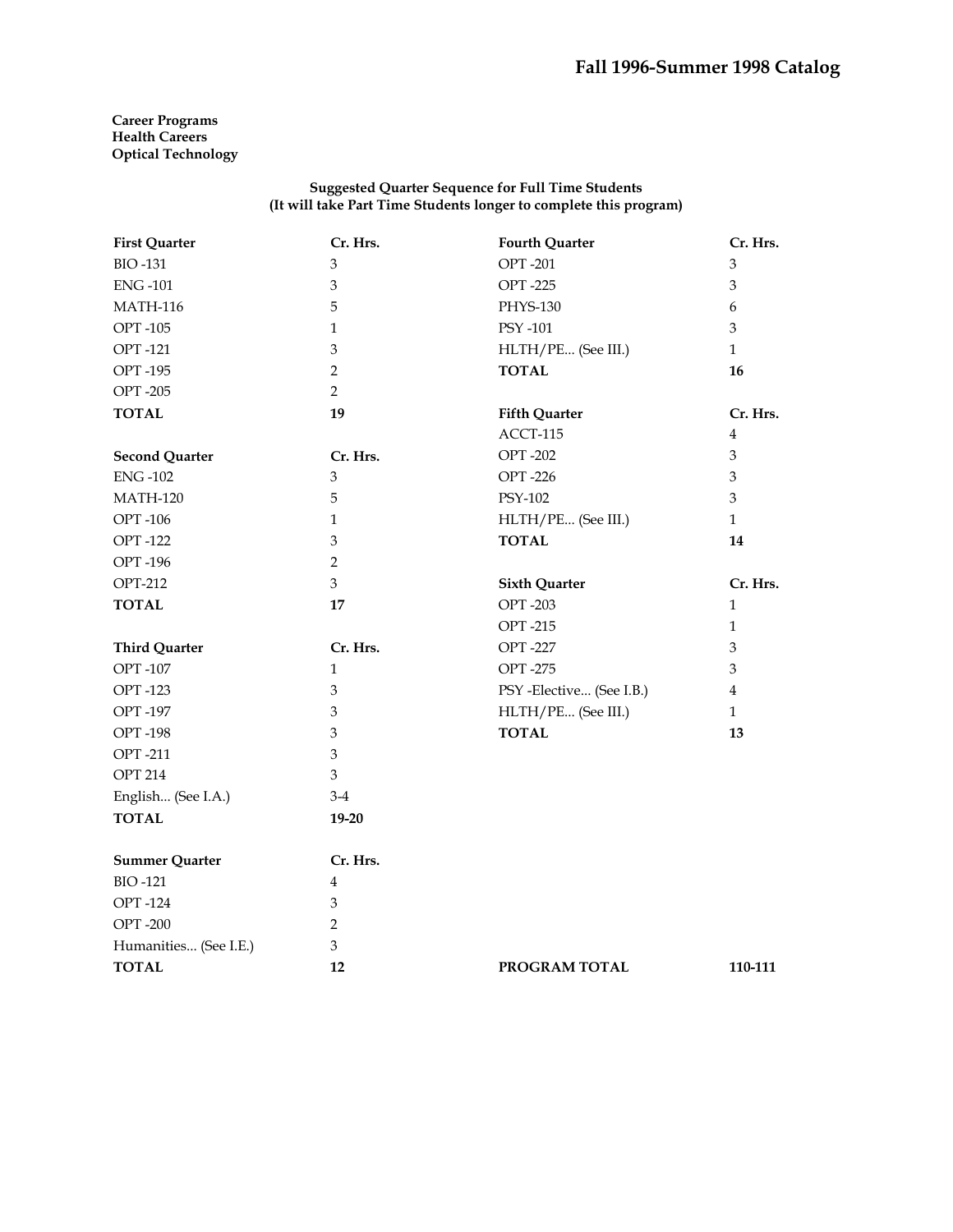### **Career Programs Health Careers Pharmacy Technology**

Specific Graduation Requirements Elective Graduation Requirements Health/Physical Education Requirements Program Requirements Suggested Quarter Sequence

## **Associate of Applied Science Degree in Pharmacy Technology**

A pharmacy technician assists in the various activities of the pharmacy department not requiring the professional judgment of the pharmacist. Such duties include, but need not be limited to: maintaining patient records; setting up packaging and labeling of medication dosages; filling and dispensing routine orders for stock supplies and patient care areas; maintaining inventory of drug supplies and mixing parenteral fluids. The program is designed to train the pharmacy technician to function in a hospital based program and also in community, retail or other institutional pharmacies. Qualified pharmacy technicians will find employment after graduation in community and hospital pharmacies, clinics or other institutions.

(One-Year Certificate also available)

Program Manager - Mr. Peter Vonderau (216-987-2381)

This is a selective admission program. To be considered for admission to this program, please refer to admission requirements for specific application/admission information.

## **Degree Requirements**

### **I. Specific Graduation Requirements**

 A. Minimum competence in Communication Skills by completing the following: ENG 101 - College Composition ENG 102 - College Composition SPCH 100 - Fundamentals of Interpersonal Communication

B. Minimum competence in Social Sciences by completing ONE of the following sequences:

1. SSCI 103 - Introduction to Social Science SSCI 104 - Introduction to Social Science SSCI 105 - Introduction to Social Science

# 2.

HIST 101 - History of Civilization HIST 102 - History of Civilization HIST 103 - History of Civilization

3.

POL 101 - American National Government ECON 161 - Principles of Economics I AND EITHER ANTH 101 - Cultural Anthropology OR SOC 101 - Introductory Sociology

4.

PSY 101 - General Psychology PSY 102 - General Psychology PSY - (any 200 level Psychology course)

 C. Minimum competence in Mathematics by completing the following: MATH 100N - Allied Health Sciences Mathematics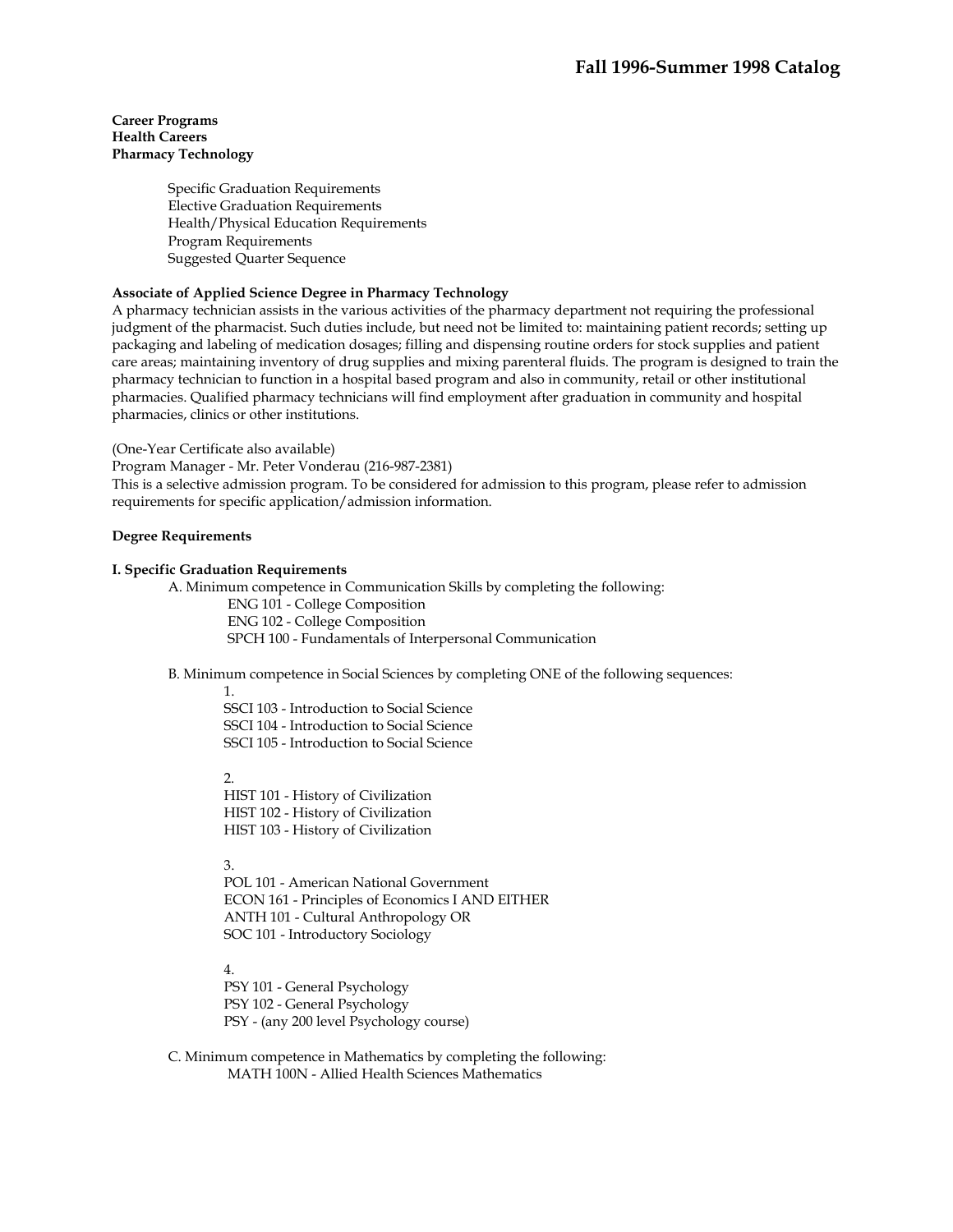### **Career Programs Health Careers Pharmacy Technology**

 D. Minimum competence in Natural Sciences by completing the following: BIO 121 - Principles of Medical Science

E. Minimum competence in Humanities by completing ONE of the following:

HUM 101 - Introduction to the Humanities: Man as an Individual HUM 102 - Introduction to the Humanities: Man and Society HUM 103 - Introduction to the Humanities: Man and the Cosmos ART 101 - Art Appreciation MUS 103 - Survey and Appreciation of Music THEA 101 - Theater Appreciation PHIL 101 - Introduction to Philosophy ENG - (any 200 level Literature course) Any Foreign Language course

## **II. Elective Graduation Requirements**

 Courses taken in this area cannot fulfill BOTH Specific and Elective Graduation Requirements. Minimum of 6 credits must be completed to include all of the following:

A. BIO 221 - Microbiology\*

B. AND any course(s) from the following areas:

1. SOCIAL SCIENCES - Anthropology, Economics, Education, Geography, History, Political Science, Psychology, Social Science, Sociology, Urban Studies 2. HUMANITIES - Art, Dance, English, Foreign Language, Humanities, Journalism, Music, Philosophy, Religious Studies, Speech Communications, Theatre Arts 3. NATURAL SCIENCES - Biology, Chemistry, Earth Science, Physical Science, Physics 4. MATHEMATICS

### **III. Health or Physical Education Requirements**

 Complete ONE of the following: HLTH 101 - Personal Health Education Three credit hours in Physical Education

### **IV. Program Requirements**

The following courses are required:

 BADM 220 - Human Relations in Business CS 102 - Introduction to Computer Use MA 102 - Medical Terminology I OADM 118 - Keyboarding PHM 101 - Introduction to Pharmacy PHM 102 - Pharmaceutical Compounding PHM 105 - Hospital Pharmacy I PHM 106 - Hospital Pharmacy II PHM 115 - Pharmacology I PHM 116 - Pharmacology II PHM 117 - Pharmacology II PHM 120 - Community Pharmacy PHM 123 - Alternative Practices PHM 124 - Pharmacy Law and Ethics (formerly PHM-122) PHM 211 - Pharmacy Clinical I PHM 212 - Pharmacy Clinical II PHM 213 - Pharmacy Clinical II PHM 270 - Advanced Topics in Pharmacy Practice

\*Not to be taken until BIO-121 Principles of Medical Science and PHM-115 Pharmacology I have been completed.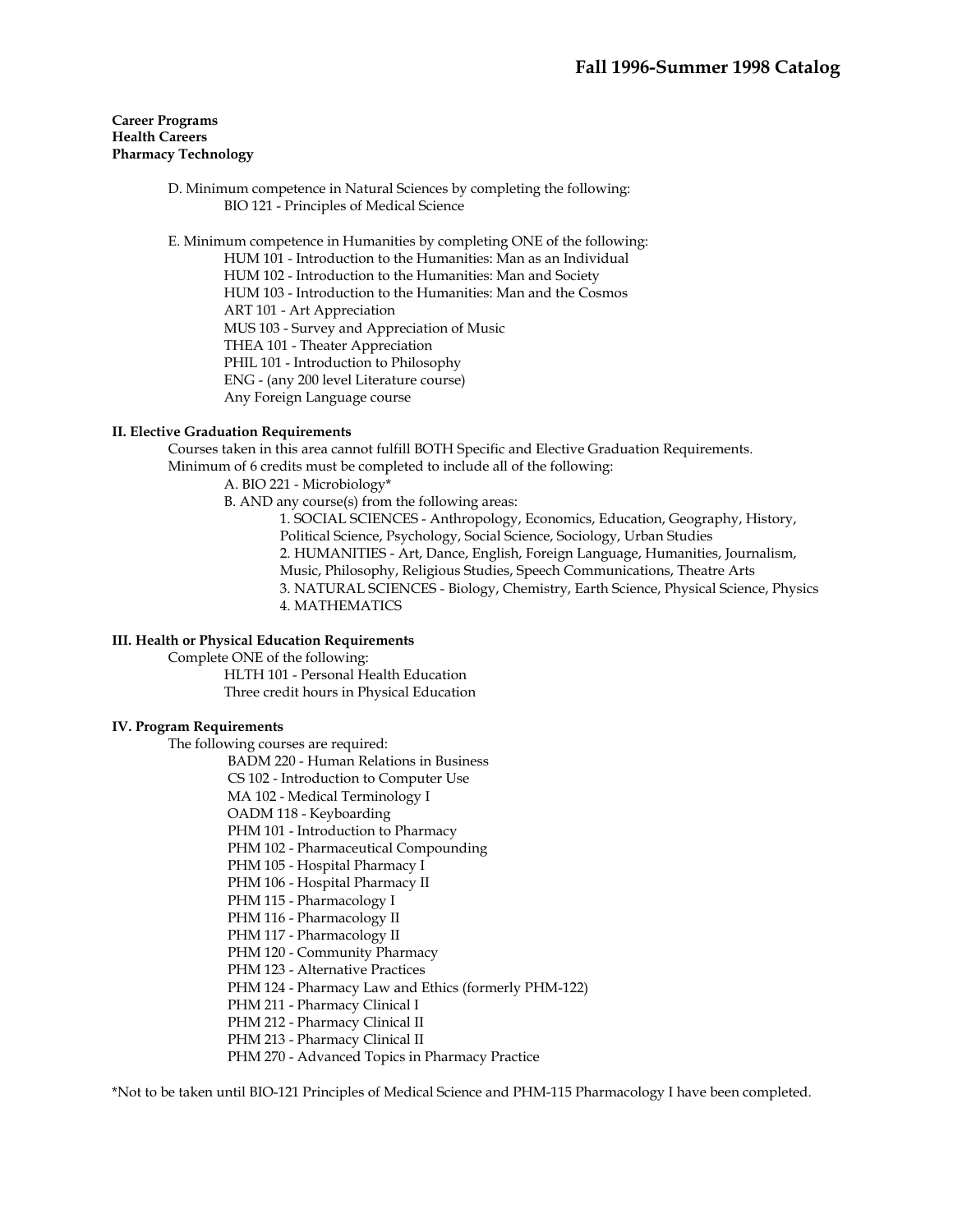**Career Programs Health Careers Pharmacy Technology** 

| <b>Summer Quarter</b> | Cr. Hrs.       | <b>Fourth Quarter</b>     | Cr. Hrs.       |
|-----------------------|----------------|---------------------------|----------------|
| <b>ENG-101</b>        | 3              | $CS -102$                 | $\overline{4}$ |
| MATH-100N             | $\overline{4}$ | <b>ENG-102</b>            | 3              |
| <b>TOTAL</b>          | 7              | PHM-211                   | $\overline{4}$ |
|                       |                | Elective Req. (See II.B.) | 3              |
| <b>First Quarter</b>  | Cr. Hrs.       | HLTH/PE (See III.)        | 1              |
| <b>BIO-121</b>        | $\overline{4}$ | Social Sci. (See I.B.)    | 3              |
| PHM-101               | $\overline{4}$ | <b>TOTAL</b>              | 18             |
| PHM-102               | $\overline{2}$ |                           |                |
| PHM -105              | $\overline{4}$ | <b>Fifth Quarter</b>      | Cr. Hrs.       |
| PHM-115               | $\overline{4}$ | <b>BADM-220</b>           | 3              |
| <b>TOTAL</b>          | 18             | PHM-212                   | 4              |
|                       |                | <b>SPCH-100</b>           | 4              |
| <b>Second Quarter</b> | Cr. Hrs.       | HLTH/PE (See III.)        | $\mathbf{1}$   |
| BIO-221*              | $\overline{4}$ | Social Sci(See I.B.)      | 3              |
| PHM -106              | $\overline{4}$ | <b>TOTAL</b>              | 15             |
| PHM-116               | $\overline{4}$ |                           |                |
| PHM-124               | $\mathbf{1}$   | <b>Sixth Quarter</b>      | Cr. Hrs.       |
| <b>TOTAL</b>          | 13             | PHM-213                   | 4              |
|                       |                | PHM -270                  | $\overline{2}$ |
| <b>Third Quarter</b>  | Cr. Hrs.       | HLTH/PE (See III.)        | $\mathbf{1}$   |
| MA -102               | 3              | Humanities. (See I.E.)    | 3              |
| OADM-118              | 2              | Social Sci(See I.B.)      | 3              |
| PHM -117              | $\overline{4}$ | <b>TOTAL</b>              | 13             |
| PHM-120               | 4              |                           |                |
| PHM -123              | 2              |                           |                |
| <b>TOTAL</b>          | 15             | PROGRAM TOTAL             | 99             |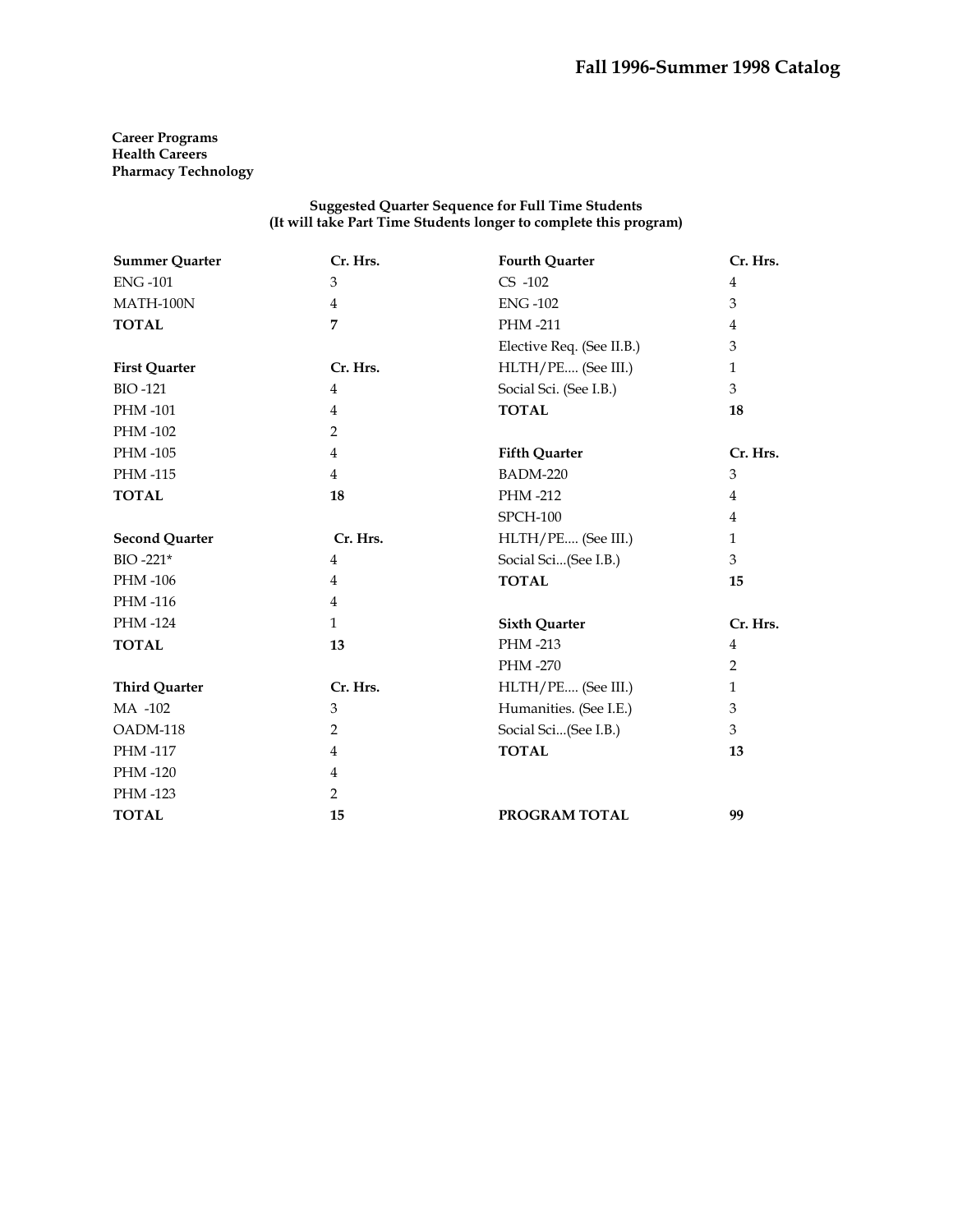### **Career Programs Health Careers Physical Therapist Assisting Technology**

 Specific Graduation Requirements Elective Graduation Requirements Health/Physical Education Requirements Program Requirements Suggested Quarter Sequence

## **Associate of Applied Science Degree in Physical Therapist Assisting Technology**

The physical therapist assistant assists in the provision of physical therapy treatments under the supervision of a licensed physical therapist. The program prepares the graduate to work in acute and chronic hospitals, skilled nursing facilities, residences for the aged, for the mentally retarded and in other health care centers where physical therapists are employed. Upon successful completion of the program, the student is eligible to take an examination to qualify for licensure in the state in which the graduate chooses to practice.

Program Manager - Ms. Toby Sternheimer (987-4502).

This is a selective admission program. To be considered for admission to this program, please refer to admission requirements for specific application/admission information.

### **Degree Requirements**

### **I. Specific Graduation Requirements**

A. Minimum competence in Communication Skills by completing the following:

ENG 101 - College Composition

ENG 102 - College Composition

ENG 103 - College Composition

B. Minimum competence in Social Sciences by completing the following sequence:

PSY 101 - General Psychology

PSY 102 - General Psychology

PSY 201 - Child Growth and Development OR

PSY 202 - Human Growth and Development

 C. Minimum competence in Mathematics by completing the following: MATH 120 - Intermediate Algebra or higher\*

 D. Minimum competence in Natural Sciences by completing the following: BIO 121 - Principles of Medical Science

 E. Minimum competence in Humanities by completing ONE of the following: HUM 101 - Introduction to the Humanities: Man as an Individual HUM 102 - Introduction to the Humanities: Man and Society HUM 103 - Introduction to the Humanities: Man and the Cosmos ART 101 - Art Appreciation MUS 103 - Survey and Appreciation of Music THEA 101 - Theater Appreciation PHIL 101 - Introduction to Philosophy ENG - (any 200 level Literature course) Any Foreign Language course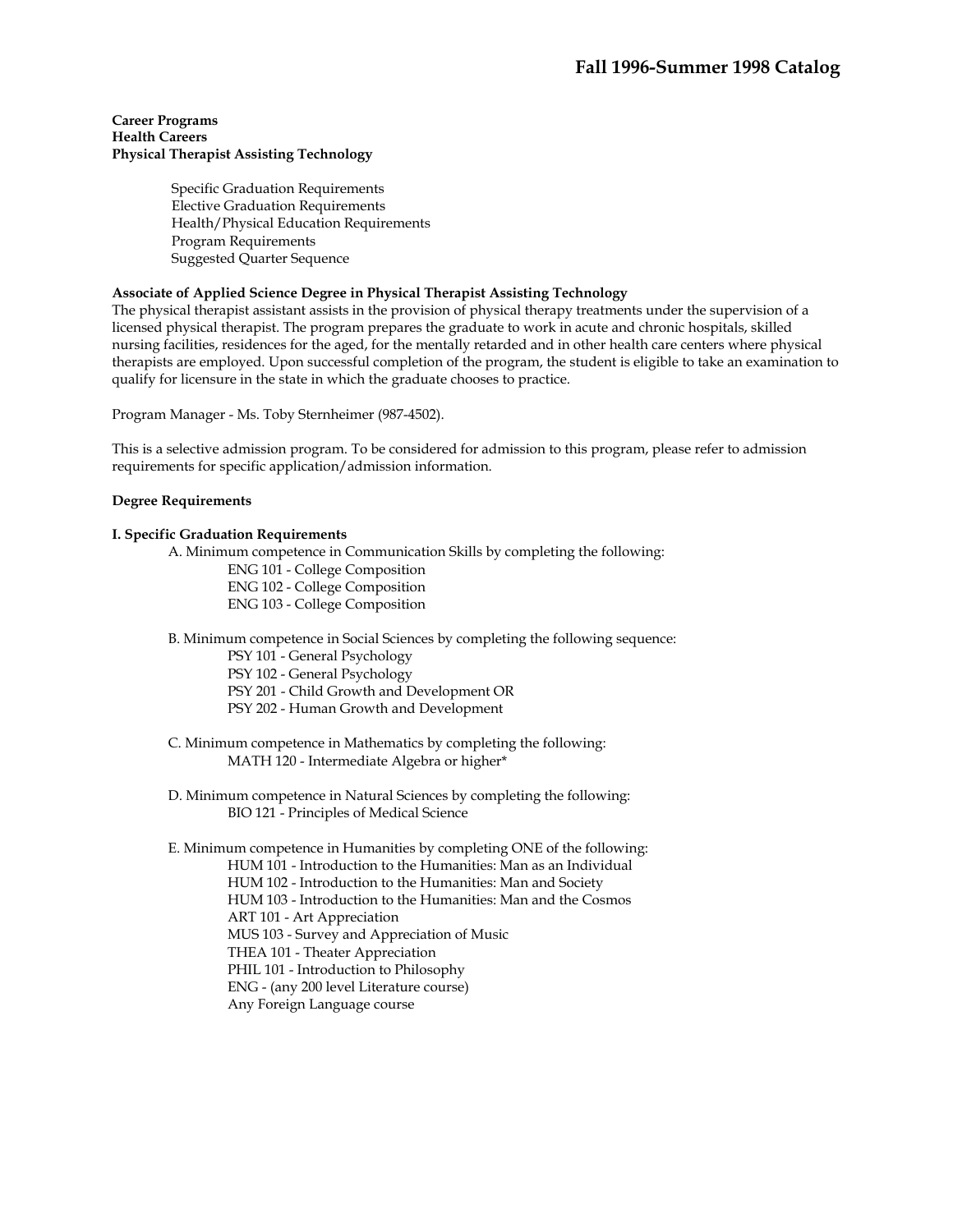**Career Programs Health Careers Physical Therapist Assisting Technology** 

#### **II. Elective Graduation Requirements**

 Courses taken in this area cannot fulfill BOTH Specific and Elective Graduation Requirements. Minimum of 6 credits must be completed to include all of the following:

A.

BIO 143 - Anatomy and Physiology I BIO 144 - Anatomy and Physiology II

B. ONE of the following: PHYS 101 - Introductory Physics\*\* PHYS 111 - Physics for Health Technologies

### **III. Health or Physical Education Requirements**

Complete ONE of the following:

HLTH 101 - Personal Health Education Three credit hours in Physical Education

#### **IV. Program Requirements**

The following courses are required:

HTEC 161 - Introduction to Pharmacology

MA 102 - Medical Terminology I

PTAT 102 - Functional Anatomy I

PTAT 103 - Functional Anatomy II

PTAT 104 - Fundamentals of Physical Therapy (formerly PTAT-101)

PTAT 110 - Introduction to Physical Therapy Assisting

PTAT 120 - Introduction to Clinical Conditions

PTAT 122 - Musculoskeletal Dysfunction

PTAT 151 - Physical Therapy Procedures: Treatment Without Physical Agents

PTAT 153 - Clinical Observation

PTAT 154 - Physical Therapy Procedures: Physical Agents (formerly PTAT-201)

PTAT 204 - Physical Rehabilitation Procedures

PTAT 205 - Physical Therapy Procedures

PTAT 206 - Physical Therapy Procedures: Electrical Modalities

PTAT 254 - Application of Physical Therapy

PTAT 255 - Application of Physical Therapy

PTAT 256 - Application of Physical Therapy

PTAT 257 - Application of Physical Therapy

PTAT 262 - Functional Anatomy III

PTAT 263 - Geriatric Physical Therapy

PTAT 264 - Pediatric Physical Therapy

\*MATH-123 and 270 may not be used to meet this requirement.

\*\*Recommended for those interested in transferring to a four-year college.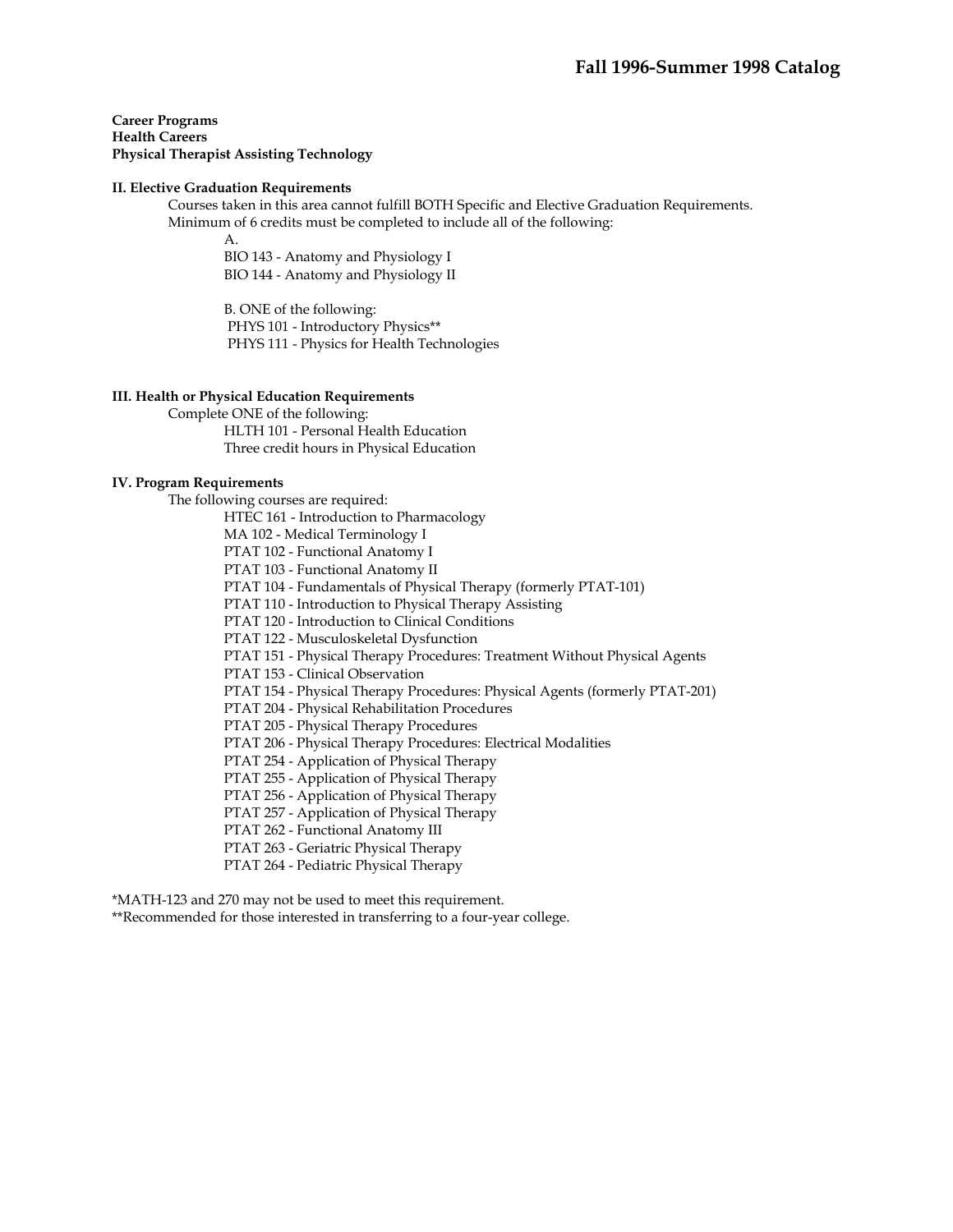**Career Programs Health Careers Physical Therapist Assisting Technology** 

| <b>First Quarter</b>  | Cr. Hrs.                | <b>Fourth Quarter</b> | Cr. Hrs.       |
|-----------------------|-------------------------|-----------------------|----------------|
| <b>BIO-121</b>        | $\overline{4}$          | <b>ENG-102</b>        | $\overline{3}$ |
| <b>BIO-143</b>        | $\overline{4}$          | PSY -201OR            | $4 - 5$        |
| MA -102               | 3                       | <b>PSY -202</b>       |                |
| <b>PTAT-104</b>       | $\bf 4$                 | PTAT-205              | $\mathfrak{Z}$ |
| <b>PTAT-110</b>       | $\overline{2}$          | PTAT-206              | $\overline{3}$ |
| <b>PTAT-120</b>       | $\overline{2}$          | PTAT-256              | $\overline{4}$ |
| <b>TOTAL</b>          | 19                      | <b>TOTAL</b>          | $17 - 18$      |
| <b>Second Quarter</b> | Cr. Hrs.                | <b>Fifth Quarter</b>  | Cr. Hrs.       |
| <b>BIO-144</b>        | $\overline{\mathbf{4}}$ | <b>ENG-103</b>        | 3              |
| $MATH-120*$           | 5                       | HTEC-161              | $\mathfrak{Z}$ |
| <b>PTAT-102</b>       | 4                       | PTAT-204              | 3              |
| <b>PTAT-153</b>       | $\overline{2}$          | PTAT-262              | $\mathfrak{Z}$ |
| <b>PTAT-154</b>       | $\overline{4}$          | PTAT-263              | $\overline{2}$ |
| <b>TOTAL</b>          | 19                      | PTAT-264              | $\overline{2}$ |
|                       |                         | HLTH/PE (See III.)    | $\mathbf{1}$   |
| <b>Third Quarter</b>  | Cr. Hrs.                | <b>TOTAL</b>          | 17             |
| <b>ENG-101</b>        | $\mathfrak{Z}$          |                       |                |
| PHYS-101**OR          | $\overline{4}$          | <b>Sixth Quarter</b>  | Cr. Hrs.       |
| <b>PHYS-111</b>       |                         | PTAT-254              | $\overline{4}$ |
| PSY -101              | 3                       | PTAT-257              | $\overline{4}$ |
| <b>PTAT-103</b>       | $\overline{4}$          | HLTH/PE (See III.)    | $\mathbf{1}$   |
| <b>PTAT-151</b>       | 3                       | Humanities (See I.E.) | $\mathfrak{Z}$ |
| <b>TOTAL</b>          | 17                      | <b>TOTAL</b>          | 12             |
| <b>Summer Session</b> | Cr. Hrs.                |                       |                |
| PSY -102              | 3                       |                       |                |
| <b>PTAT-122</b>       | 3                       |                       |                |
| PTAT-255              | $\overline{4}$          |                       |                |
| HLTH/PE (See III.)    | $\mathbf{1}$            |                       |                |
| <b>TOTAL</b>          | 11                      | PROGRAM TOTAL         | 112-113        |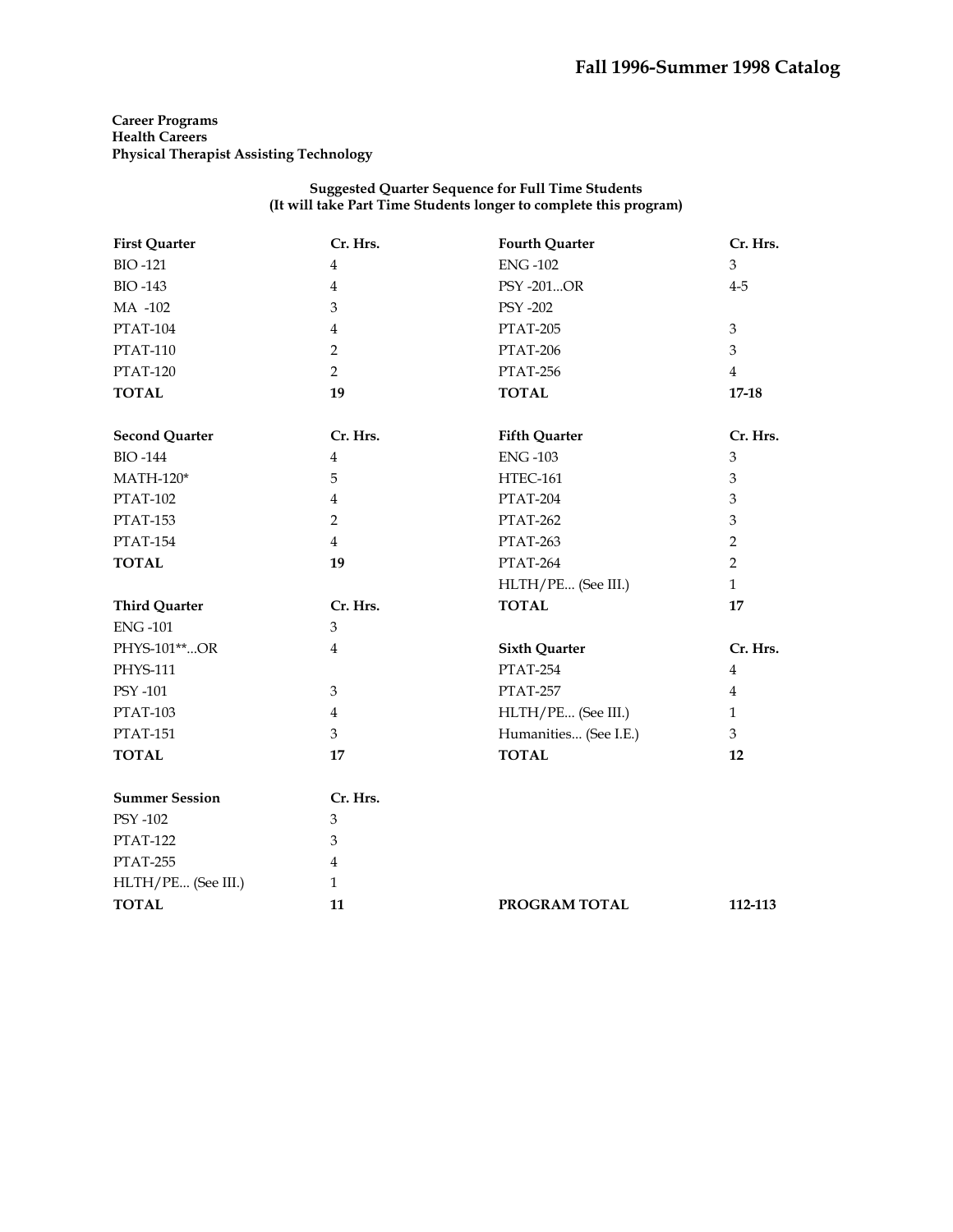### **Career Programs Health Careers Physician Assistant**

Specific Graduation Requirements Elective Graduation Requirements Health/Physical Education Requirements Program Requirements Suggested Quarter Sequence

### **Associate of Applied Science Degree in Physician Assistant**

The physician assistant works with the supervision of a licensed doctor of medicine or osteopathy and carries out many of the tasks previously performed only by physicians. These tasks include performing physical examinations, requesting and carrying out various laboratory and diagnostic tests, performing certain therapeutic procedures, and providing patient education/counseling. The physician assistant, as part of the physician's team, will be able to provide patient care services in any setting, hospital, nursing home, office or clinic in which the physician functions professionally.

Program Manager - Ms. Joyce Janicek (216-987-5123).

This is a selective admission program. To be considered for admission to this program, please refer to admission requirements for specific application/admission information.

### **Degree Requirements**

### **I. Specific Graduation Requirements**

A. Minimum competence in Communication Skills by completing the following:

- ENG 101 College Composition
- ENG 102 College Composition AND EITHER
- ENG 103 College Composition OR
- SPCH 100 Fundamentals of Interpersonal Communication OR
- SPCH 101 Fundamentals of Speech Communication

B. Minimum competence in Social Sciences by completing the following:

PSY 101 - General Psychology

PSY 102 - General Psychology AND EITHER

PSY 201 - Child Growth and Development OR

- PSY 202 Human Growth and Development OR
- PSY 210 Introduction to Aging

C. Minimum competence in Mathematics by completing ONE of the following:

MATH 100N - Allied Health Sciences Mathematics

- MATH 114 Applied Algebra
- MATH-120 Intermediate algebra or higher\*
- D. Minimum competence in Natural Sciences by completing the following: BIO 121 - Principles of Medical Science

 E. Minimum competence in Humanities by completing ONE of the following: HUM 101 - Introduction to the Humanities: Man as an Individual HUM 102 - Introduction to the Humanities: Man and Society HUM 103 - Introduction to the Humanities: Man and the Cosmos ART 101 - Art Appreciation MUS 103 - Survey and Appreciation of Music THEA 101 - Theater Appreciation PHIL 101 - Introduction to Philosophy ENG - (any 200 level Literature course) Any Foreign Language course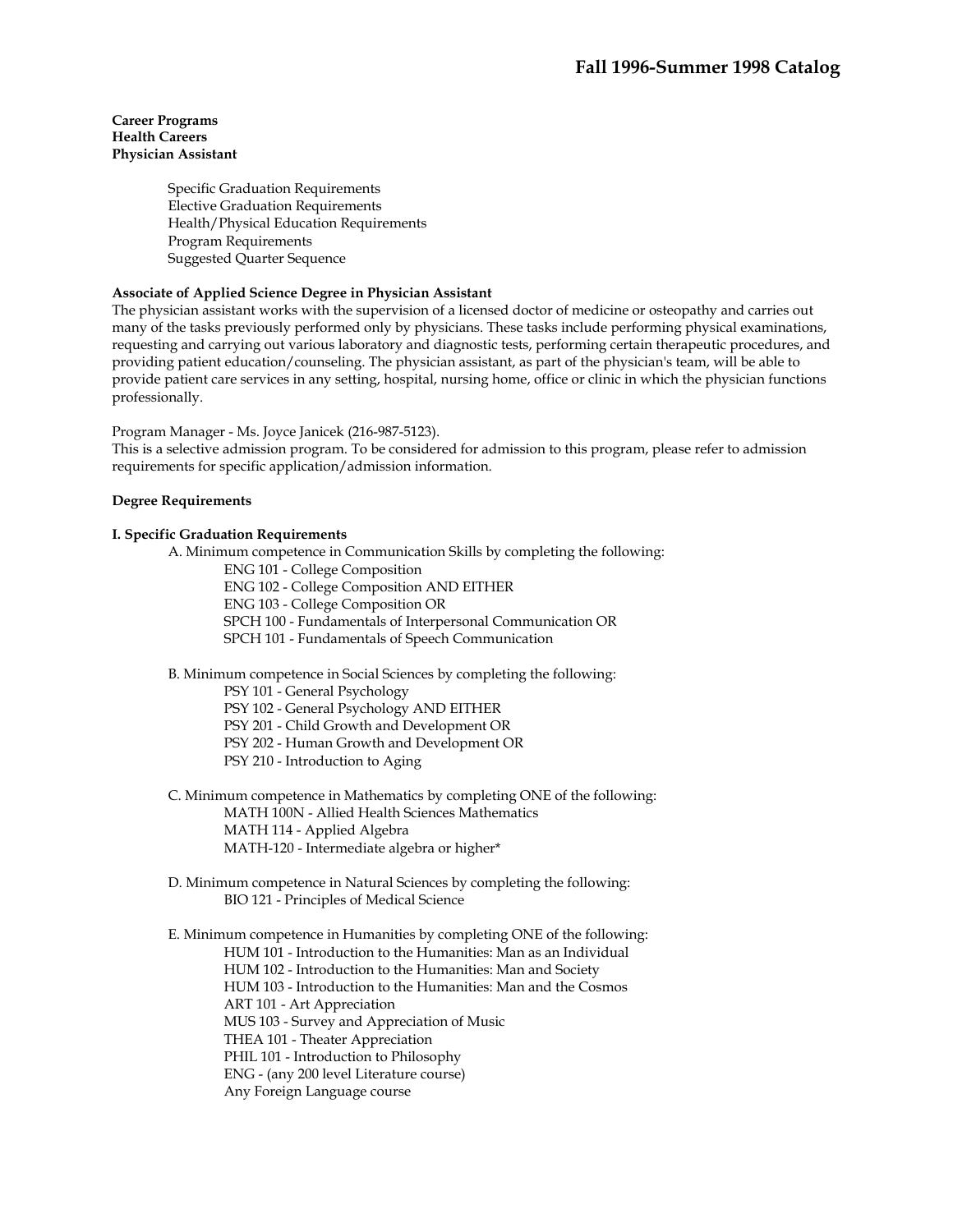### **Career Programs Health Careers Physician Assistant**

### **II. Elective Graduation Requirements**

 Courses taken in this area cannot fulfill BOTH Specific and Elective Graduation Requirements. Minimum of 6 credits must be completed to include all of the following:

- BIO 143 Anatomy and Physiology I
- BIO 144 Anatomy and Physiology II
- BIO 145 Anatomy and Physiology III
- BIO 221 Microbiology

### **III. Health or Physical Education Requirements**

Complete ONE of the following:

 HLTH 101 - Personal Health Education Three credit hours in Physical Education

### **IV. Program Requirements**

The following courses are required:

HTEC 110 - Ethics for Health Care Professionals (formerly HTEC-251)

PA 117 - Technical Clinical Skills

PA 130 - Introduction to Interviewing and Counseling

PA 131 - History and Physical Examination Techniques I

PA 132 - History and Physical Examination Techniques II

PA 140 - Pharmacology and Therapeutic Principles

PA 145 - Primary Care Psychiatric and Social Problems

PA 150 - Introduction to Clinical Medicine

PA 151 - Clinical Medicine

PA 155 - Primary Care Patient Management

PA 250 - Obstetrics, Gynecology and Pediatrics

PA 271 - Clinical Field Experience I

PA 272 - Clinical Field Experience II

PA 273 - Clinical Field Experience III

PA 274 - Clinical Field Experience IV

PA 291 - Clinical Seminar I

PA 292 - Clinical Seminar II

PA 293 - Clinical Seminar III

PSA 112 - Electrocardiography

PSA 116 - Clinical Laboratory Interpretation

PSA 118 - Special Diagnostic and Therapeutic Procedures

PSA 119 - Basic Surgical Skills

PSA 131 - Surgical Anatomy I

PSA 132 - Surgical Anatomy II

PSA 220 - Emergency Medicine

\*MATH-123 and 270 may not be used to meet this requirement.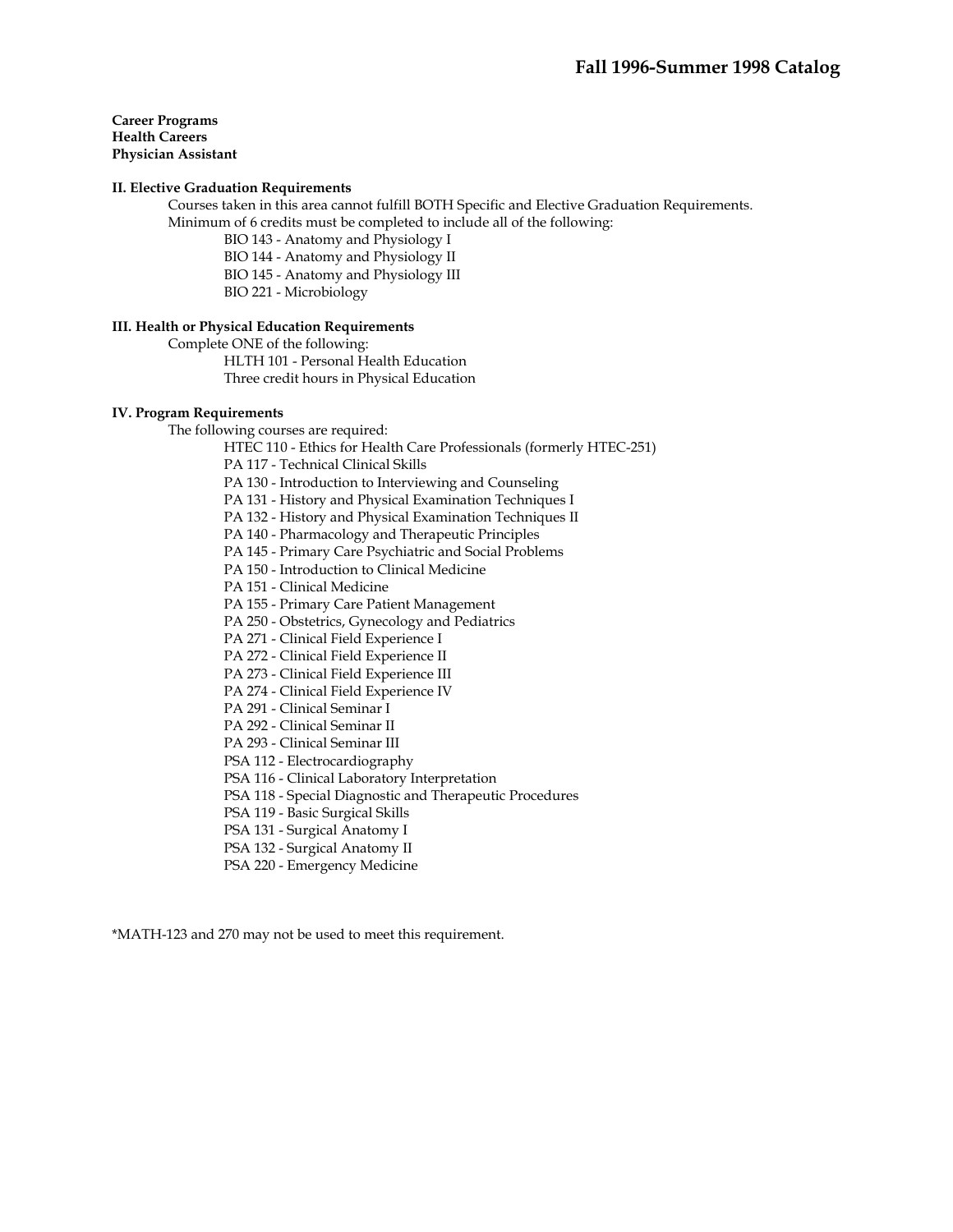**Career Programs Health Careers Physician Assistant** 

| <b>First Quarter</b>  | Cr. Hrs.                    | <b>Fourth Quarter</b>  | Cr. Hrs.                    |
|-----------------------|-----------------------------|------------------------|-----------------------------|
| <b>BIO-121</b>        | $\overline{4}$              | <b>ENG-102</b>         | $\ensuremath{\mathfrak{Z}}$ |
| <b>BIO-143</b>        | $\overline{4}$              | PA -271                | $\ensuremath{\mathfrak{Z}}$ |
| <b>HTEC-110</b>       | $\overline{2}$              | PA -272                | $\mathfrak{Z}$              |
| PA -130               | $\overline{2}$              | PA -291                | $\overline{2}$              |
| PA -145               | $\overline{2}$              | PSY -101               | $\overline{3}$              |
| PSA-116               | $\overline{2}$              | <b>TOTAL</b>           | 14                          |
| PSA -131              | $\overline{2}$              |                        |                             |
| HLTH/PE (See III.)    | $\mathbf{1}$                |                        |                             |
| <b>TOTAL</b>          | 19                          |                        |                             |
| <b>Second Quarter</b> | Cr. Hrs.                    | <b>Fifth Quarter</b>   | Cr. Hrs.                    |
| <b>BIO-144</b>        | $\overline{4}$              | PA -273                | $\ensuremath{\mathfrak{Z}}$ |
| <b>BIO-221</b>        | $\overline{4}$              | PA -292                | $\overline{2}$              |
| PA -131               | 2                           | PSY -102               | $\mathfrak{Z}$              |
| PA -150               | $\mathfrak{Z}$              | HLTH/PE (See III.)     | $\mathbf{1}$                |
| PSA -118              | $\overline{2}$              | Humanities (See I.E.)  | $\mathfrak{Z}$              |
| PSA -132              | $\overline{2}$              | Mathematics (See I.C.) | $3 - 5$                     |
| <b>TOTAL</b>          | 17                          | <b>TOTAL</b>           | 15-17                       |
| <b>Third Quarter</b>  | Cr. Hrs.                    |                        |                             |
| <b>BIO-145</b>        | 4                           |                        |                             |
| PA -132               | $\overline{2}$              |                        |                             |
| PA -140               | $\overline{4}$              | <b>Sixth Quarter</b>   | Cr. Hrs.                    |
| PA -151               | $\bf 4$                     | PA -274                | $\mathfrak{Z}$              |
| PSA -112              | $\mathbf{1}$                | PA -293                | $\overline{2}$              |
| PSA-119               | $\overline{2}$              | PSY-201OR              | $4 - 5$                     |
| <b>TOTAL</b>          | 17                          | PSY -202OR             |                             |
|                       |                             | <b>PSY -210</b>        |                             |
| <b>Summer Quarter</b> | Cr. Hrs.                    | English (See I.A.)     | $3-4$                       |
| <b>ENG-101</b>        | $\mathfrak{Z}$              | HLTH/PE (See III.)     | $\mathbf{1}$                |
| PA -117               | $\mathbf{1}$                | <b>TOTAL</b>           | $13 - 15$                   |
| PA -155               | 2                           |                        |                             |
| PA -250               | $\ensuremath{\mathfrak{Z}}$ |                        |                             |
| PSA -220              | $\overline{2}$              |                        |                             |
| <b>TOTAL</b>          | 11                          | PROGRAM TOTAL          | 106-110                     |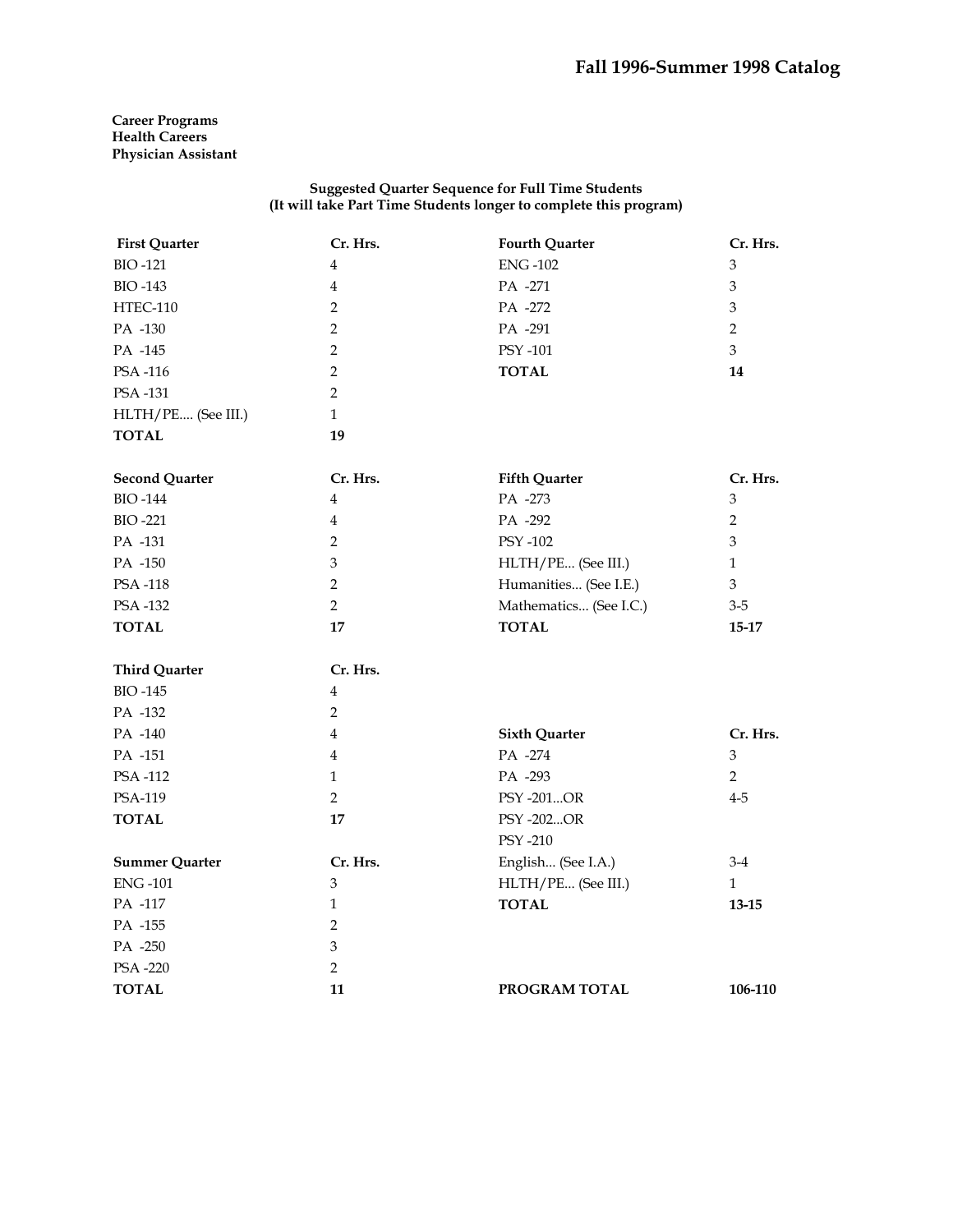## **Career Programs Health Careers Radiography**

 Specific Graduation Requirements Elective Graduation Requirements Health/Physical Education Requirements Program Requirements Suggested Quarter Sequence

## **Associate of Applied Science Degree in Radiography**

The radiographer is the health professional responsible for performing radiographic examinations that aid the physician in the diagnosis and treatment of injury and disease. The trained radiographer understands radiation and knows how to produce high quality diagnostic examinations safely. The radiographer is employed in hospitals, clinics, doctor's offices and industry, providing patient services around the clock. Graduates of the program are eligible for the American Registry of Radiologic Technologist examination for Registered Radiographers. The Radiography program is accredited by the American Medical Association Committee on Allied Health Education and Accreditation (CAHEA).

Program Manager - Ms. Marilyn A. Rep (216-987-5264).

This is a selective admission program. To be considered for admission to this program, please refer to admission requirements for specific application/admission information.

### **Degree Requirements**

### **I. Specific Graduation Requirements**

A. Minimum competence in Communication Skills by completing the following:

ENG 101 - College Composition

ENG 102 - College Composition AND EITHER

ENG 103 - College Composition OR

SPCH 100 - Fundamentals of Interpersonal Communication OR

SPCH 101 - Fundamentals of Speech Communication

 B. Minimum competence in Social Sciences by completing the following: PSY 101 - General Psychology PSY 102 - General Psychology PSY - (any 200 level Psychology course)

 C. Minimum competence in Mathematics by completing the following: MATH 114 - Applied Algebra or higher\*

 D. Minimum competence in Natural Sciences by completing the following: BIO 110 - Anatomy and Physiology for Radiographers

 E. Minimum competence in Humanities by completing ONE of the following: HUM 101 - Introduction to the Humanities: Man as an Individual HUM 102 - Introduction to the Humanities: Man and Society HUM 103 - Introduction to the Humanities: Man and the Cosmos ART 101 - Art Appreciation MUS 103 - Survey and Appreciation of Music THEA 101 - Theater Appreciation PHIL 101 - Introduction to Philosophy ENG - (any 200 level Literature course) Any Foreign Language course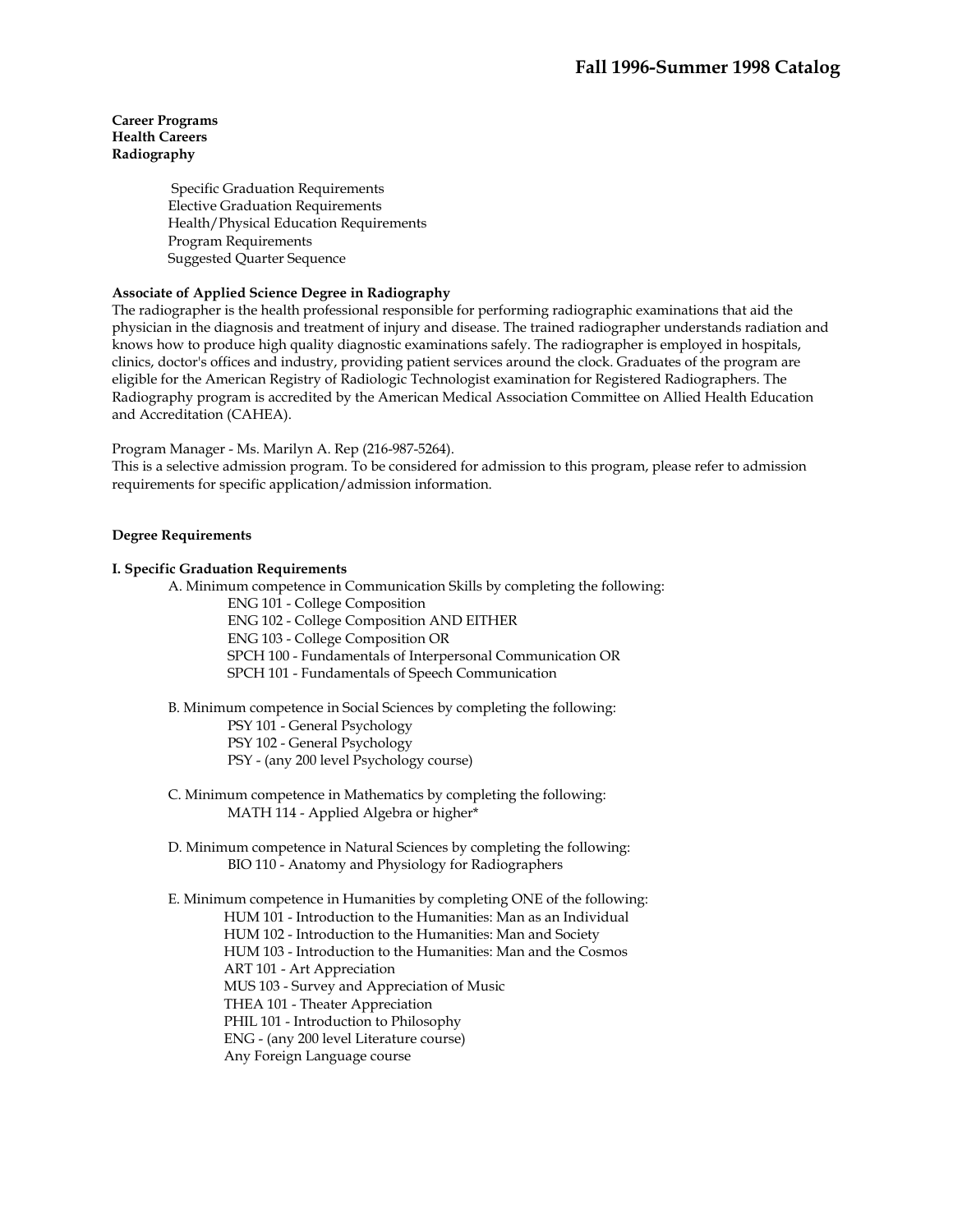**Career Programs Health Careers Radiography** 

### **II. Elective Graduation Requirements**

 Courses taken in this area cannot fulfill BOTH Specific and Elective Graduation Requirements. Minimum of 6 credits must be completed to include all of the following:

 BIO 220 - Radiobiology PHYS 226 - Fundamentals of Radiologic Physics and Quality Control (formerly PHYS-115 and RADT-254)

# **III. Health or Physical Education Requirements**

 Complete ONE of the following: HLTH 101 - Personal Health Education Three credit hours in Physical Education

### **IV. Program Requirements**

The following courses are required:

CS 102 - Introduction to Computer Use HTEC 110 - Ethics for Health Care Professionals (formerly HTEC-251) MA 102 - Medical Terminology I RADT 121 - Radiologic Pathology RADT 125 - Methods of Patient Care RADT 152 - Fundamentals of Radiography (formerly RADT-151) RADT 155 - Radiographic Positioning-A RADT 160 - Radiographic Positioning-B (formerly RADT-156) RADT 218 - Special Imaging Procedures RADT 231 - Imaging Systems RADT 242 - Radiography Technique RADT 265 - Introductory Radiological Clinical Experience I RADT 266 - Introductory Radiological Clinical Experience II RADT 267 - Intermediate Radiological Clinical Experience RADT 268 - Advanced Radiological Clinical Experience RADT 269 - Final Radiological Clinical Experience RADT 270 - Trends in Diagnostic Radiography

\*MATH-270 may not be used to meet this requirement.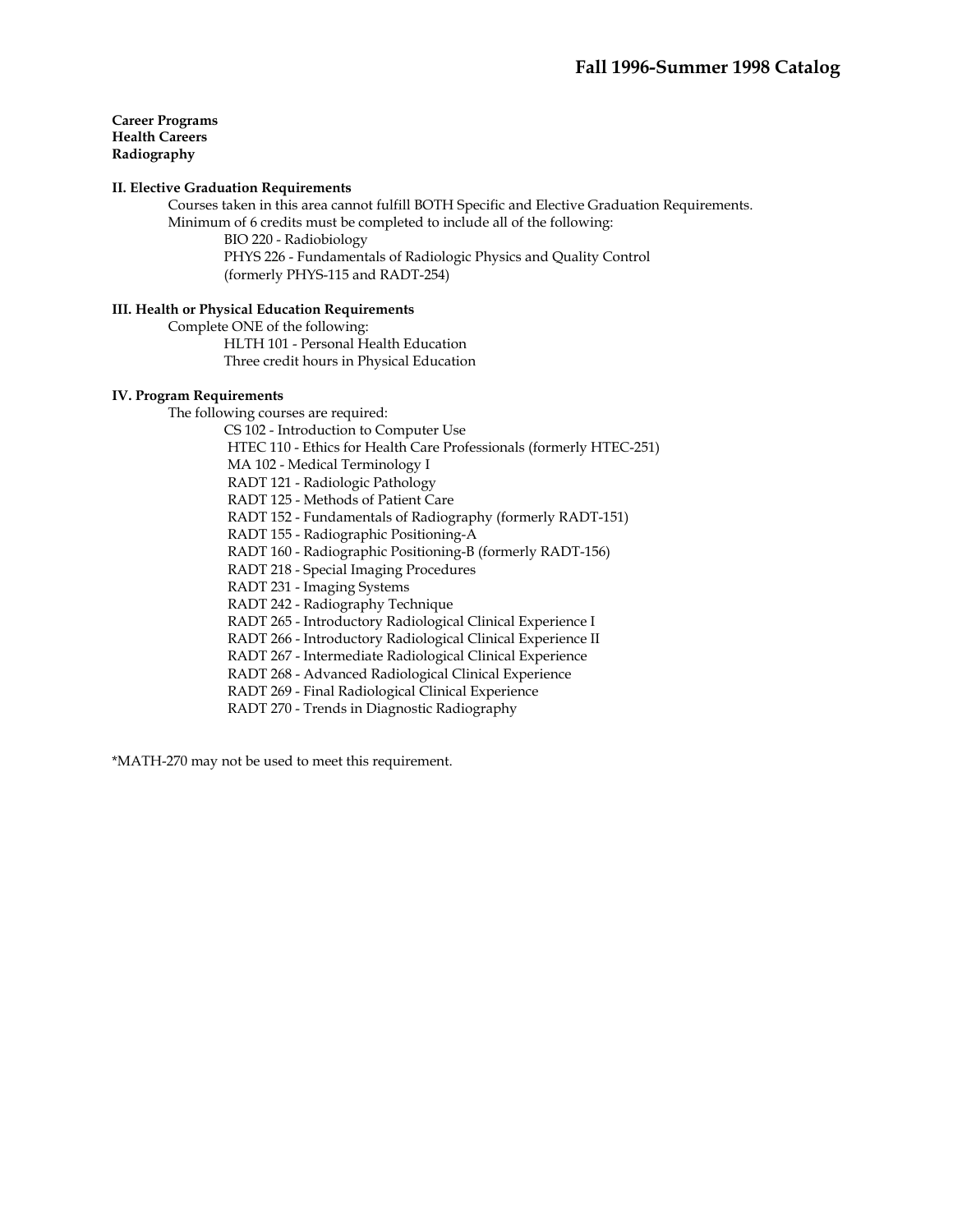## **Career Programs Health Careers Radiography**

| <b>First Quarter</b>  | Cr. Hrs.     | <b>Fifth Quarter</b>     | Cr. Hrs.       |
|-----------------------|--------------|--------------------------|----------------|
| <b>BIO-110</b>        | 5            | $CS -102$                | $\overline{4}$ |
| MA -102               | 3            | PSY -102                 | 3              |
| RADT-125              | 2            | RADT-267                 | 6              |
| RADT-152              | 5            | <b>TOTAL</b>             | 13             |
| RADT-155              | 3            |                          |                |
| <b>TOTAL</b>          | 18           | <b>Sixth Quarter</b>     | Cr. Hrs.       |
|                       |              | <b>PHYS-226</b>          | 5              |
| <b>Second Quarter</b> | Cr. Hrs.     | RADT-121                 | 3              |
| <b>ENG-101</b>        | 3            | RADT-218                 | 3              |
| <b>MATH-114*</b>      | 3            | RADT-231                 | 3              |
| RADT-265              | 6            | <b>TOTAL</b>             | 14             |
| HLTH/PE (See III.)    | $\mathbf{1}$ |                          |                |
| <b>TOTAL</b>          | 13           | <b>Seventh Quarter</b>   | Cr. Hrs.       |
|                       |              | PSY -Elective (See I.B.) | 4              |
| <b>Third Quarter</b>  | Cr. Hrs.     | RADT-268                 | 6              |
| <b>BIO-220</b>        | 2            | HLTH/PE (See III.)       | $\mathbf{1}$   |
| <b>ENG-102</b>        | 3            | <b>TOTAL</b>             | 11             |
| RADT-160              | 3            |                          |                |
| RADT-242              | 4            | <b>Eighth Quarter</b>    | Cr. Hrs.       |
| <b>TOTAL</b>          | 12           | <b>HTEC-110</b>          | 2              |
|                       |              | RADT-269                 | 6              |
| <b>Fourth Quarter</b> | Cr. Hrs.     | RADT-270                 | $\mathbf{1}$   |
| <b>PSY -101</b>       | 3            | HLTH/PE (See III.)       | 1              |
| RADT-266              | 6            | Humanities (See I.E.)    | 3              |
| English (See I.A.)    | 3            | <b>TOTAL</b>             | 13             |
| <b>TOTAL</b>          | 12           |                          |                |
|                       |              | PROGRAM TOTAL            | 106            |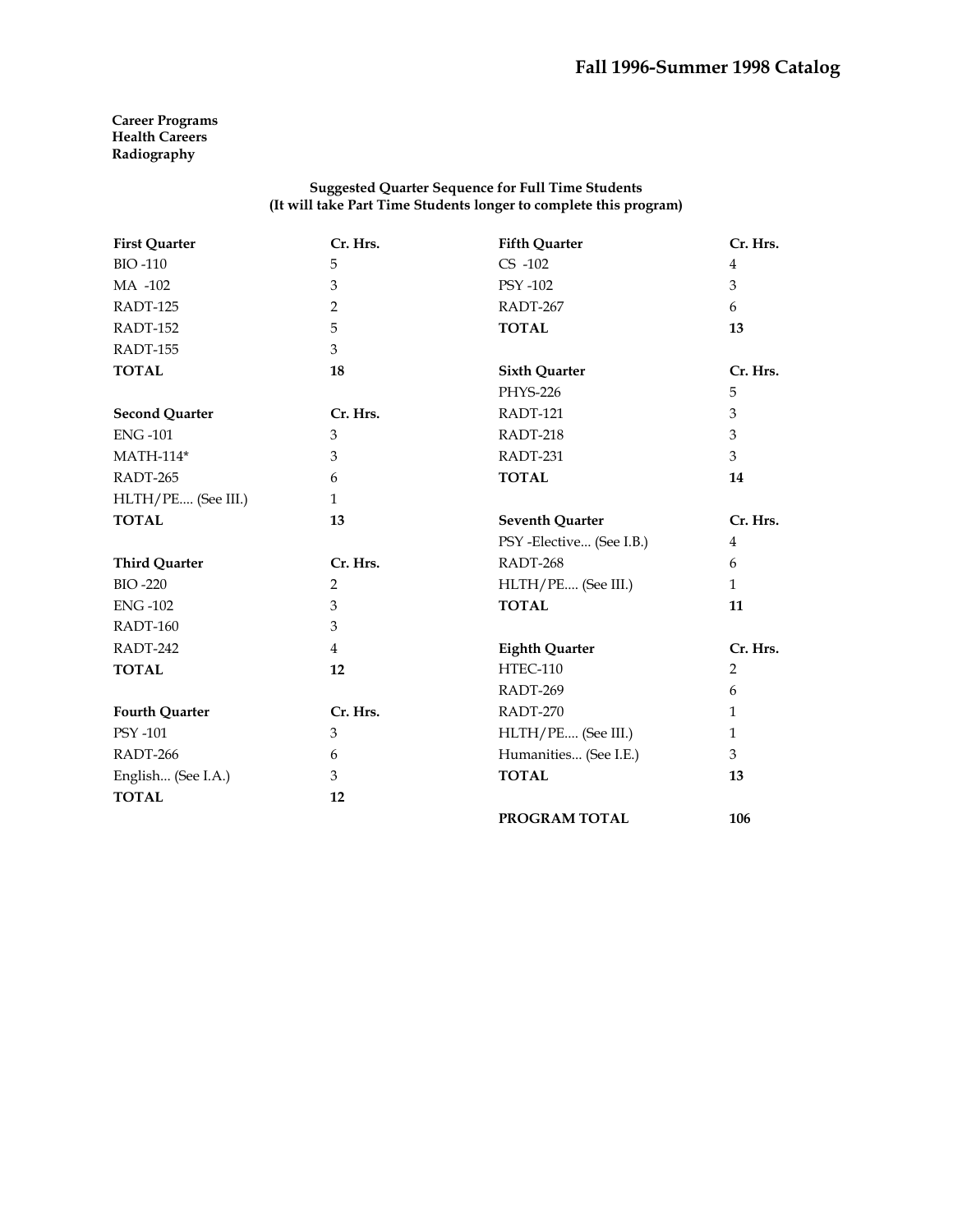## **Career Programs Health Careers Radiography (Diagnostic Medical Sonography)**

Specific Graduation Requirements Elective Graduation Requirements Health/Physical Education Requirements Program Requirements Suggested Quarter Sequence

## **Associate of Applied Science Degree with a Concentration in Diagnostic Medical Sonography**

The Associate of Applied Science Degree with a concentration in Diagnostic Medical Sonography prepares the student for positions as a diagnostic medical sonographer or ultrasound technologist in hospitals or other health care agencies. The sonographer is a highly skilled professional qualified to provide patient services using ultrasound procedures under the direction of a physician responsible for the use and interpretation of these procedures. The program combines didactic instruction with practical application of knowledge and skills at affiliated institutions in the Radiology and Sonography Departments. Graduates are eligible for certification by examination sponsored by the American Registry of Diagnostic Medical Sonography.

This is a selective admission program. To be considered for admission to this program, please refer to admission requirements for specific application/admission information.

### **Degree Requirements**

## **I. Specific Graduation Requirements**

- A. Minimum competence in Communication Skills by completing the following:
	- ENG 101 College Composition
	- ENG 102 College Composition AND EITHER
	- ENG 103 College Composition OR
	- SPCH 100 Fundamentals of Interpersonal Communication OR
	- SPCH 101 Fundamentals of Speech Communication
- B. Minimum competence in Social Sciences by completing the following:
	- PSY 101 General Psychology
	- PSY 102 General Psychology
	- PSY (any 200 level Psychology course)
- C. Minimum competence in Mathematics by completing the following: MATH 114 - Applied Algebra or higher\*
- D. Minimum competence in Natural Sciences by completing the following: BIO 110 - Anatomy and Physiology for Radiographers

 E. Minimum competence in Humanities by completing ONE of the following: HUM 101 - Introduction to the Humanities: Man as an Individual HUM 102 - Introduction to the Humanities: Man and Society HUM 103 - Introduction to the Humanities: Man and the Cosmos ART 101 - Art Appreciation MUS 103 - Survey and Appreciation of Music THEA 101 - Theater Appreciation PHIL 101 - Introduction to Philosophy ENG - (any 200 level Literature course) Any Foreign Language course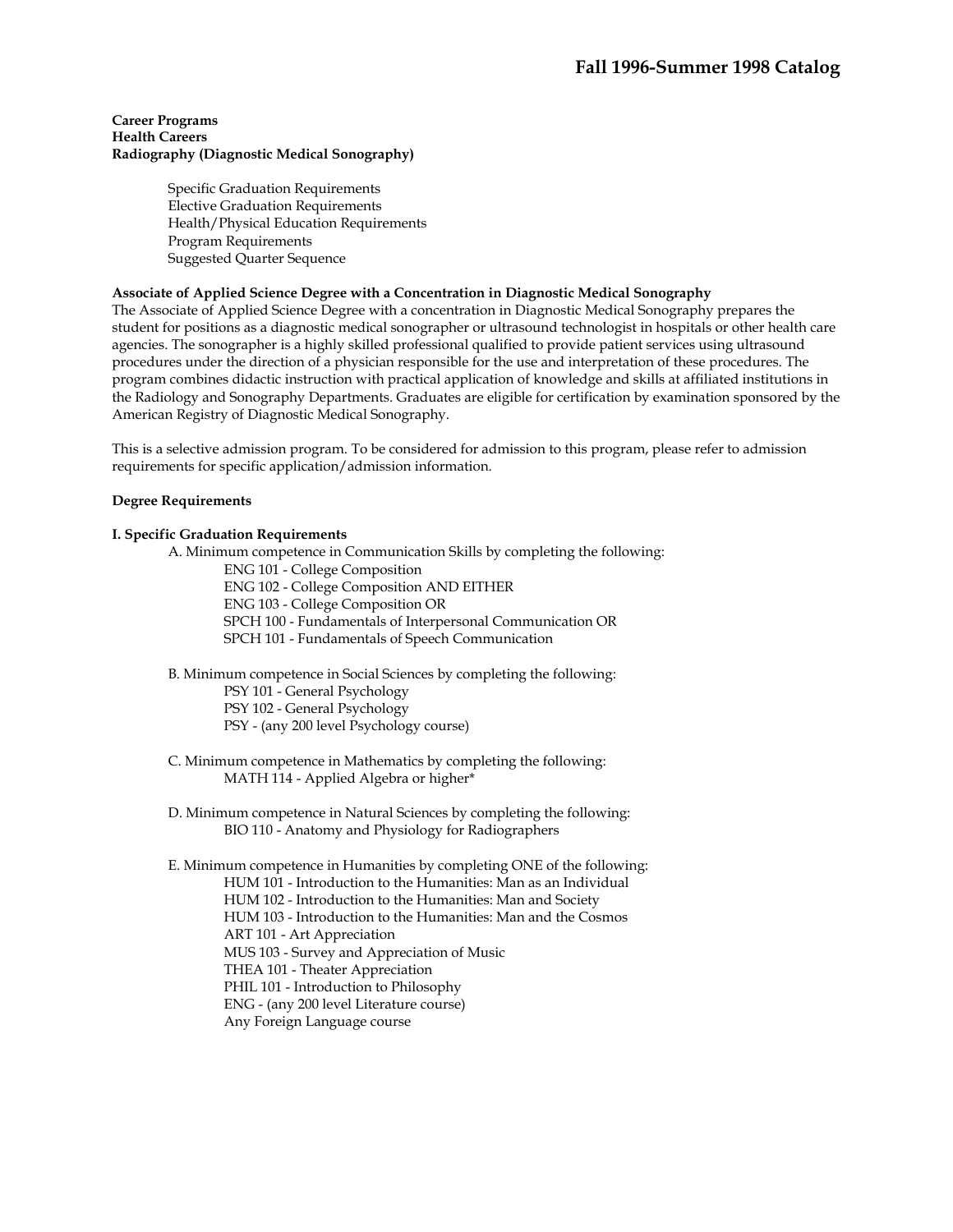**Career Programs Health Careers Radiography (Diagnostic Medical Sonography)** 

### **II. Elective Graduation Requirements**

 Courses taken in this area cannot fulfill BOTH Specific and Elective Graduation Requirements. Minimum of 6 credits must be completed to include all of the following:

PHYS 110 - Physics of Ultrasound

PHYS 227 - Advanced Sonography Physics (formerly RADT-225)

## **III. Health or Physical Education Requirements**

Complete ONE of the following:

HLTH 101 - Personal Health Education

Three credit hours in Physical Education

### **IV. Program Requirements**

A. The following courses are required:

CS 102 - Introduction to Computer Use

MA 102 - Medical Terminology I

RADT 103 - Introduction to Cross-Sectional Anatomy and Gynecological Sonography

RADT 123 - Introduction to Abdominal Ultrasound

RADT 125 - Methods of Patient Care

RADT 152 - Fundamentals of Radiography (formerly RADT-151)

RADT 155 - Radiographic Positioning - A

RADT 160 - Radiographic Positioning - B (formerly RADT-156)

RADT 233 - Introductory Sonography Clinical Experience

RADT 234 - Abdominal Sonography Anatomy and Physiology

RADT 235 - Obstetrical Ultrasound/First Trimester

RADT 242 - Radiography Technique

RADT 243 - Intermediate Sonography Clinical Experience

RADT 244 - Cross-Sectional Anatomy of Small Parts and Vascular Studies

RADT 245 - Obstetrical Ultrasound and Interventional Procedures

RADT 253 - Advanced Sonography Clinical Experience

RADT 255 - Advanced Obstetrical Anatomy and Pathology

RADT 265 - Introductory Radiologic Clinical Experience I

RADT 266 - Introductory Radiologic Clinical Experience II

RADT 275 - Vascular Ultrasound and Color Flow Studies (formerly RADT-274)

RADT 283 - Final Sonography Clinical Experience

\*MATH-270 may not be used to meet this requirement.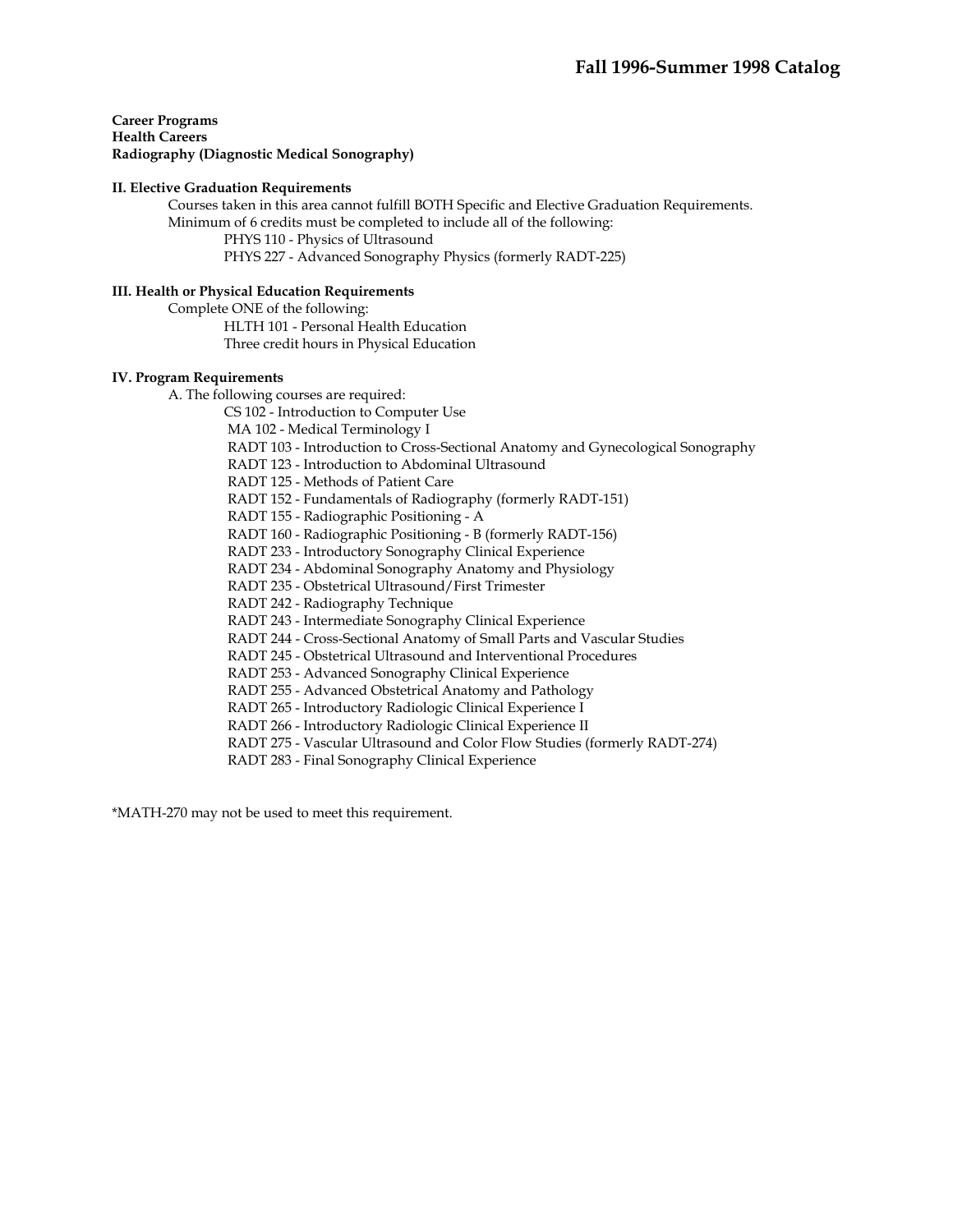**Career Programs Health Careers Radiography (Diagnostic Medical Sonography)** 

> **Suggested Quarter Sequence for Full Time Students (It will take Part Time Students longer to complete this program)**

| <b>First Quarter</b>  | Cr. Hrs.       | <b>Fifth Quarter</b>    | Cr. Hrs.       |
|-----------------------|----------------|-------------------------|----------------|
| <b>BIO-110</b>        | 5              | <b>PSY -102</b>         | 3              |
| $MATH-114*$           | 3              | RADT-233                | 5              |
| RADT-125              | $\overline{2}$ | HLTH/PE (See III.)      | $\mathbf{1}$   |
| RADT-152              | 5              | Humanities (See I.E.)   | 3              |
| RADT-155              | 3              | <b>TOTAL</b>            | 12             |
| <b>TOTAL</b>          | 18             |                         |                |
|                       |                | <b>Sixth Quarter</b>    | Cr. Hrs.       |
| <b>Second Quarter</b> | Cr. Hrs.       | $CS -102$               | $\overline{4}$ |
| <b>ENG-101</b>        | $\mathfrak{Z}$ | RADT-234                | $\overline{2}$ |
| MA -102               | 3              | RADT-235                | $\overline{2}$ |
| PHYS-110              | 3              | RADT-243                | 5              |
| RADT-265              | 6              | English (See I.A.)      | $3-4$          |
| <b>TOTAL</b>          | 15             | <b>TOTAL</b>            | $16-17$        |
| <b>Third Quarter</b>  | Cr. Hrs.       | <b>Seventh Quarter</b>  | Cr. Hrs.       |
| RADT-103              | 3              | <b>PHYS-227</b>         | 3              |
| RADT-123              | $\overline{2}$ | RADT-244                | $\overline{2}$ |
| RADT-160              | 3              | RADT-245                | $\overline{2}$ |
| RADT-242              | $\overline{4}$ | RADT-253                | 5              |
| <b>TOTAL</b>          | 12             | HLTH/PE (See III.)      | $\mathbf{1}$   |
|                       |                | <b>TOTAL</b>            | 13             |
| <b>Fourth Quarter</b> | Cr. Hrs.       |                         |                |
| <b>ENG-102</b>        | 3              | <b>Eighth Quarter</b>   | Cr. Hrs.       |
| PSY -101              | 3              | PSY-Elective (See I.B.) | $\overline{4}$ |
| RADT-266              | 6              | RADT-255                | $\overline{2}$ |
| HLTH/PE (See III.)    | $\mathbf{1}$   | RADT-275                | $\overline{2}$ |
| <b>TOTAL</b>          | 13             | RADT-283                | 6              |
|                       |                | <b>TOTAL</b>            | 14             |

 **PROGRAM TOTAL 113-114**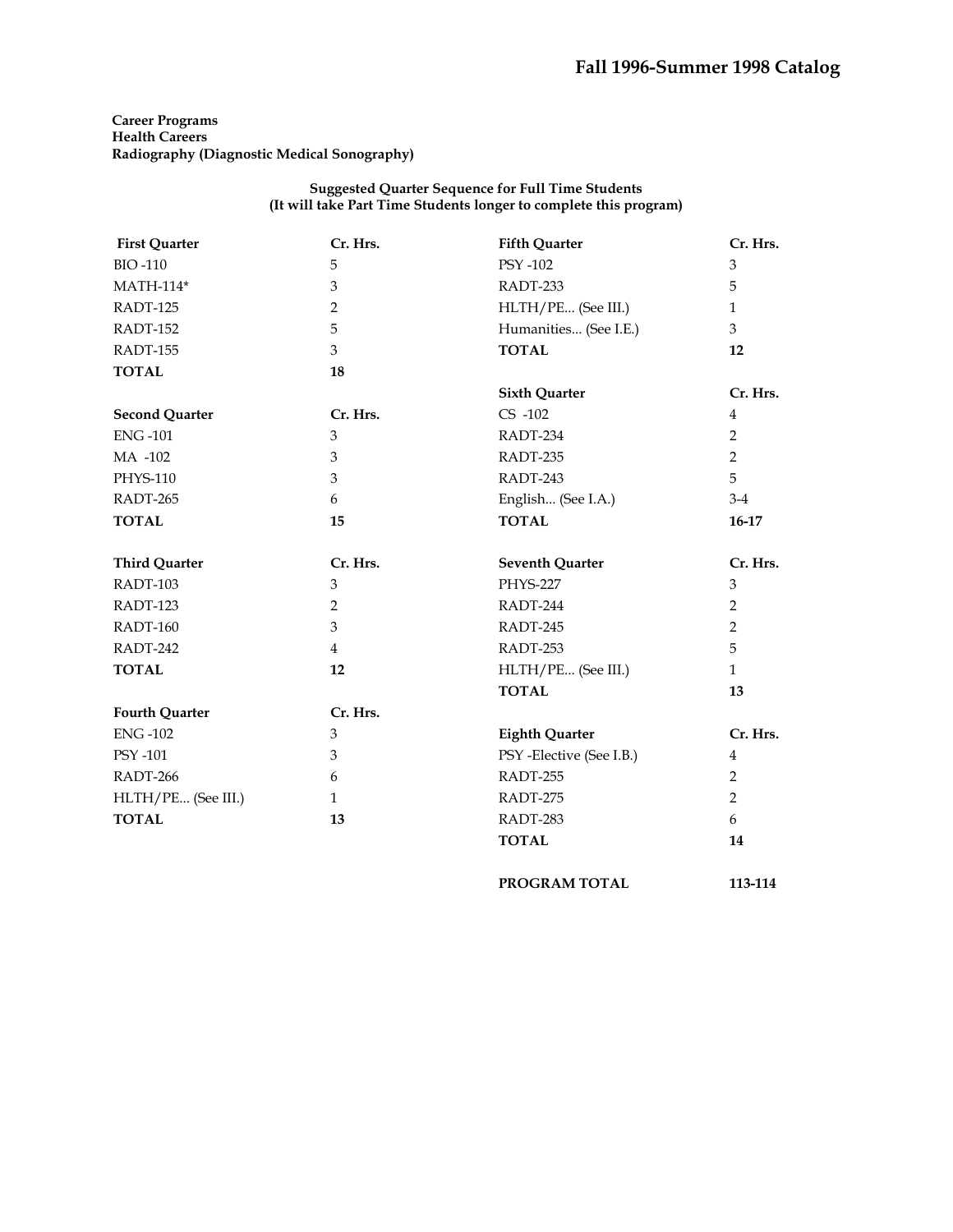## **Career Programs Health Careers Respiratory Care**

Specific Graduation Requirements Elective Graduation Requirements Health/Physical Education Requirements Program Requirements Suggested Quarter Sequence

## **Associate of Applied Science Degree in Respiratory Care**

Respiratory Care is a health career in which professionals specialize in the evaluation of cardiopulmonary function, the treatment of cardiopulmonary impairment, the assessment of treatment effectiveness, and the care of patients with deficiencies or abnormalities associated with the cardiopulmonary system. Opportunities exist for further specialization within the profession in the areas of critical care, homecare, neonatal/pediatrics, education, and management as a licensed professional in Respiratory Care. The individual will, under the prescription and supervision of a physician, actively participate in the development of patient care plans, diagnostic testing and in the decision-making process regarding the care and treatment of patients.

Responsibilities include the assessment, treatment, management, control, diagnostic evaluation and care of patients of all ages with lung and/or health problems. Employment is primarily in hospitals but extends to home care, education and specialty in neonatal/pediatrics, critical care and cardiopulmonary diagnostics. Program Manager - Mr. David Lucas (216-987-5267).

This is a selective admission program. To be considered for admission to this program, please refer to admission requirements for specific application/admission information.

### **Degree Requirements**

## **I. Specific Graduation Requirements**

A. Minimum competence in Communication Skills by completing the following:

ENG 101 - College Composition ENG 102 - College Composition AND EITHER ENG 103 - College Composition OR SPCH 100 - Fundamentals of Interpersonal Communication

B. Minimum competence in Social Sciences by completing the following sequence:

PSY 101 - General Psychology

PSY 102 - General Psychology

PSY - (any 200 level Psychology course)

- C. Minimum competence in Mathematics by completing the following: MATH 114 - Applied Algebra or higher\*
- D. Minimum competence in Natural Sciences by completing the following: BIO 121 - Principles of Medical Science

 E. Minimum competence in Humanities by completing ONE of the following: HUM 101 - Introduction to the Humanities: Man as an Individual HUM 102 - Introduction to the Humanities: Man and Society HUM 103 - Introduction to the Humanities: Man and the Cosmos ART 101 - Art Appreciation MUS 103 - Survey and Appreciation of Music THEA 101 - Theater Appreciation PHIL 101 - Introduction to Philosophy ENG - (any 200 level Literature course) Any Foreign Language course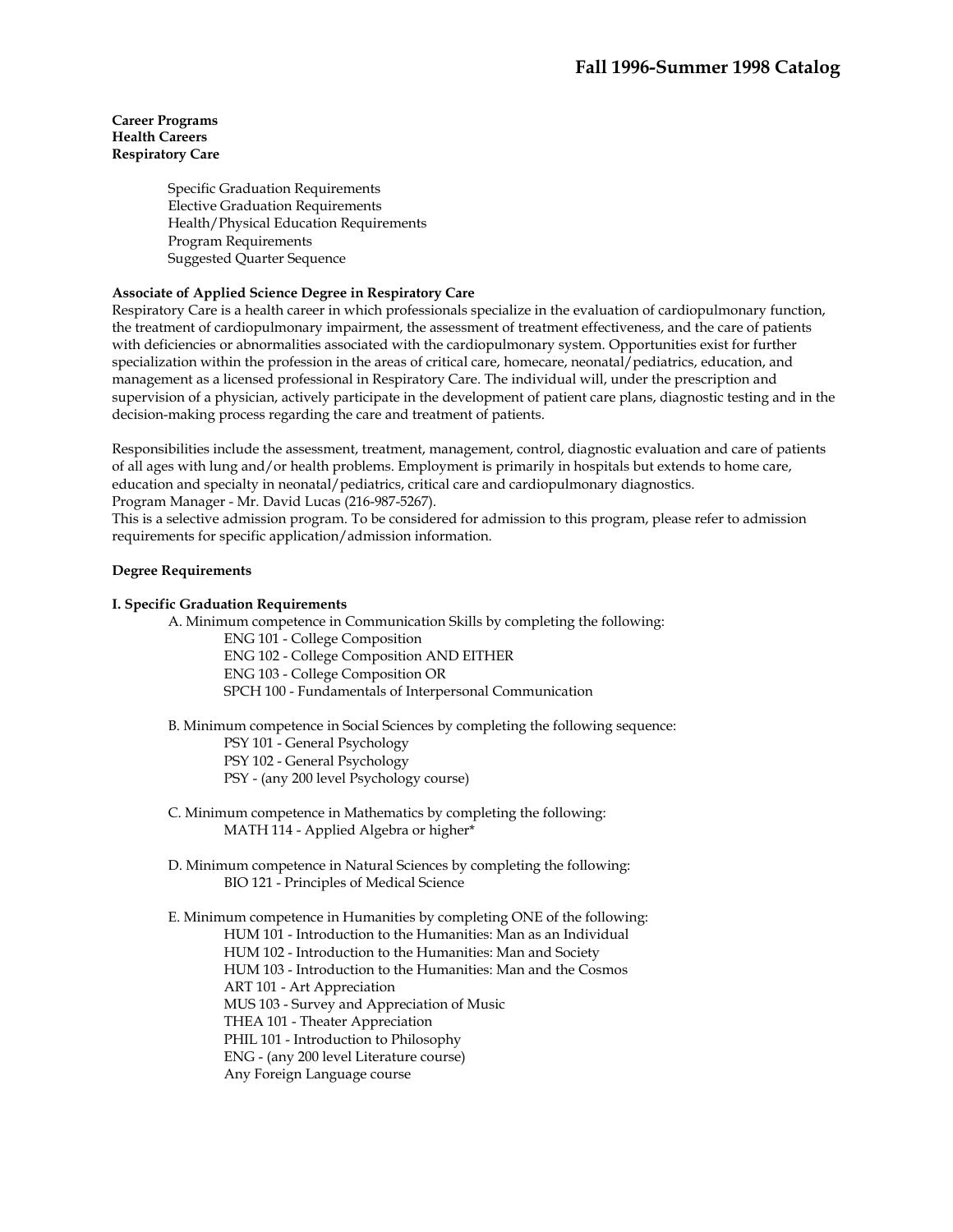### **Career Programs Health Careers Respiratory Care**

### **II. Elective Graduation Requirements**

 Courses taken in this area cannot fulfill BOTH Specific and Elective Graduation Requirements. Minimum of 6 credits must be completed to include all of the following:

BIO 143 - Anatomy and Physiology I

BIO 144 - Anatomy and Physiology II

BIO 221 - Microbiology

## **III. Health or Physical Education Requirements**

Complete ONE of the following:

 HLTH 101 - Personal Health Education Three credit hours in Physical Education

### **IV. Program Requirements**

The following courses are required:

HTEC 110 - Ethics for Health Care Professionals (formerly HTEC-251)

RESP 119 - Applied Physics for Respiratory Care

RESP 121 - Respiratory Therapy Equipment

RESP 129 - Respiratory and Renal Acid-Base Physiology

RESP 131 - Pharmacology for Respiratory Care

RESP 150 - Cardiopulmonary Physiology

RESP 155 - Assessment of the Cardiopulmonary System

RESP 157 - Pulmonary Pathophysiology

RESP 158 - Pulmonary Diseases

RESP 223 - Basic Therapeutic Procedures

RESP 226 - Respiratory Care Clinicals I

RESP 229 - Respiratory Homecare/Rehabilitation

RESP 233 - Mechanical Ventilators

RESP 236 - Respiratory Care Clinicals II

RESP 243 - Clinical Application of Mechanical Ventilation

RESP 246 - Respiratory Care Clinicals III

RESP 249 - Neonatal and Pediatric Respiratory Care

RESP 256 - Respiratory Care Clinicals IV

RESP 258 - Patient Management Problems

RESP 262 - Introduction to Respiratory Care Research

RESP - Elective (minimum of 1 credit) \*\*

\*MATH-270 may not be used to meet this requirement.

\*\*RESP-253 Management Practices in Respiratory Care is recommended.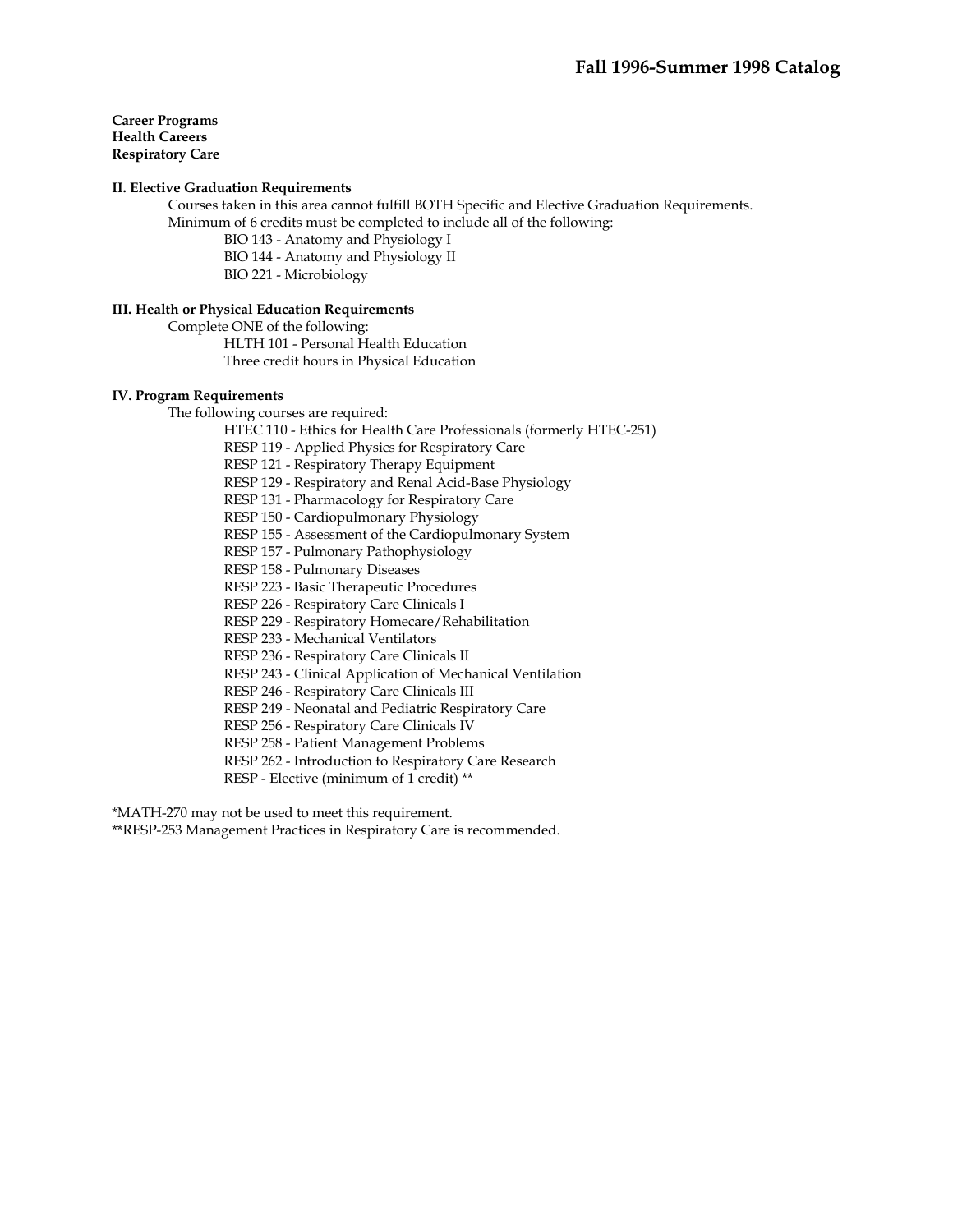## **Career Programs Health Careers Respiratory Care**

| <b>First Quarter</b>  | Cr. Hrs.       | <b>Fourth Quarter</b>   | Cr. Hrs.       |
|-----------------------|----------------|-------------------------|----------------|
| <b>BIO-121</b>        | $\overline{4}$ | PSY-101                 | 3              |
| <b>BIO-143</b>        | $\overline{4}$ | <b>RESP-229</b>         | $\overline{2}$ |
| <b>ENG-101</b>        | $\mathfrak{B}$ | <b>RESP-233</b>         | $\overline{4}$ |
| HTEC-110              | 2              | <b>RESP-236</b>         | 5              |
| <b>MATH-114*</b>      | 3              | HLTH/PE (See III.)      | $\mathbf{1}$   |
| <b>RESP-119</b>       | $\overline{4}$ | <b>TOTAL</b>            | 15             |
| <b>TOTAL</b>          | 20             |                         |                |
| <b>Second Quarter</b> | Cr. Hrs.       | <b>Fifth Quarter</b>    | Cr. Hrs.       |
| <b>BIO-144</b>        | $\overline{4}$ | PSY-102                 | 3              |
| <b>ENG-102</b>        | 3              | RESP-243                | $\overline{4}$ |
| <b>RESP-121</b>       | $\overline{4}$ | <b>RESP-246</b>         | 5              |
| <b>RESP-129</b>       | 3              | <b>RESP-249</b>         | 3              |
| <b>RESP-150</b>       | $\overline{4}$ | HLTH/PE (See III.)      | $\mathbf{1}$   |
| <b>TOTAL</b>          | 18             | <b>TOTAL</b>            | 16             |
| <b>Third Quarter</b>  | Cr. Hrs.       |                         |                |
| <b>BIO-221</b>        | $\overline{4}$ | <b>Sixth Quarter</b>    | Cr. Hrs.       |
| <b>ENG-103OR</b>      | $3-4$          | RESP-Elective**         | $\mathbf{1}$   |
| <b>SPCH-100</b>       |                | <b>RESP-256</b>         | 5              |
| <b>RESP-131</b>       | 3              | <b>RESP-258</b>         | $\overline{2}$ |
| <b>RESP-155</b>       | $\overline{4}$ | <b>RESP-262</b>         | $\mathbf{1}$   |
| <b>RESP-157</b>       | $\overline{2}$ | PSY-Elective (See I.B.) | 4              |
| <b>TOTAL</b>          | $16-17$        | HLTH/PE (See III.)      | $\mathbf{1}$   |
|                       |                | Humanities (See I.E.)   | 3              |
| <b>Summer Quarter</b> | Cr. Hrs.       | <b>TOTAL</b>            | 17             |
| <b>RESP-158</b>       | $\overline{2}$ |                         |                |
| <b>RESP-223</b>       | $\overline{4}$ |                         |                |
| <b>RESP-226</b>       | $\overline{4}$ |                         |                |
| <b>TOTAL</b>          | 10             | PROGRAM TOTAL           | 112-113        |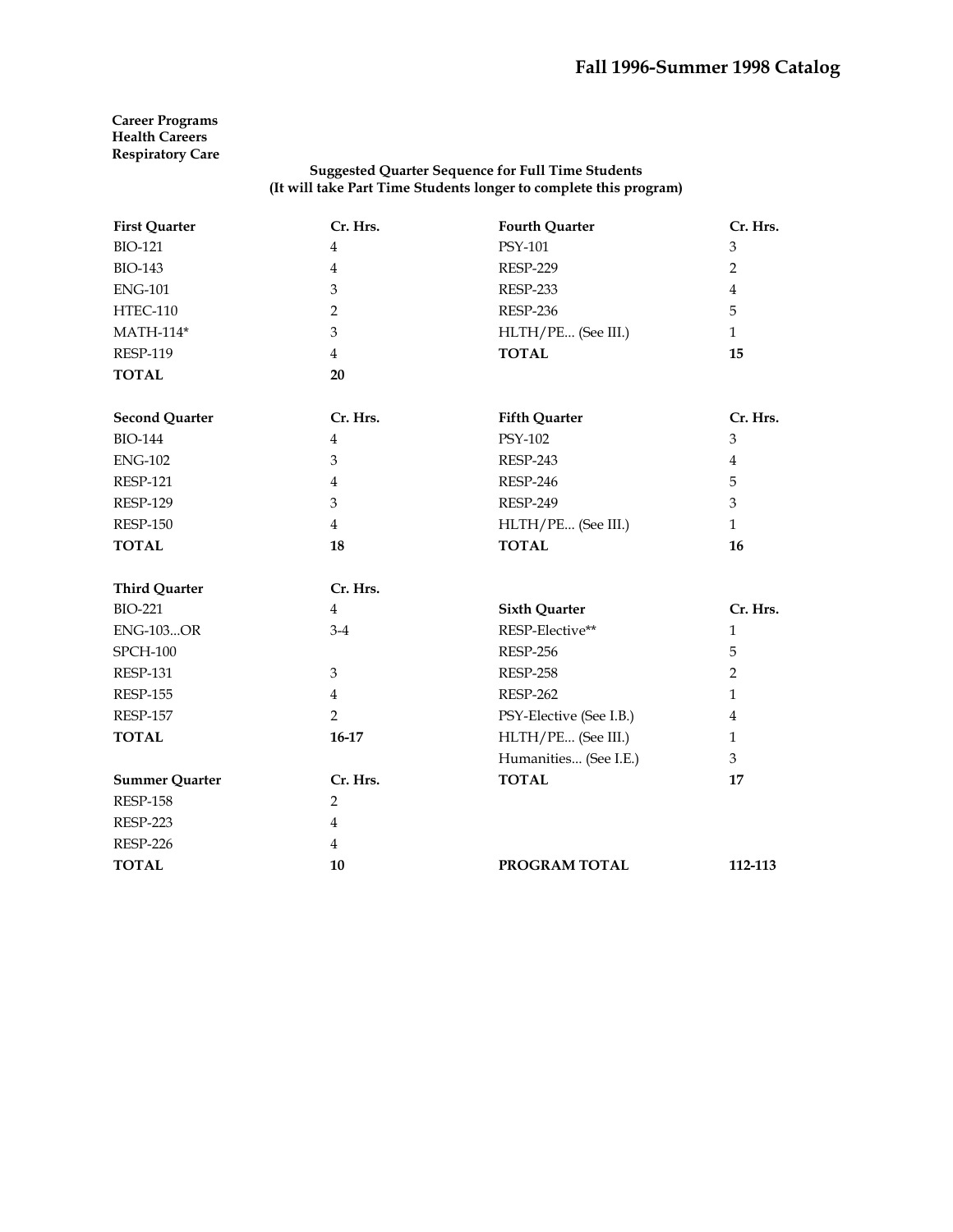### **Career Programs Health Careers Surgeon's Assistant**

Specific Graduation Requirements Elective Graduation Requirements Health/Physical Education Requirements Program Requirements Suggested Quarter Sequence

## **Associate of Applied Science Degree in Surgeon's Assistant**

Graduates of the Surgeon's Assistant program are eligible to sit for the NCCPA (National Commission on Certification on Physician Assistant) Exam and to apply for registration with the Ohio State Medical Board as a "Physician Assistant".

The surgeon's assistant is a person who assists in operative procedures and performs other clinical duties with the supervision of a licensed physician/surgeon or osteopath, and carries out many of the tasks previously performed only by physicians. These tasks include obtaining patient histories, performing physical examinations, requesting and carrying out various laboratory and diagnostic tests for pre-operative and post-operative assessments; performing certain therapeutic procedures; assisting in surgery; and providing patient education/counseling. The surgeon's assistant, as part of the physician's team, will be able to provide patient care services in any setting, hospital, office or clinic in which the physician functions professionally.

Program Manager - Ms. Joyce Janicek (216-987-5123).

This is a selective admission program. To be considered for admission to this program, please refer to admission requirements for specific application/admission information.

### **Degree Requirements**

### **I. Specific Graduation Requirements**

 A. Minimum competence in Communication Skills by completing the following: ENG 101 - College Composition

ENG 102 - College Composition AND EITHER

ENG 103 - College Composition OR

SPCH 100 - Fundamentals of Interpersonal Communication OR

SPCH 101 - Fundamentals of Speech Communication

B. Minimum competence in Social Sciences by completing the following:

PSY 101 - General Psychology

PSY 102 - General Psychology AND EITHER

PSY 201 - Child Growth and Development OR

- PSY 202 Human Growth and Development OR
- PSY 210 Introduction to Aging

## C. Minimum competence in Mathematics by completing ONE of the following: MATH 100N- Allied Health Sciences Mathematics MATH 114 - Applied Algebra MATH 120 - Intermediate Algebra or higher\*

 D. Minimum competence in Natural Sciences by completing the following: BIO 121 - Principles of Medical Science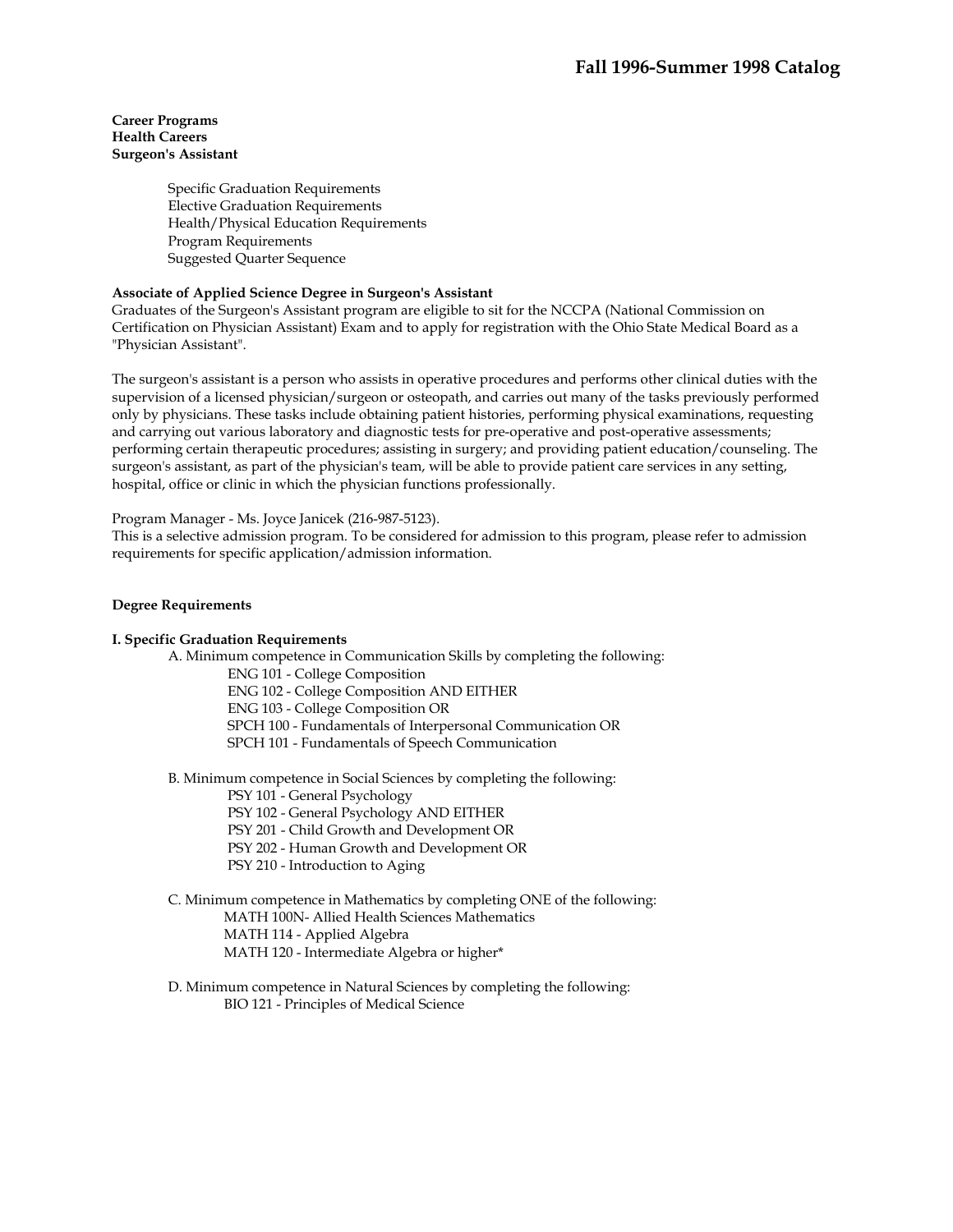## **Career Programs Health Careers Surgeon's Assistant**

 E. Minimum competence in Humanities by completing ONE of the following: HUM 101 - Introduction to the Humanities: Man as an Individual HUM 102 - Introduction to the Humanities: Man and Society HUM 103 - Introduction to the Humanities: Man and the Cosmos ART 101 - Art Appreciation MUS 103 - Survey and Appreciation of Music THEA 101 - Theater Appreciation PHIL 101 - Introduction to Philosophy ENG - (any 200 level Literature course) Any Foreign Language course

### **II. Elective Graduation Requirements**

 Courses taken in this area cannot fulfill BOTH Specific and Elective Graduation Requirements. Minimum of 6 credits must be completed to include the following:

| BIO 143 - Anatomy and Physiology I   | BIO 144 - Anatomy and Physiology II |
|--------------------------------------|-------------------------------------|
| BIO 145 - Anatomy and Physiology III | BIO 221 - Microbiology              |

### **III. Health or Physical Education Requirements**

 Complete ONE of the following: HLTH 101 - Personal Health Education Three credit hours in Physical Education

### **IV. Program Requirements**

The following courses are required:

HTEC 110 - Ethics for Health Care Professionals (formerly HTEC-251)

PA 117 - Technical Clinical Skills

PA 130 - Introduction to Interviewing and Counseling

PA 131 - History and Physical Examination Techniques I

PA 132 - History and Physical Examination Techniques II

PA 140 - Pharmacology and Therapeutic Principles

PA 150 - Introduction to Clinical Medicine

PA 151 - Clinical Medicine

PA 250 - Obstetrics, Gynecology and Pediatrics

PSA 112 - Electrocardiography

PSA 116 - Clinical Laboratory Interpretation

PSA 118 - Special Diagnostic and Therapeutic Procedures

PSA 119 - Basic Surgical Skills

PSA 120 - Advanced Surgical Skills

PSA 131 - Surgical Anatomy I

PSA 132 - Surgical Anatomy II

PSA 145 - Surgical Patient Management

PSA 220 - Emergency Medicine

PSA 231 - Fundamentals of Clinical Surgery I

PSA 232 - Fundamentals of Clinical Surgery II

PSA 271 - Clinical Field Experience I

PSA 272 - Clinical Field Experience II

PSA 273 - Clinical Field Experience II

PSA 274 - Clinical Field Experience IV

PSA 291 - Clinical Seminar I

PSA 292 - Clinical Seminar II

PSA 293 - Clinical Seminar III

\*MATH-270 may not be used to meet this requirement.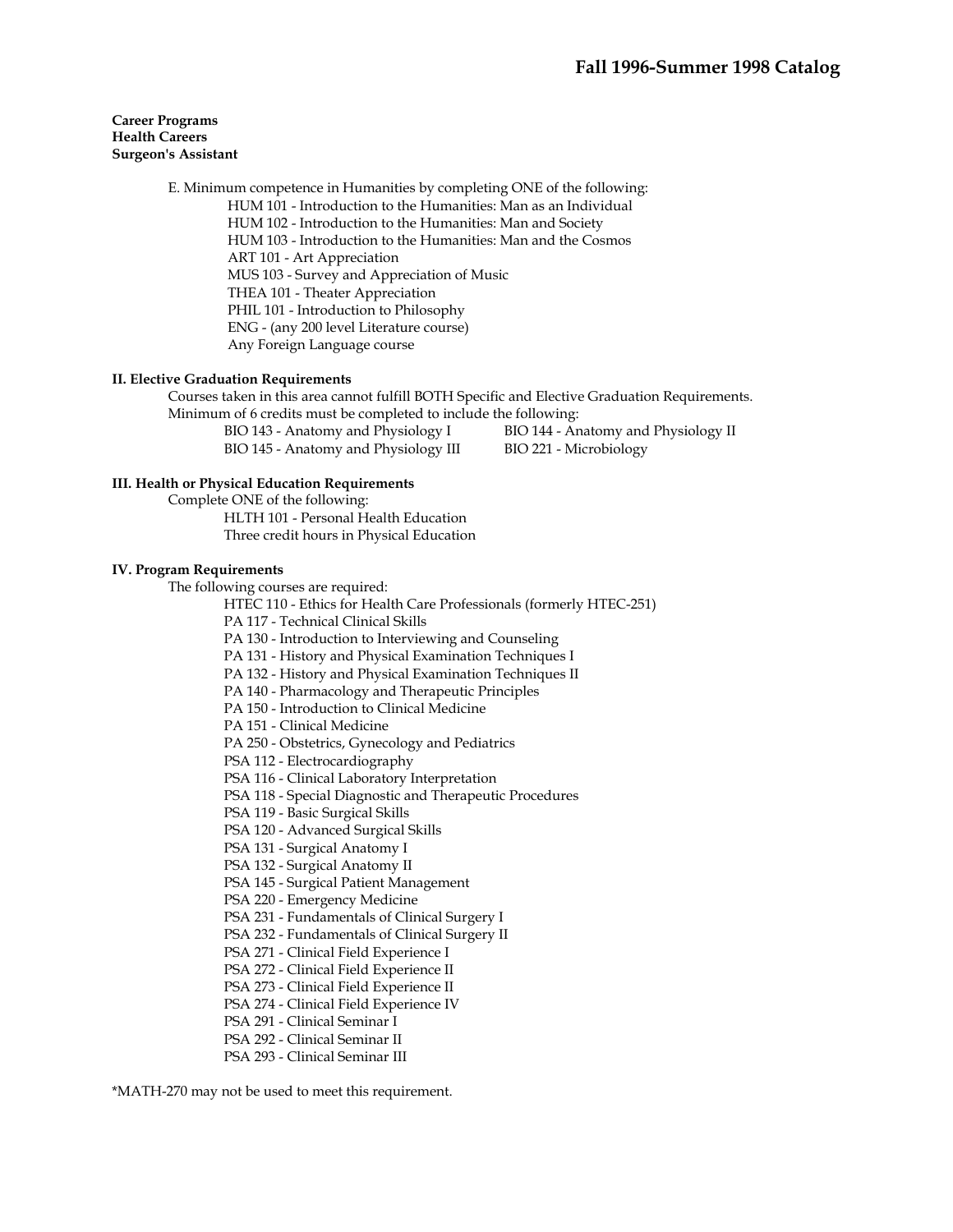**Career Programs Health Careers Surgeon's Assistant** 

| <b>First Quarter</b>   | Cr. Hrs.                  | <b>Fourth Quarter</b> | Cr. Hrs.       |
|------------------------|---------------------------|-----------------------|----------------|
| <b>BIO-121</b>         | $\overline{4}$            | <b>ENG-102</b>        | 3              |
| <b>BIO-143</b>         | $\overline{4}$            | PSA -231              | 3              |
| PA -130                | $\overline{2}$            | PSA -271              | $\mathfrak{Z}$ |
| PSA-116                | $\overline{2}$            | PSA -272              | $\mathfrak{Z}$ |
| PSA-119                | $\overline{2}$            | PSA -291              | $\overline{2}$ |
| PSA -131               | $\overline{2}$            | <b>PSY -101</b>       | $\overline{2}$ |
| <b>TOTAL</b>           | 16                        | HLTH/PE (See III.)    | $\mathbf{1}$   |
|                        |                           | <b>TOTAL</b>          | 18             |
| <b>Second Quarter</b>  | Cr. Hrs.                  |                       |                |
| <b>BIO-144</b>         | $\overline{4}$            |                       |                |
| PA -131                | $\overline{2}$            | <b>Fifth Quarter</b>  | Cr. Hrs.       |
| PA -150                | $\mathfrak{Z}$            | PSA -232              | 3              |
| <b>PSA-118</b>         | $\overline{2}$            | PSA -273              | $\mathfrak{Z}$ |
| PSA-120                | 3                         | PSA -292              | $\overline{2}$ |
| PSA -132               | $\overline{2}$            | PSY -102              | $\mathfrak{Z}$ |
| <b>TOTAL</b>           | 16                        | English (See I.A.)    | $3-4$          |
|                        |                           | <b>TOTAL</b>          | $14 - 15$      |
| <b>Third Quarter</b>   | Cr. Hrs.                  |                       |                |
| <b>BIO-145</b>         | $\overline{4}$            |                       |                |
| <b>BIO-221</b>         | $\overline{4}$            | <b>Sixth Quarter</b>  | Cr. Hrs.       |
| PA -132                | 2                         | PSA -274              | 3              |
| PA -140                | $\overline{4}$            | PSA -293              | $\overline{2}$ |
| PA -151                | $\overline{4}$            | PSY -201OR            | $4 - 5$        |
| PSA-112                | $\mathbf{1}$              | PSY -202OR            |                |
| <b>TOTAL</b>           | 19                        | PSY -210              |                |
|                        |                           | Humanities (See I.E.) | 3              |
| <b>Summer Quarter</b>  | Cr. Hrs.                  | HLTH/PE (See III.)    | $\mathbf{1}$   |
| <b>ENG-101</b>         | 3                         | <b>TOTAL</b>          | 13-14          |
| HTEC-110               | 2                         |                       |                |
| PA -117                | $\mathbf{1}$              |                       |                |
| PA -250                | $\ensuremath{\mathbf{3}}$ |                       |                |
| PSA -145               | $\overline{2}$            |                       |                |
| PSA -220               | $\overline{2}$            |                       |                |
| HLTH/PE (See III.)     | $\mathbf{1}$              |                       |                |
| Mathematics (See I.C.) | $3 - 5$                   |                       |                |
| <b>TOTAL</b>           | 17-19                     | PROGRAM TOTAL         | 113-117        |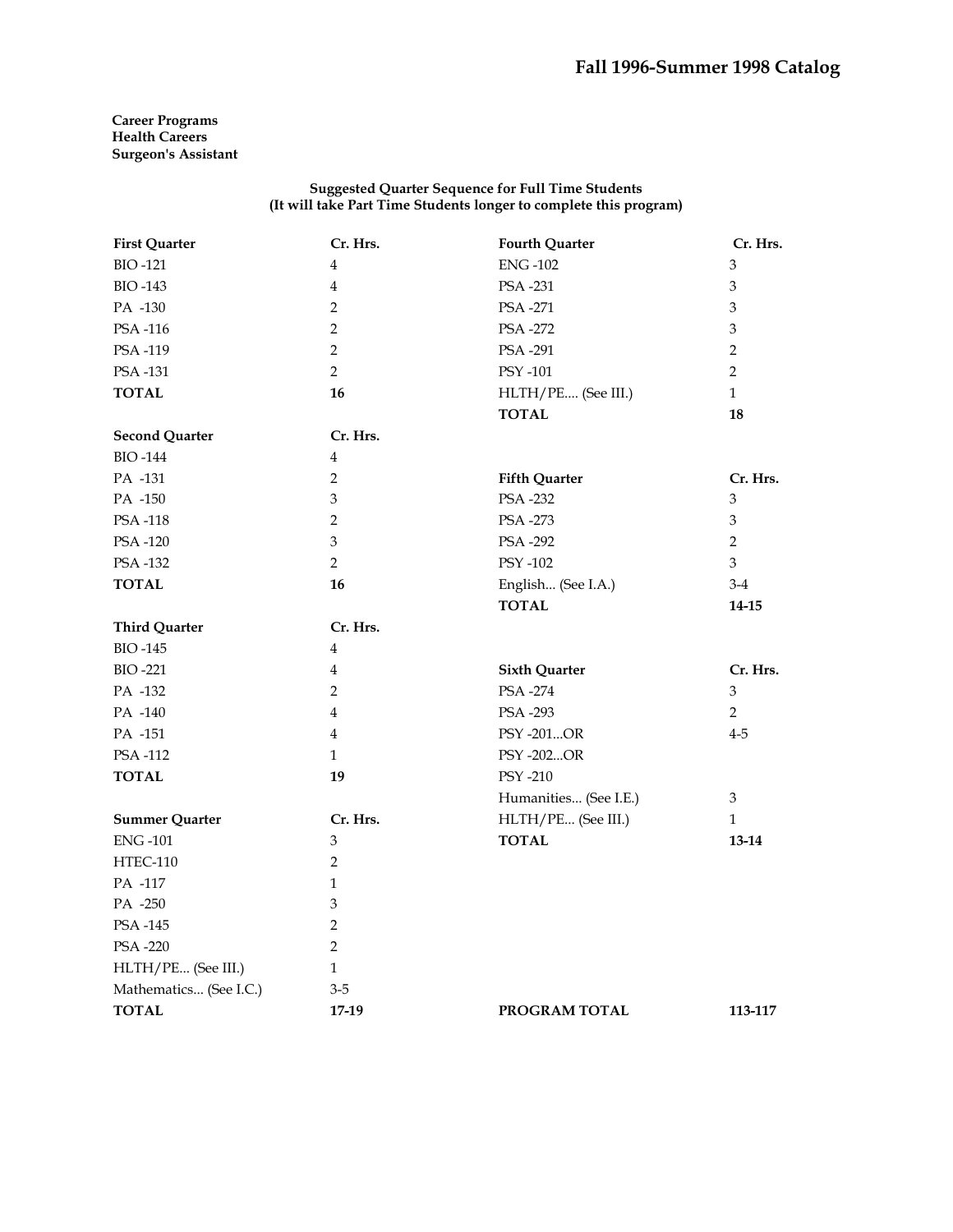### **Career Programs Health Careers Veterinary Technology**

Specific Graduation Requirements Elective Graduation Requirements Health/Physical Education Requirements Program Requirements Suggested Quarter Sequence

## **Associate of Applied Science Degree in Veterinary Technology**

Veterinary technicians assist with the care and treatment of animals under the supervision of a veterinarian. The career fields of graduate technicians vary. Work includes employment in private veterinary practices, emergency clinics, specialty clinics, teaching facilities, research and the USDA Animal and Plant Health Inspection Service. Program course work includes work with companion pet animals, food animals, horses, laboratory animals and other species.

The program includes classroom, laboratory and clinical experience. Students participate in clinical practicums during their fourth, fifth and sixth quarters of study. The seventh quarter of study is predominantly clinical experience and students participate in two, five-week internships in Cleveland area clinical settings. Students are expected to provide their own transportation to all off-campus practicums, internships and large animal laboratory experiences. This is a selective admission program. To be considered for admission to this program, please refer to admission requirements for specific application/admission information.

### **Degree Requirements**

### **I. Specific Graduation Requirements**

A. Minimum competence in Communication Skills by completing the following:

ENG 101 - College Composition

ENG 102 - College Composition...AND EITHER

ENG 103 - College Composition...OR

SPCH 100 - Fundamentals of Interpersonal Communication...OR

SPCH 101 - Fundamentals of Speech Communication

B. Minimum competence in Social Sciences by completing ONE of the following sequences\*\*\*\*:

1.

SSCI 103 - Introduction to Social Science SSCI 104 - Introduction to Social Science

SSCI 105 - Introduction to Social Science

2.

HIST 101 - History of Civilization HIST 102 - History of Civilization HIST 103 - History of Civilization

3.

POL 101 - American National Government ECON 161 - Principles of Economics I AND EITHER ANTH 101 - Cultural Anthropology OR SOC 101 - Introductory Sociology

4.

PSY 101 - General Psychology PSY 102 - General Psychology PSY - (any 200 level Psychology course) C. Minimum competence in Mathematics by completing the following: MATH 100N - Allied Health Sciences Mathematics or higher\*\*\* D. Minimum competence in Natural Sciences by completing the following: BIO 121 - Principles of Medical Science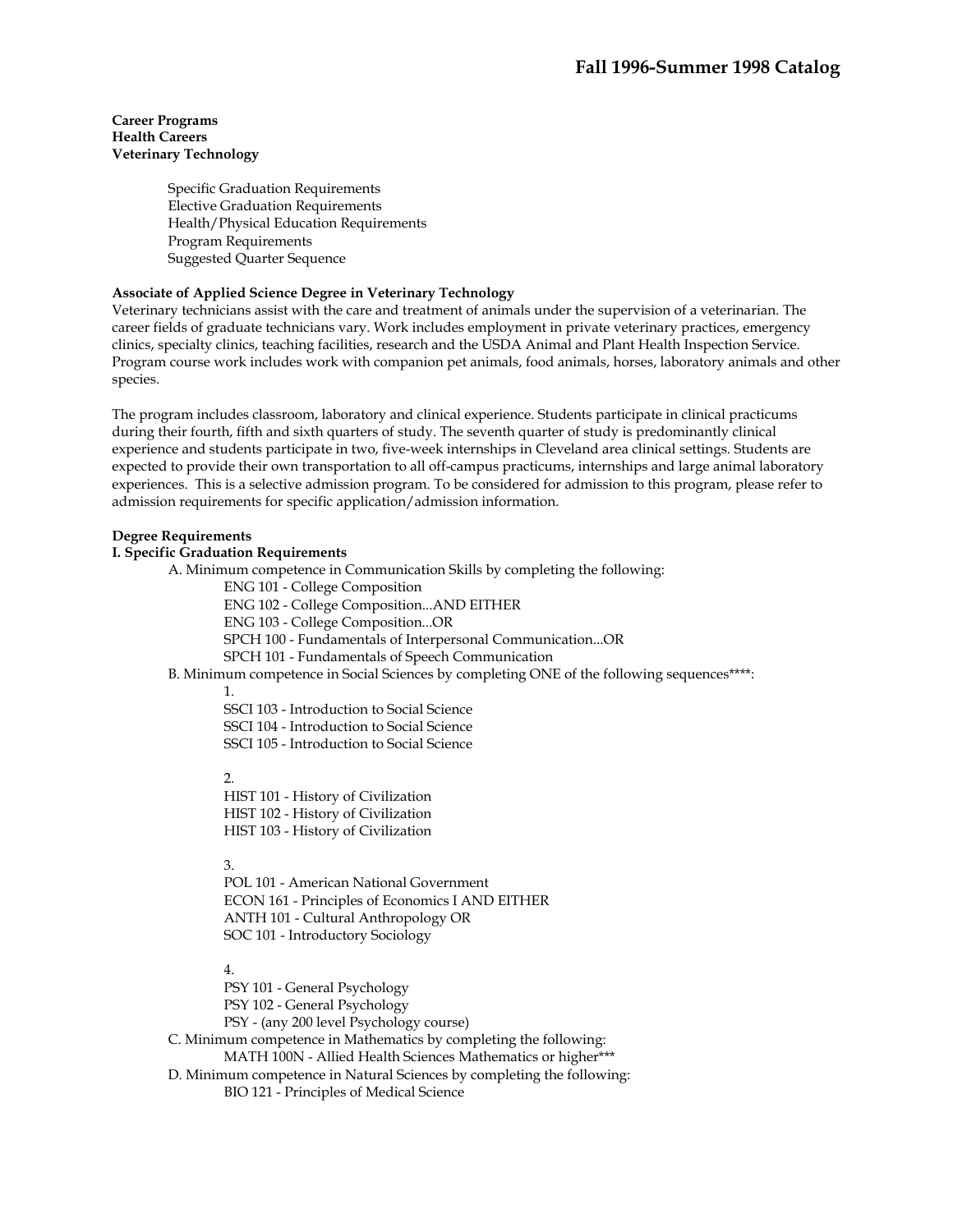### **Career Programs Health Careers Veterinary Technology**

 E. Minimum competence in Humanities by completing ONE of the following: HUM 101 - Introduction to the Humanities: Man as an Individual HUM 102 - Introduction to the Humanities: Man and Society HUM 103 - Introduction to the Humanities: Man and the Cosmos ART 101 - Art Appreciation MUS 103 - Survey and Appreciation of Music THEA 101 - Theater Appreciation PHIL 101 - Introduction to Philosophy ENG - (any 200 level Literature course) Any Foreign Language course

### **II. Elective Graduation Requirements**

 Courses taken in this area cannot fulfill BOTH Specific and Elective Graduation Requirements. Minimum of 6 credits must be completed to include all of the following:

BIO 141 - Anatomy and Physiology of Domestic Animals I

BIO 142 - Anatomy and Physiology of Domestic Animals II

BIO 221 - Microbiology

### **III. Health or Physical Education Requirements**

Complete ONE of the following:

 HLTH 101 - Personal Health Education Three credit hours in Physical Education\*

### **IV. Program Requirements**

The following courses are required:

- VT-100 Veterinary Terminology
- VT-102 Breeds of Domestic Animals

VT-104 - Veterinary Science I

VT-106 - Veterinary Radiography

VT-110 - Veterinary Law and Ethics

- VT-112 Veterinary Office Applications I
- VT-114 Veterinary Office Applications II
- VT-118 Veterinary Parasitology
- VT-120 Animal Health and Disease I
- VT-122 Veterinary Science II
- VT-200 Clinical Practicum I\*\*
- VT-202 Clinical Seminar I
- VT-204 Clinical Practicum II\*\*

VT-206 - Clinical Seminar II

VT-208 - Clinical Practicum III\*\*

VT-210 - Clinical Seminar III

VT-212 - Veterinary Surgical Nursing and Assisting

VT-214 - Pharmacology for Veterinary Technicians

VT-216 - Electrocardiology

VT-218 - Avian and Exotic Animal Medicine

VT-220 - Clinical Pathology I

VT-222 - Clinical Pathology II

VT-224 - Animal Health and Disease II

VT-226 - Anesthesiology, Emergency Techniques and Dentistry

VT-250 - Clinical Field Experience

VT - Elective (minimum of 3 credits)

#### \*Physical Education is highly recommended.

\*\*Each student will be assigned one of three different practicum's during the fourth, fifth and sixth quarters.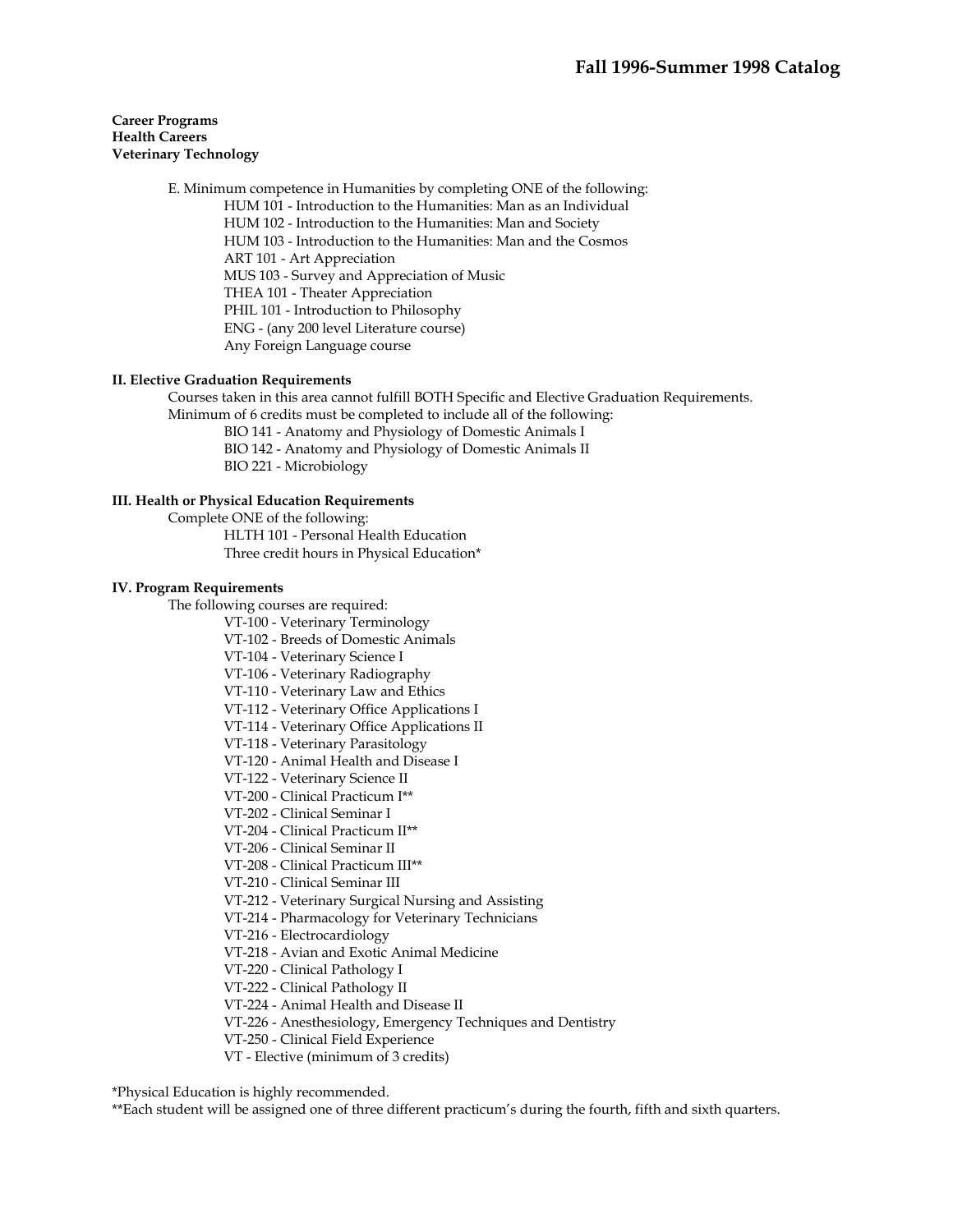**Career Programs Health Careers Veterinary Technology** 

## **Suggested Quarter Sequence for Full Time Students (It will take Part Time Students longer to complete this program)**

| <b>First Quarter</b>  | Cr. Hrs.       | <b>Fourth Quarter</b>            | Cr. Hrs.       |
|-----------------------|----------------|----------------------------------|----------------|
| <b>BIO-121</b>        | 4              | VT-120                           | 3              |
| <b>BIO-141</b>        | 5              | VT-200**OR                       | $\mathbf{1}$   |
| $VT -100$             | $\overline{2}$ | VT-204**OR                       |                |
| VT -102               | 2              | $VT-208**$                       |                |
| VT -104               | $\overline{4}$ | VT-206                           | $\mathbf{1}$   |
| <b>TOTAL</b>          | 17             | VT-216                           | $\mathbf{1}$   |
|                       |                | VT-218                           | $\overline{2}$ |
| <b>Second Quarter</b> | Cr. Hrs.       | VT-220                           | 3              |
| <b>BIO-142</b>        | 5              | Communication Skills. (See I.A.) | $3-4$          |
| <b>ENG-101</b>        | 3              | Social Sciences (See I.B.)****   | 3              |
| MATH-100N***          | $\overline{4}$ | <b>TOTAL</b>                     | $17 - 18$      |
| VT-106                | 3              |                                  |                |
| VT-110                | $\mathbf{1}$   |                                  |                |
| VT-112                | $\overline{2}$ | <b>Fifth Quarter</b>             | Cr. Hrs.       |
| HLTH/PE (See III.)*   | 1              | VT-200**OR                       | $\mathbf{1}$   |
| <b>TOTAL</b>          | 19             | VT-204**OR                       |                |
|                       |                | $VT-208**$                       |                |
| <b>Third Quarter</b>  | Cr. Hrs.       | VT-210                           | $\mathbf{1}$   |
| <b>BIO-221</b>        | 4              | VT-222                           | 3              |
| <b>ENG-102</b>        | 3              | VT-224                           | 3              |
| VT-114                | $\overline{2}$ | VT-226                           | 4              |
| VT-118                | $\overline{4}$ | HLTH/PE (See III.)*              | 1              |
| VT-122                | 5              | Social Sciences (See I.B.)****   | 3              |
| <b>TOTAL</b>          | 18             | <b>TOTAL</b>                     | 16             |
| <b>Summer Quarter</b> | Cr. Hrs.       |                                  |                |
| VT-200**OR            | $\mathbf{1}$   | <b>Sixth Quarter</b>             | Cr. Hrs.       |
| VT-204**OR            |                | VT-250                           | 3              |
| $VT-208**$            |                | VT-Elective                      | 3              |
| VT-202                | 1              | Social Sciences (See I.B.)***    | 3              |
| $VT-212$              | 4              | <b>TOTAL</b>                     | 9              |
| VT-214                | 2              |                                  |                |
| HLTH/PE (See III.)*   | 1              |                                  |                |
| Humanities (See I.E.) | 3              |                                  |                |
| <b>TOTAL</b>          | 12             | PROGRAM TOTAL                    | 108-109        |

\*Physical Education is highly recommended.

\*\*Each student will be assigned one of three different practicum's during the summer, fourth and fifth quarters. Each practicum is 1 credit hour and consists of 7 hours of off-campus experience each week. Students must concurrently enroll in a clinical seminar. Only one practicum experience is reflected in the total proposed course hours each quarter.

\*\*\*MATH-270 may not be used to meet this requirement.

\*\*\*\*PSY-101 and PSY-102, and any 200 level Psychology course sequence are highly recommended.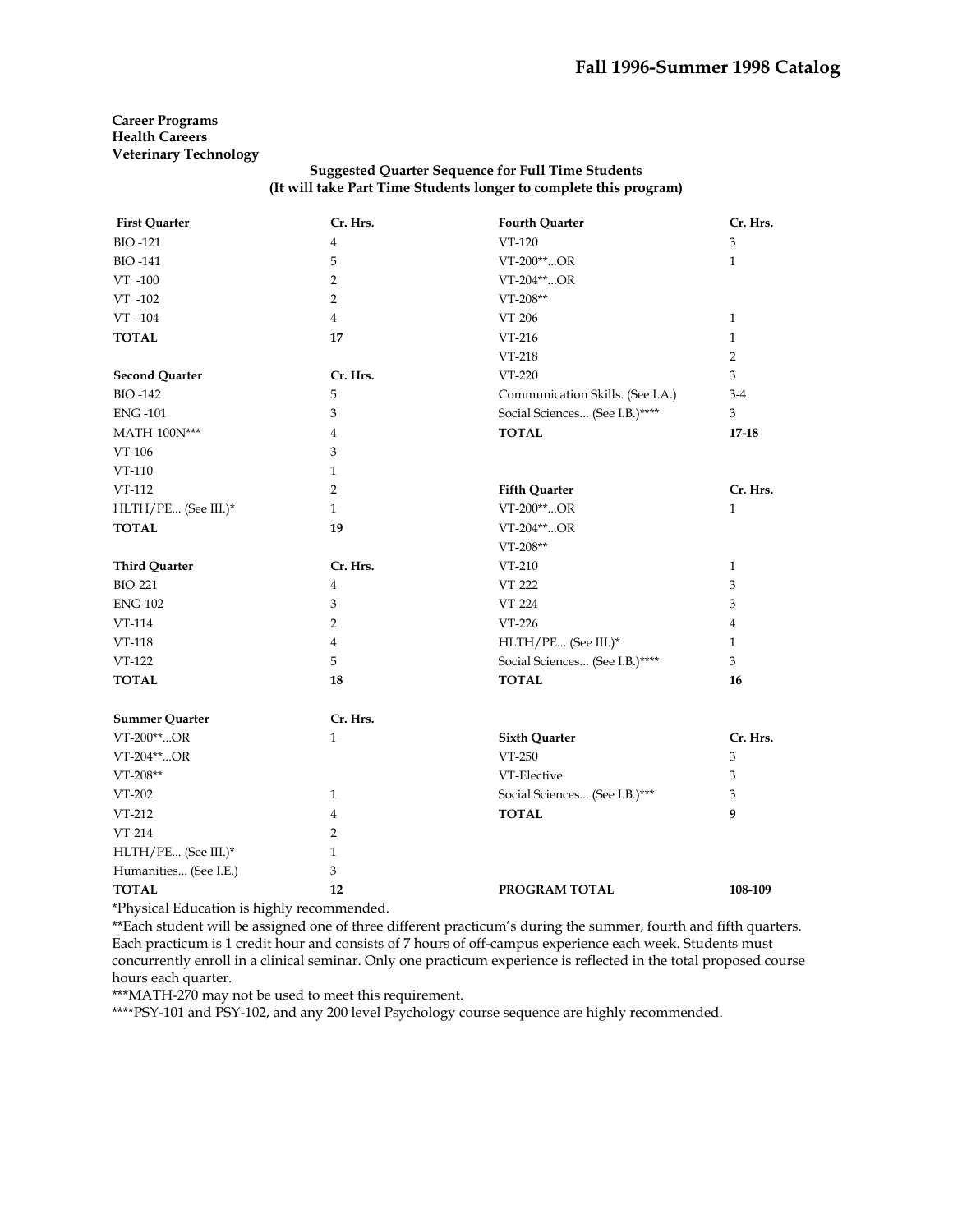## **Career Programs Public Service Technologies**

Early Childhood Education Basic Program (Pre-K Associate Certificate Option available) Special Needs Assisting

 Fire Technology Basic Program

 Law Enforcement Basic Program Corrections Security Administration

Paralegal Studies Basic Program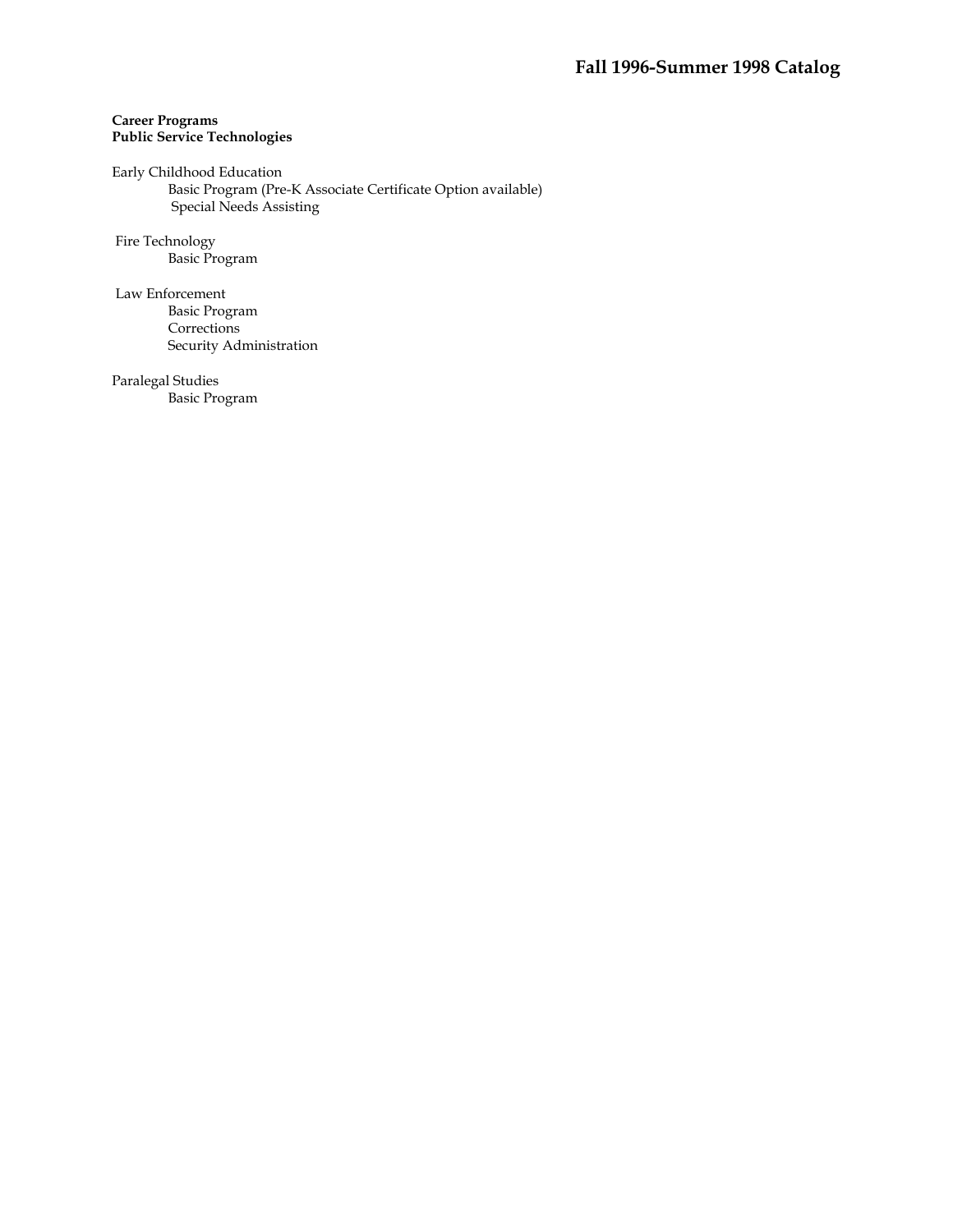### **Career Programs Public Service Technologies Early Childhood Education**

Specific Graduation Requirements Elective Graduation Requirements Health/Physical Education Requirements Program Requirements Suggested Quarter Sequence

## **Associate of Applied Science Degree in Early Childhood Education**

The Early Childhood Education program provides training for those wishing to teach young children in preschool and pre-kindergarten settings. Students will receive a basic understanding of principles of early childhood education, child growth and development and will develop specific skills in planning and implementing the curriculum in centers for young children. Upon completion of the program, students will be prepared to take charge of groups of young children, working under the supervision of educational directors. This program is intended to train students for state teacher certification as Pre-Kindergarten Associate teachers. Graduates of this program are not qualified for kindergarten/primary, kindergarten/elementary or elementary state teachers certification. These certificates require a baccalaureate degree.

### **Pre-Kindergarten Associate Certificate**

The Pre-Kindergarten (Pre-K) Associate Certification training program, which is offered on all campuses, parallels the two year associate degree program but requires a formal application.

Program Manager - Ms. Rejean Schulte (216-987-5058). This program has application and/or progression requirements. Please refer to admission requirements for specific information.

### **Degree Requirements**

#### **I. Specific Graduation Requirements**

A. Minimum competence in Communication Skills by completing the following:

- ENG 101 College Composition ENG 102 - College Composition ENG 103 - College Composition
- B. Minimum competence in Social Sciences by completing the following:
	- SSCI 103 Introduction to Social Science
	- SSCI 104 Introduction to Social Science
	- SSCI 105 Introduction to Social Science
- C. Minimum competence in Mathematics by completing ONE of the following: Successful completion of a mathematics course numbered 100 or higher Achievement of 80% or better on the College wide Mathematics Proficiency Exam
- D. Minimum competence in Natural Sciences by completing the following: BIO 105 - Introductory to Biology - Human Body in Health and Disease

E. Minimum competence in Humanities by completing ONE of the following:

HUM 101 - Introduction to the Humanities: Man as an Individual

HUM 102 - Introduction to the Humanities: Man and Society

HUM 103 - Introduction to the Humanities: Man and the Cosmos

ART 101 - Art Appreciation

MUS 103 - Survey and Appreciation of Music

THEA 101 - Theater Appreciation

PHIL 101 - Introduction to Philosophy

ENG - (any 200 level Literature course)

Any Foreign Language course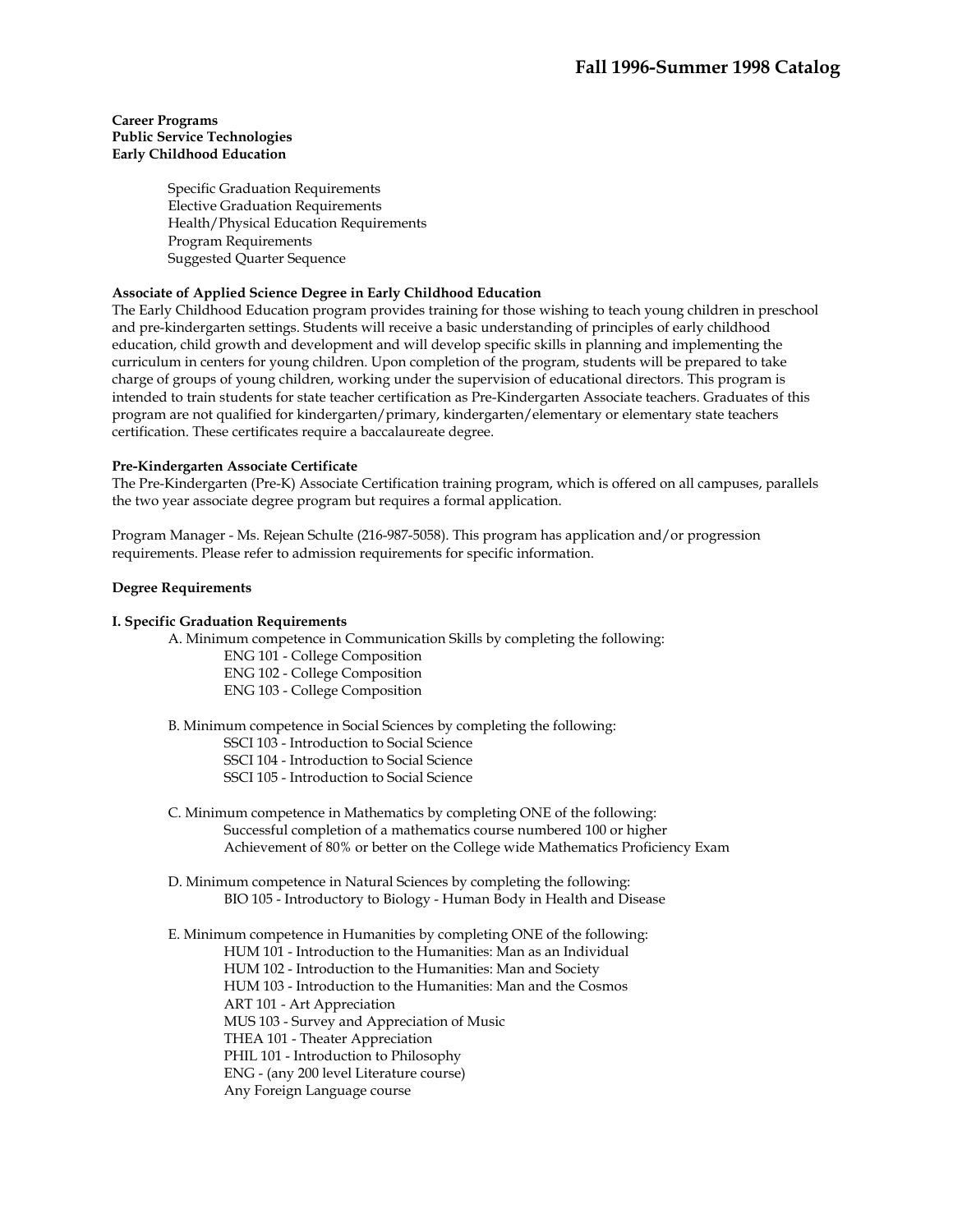**Career Programs Public Service Technologies Early Childhood Education** 

### **II. Elective Graduation Requirements**

 Courses taken in this area cannot fulfill BOTH Specific and Elective Graduation Requirements. Minimum of 6 credits must be completed to include all of the following:

A. The following courses are required:

PSY 101 - General Psychology

PSY 102 - General Psychology

PSY 201 - Child Growth and Development

PSY 207 - Behavior Modification

SOC 102 - Social Institutions

SOC 121 - Marriage and Family Life

SPCH 100 - Fundamentals of Interpersonal Communication

### **III. Health or Physical Education Requirements**

Complete ONE of the following:

HLTH 101 - Personal Health Education

Three credit hours in physical education

## **IV. Program Requirements**

A. The following courses are required:

DIET 115 - Nutrition for Children and Families

ECED 101 - Introduction to Early Childhood Education

ECED 102 - Early Childhood Education

ECED 120 - Early Language Development

ECED 121 - Literature for Early Childhood Education

ECED 124 - Music for Early Childhood

ECED 125 - Music for Early Childhood Education

ECED 160 - Experience in ECED Learning Center

ECED 170 - Role of the Special Child

ECED 220 - Child Behavior and Guidance

ECED 232 - Early Childhood Education Student Teaching

ECED 233 - Early Childhood Education Student Teaching Practicum

ECED 234 - Early Childhood Education Student Teaching

ECED 235 - Early Childhood Education Student Teaching Practicum

ECED 240 - Infant and Toddler Care

B. ONE group of courses as listed in Option 1 or Option 2:

1. Early Childhood Education Pre-K Option

ECED 122 - Art for Early Childhood Education

ECED 123 - Science for Early Childhood Education

ECED 222 - Center-Family Relationships: Child Health Concerns

2. Administration Concentration Option

ECED 130 - Administration, Budgeting, Policy and Procedures for Child Care Centers

ECED 131 - Quality Programming and Staff Relationships

ECED 132 - Communication in Sensitive Situations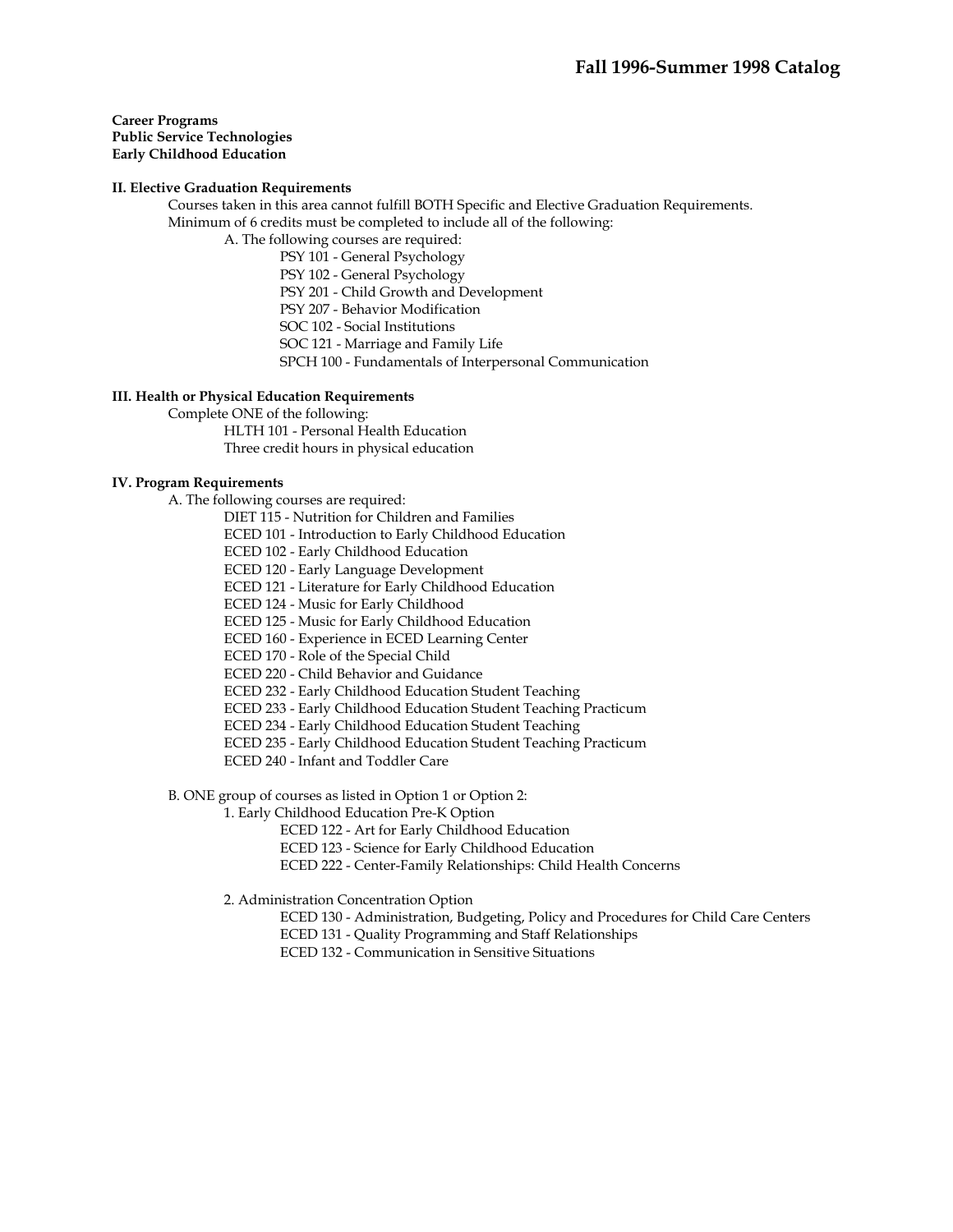## **Career Programs Public Service Technologies Early Childhood Education**

### **Suggested Quarter Sequence for Full Time Students (It will take Part Time Students longer to complete this program)**

| <b>First Quarter</b>  | Cr. Hrs.       | <b>Fourth Quarter</b>  | Cr. Hrs.       |
|-----------------------|----------------|------------------------|----------------|
| <b>ECED-101</b>       | $\overline{4}$ | <b>BIO-105</b>         | $\overline{4}$ |
| <b>ENG-101</b>        | 3              | <b>ECED-121</b>        | $\mathfrak{Z}$ |
| PSY -101              | 3              | ECED-123*OR            | 3              |
| <b>SSCI-103</b>       | 3              | ECED-131*              |                |
| HLTH/PE (See III.)    | $\mathbf{1}$   | <b>PSY -207</b>        | $\overline{4}$ |
| <b>TOTAL</b>          | 14             | <b>SSCI-104</b>        | 3              |
|                       |                | <b>TOTAL</b>           | 17             |
| <b>Second Quarter</b> | Cr. Hrs.       |                        |                |
| <b>ECED-102</b>       | $\overline{4}$ | <b>Fifth Quarter</b>   | Cr. Hrs.       |
| <b>ECED-120</b>       | 3              | <b>ECED-220</b>        | $\mathfrak{Z}$ |
| <b>ECED-124</b>       | 3              | ECED-232               | $\mathfrak{Z}$ |
| <b>ENG-102</b>        | 3              | ECED-233               | $\overline{2}$ |
| PSY -102              | 3              | ECED-240               | 3              |
| <b>TOTAL</b>          | 16             | <b>SSCI-105</b>        | $\mathfrak{Z}$ |
|                       |                | HLTH/PE (See III.)     | $\mathbf{1}$   |
| <b>Third Quarter</b>  | Cr. Hrs.       | Mathematics (See I.C.) | 3              |
| ECED-122*OR           | 3              | <b>TOTAL</b>           | 18             |
| <b>ECED-130</b>       |                |                        |                |
| <b>ECED-125</b>       | $\mathfrak{Z}$ | <b>Sixth Quarter</b>   | Cr. Hrs.       |
| <b>ECED-160</b>       | $\overline{2}$ | <b>DIET-115</b>        | $\mathfrak{Z}$ |
| <b>ENG-103</b>        | 3              | ECED-132*OR            | 3              |
| <b>PSY -201</b>       | $\overline{4}$ | ECED-222*OR            |                |
| <b>SPCH-100</b>       | $\overline{4}$ | ECED-234               | $\mathfrak{Z}$ |
| <b>TOTAL</b>          | 19             | ECED-235               | $\overline{2}$ |
|                       |                | <b>ECED-170</b>        | $\overline{3}$ |
|                       |                | SOC-102OR              | $3-4$          |
|                       |                | SOC -121               |                |
|                       |                | HLTH/PE (See III.)     | $\mathbf{1}$   |
|                       |                | Humanities (See I.E.)  | 3              |
|                       |                | <b>TOTAL</b>           | $21 - 22$      |
|                       |                | PROGRAM TOTAL          | 105-106        |

\*Students in the Pre-Kindergarten option must complete ECED-102, 123 and 222. Students in the Administrative option must complete ECED-130, 131 and 132.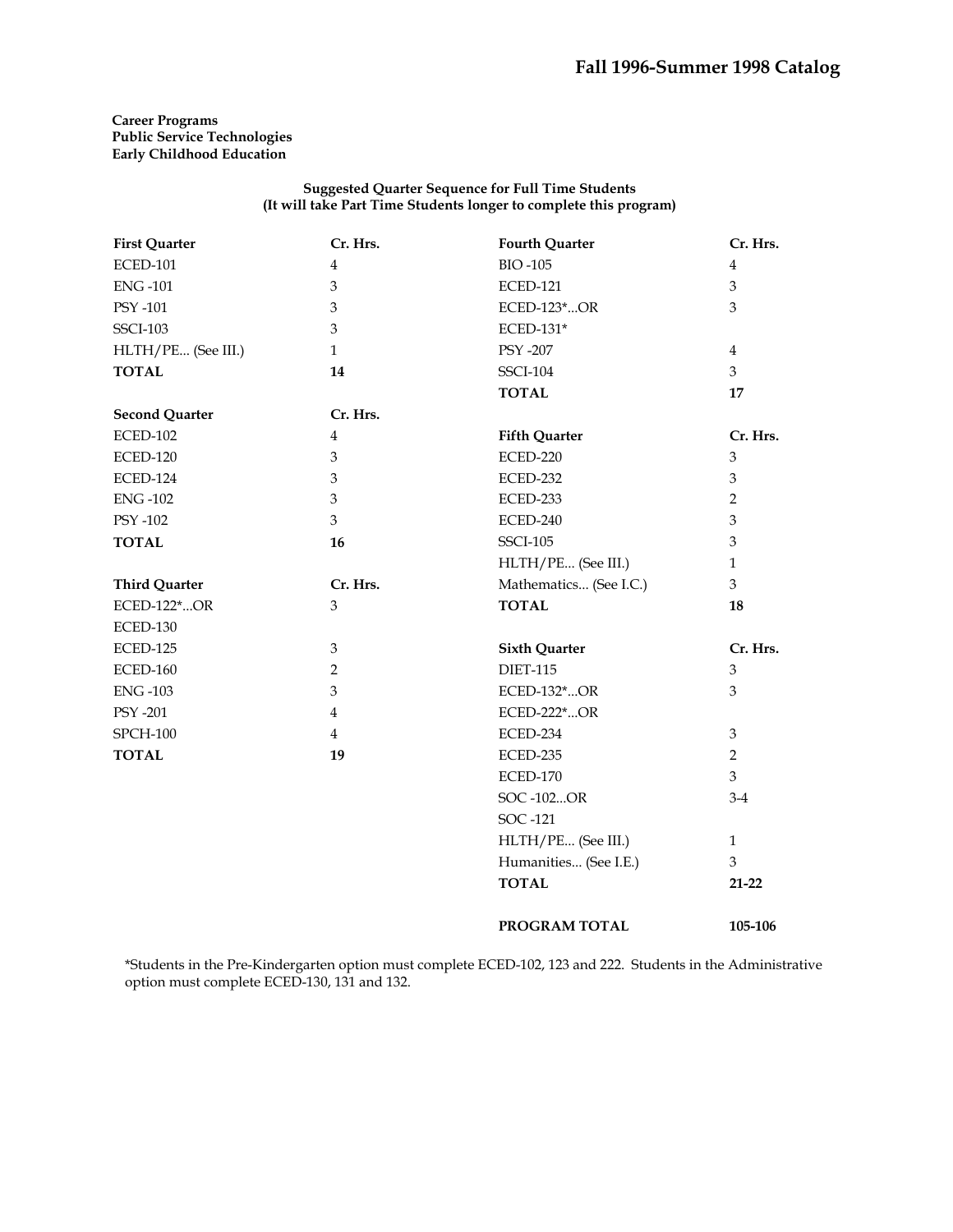### **Career Programs Public Service Technologies Early Childhood Education (Special Needs Assisting)**

Specific Graduation Requirements Elective Graduation Requirements Health/Physical Education Requirements Program Requirements Suggested Quarter Sequence

## **Associate of Applied Science Degree in Early Childhood Education with a Concentration in Special Needs Assisting**

Special Needs Assisting is a two-year concentration in Early Childhood Education which leads to an Associate of Applied Science Degree in Early Childhood Education. Students will gain knowledge of the developmental characteristics of young children including the impact of special needs/handicaps. Experiences and activities related to major curriculum areas, planning and implementation of quality programs and positive techniques of individual and group management will also be addressed. Modification and adaptations of all aspects of daily routines, schedules, activities and programs will be incorporated in order to assure appropriate support for the special needs/handicapped child within a group setting. Practical experiences in sites serving children with a wide variety of special needs are an integral part of the course work. Graduates will be qualified to work as assistants in public schools, county, community and private agencies. This degree does NOT qualify graduates to apply for Pre-Kindergarten Associate Certification unless additional course work is completed.

Program Manager - Ms. Colleen Olson (216-987-4601). This program has application and/or progression requirements. Please refer to admission requirements for specific information.

## **Degree Requirements**

### **I. Specific Graduation Requirements**

A. Minimum competence in Communication Skills by completing the following:

- ENG 101 College Composition
- ENG 102 College Composition

ENG 103 - College Composition

B. Minimum competence in Social Sciences by completing ONE of the following sequences:

1. SSCI 103 - Introduction to Social Science SSCI 104 - Introduction to Social Science SSCI 105 - Introduction to Social Science  $\mathcal{L}$ HIST 101 - History of Civilization HIST 102 - History of Civilization HIST 103 - History of Civilization 3. POL 101 - American National Government ECON 161 - Principles of Economics I AND EITHER ANTH 101 - Cultural Anthropology OR SOC 101 - Introductory Sociology 4. PSY 101 - General Psychology PSY 102 - General Psychology PSY - (any 200 level Psychology course)

 C. Minimum competence in Mathematics by completing the following: Successful completion of a mathematics course numbered 100 or higher Achievement of 80% or better on the College wide Mathematics Proficiency Exam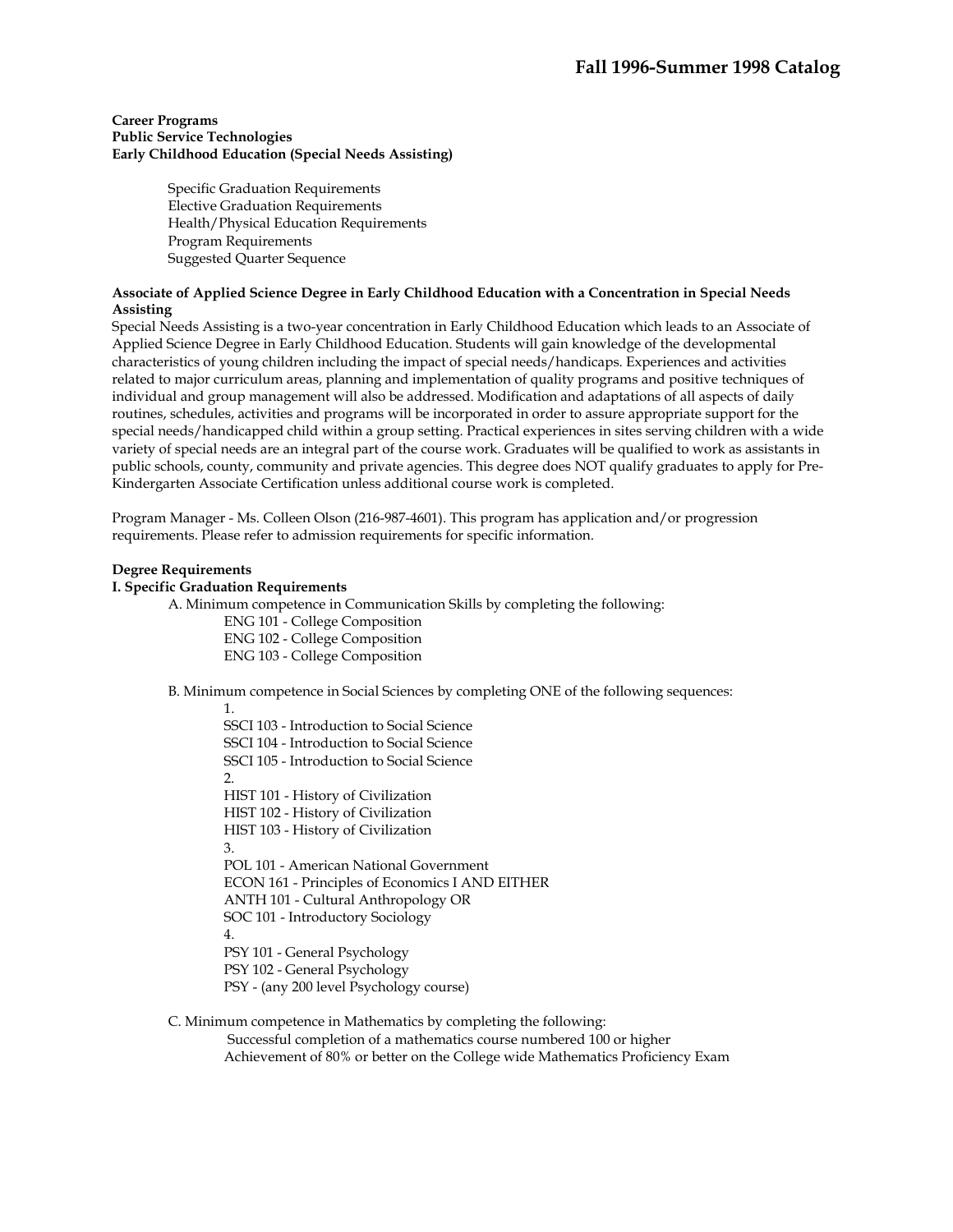### **Career Programs Public Service Technologies Early Childhood Education (Special Needs Assisting)**

 D. Minimum competence in Natural Sciences by completing ONE of the following: BIO 104 - Introduction to Biology - Cellular Controls/Genetics/Ecology BIO 105 - Introductory Biology - Human Body in Health and Disease

 E. Minimum competence in Humanities by completing ONE of the following: HUM 101 - Introduction to the Humanities: Man as an Individual HUM 102 - Introduction to the Humanities: Man and Society HUM 103 - Introduction to the Humanities: Man and the Cosmos ART 101 - Art Appreciation MUS 103 - Survey and Appreciation of Music THEA 101 - Theater Appreciation PHIL 101 - Introduction to Philosophy ENG - (any 200 level Literature course) Any Foreign Language course

#### **II. Elective Graduation Requirements**

 Courses taken in this area cannot fulfill BOTH Specific and Elective Graduation Requirements. Minimum of 6 credits must be completed to include all of the following:

A. The following courses are required:

PSY 101 - General Psychology

PSY 102 - General Psychology

PSY 201 - Child Growth and Development

PSY 207 - Behavior Modification

SPCH 100 - Fundamentals of Interpersonal Communication

B. ONE of the following:

SOC 102 - Social Institutions

SOC 121 - Marriage and Family Life

# **III. Health or Physical Education Requirements**

Complete ONE of the following:

HLTH 101 - Personal Health Education Three credit hours in physical education

#### **IV. Program Requirements**

The following courses are required:

DIET 115 - Nutrition for Children and Families

ECED 101 - Introduction to Early Childhood Education

- ECED 120 Early Language Development
- ECED 121 Literature for Early Childhood

ECED 122 - Art for Early Childhood

ECED 123 - Science for Early Childhood

ECED 124 - Music for Early Childhood

ECED 140 - Community Resources for the Special Needs Child

ECED 141 - The Role of the Special Needs Assistant

ECED 142 - Personal/Professional Skills Assessment for the Special Needs Assistant

ECED 150 - Curriculum, Materials and Equipment for the Special Needs Child

ECED 151 - Behavior Observation, Individualized Planning and Group Management

ECED 170 - The Special Child

ECED 220 - Child Behavior and Guidance

ECED 222 - Center-Family Relationships: Child Health Concerns

ECED 240 - Infant and Toddler Care

ECED 252 - Independent Living Skills for the Special Needs Child

ECED 253 - Field Experience with the Special Needs Child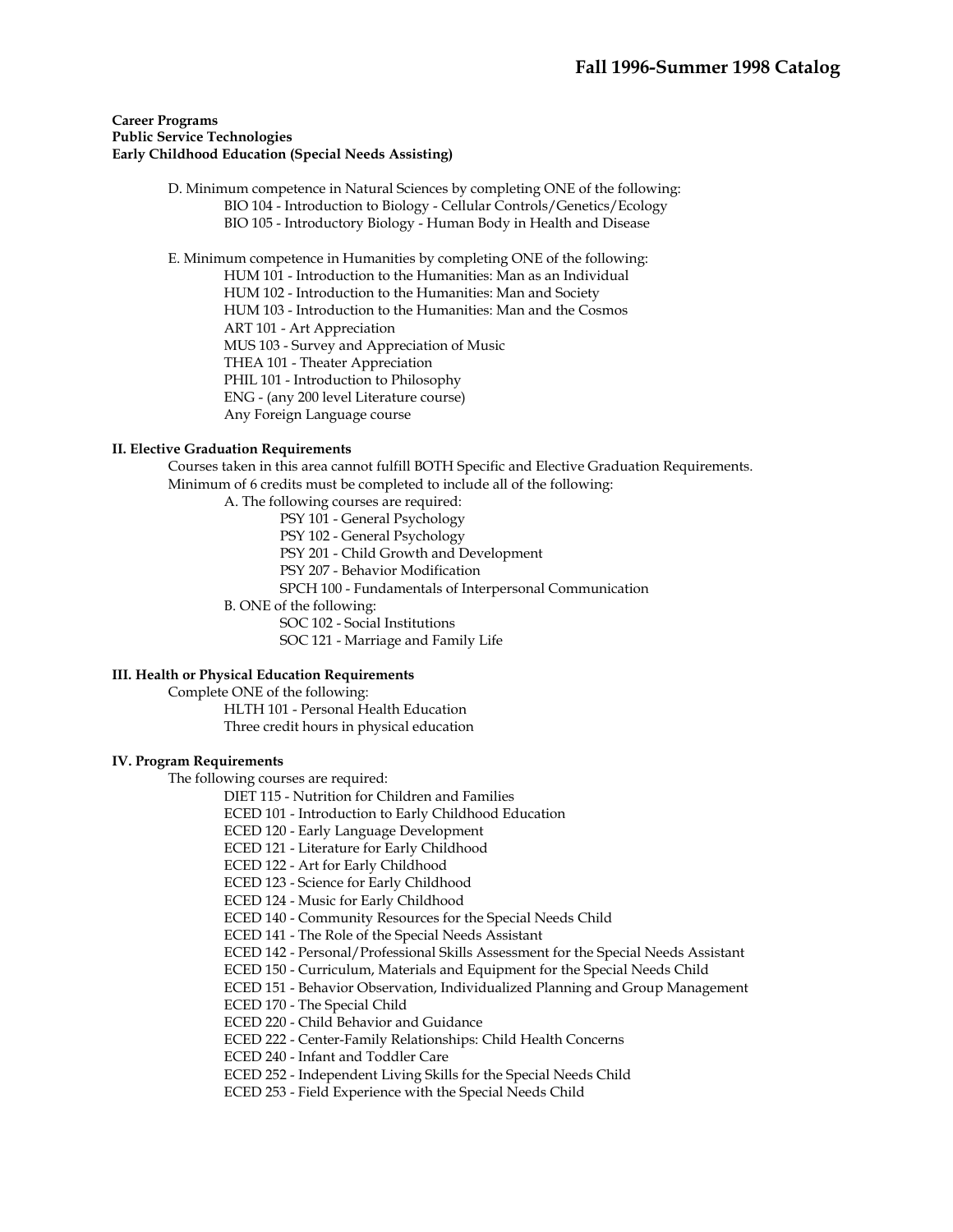## **Career Programs Public Service Technologies Early Childhood Education (Special Needs Assisting)**

| <b>First Quarter</b>  | Cr. Hrs.       | <b>Fourth Quarter</b>  | Cr. Hrs.       |
|-----------------------|----------------|------------------------|----------------|
| <b>ECED-101</b>       | $\overline{4}$ | <b>BIO-104OR</b>       | $\overline{4}$ |
| <b>ECED-140</b>       | $\mathfrak{Z}$ | <b>BIO-105</b>         |                |
| <b>ENG-101</b>        | 3              | <b>ECED-121</b>        | 3              |
| PSY -101              | 3              | <b>ECED-123</b>        | 3              |
| HLTH/PE (See III.)    | $\mathbf{1}$   | <b>PSY -207</b>        | $\bf 4$        |
| Social Sci(See I.B.)  | 3              | Social Sci(See I.B.)   | 3              |
| <b>TOTAL</b>          | 17             | <b>TOTAL</b>           | 17             |
|                       |                | <b>Fifth Quarter</b>   | Cr. Hrs.       |
| <b>Second Quarter</b> | Cr. Hrs.       | <b>ECED-220</b>        | 3              |
| <b>ECED-120</b>       | 3              | ECED-240               | 3              |
| <b>ECED-141</b>       | 3              | ECED-252               | $\overline{4}$ |
| <b>ECED-150</b>       | $\mathfrak{B}$ | ECED-253               | 3              |
| <b>ECED-170</b>       | $\mathfrak{B}$ | HLTH/PE (See III.)     | $\mathbf{1}$   |
| <b>ENG-102</b>        | 3              | Mathematics (See I.C.) | 3              |
| PSY -102              | 3              | Social Sci(See I.B.)   | 3              |
| <b>TOTAL</b>          | 18             | <b>TOTAL</b>           | 20             |
|                       |                | <b>Sixth Quarter</b>   | Cr. Hrs.       |
| <b>Third Quarter</b>  | Cr. Hrs.       | <b>DIET-115</b>        | 3              |
| <b>ECED-122</b>       | $\mathfrak{Z}$ | ECED-124               | $\mathfrak{Z}$ |
| <b>ECED-142</b>       | 3              | <b>ECED-222</b>        | 3              |
| <b>ECED-151</b>       | $\mathfrak{B}$ | SOC-102OR              | $3-4$          |
| <b>ENG-103</b>        | 3              | SOC -121               |                |
| PSY -201              | $\overline{4}$ | HLTH/PE (See III.)     | $\mathbf{1}$   |
| <b>SPCH-100</b>       | $\overline{4}$ | Humanities (See I.E.)  | 3              |
| <b>TOTAL</b>          | 20             | <b>TOTAL</b>           | $16-17$        |
|                       |                | PROGRAM TOTAL          | 108-109        |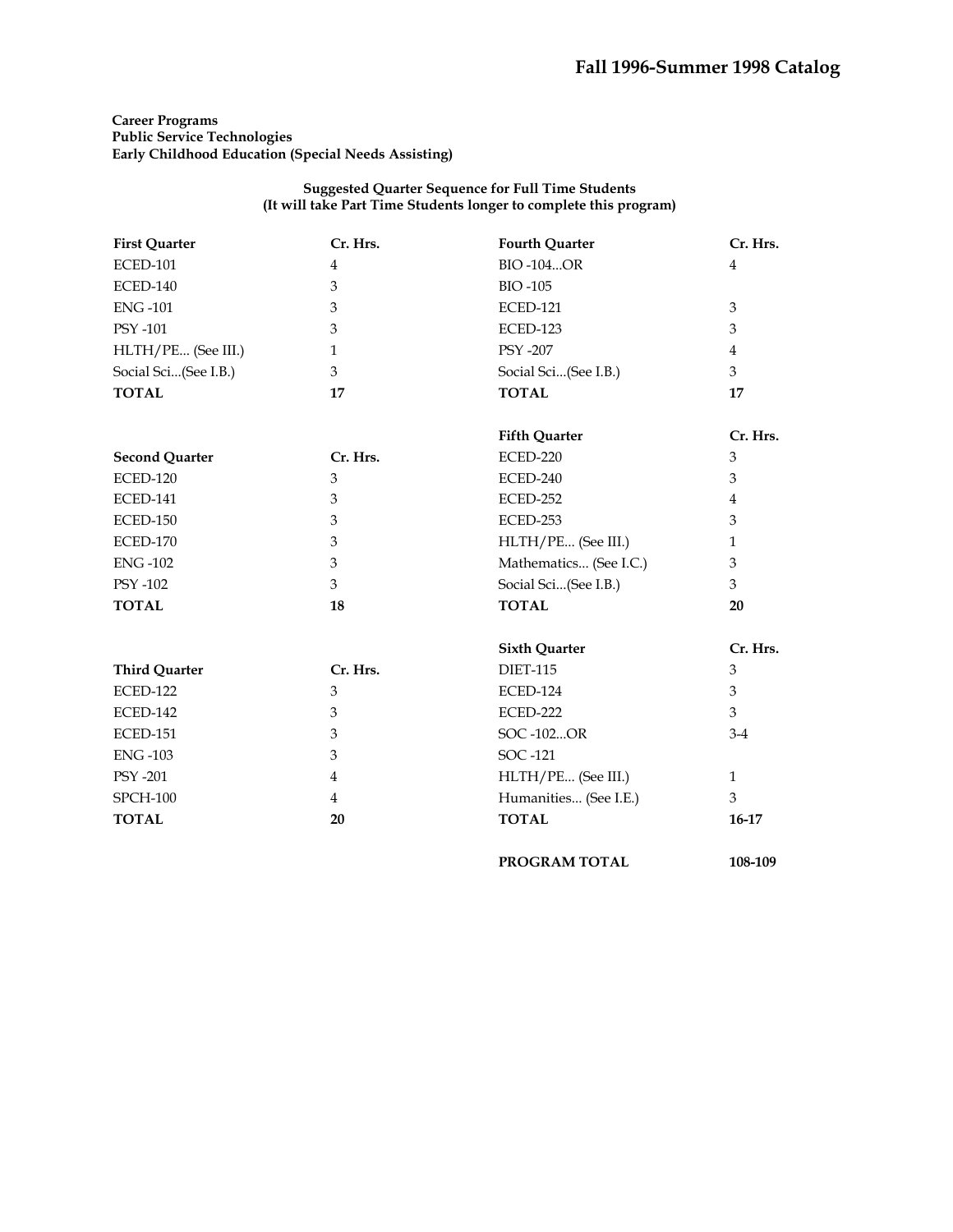# **Career Programs Public Service Technologies Fire Technology**

Specific Graduation Requirements Elective Graduation Requirements Health/Physical Education Requirements Program Requirements Suggested Quarter Sequence

# **Associate of Applied Science Degree in Fire Technology**

This curriculum offers a balanced and broad education to students who plan to enter fire service as a career. It also helps active firefighters upgrade themselves for advancement within the service. Included are such specialized areas of instruction as fire prevention, inspection, fire protection systems and municipal public relations.

### **Degree Requirements**

### **I. Specific Graduation Requirements**

A. Minimum competence in Communication Skills by completing the following:

 ENG 101 - College Composition ENG 102 - College Composition ENG 103 - College Composition

B. Minimum competence in Social Sciences by completing ONE of the following sequences:

1.

SSCI 103 - Introduction to Social Science SSCI 104 - Introduction to Social Science SSCI 105 - Introduction to Social Science

 $\mathcal{L}$ 

HIST 101 - History of Civilization HIST 102 - History of Civilization HIST 103 - History of Civilization

3.

POL 101 - American National Government ECON 161 - Principles of Economics I AND EITHER ANTH 101 - Cultural Anthropology OR SOC 101 - Introductory Sociology

4.

PSY 101 - General Psychology PSY 102 - General Psychology PSY - (any 200 level Psychology course)

 C. Minimum competence in Mathematics by completing the following: MATH 120 - Intermediate Algebra or higher\*

 D. Minimum competence in Natural Sciences by completing the following: PHYS 101 - Introduction to Physics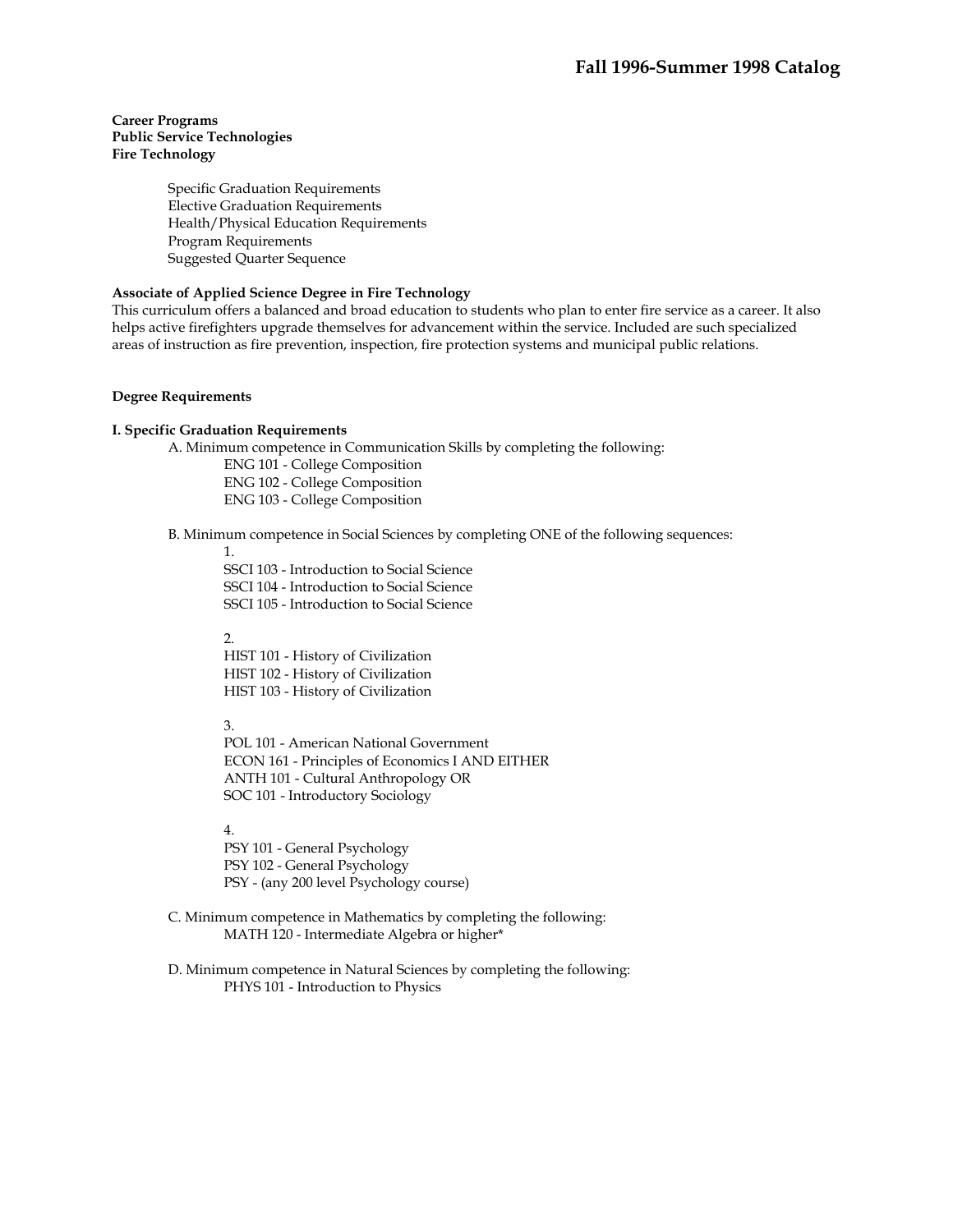# **Career Programs Public Service Technologies Fire Technology**

 E. Minimum competence in Humanities by completing ONE of the following: HUM 101 - Introduction to the Humanities: Man as an Individual HUM 102 - Introduction to the Humanities: Man and Society HUM 103 - Introduction to the Humanities: Man and the Cosmos ART 101 - Art Appreciation MUS 103 - Survey and Appreciation of Music THEA 101 - Theater Appreciation PHIL 101 - Introduction to Philosophy ENG - (any 200 level Literature course) Any Foreign Language course

# **II. Elective Graduation Requirements**

 Courses taken in this area cannot fulfill BOTH Specific and Elective Graduation Requirements. Minimum of 6 credits must be completed to include all of the following:

 A. POL 101 - American National Government POL 102 - State and Local Government

> B. ONE of the following: SPCH 100 - Fundamentals of Interpersonal Communication SPCH 101 - Fundamentals of Speech Communication

# **III. Health or Physical Education Requirements**

Complete ONE of the following:

 HLTH 101 - Personal Health Education Three credit hours in Physical Education

#### **IV. Program Requirements**

The following courses are required:

BADM 220 - Human Relations in Business

BADM - Electives (minimum of 6 credits)

EMT 131 - Cardiopulmonary Resuscitation

EMT 136 - Heavy Rescue

EMT 137 - Defensive Driving

EMT 138 - Emergency Medical Services Communications

FIRE 100 - Introduction to Fire Science

FIRE 210 - Fire-Fighting Command

FIRE 211 - Fire-Fighting Command and Administration

FIRE 220 - Chemistry of Hazardous Materials

FIRE 230 - Building Construction for Fire Prevention

FIRE 232 - Fire Prevention and Protection Systems

FIRE 235 - Fire Investigation Methods

FIRE 236 - Fire Investigation Methods

FIRE 240 - Fire Hydraulics

FIRE 260 - Cooperative Field Experience (minimum of 1 credit)

FIRE 270 - Fire Services Training and Public Relations

FIRE 280 - Managing Fire Services

\*MATH-270 may not be used to meet this requirement.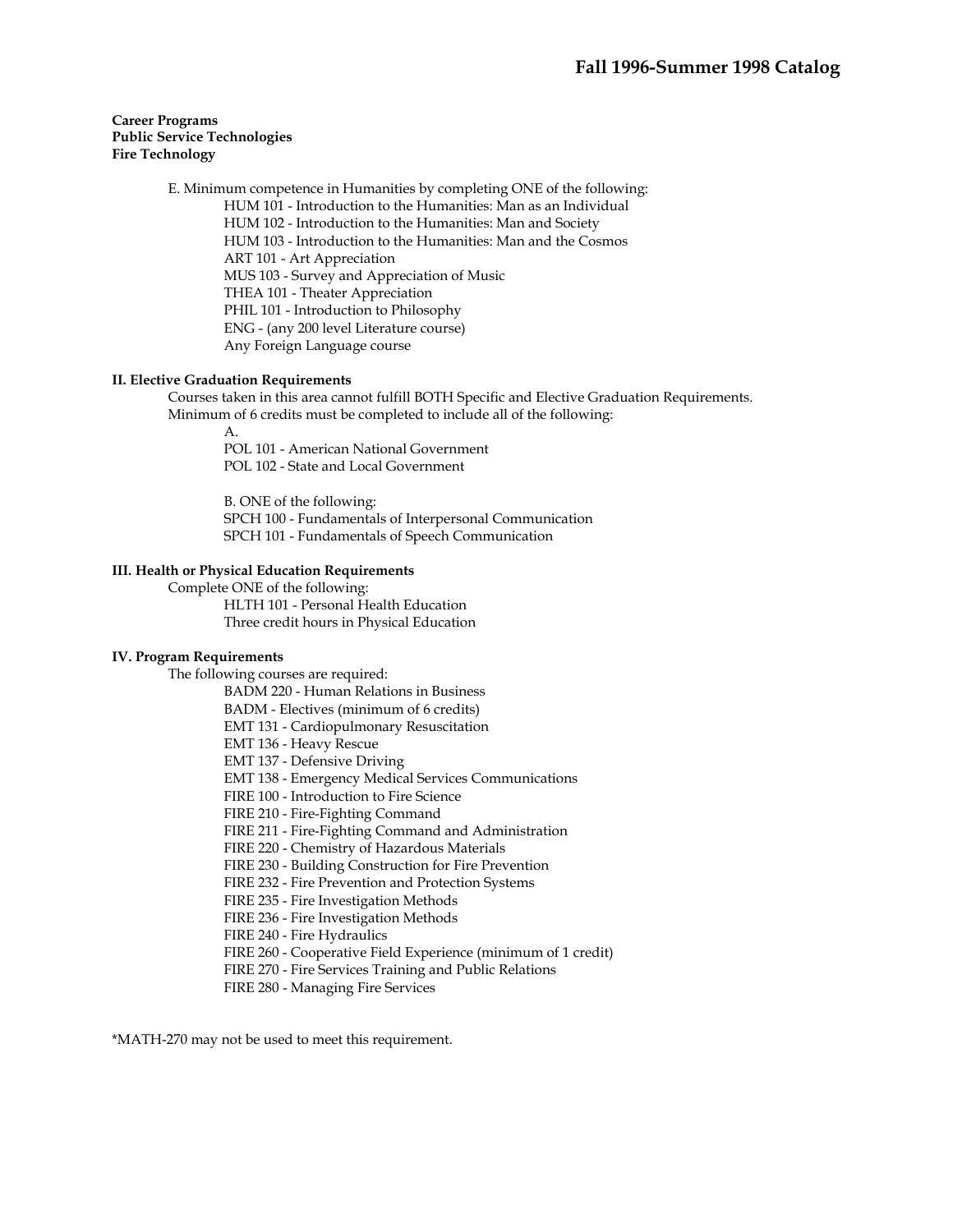**Career Programs Public Service Technologies Fire Technology** 

#### **Suggested Quarter Sequence for Full Time Students (It will take Part Time Students longer to complete this program)**

| <b>First Quarter</b>  | Cr. Hrs.       | <b>Fourth Quarter</b> | Cr. Hrs.       |
|-----------------------|----------------|-----------------------|----------------|
| <b>ENG-101</b>        | 3              | <b>BADM-220</b>       | 3              |
| <b>FIRE-100</b>       | 3              | <b>BADM-Elective</b>  | 3              |
| $MATH-120*$           | 5              | <b>FIRE-211</b>       | 3              |
| <b>POL-101</b>        | $\overline{4}$ | <b>FIRE-230</b>       | 3              |
| HLTH/PE (See III.)    | $\mathbf{1}$   | <b>SPCH-100OR</b>     | $\overline{4}$ |
| Social Sci(See I.B.)  | 3              | <b>SPCH-101</b>       |                |
| <b>TOTAL</b>          | 19             | <b>TOTAL</b>          | 16             |
| <b>Second Quarter</b> | Cr. Hrs.       | <b>Fifth Quarter</b>  | Cr. Hrs.       |
| <b>EMT-131</b>        | $\mathbf{1}$   | <b>EMT-136</b>        | 3              |
| <b>ENG-102</b>        | 3              | <b>FIRE-220</b>       | 3              |
| <b>FIRE-240</b>       | 3              | <b>FIRE-232</b>       | 3              |
| PHYS-101              | $\overline{4}$ | <b>FIRE-235</b>       | 3              |
| HLTH/PE (See III.)    | $\mathbf{1}$   | <b>POL-102</b>        | $\overline{4}$ |
| Social Sci(See I.B.)  | 3              | <b>TOTAL</b>          | 16             |
| <b>TOTAL</b>          | 15             |                       |                |
|                       |                | <b>Sixth Quarter</b>  | Cr. Hrs.       |
| <b>Third Quarter</b>  | Cr. Hrs.       | <b>EMT-137</b>        | $\mathbf{1}$   |
| <b>BADM-Elective</b>  | 3              | <b>EMT-138</b>        | $\overline{2}$ |
| <b>ENG-103</b>        |                | <b>FIRE-236</b>       | 3              |
| <b>FIRE-210</b>       | 3              | <b>FIRE-260</b>       | $1-3$          |
| HLTH/PE (See III.)    | $\mathbf{1}$   | <b>FIRE-270</b>       | 3              |
| Social Sci(See I.B.)  | 3              | <b>FIRE-280</b>       | 3              |
| <b>TOTAL</b>          | 13             | Humanities (See I.E.) | 3              |
|                       |                | <b>TOTAL</b>          | $16-18$        |

**PROGRAM TOTAL 95-97**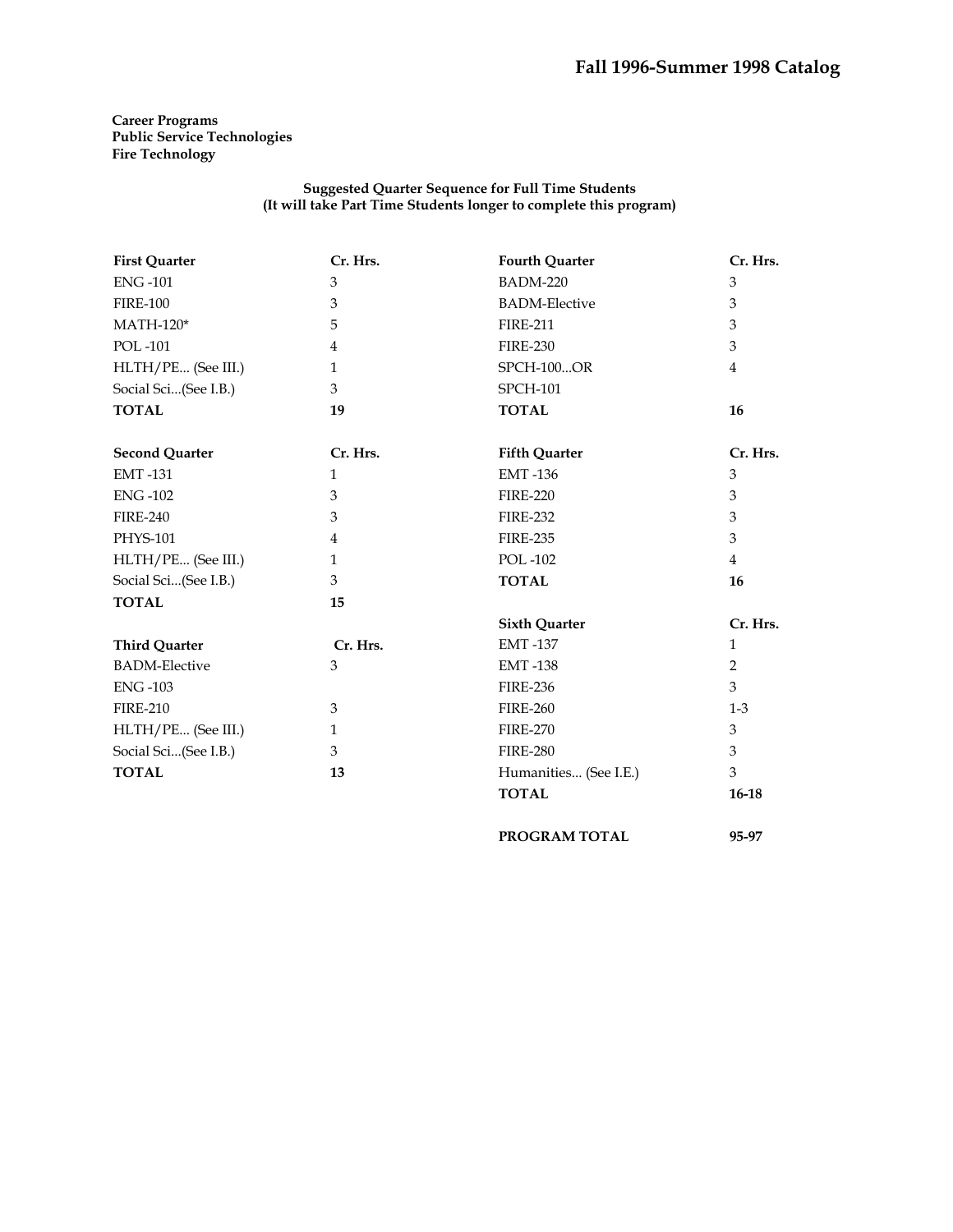# **Career Programs Public Service Technologies Law Enforcement**

Specific Graduation Requirements Elective Graduation Requirements Health/Physical Education Requirements Program Requirements Suggested Quarter Sequence

# **Associate of Applied Science Degree in Law Enforcement**

Various aspects of police work are covered, from administrative and investigative to industrial security and juvenile delinquency. The course sequence offers a balanced and broad education to students who plan to enter law enforcement as a career. It helps in-service police officers upgrade themselves for advancement within the ranks. Most students join a municipal force but career opportunities also are available in county, state and federal governments.

This program has application and/or progression requirements. Please refer to admission requirements for specific information.

# **Degree Requirements**

# **I. Specific Graduation Requirements**

A. Minimum competence in Communication Skills by completing the following:

ENG 101 - College Composition ENG 102 - College Composition SPCH 101 - Fundamentals of Speech Communication

B. Minimum competence in Social Sciences by completing the following sequence:

PSY 101 - General Psychology

PSY 102 - General Psychology

PSY - (any 200 level Psychology course)

 C. Minimum competence in Mathematics by completing ONE of the following: Successful completion of a math course numbered 100 or higher Achievement of 80% or better on the College wide Mathematics Proficiency Exam

 D. Minimum competence in Natural Sciences by completing the following: BIO 105 - Introductory Biology - Human Body in Health and Disease

 E. Minimum competence in Humanities by completing ONE of the following: HUM 101 - Introduction to the Humanities: Man as an Individual HUM 102 - Introduction to the Humanities: Man and Society HUM 103 - Introduction to the Humanities: Man and the Cosmos ART 101 - Art Appreciation MUS 103 - Survey and Appreciation of Music THEA 101 - Theater Appreciation PHIL 101 - Introduction to Philosophy ENG - (any 200 level Literature course) Any Foreign Language course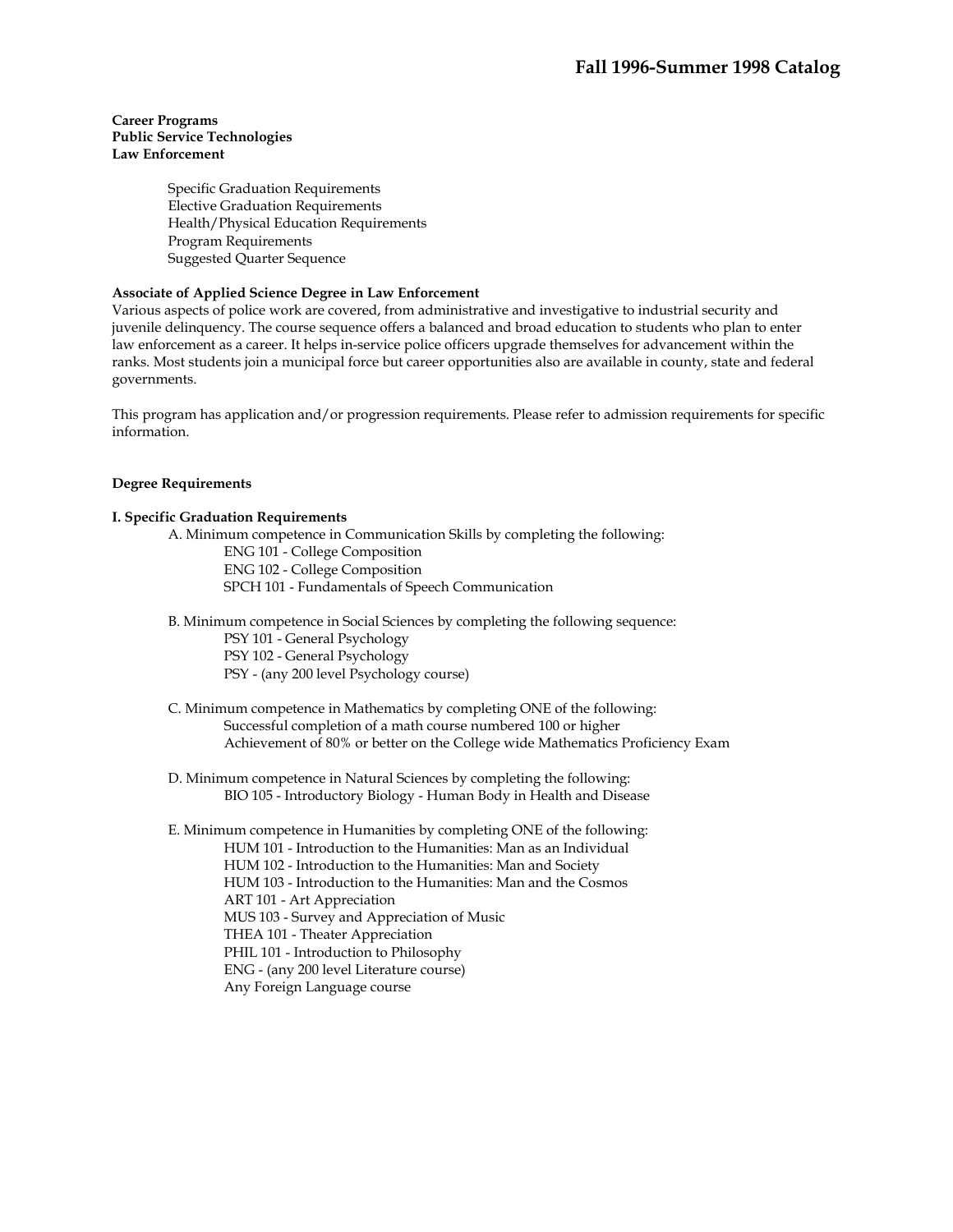### **Career Programs Public Service Technologies Law Enforcement**

### **II. Elective Graduation Requirements**

 Courses taken in this area cannot fulfill BOTH Specific and Elective Graduation Requirements. Minimum of 6 credits must be completed to include all of the following:

POL 101 - American National Government

POL 102 - State and Local Government

SOC 101 - Introductory Sociology

# **III. Health or Physical Education Requirements**

Complete ONE of the following:

HLTH 101 - Personal Health Education

Three credit hours in Physical Education

# **IV. Program Requirements**

A. The following courses are required:

CS 102 - Introduction to Computer Use

LAWE 102 - Introduction to Policing (formerly LAWE-101)

LAWE 110 - Police Supervision (formerly LAWE-222)

LAWE 121 - Criminal Law Procedure

LAWE 122 - Constitutional Law

LAWE 123 - Laws of Evidence

LAWE 150 - Introduction to Security

LAWE 152 - Physical Security

LAWE 164 - Patrol Techniques (formerly LAWE-232)

LAWE 170 - Introduction to Corrections (formerly LAWE-226)

LAWE 200 - Ohio Criminal Law (formerly LAWE-168)

LAWE 201 - Delinquency Prevention and Control

LAWE 211 - Criminal Investigation

LAWE 212 - Criminalistics

LAWE 220 - Traffic Enforcement (formerly LAWE-223)

LAWE 221 - Police Administration

LAWE 242 - Crime Prevention (formerly LAWE-241)

LAWE 250 - Computers in Criminal Justice

LAWE 257 - Special Issues in Criminal Justice (formerly LAWE-256)

LAWE 268 - Police Report Writing

LAWE - Elective (minimum of 2 credits)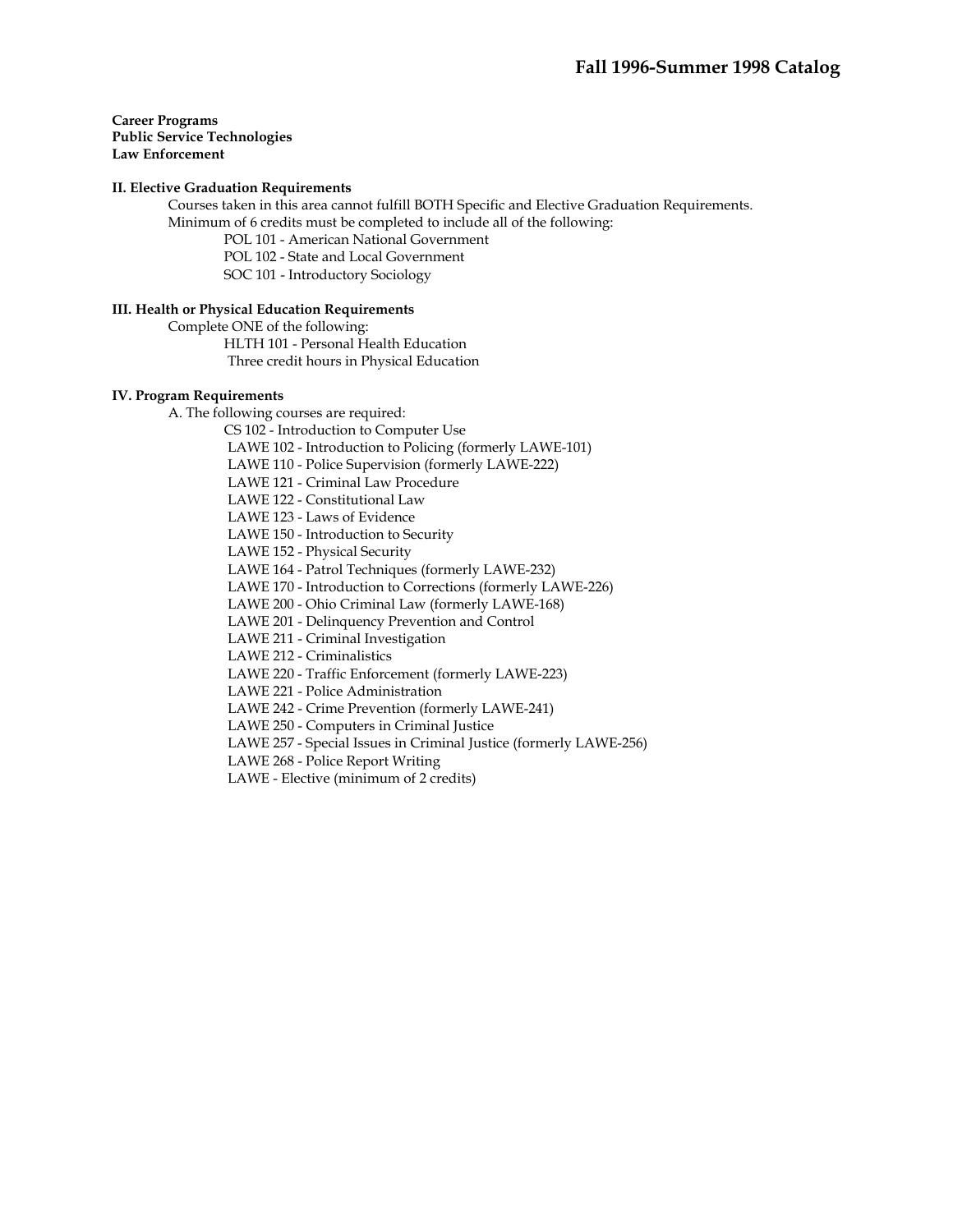# **Career Programs Public Service Technologies Law Enforcement**

### **Suggested Quarter Sequence for Full Time Students (It will take Part Time Students longer to complete this program)**

| <b>First Quarter</b>    | Cr. Hrs.       | <b>Fourth Quarter</b>  | Cr. Hrs.       |
|-------------------------|----------------|------------------------|----------------|
| <b>ENG-101</b>          | $\mathfrak{B}$ | <b>LAWE-164</b>        | $\overline{4}$ |
| LAWE-102                | 3              | LAWE-201               | 3              |
| LAWE-121                | 3              | LAWE-220               | 3              |
| <b>POL-101</b>          | $\overline{4}$ | LAWE-268               | 2              |
| PSY-101                 | 3              | SOC-101                | 4              |
| HLTH/PE (See III.)      | $\mathbf{1}$   | Mathematics (See I.C.) | 3              |
| <b>TOTAL</b>            | 17             | <b>TOTAL</b>           | 19             |
| <b>Second Quarter</b>   | Cr. Hrs.       | <b>Fifth Quarter</b>   | Cr. Hrs.       |
| <b>ENG-102</b>          | 3              | <b>BIO-105</b>         | $\overline{4}$ |
| LAWE-122                | 3              | $CS-102$               | $\overline{4}$ |
| LAWE-150                | 3              | LAWE-110               | 3              |
| LAWE-200                | $\overline{4}$ | <b>LAWE-152</b>        | 3              |
| <b>POL-102</b>          | $\overline{4}$ | LAWE-211               | $\overline{4}$ |
| PSY-102                 | 3              | <b>TOTAL</b>           | 18             |
| <b>TOTAL</b>            | 20             |                        |                |
|                         |                | <b>Sixth Quarter</b>   | Cr. Hrs.       |
| <b>Third Quarter</b>    | Cr. Hrs.       | LAWE-212               | $\mathfrak{Z}$ |
| LAWE-123                | 3              | LAWE-221               | $\overline{4}$ |
| <b>LAWE-170</b>         | 3              | LAWE-242               | 3              |
| PSY-Elective (See I.B.) | $\overline{4}$ | LAWE-250               | 3              |
| <b>SPCH-101</b>         | $\overline{4}$ | LAWE-257               | $\overline{2}$ |
| Humanities (See I.E.)   | 3              | LAWE-Elective          | $2 - 4$        |
| HLTH/PE (See III.)      | $\mathbf{1}$   | HLTH/PE (See III.)     | $\mathbf{1}$   |
| <b>TOTAL</b>            | 18             | <b>TOTAL</b>           | 18-20          |
|                         |                | PROGRAM TOTAL          | 110-112        |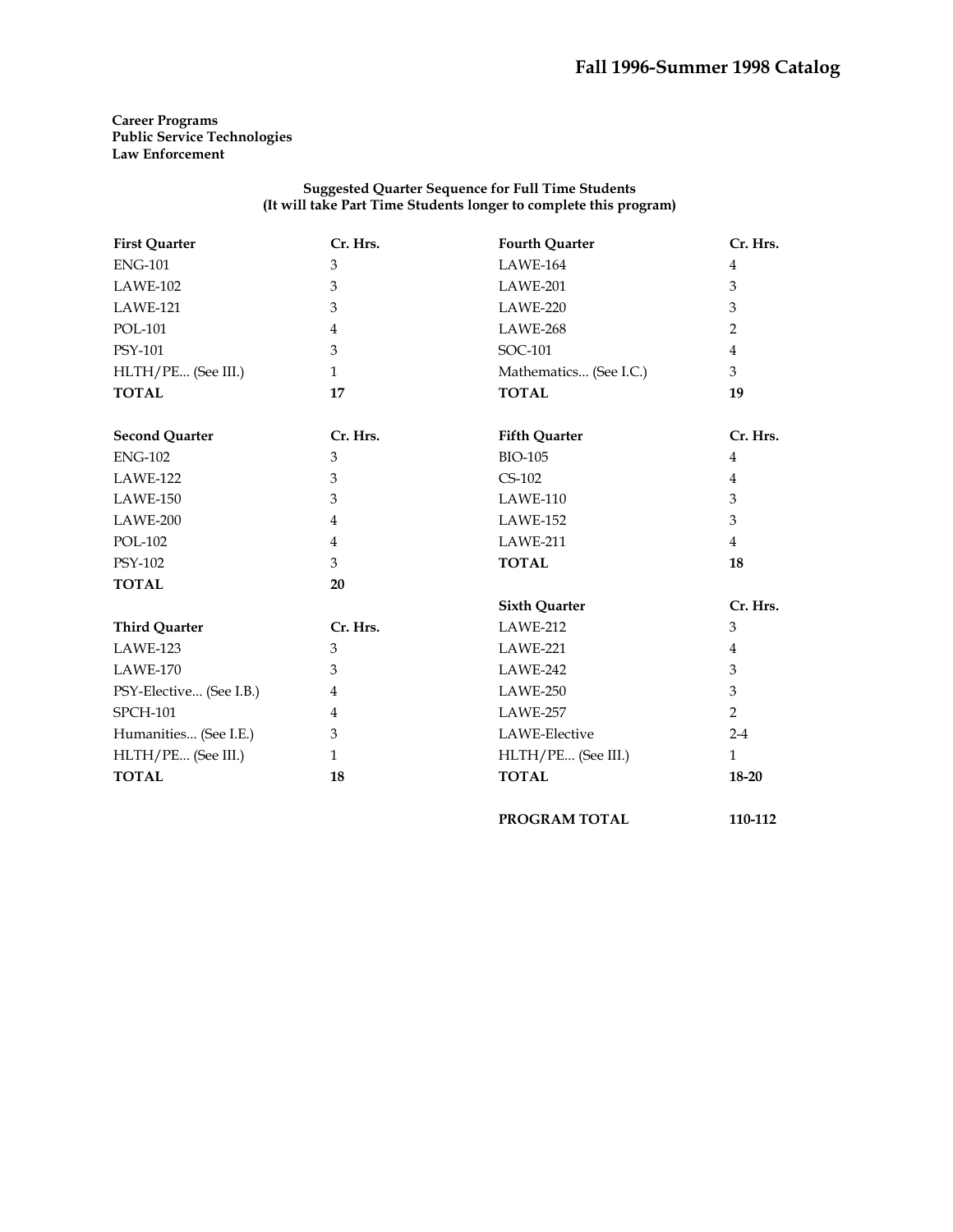# **Career Programs Public Service Technologies Law Enforcement (Corrections)**

Specific Graduation Requirements Elective Graduation Requirements Health/Physical Education Requirements Program Requirements Suggested Quarter Sequence

### **Associate of Applied Science Degree in Law Enforcement with a Concentration in Corrections**

This program provides a broad overview of corrections, probation and parole in both concepts and procedures. There are opportunities for employment in this growing field in local, state and federal agencies working in corrections at both community and institutional levels.

This program has application and/or progression requirements. Please refer to admission requirements for specific information.

### **Degree Requirements**

# **I. Specific Graduation Requirements**

 A. Minimum competence in Communication Skills by completing the following: ENG 101 - College Composition ENG 102 - College Composition SPCH 100 - Fundamentals of Interpersonal Communication

B. Minimum competence in Social Sciences by completing ONE of the following sequences:

1.

SSCI 103 - Introduction to Social Science SSCI 104 - Introduction to Social Science SSCI 105 - Introduction to Social Science

#### 2.

HIST 101 - History of Civilization HIST 102 - History of Civilization HIST 103 - History of Civilization

3.

POL 101 - American National Government ECON 161 - Principles of Economics I AND EITHER ANTH 101 - Cultural Anthropology OR SOC 101 - Introductory Sociology

4.

PSY 101 - General Psychology PSY 102 - General Psychology PSY - (any 200 level Psychology course)

 C. Minimum competence in Mathematics by completing ONE of the following: Successful completion of a math course numbered 100 or higher Achievement of 80% or better on the College wide Mathematics Proficiency Exam

 D. Minimum competence in Natural Sciences by completing the following: BIO 105 - Introductory Biology - Human Body in Health and Disease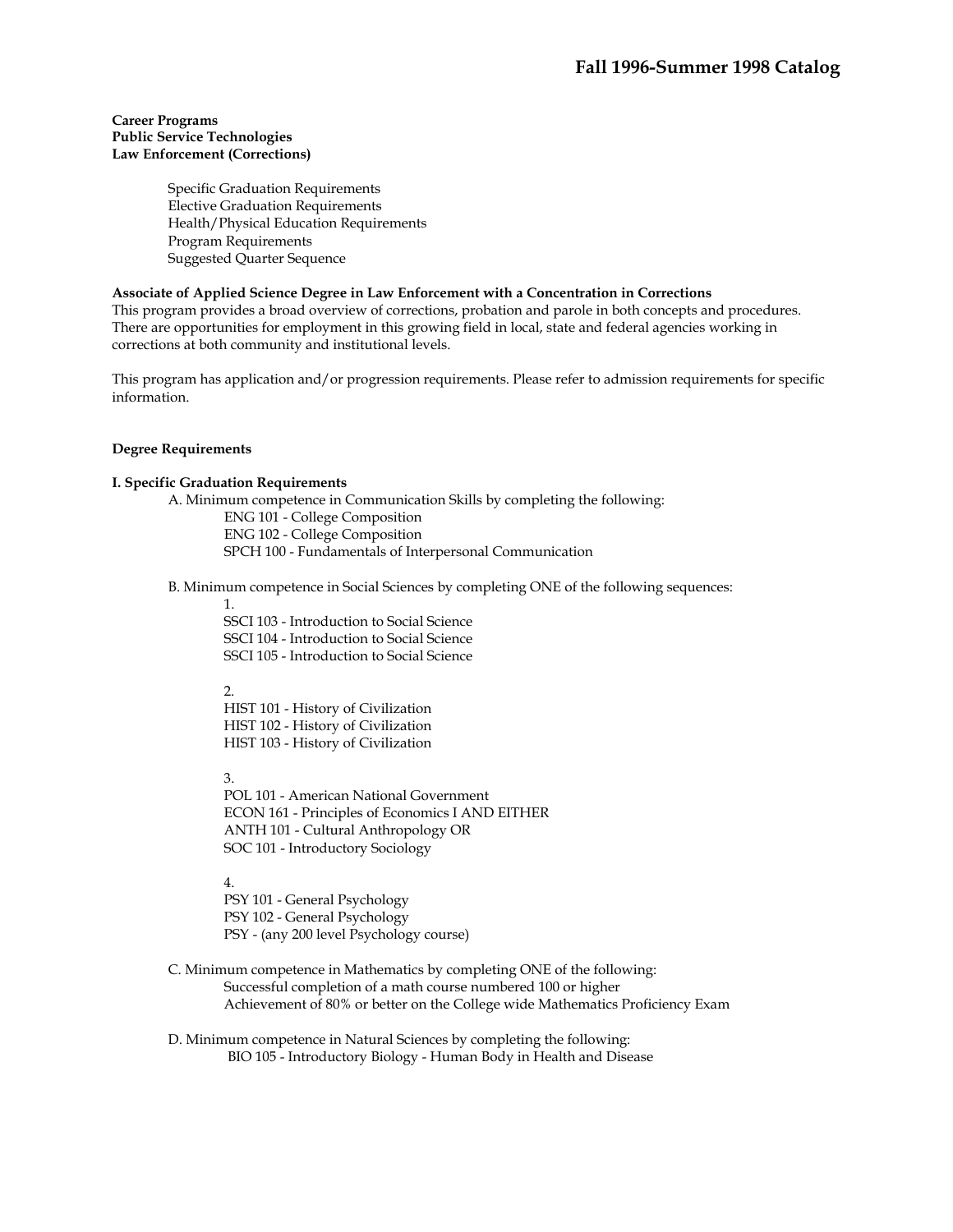# **Career Programs Public Service Technologies Law Enforcement (Corrections)**

 E. Minimum competence in Humanities by completing ONE of the following: HUM 101 - Introduction to the Humanities: Man as an Individual HUM 102 - Introduction to the Humanities: Man and Society HUM 103 - Introduction to the Humanities: Man and the Cosmos ART 101 - Art Appreciation MUS 103 - Survey and Appreciation of Music THEA 101 - Theater Appreciation PHIL 101 - Introduction to Philosophy ENG - (any 200 level Literature course) Any Foreign Language course

# **II. Elective Graduation Requirements**

 Courses taken in this area cannot fulfill BOTH Specific and Elective Graduation Requirements. Minimum of 6 credits must be completed to include all of the following:

POL 101 - American National Government

POL 102 - State and Local Government

PSY 101 - General Psychology

PSY 102 - General Psychology

SOC 201 - Social Problems

# **III. Health or Physical Education Requirements**

Complete ONE of the following:

 HLTH 101 - Personal Health Education Three credit hour s in Physical Education

# **IV. Program Requirements**

The following courses are required:

 CMHT 121 - Introduction to Community Mental Health CMHT 126 - Inquiry, Observation and Assessment

CMHT 225 - Legal Issues in Mental Health

LAWE 102 - Introduction to Policing (formerly LAWE-101)

LAWE 121 - Criminal Law Procedure

LAWE 122 - Constitutional Law

LAWE 144 - Probation and Parole

LAWE 170 - Introduction to Corrections (formerly LAWE-226)

LAWE 201 - Delinquency Prevention and Control

LAWE 227 - Community Intervention Resources

LAWE 228 - Correctional Case Management

LAWE 229 - Corrections: Principles and Practices

LAWE 230 - Criminology

LAWE 242 - Crime Prevention (formerly LAWE-241)

LAWE - Elective (minimum of 3 credits)

OADM 119 - Introductory Typewriting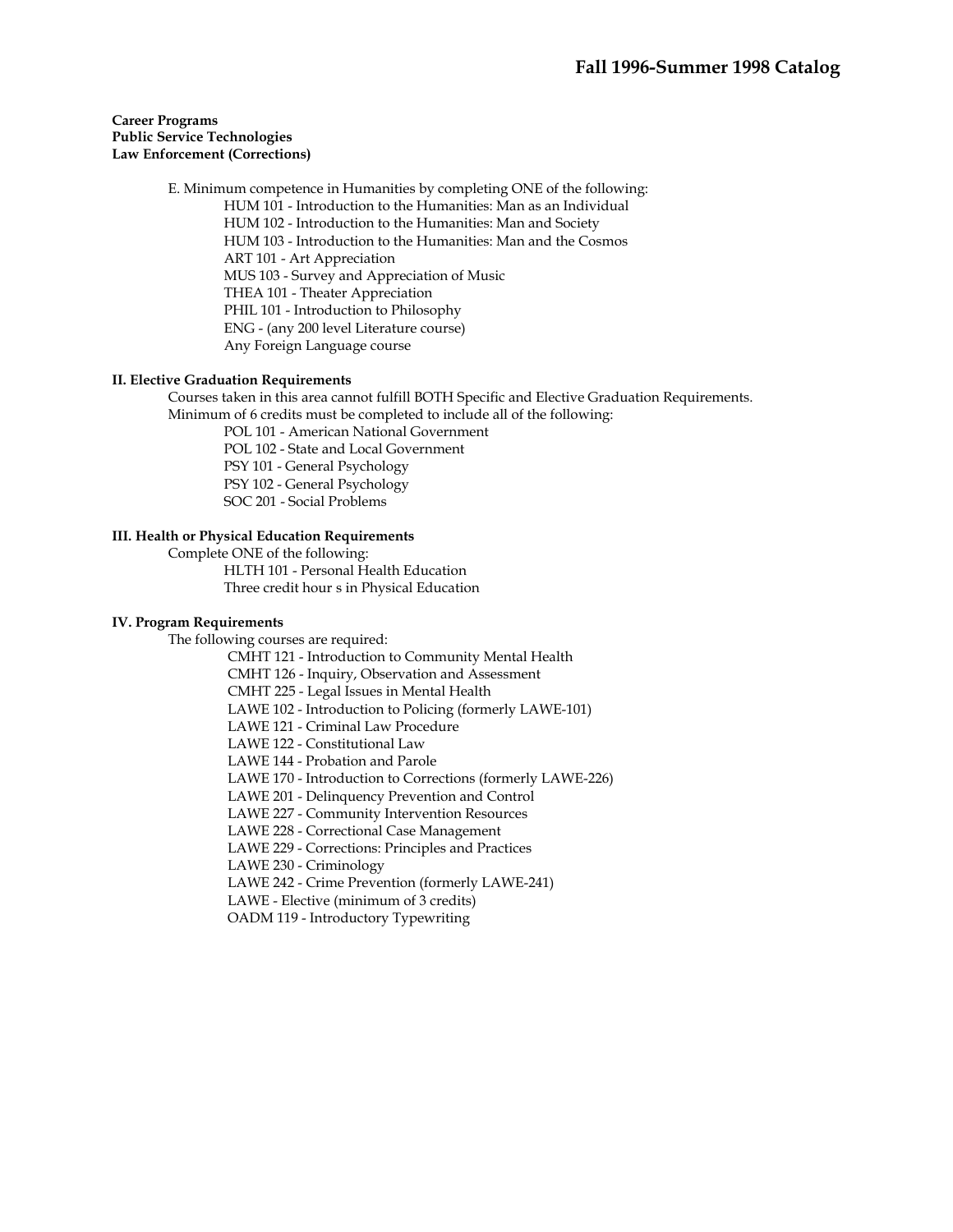# **Career Programs Public Service Technologies Law Enforcement (Corrections)**

#### **Suggested Quarter Sequence for Full Time Students (It will take Part Time Students longer to complete this program)**

| <b>First Quarter</b>       | Cr. Hrs.     | <b>Fourth Quarter</b>      | Cr. Hrs.       |
|----------------------------|--------------|----------------------------|----------------|
| <b>ENG-101</b>             | 3            | <b>CMHT-121</b>            | 4              |
| LAWE-102                   | 3            | LAWE-201                   | 3              |
| <b>POL-101</b>             | 4            | PSY-101                    | 3              |
| HLTH/PE (See III.)         | $\mathbf{1}$ | Humanities (See I.E.)      | 3              |
| Social Sciences (See I.B.) | 3            | Social Sciences (See I.B.) | 3              |
| <b>TOTAL</b>               | 14           | <b>TOTAL</b>               | 16             |
| <b>Second Quarter</b>      | Cr. Hrs.     | <b>Fifth Quarter</b>       | Cr. Hrs.       |
| <b>ENG-102</b>             | 3            | <b>BIO-105</b>             | $\overline{4}$ |
| LAWE-121                   | 3            | <b>CMHT-126</b>            | $\overline{4}$ |
| LAWE-144                   | 3            | LAWE-227                   | 3              |
| <b>POL-102</b>             | 4            | LAWE-228                   | 3              |
| HLTH/PE (See III.)         | $\mathbf{1}$ | <b>PSY-102</b>             | 3              |
| Social Sciences (See I.B.) | 3            | <b>TOTAL</b>               | 17             |
| <b>TOTAL</b>               | 17           |                            |                |
|                            |              | <b>Sixth Quarter</b>       | Cr. Hrs.       |
| <b>Third Quarter</b>       | Cr. Hrs.     | CMHT-225                   | 3              |
| LAWE-122                   | 3            | LAWE-229                   | 3              |
| LAWE-170                   | 3            | LAWE-230                   | 3              |
| LAWE-242                   | 3            | LAWE-Elective              | 3              |
| OADM-119                   | 3            | SOC-201                    | 4              |
| <b>SPCH-100</b>            | 4            | Mathematics (See I.C.)     | 3              |
| HLTH/PE (See III.)         | $\mathbf{1}$ | <b>TOTAL</b>               | 19             |
| <b>TOTAL</b>               | 17           |                            |                |
|                            |              | PROGRAM TOTAL              | 100            |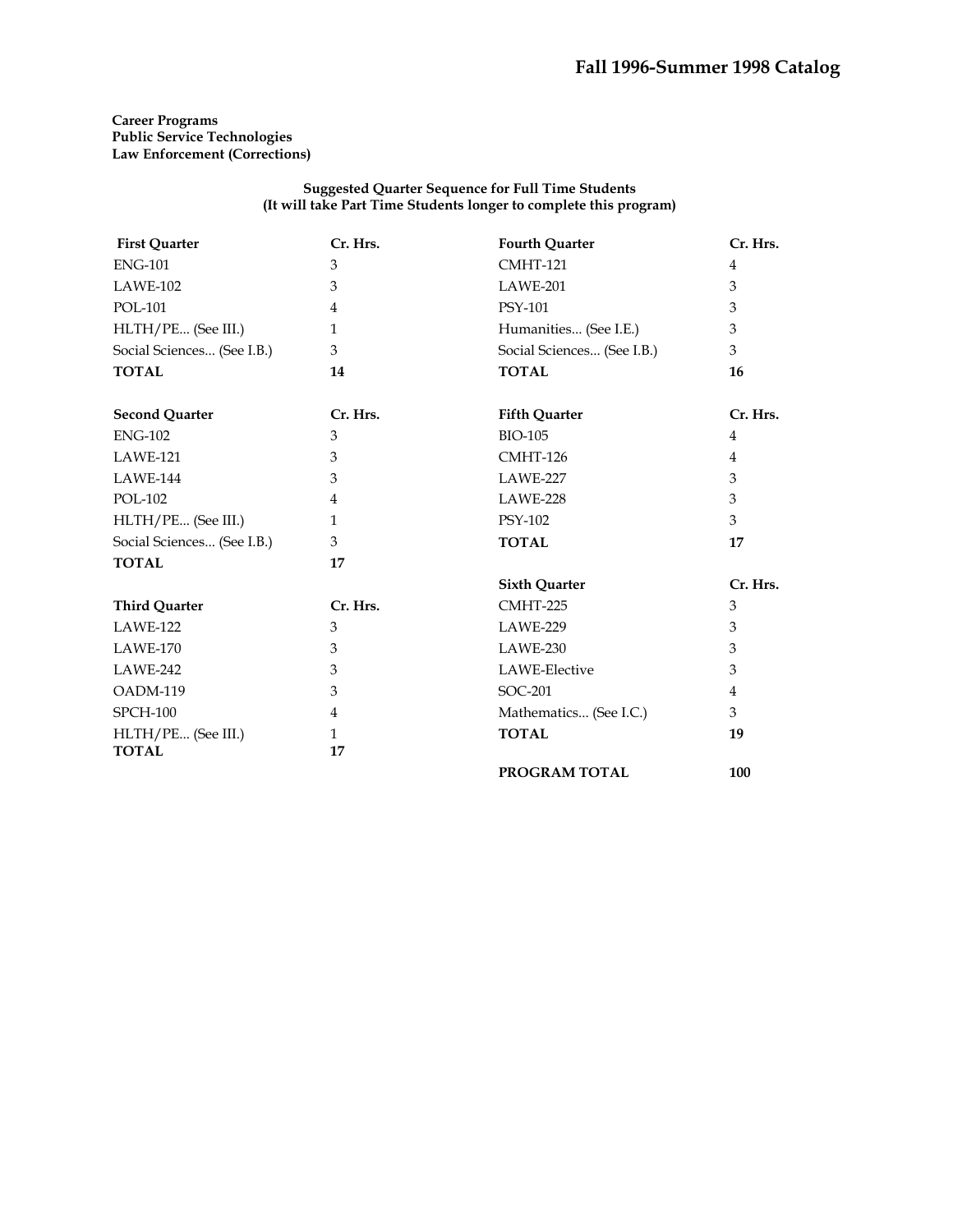# **Career Programs Public Service Technologies Law Enforcement (Security Administration)**

Specific Graduation Requirements Elective Graduation Requirements Health/Physical Education Requirements Program Requirements Suggested Quarter Sequence

### **Associate of Applied Science Degree in Law Enforcement with a Concentration in Security Administration**

This program is designed to prepare individuals working in various aspects of private or contract security service to assume administrative roles, as well as to broaden the knowledge of those employed in limited functional activities within the industry to assume more responsible positions in areas of loss prevention and detection, protection of life and property or investigative work.

This program has application and/or progression requirements. Please refer to admission requirements for specific information.

### **Degree Requirements**

## **I. Specific Graduation Requirements**

A. Minimum competence in Communication Skills by completing the following:

ENG 101 - College Composition ENG 102 - College Composition ENG 103 - College Composition

B. Minimum competence in Social Sciences by completing ONE of the following sequences:

1.

SSCI 103 - Introduction to Social Science SSCI 104 - Introduction to Social Science SSCI 105 - Introduction to Social Science

 $\mathcal{L}$ 

HIST 101 - History of Civilization HIST 102 - History of Civilization HIST 103 - History of Civilization

3.

POL 101 - American National Government ECON 161 - Principles of Economics I AND EITHER ANTH 101 - Cultural Anthropology OR SOC 101 - Introductory Sociology

4.

PSY 101 - General Psychology PSY 102 - General Psychology PSY - (any 200 level Psychology course)

- C. Minimum competence in Mathematics by completing ONE of the following: Successful completion of a math course numbered 100 or higher Achievement of 80% or better on the College wide Mathematics Proficiency Exam
- D. Minimum competence in Natural Sciences by completing the following: BIO 105 - Introductory Biology - Human Body in Health and Disease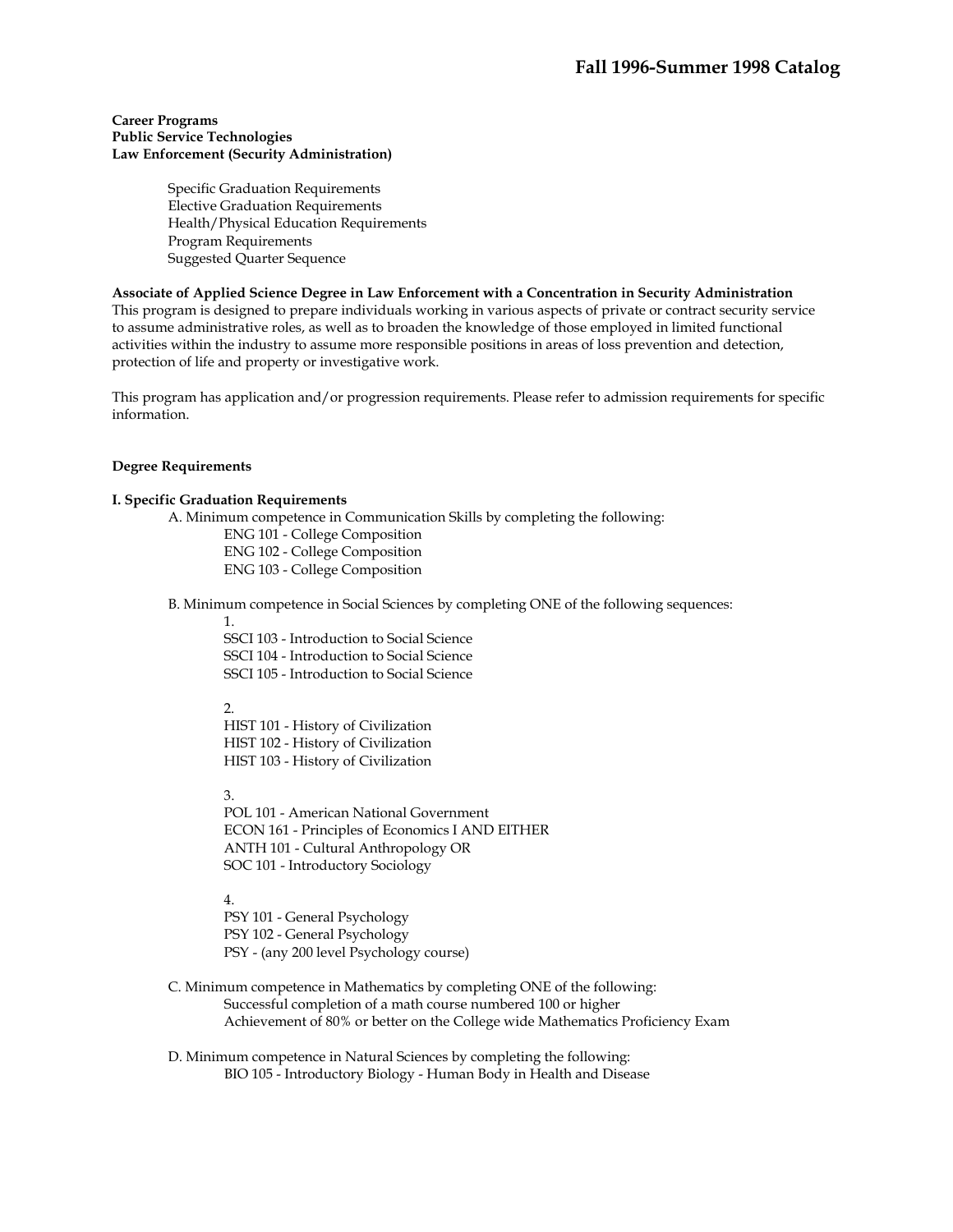# **Career Programs Public Service Technologies Law Enforcement (Security Administration)**

 E. Minimum competence in Humanities by completing ONE of the following: HUM 101 - Introduction to the Humanities: Man as an Individual HUM 102 - Introduction to the Humanities: Man and Society HUM 103 - Introduction to the Humanities: Man and the Cosmos ART 101 - Art Appreciation MUS 103 - Survey and Appreciation of Music THEA 101 - Theater Appreciation PHIL 101 - Introduction to Philosophy ENG - (any 200 level Literature course) Any Foreign Language course

# **II. Elective Graduation Requirements**

 Courses taken in this area cannot fulfill BOTH Specific and Elective Graduation Requirements. Minimum of 6 credits must be completed to include all of the following: A. SPCH 101 - Fundamentals of Speech Communication

B. AND any course(s) from the following areas:

1. SOCIAL SCIENCES - Anthropology, Economics, Education, Geography, History, Political Science, Psychology, Social Science, Sociology, Urban Studies 2. HUMANITIES - Art, Dance, English, Foreign Language, Humanities, Journalism, Music, Philosophy, Religious Studies, Speech Communications, Theatre Arts 3. NATURAL SCIENCES - Biology, Chemistry, Earth Science, Physical Science, Physics 4. MATHEMATICS

## **III. Health or Physical Education Requirements**

 Complete ONE of the following: HLTH 101 - Personal Health Education Three credit hours in Physical Education

# **IV. Program Requirements**

The following courses are required:

ACCT 115 - Accounting/Business Applications with Electronic Calculations

BADM 220 - Human Relations in Business

FIRE 232 - Fire Prevention and Protection Systems

HLTH 223 - Standard First Aid and Personal Safety

INDT 224 - Employee and Plant Safety (formerly INDT-134)

LAWE 102 - Introduction to Policing (formerly LAWE-101)

LAWE 121 - Criminal Law Procedure

LAWE 122 - Constitutional Law

LAWE 123 - Laws of Evidence

LAWE 150 - Introduction to Security

LAWE 151 - Principles of Loss Prevention

LAWE 152 - Physical Security

LAWE 154 - Security Administration

LAWE 155 - Security Investigation

LAWE 156 - Contemporary Security Problems

LAWE 157 - Legal Considerations in Security

LAWE - Electives (minimum of 6 credits):

OADM 119 - Introductory Typewriting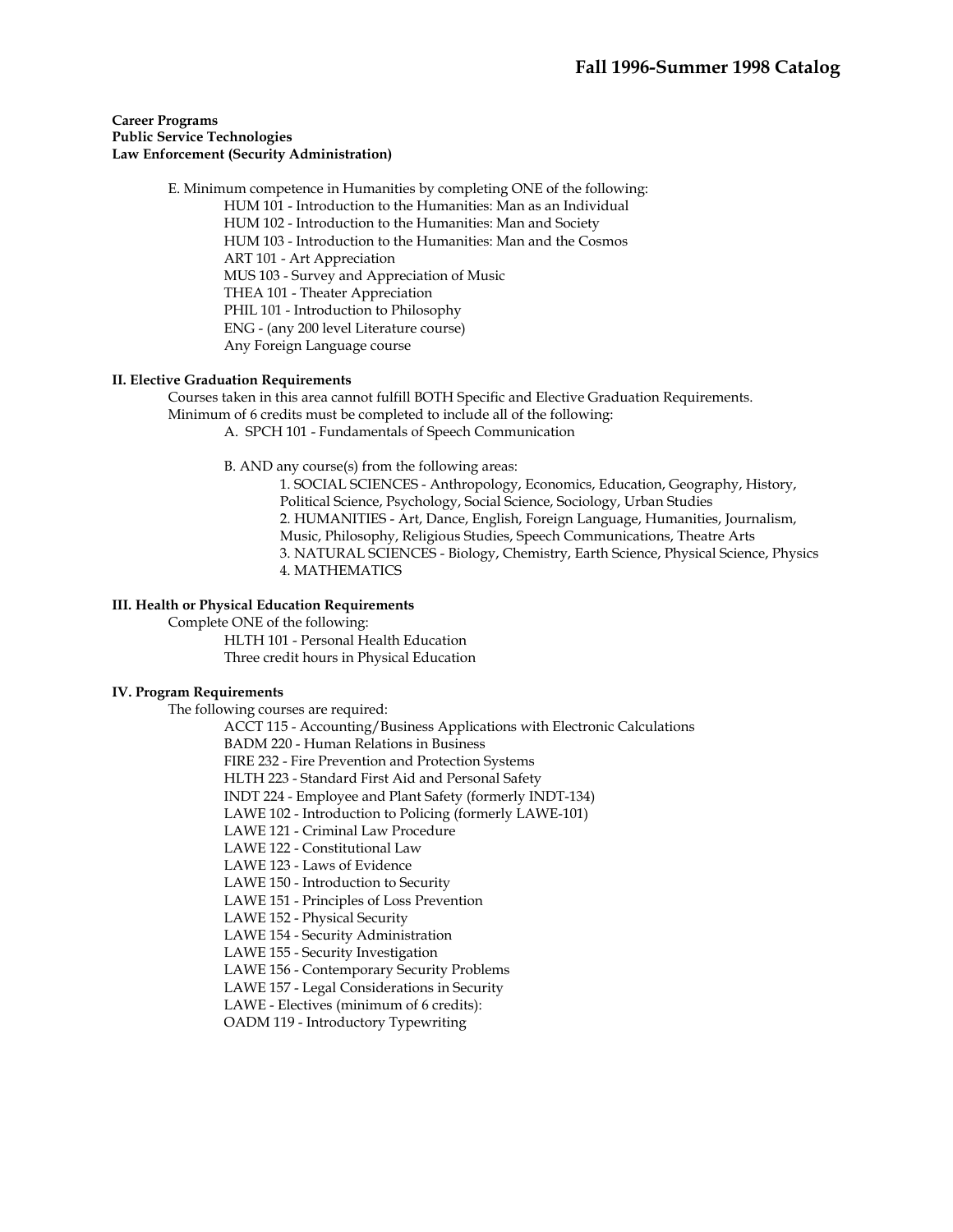# **Career Programs Public Service Technologies Law Enforcement (Security Administration)**

#### **Suggested Quarter Sequence for Full Time Students (It will take Part Time Students longer to complete this program)**

| <b>First Quarter</b>  | Cr. Hrs.       | <b>Fourth Quarter</b>  | Cr. Hrs.       |
|-----------------------|----------------|------------------------|----------------|
| <b>ENG-101</b>        | 3              | <b>HLTH-223</b>        | $\overline{2}$ |
| LAWE-102              | 3              | LAWE-154               | $\overline{4}$ |
| <b>LAWE-121</b>       | 3              | LAWE-155               | 3              |
| LAWE-150              | 3              | <b>SPCH-101</b>        | 4              |
| Social Sci(See I.B.)  | 3              | HLTH/PE (See III.)     | $\mathbf{1}$   |
| <b>TOTAL</b>          | 15             | Mathematics (See I.C.) | 3              |
|                       |                | <b>TOTAL</b>           | 17             |
| <b>Second Quarter</b> | Cr. Hrs.       |                        |                |
| <b>BIO-105</b>        | $\overline{4}$ | <b>Fifth Quarter</b>   | Cr. Hrs.       |
| <b>ENG-102</b>        | 3              | ACCT-115               | $\overline{4}$ |
| LAWE-122              | 3              | <b>BADM-220</b>        | 3              |
| LAWE-151              | 3              | LAWE-Elective          | 3              |
| <b>LAWE-152</b>       | 3              | Humanities (See I.E.)  | 3              |
| <b>TOTAL</b>          | 16             | Social Sci(See I.B.)   | 3              |
|                       |                | <b>TOTAL</b>           | 16             |
| <b>Third Quarter</b>  | Cr. Hrs.       |                        |                |
| <b>ENG-103</b>        | 3              | <b>Sixth Quarter</b>   | Cr. Hrs.       |
| <b>FIRE-232</b>       | 3              | <b>LAWE-156</b>        | $\overline{4}$ |
| INDT-224              | 3              | LAWE-157               | 3              |
| LAWE-123              | 3              | LAWE-Elective          | 3              |
| OADM-119              | 3              | HLTH/PE (See III.)     | $\mathbf{1}$   |
| HLTH/PE (See III.)    | $\mathbf{1}$   | Elective (See II.B.)   | 3              |
| <b>TOTAL</b>          | 16             | Social Sci(See I.B.)   | 3              |
|                       |                | <b>TOTAL</b>           | 17             |

**PROGRAM TOTAL 97**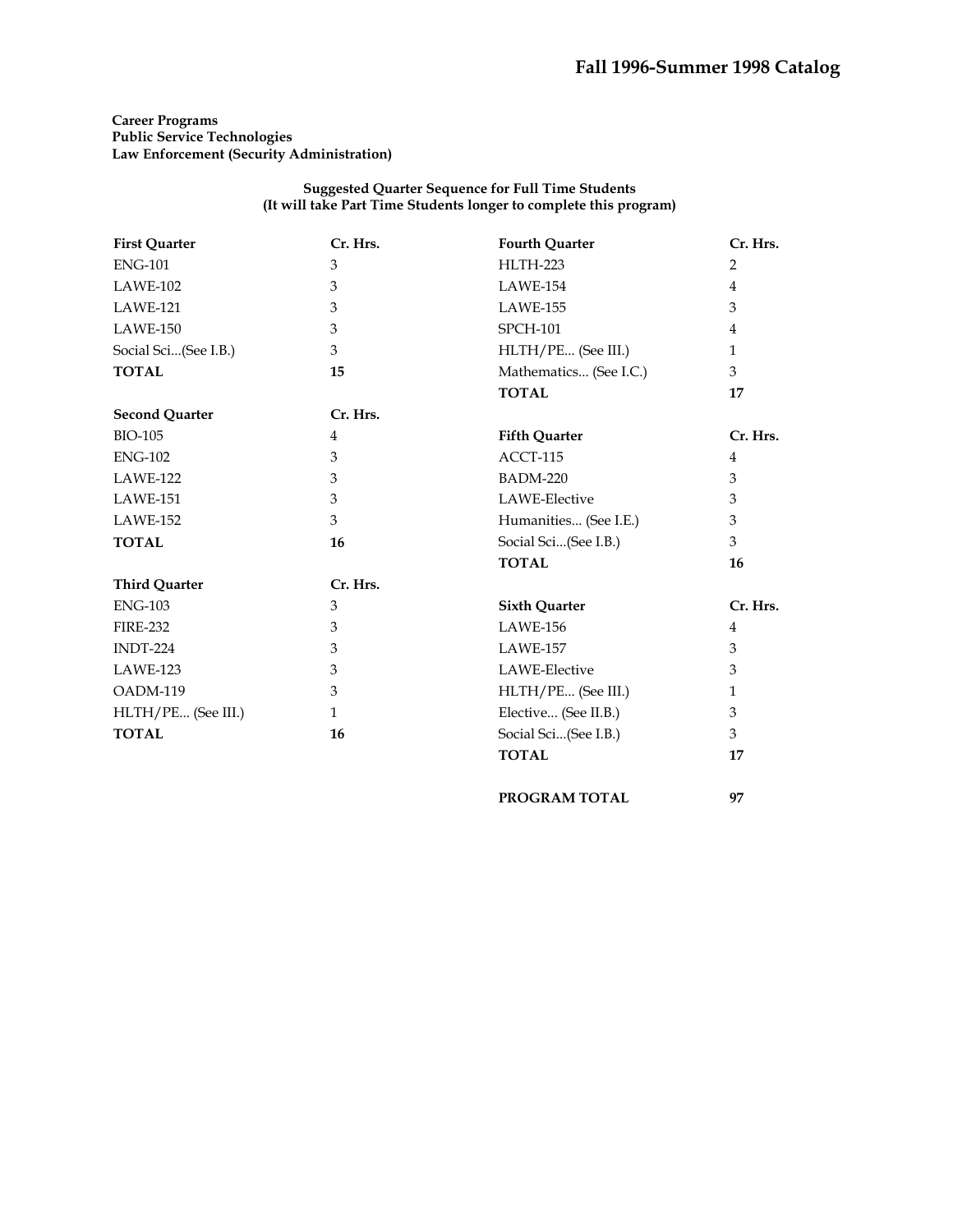# **Career Programs Public Service Technologies Paralegal Studies**

Specific Graduation Requirements Elective Graduation Requirements Health/Physical Education Requirements Program Requirements Suggested Quarter Sequence

# **Associate of Applied Business Degree in Paralegal Studies**

The program is designed to educate/train paralegals to work independently under the supervision of attorneys in all areas of law. Graduates are prepared for careers in law firms, insurance companies, government agencies, title companies and large corporations. Paralegals organize and manage the flow of work, generally in law offices, and handle routine legal documents in other office settings. They do background research and investigation for attorneys, research legal issues, interview and prepare witnesses and clients for depositions and court appearances. They prepare drafts of briefs or arguments, maintain files and letters about cases, organize, file, and maintain case histories. They may conduct business with the police, other attorneys, government officials and the courts. Paralegals cannot accept a case, set fees, give legal advice, or represent a client in court. This is an ABA approved program.

Program Manager - Ms. Ellen Erzen (216-987-5214). (Certificate Program available) This program has application and/or progression requirements. Please refer to admission requirements for specific information.

# **Degree Requirements**

# **I. Specific Graduation Requirements**

A. Minimum competence in Communication Skills by completing the following:

- ENG 101 College Composition
- ENG 102 College Composition...AND EITHER
- ENG 103 College Composition...OR
- SPCH 100 Fundamentals of Interpersonal Communication...OR

SPCH 101 - Fundamentals of Speech Communication

B. Minimum competence in Social Sciences by completing ONE of the following sequences:

# 1. SSCI 103 - Introduction to Social Science SSCI 104 - Introduction to Social Science SSCI 105 - Introduction to Social Science 2. HIST 101 - History of Civilization HIST 102 - History of Civilization HIST 103 - History of Civilization 3. HIST 151 - United States History to 1841 HIST 152 - United States History from 1841 to 1896 HIST 153 - United States History from 1896 to the Present 4. POL 101 - American National Government ECON 161 - Principles of Economics I...AND EITHER ANTH 101 - Cultural Anthropology...OR SOC 101 - Introductory Sociology

 C. Competence in Mathematics by completing ONE of the following: Successful completion of a 4 credit math course numbered 106 or higher Achievement of 80% or better on the College wide Mathematics Proficiency Exam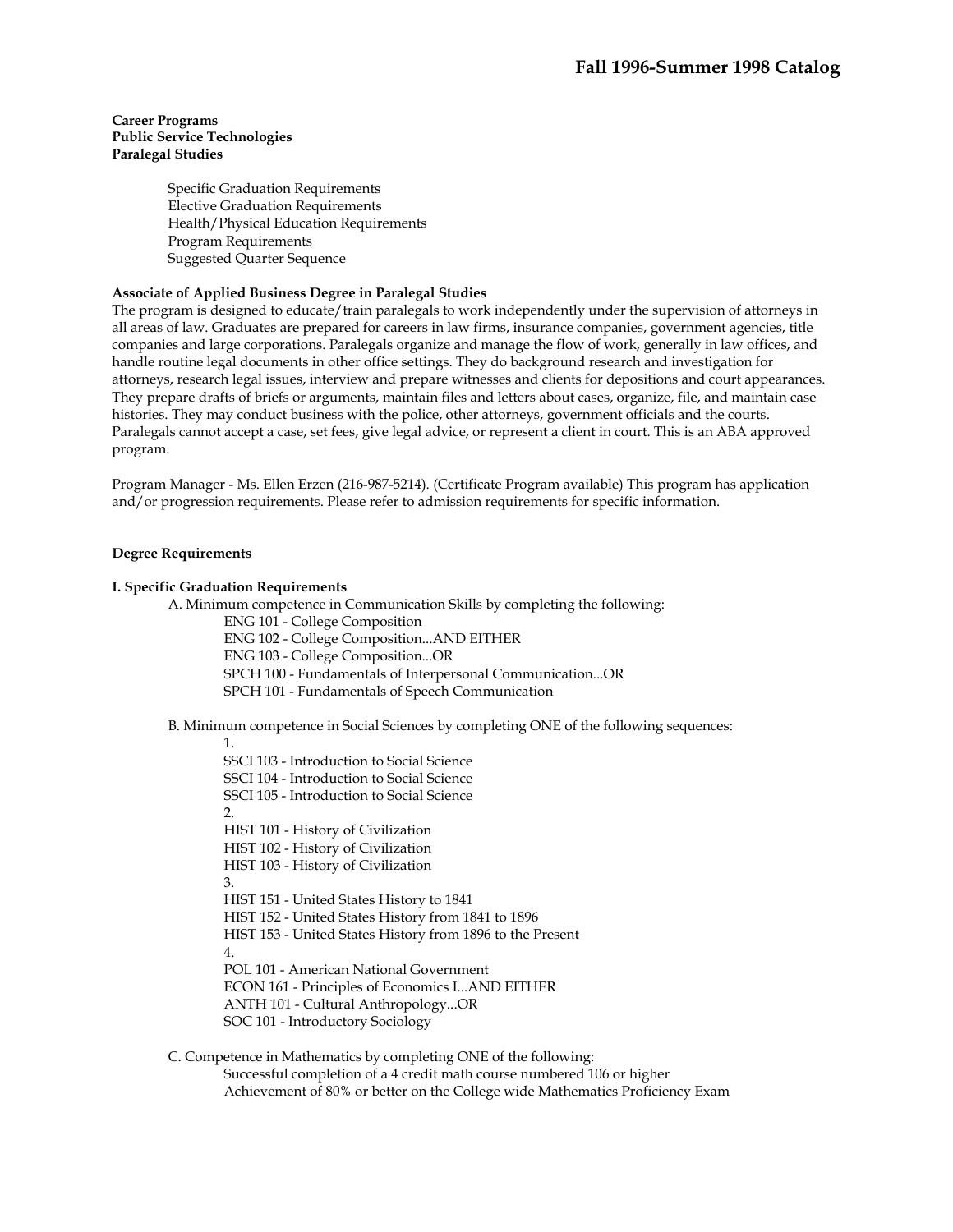# **Career Programs Public Service Technologies Paralegal Studies**

 D. Minimum competence in Natural Sciences by completing ONE of the following: BIO 104 - Introduction to Biology - Cellular Controls/Genetics/Ecology BIO 105 - Introductory Biology - Human Body in Health and Disease A more advanced laboratory science course

E. Minimum competence in Humanities by completing ONE of the following:

HUM 101 - Introduction to the Humanities: Man as an Individual

HUM 102 - Introduction to the Humanities: Man and Society

HUM 103 - Introduction to the Humanities: Man and the Cosmos

ART 101 - Art Appreciation

MUS 103 - Survey and Appreciation of Music

THEA 101 - Theater Appreciation

PHIL 101 - Introduction to Philosophy

ENG - (any 200 level Literature course)

Any Foreign Language course

# **II. Elective Graduation Requirements**

 Courses taken in this area cannot fulfill BOTH Specific and Elective Graduation Requirements. Minimum of 6 credits must be completed to include all of the following:

POL 101 - American National Government

POL 110 - Introduction to Constitutional Law

# **III. Health or Physical Education Requirements**

Complete ONE of the following:

 HLTH 101 - Personal Health Education Three credit hours in Physical Education

# **IV. Program Requirements**

A. The following courses are required:

ACCT 115 - Accounting/Business Applications with Electronic Calculations

ACCT 125 - Survey of Financial Accounting

PL 101 - Introduction to the Paralegal Profession

PL 103 - Civil Procedure

PL 112 - Real Property Transactions

PL 121 - Legal Research and Drafting (formerly PL-120)

PL 125 - Law Practice Management (formerly PL-124)

PL 130 - Business Transactions

PL 204 - Business Organizations

PL 205 - Advanced Legal Research and Drafting

PL 212 - Legal Practicum

PL 213 - Legal Practicum Seminar

PL 215 - Probate Law (formerly PL-211)

# B. PL - Electives (FOUR of the following; minimum of 12 credits)

PL 220 - Domestic Relations

PL 221 - Litigation and Trial Preparation

PL 222 - Worker's Compensation Law

PL 223 - Bankruptcy Law

PL 270 - Special Topics in Paralegal Studies\*

\*No more than 8 credits may be used to fulfill degree requirements.